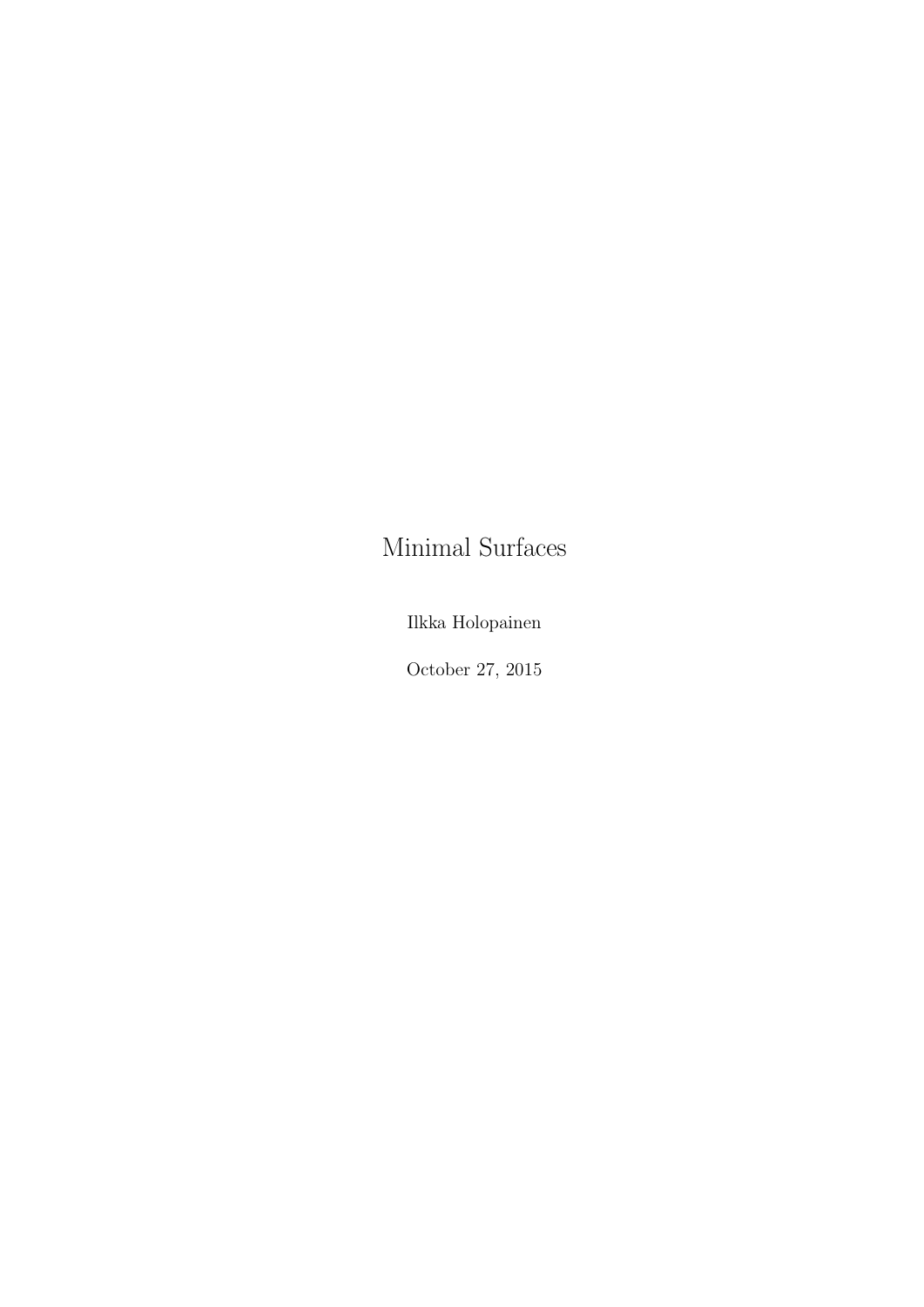## Contents

| $\mathbf{1}$ | Introduction                                                                                               | $\overline{\mathbf{4}}$ |
|--------------|------------------------------------------------------------------------------------------------------------|-------------------------|
|              | 1.1                                                                                                        | $\overline{4}$          |
|              | 1.2                                                                                                        | $\overline{5}$          |
|              | 1.3                                                                                                        | $\boldsymbol{6}$        |
|              | 1.4                                                                                                        | $\boldsymbol{6}$        |
|              | 1.6                                                                                                        | $\overline{7}$          |
|              |                                                                                                            | 9                       |
| $\bf{2}$     | Geometry of submanifolds of $\mathbb{R}^{n+k}$                                                             | 10                      |
|              | $2.1\,$                                                                                                    | 10                      |
|              | The Riemannian structure on a submanifold of $\mathbb{R}^m$<br>2.4                                         | 11                      |
|              | 2.6                                                                                                        | 12                      |
|              | 2.7                                                                                                        | 13                      |
|              | 2.12 Hypersurfaces of $\mathbb{R}^m$ , the scalar second fundamental form, the Weingarten map, and         |                         |
|              | the shape operator $\dots \dots \dots \dots \dots \dots \dots \dots \dots \dots \dots \dots \dots \dots$   | 15                      |
|              |                                                                                                            | 17                      |
| $\bf{3}$     | First variation formula and some of its consequences                                                       | 18                      |
|              | 3.1                                                                                                        | 18                      |
|              | 3.5                                                                                                        | 20                      |
|              |                                                                                                            | 24                      |
| 4            | Bernstein's theorem                                                                                        | 25                      |
|              | 4.1                                                                                                        | 25                      |
|              | 4.2                                                                                                        | 26                      |
|              | 4.3                                                                                                        | 27                      |
| 5            | Parametric surfaces                                                                                        | 30                      |
|              | 5.1                                                                                                        | 30                      |
|              |                                                                                                            | 33                      |
| 6            | The minimal graph equation                                                                                 | 35                      |
|              |                                                                                                            | 35                      |
|              | 6.4                                                                                                        | 37                      |
|              |                                                                                                            | 40                      |
|              |                                                                                                            | 43                      |
|              | 6.20 Construction of barriers for the minimal graph equation $\dots \dots \dots \dots \dots$               | 44                      |
|              |                                                                                                            | 48                      |
|              | 6.33 Regularity of the minimizer in Theorem 6.28 $\ldots \ldots \ldots \ldots \ldots \ldots \ldots \ldots$ | 52                      |
|              |                                                                                                            | 53                      |
|              |                                                                                                            | 58                      |
| 7            | Functions of bounded variation                                                                             | 59                      |
|              | 7.1                                                                                                        | 59                      |
|              |                                                                                                            | 67                      |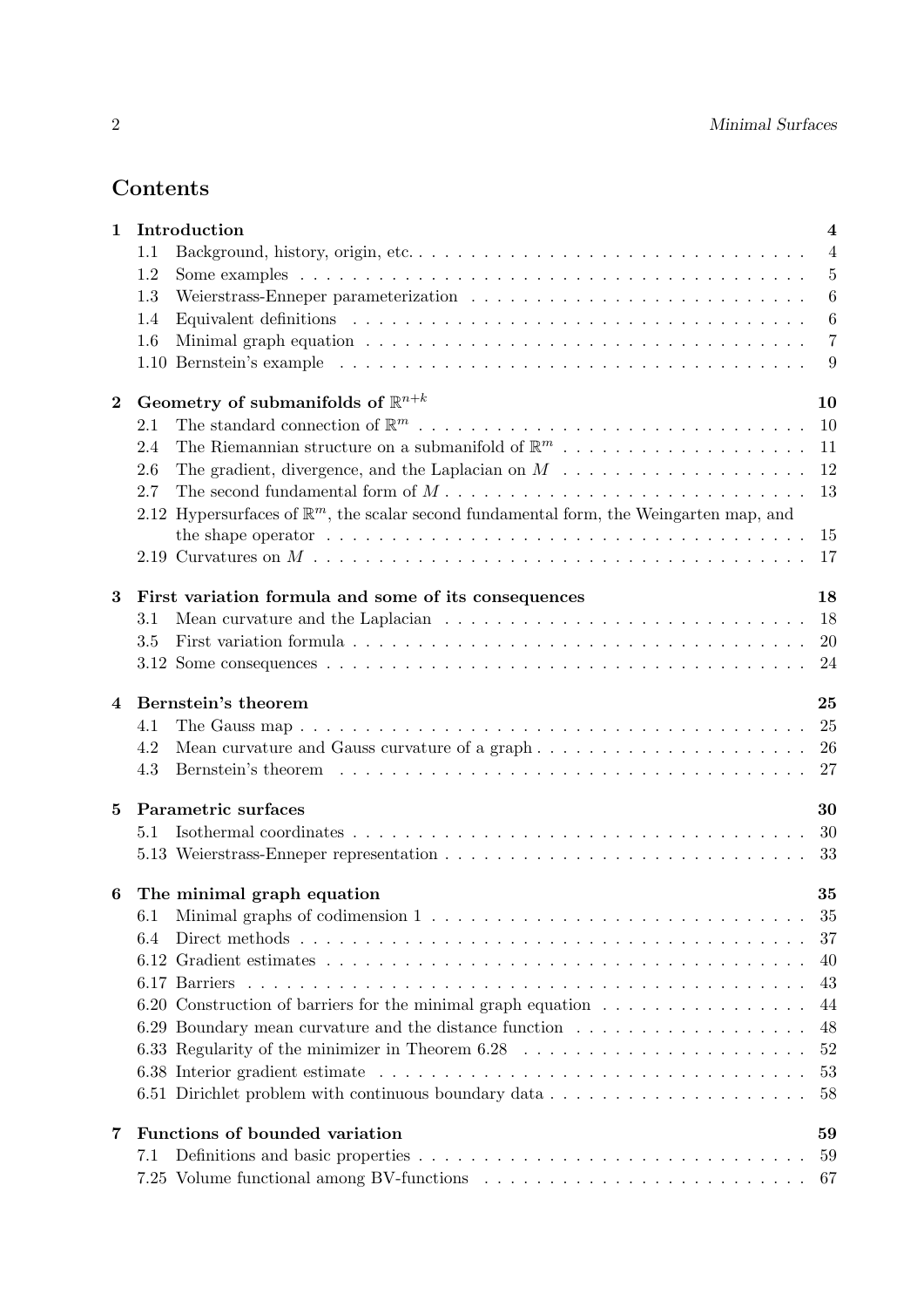|  | 8 The Plateau problem | 70 |
|--|-----------------------|----|
|  |                       |    |
|  |                       |    |
|  |                       |    |
|  |                       |    |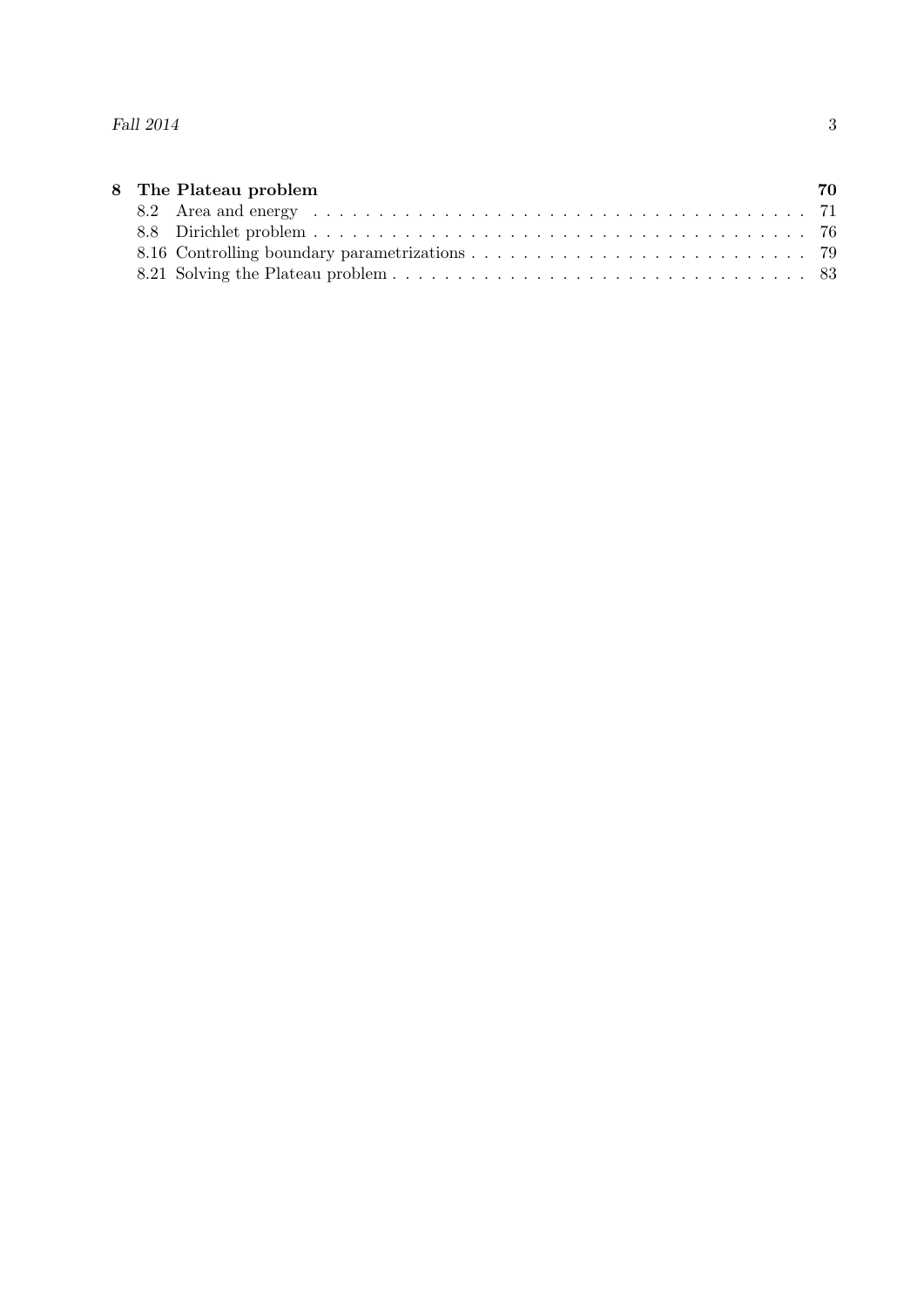The material is collected mainly from books [CM], [EG], [GT], [GM], [G], [O] and from survey articles [MP1] and [MP2].

### 1 Introduction

We start by recalling some background, history, origin, etc. of the theory of minimal surfaces. Some notions that appear in the introduction will be defined and studied later in detail.

### 1.1 Background, history, origin, etc.

The (mathematical) theory of minimal surfaces in  $\mathbb{R}^3$  has its origin in calculus of variations developed by Euler and Lagrange in the 18th century.

Lagrange (Joseph-Louis Lagrange, Giuseppe Lodovico (Luigi) Lagrangia, 1736-1813) studied the variational problem of finding a surface

$$
S = \{(x, y, u(x, y))\}
$$

of least area bounded by a closed curve and derived the equation

$$
\mathrm{div}\left(\frac{\nabla u}{\sqrt{1+|\nabla|^2}}\right)=0,
$$

the so-called Euler-Lagrange equation, for the solution u. We will call this equation the minimal graph equation. However, he did not succeed in finding any solutions (other than the plane). This problem of finding the surface of least area is nowadays known as the Plateau problem named after the (blind) Belgian physicist Joseph Plateau (1801-1883) who made experiments with soap films and bubbles.

In 1776 Jean Baptiste Meusnier (1754-1793) discovered that helicoid and catenoid satisfy the minimal graph equation (locally) and that surfaces with zero mean curvature are area-minimizing. (Catenoid was discovered by Euler in 1744.)

Scherk (Heinrich Scherk, 1798-1885) constructed two complete embedded minimal surfaces (doubly periodic and singly periodic). These were the third non-trivial examples of minimal surfaces (after helicoid and catenoid). Scherk's doubly periodic surface is defined over "the white squares of the chessboard" with vertical lines at corners. A fundamental "piece" of Scherk's surface is the graph of the function

$$
u(x,y) = \log \frac{\cos y}{\cos x}
$$

over the square  $\{(x, y): |x| < \pi/2, |y| < \pi/2\}.$ 

Schwarz (Hermann Schwarz, 1843-1921) solved the Plateau problem for quadrilaterals and together with his student E.R. Neovius (Edvard Rudolf Neovius (uncle of Rolf Nevanlinna)) described periodic minimal surfaces.

Weierstrass (Karl Theodor Wilhem Weierstrass, 1815-1897) and Enneper (Alfred Enneper, 1830- 1885) developed representation formulas which give link to complex analysis. (See Enneper's surface).

It is also worth mentioning that Lebesgue (Henri Léon Lebesgue, 1875-1941) developed the theory of measure and integral and studied the Plateau problem in his thesis (1902).

Complete solution to the Plateau problem (in 3-space) was obtained in 1931 and 1930 by Jesse Douglas (1897-1965, Fields medal in 1936) and Tibor Radó (1895-1965).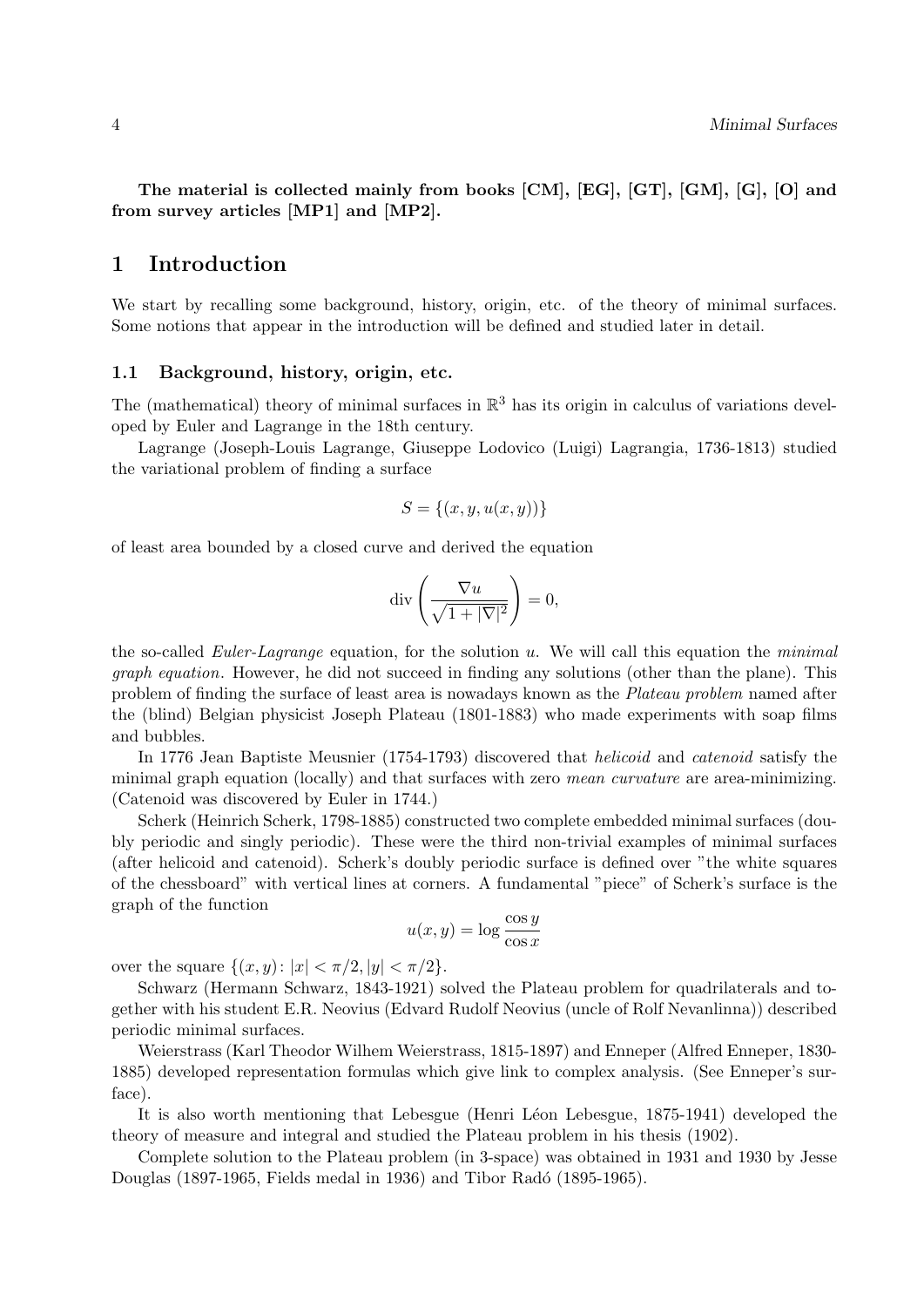Bernstein-type problems deal with codimension 1 minimal (hyper)surfaces in  $\mathbb{R}^n$  that are graphs of entire functions  $u: \mathbb{R}^{n-1} \to \mathbb{R}$  solving the minimal graph equation. The question here was whether the function  $u$  must be affine (and hence the surface is a codimension 1 hyperplane). This is the case in dimensions  $n \leq 8$  but false in dimensions  $n \geq 9$ . The problem is named after Sergei Natanovich Bernstein (1880-1968) who proved in 1915-1917 that a function  $u: \mathbb{R}^2 \to \mathbb{R}$  must be affine if it is a (global) solution to the minimal graph equation. In 1962 Fleming gave another proof by showing that there are no non-planar area-minimizing cones in  $\mathbb{R}^3$ . De Giorgi proved in 1965 that if there are no non-planar area-minimizing cones in  $\mathbb{R}^{n-1}$ , then the analogue of Bernstein's theorem is true in  $\mathbb{R}^n$ , in particular, Bernstein's theorem is true in  $\mathbb{R}^4$ . Almgren (1966) extended Bernstein's theorem to  $\mathbb{R}^5$  by showing that there are no non-planar minimizing cones in  $\mathbb{R}^4$ . Simons (1968) extended Almgren's result up to dimension 7, thus extending Bernstein's theorem to  $\mathbb{R}^n, n \leq 8$ . He also gave examples of locally stable cones in  $\mathbb{R}^8$  and asked if they were globally area-minimizing. Finally, Bombieri, De Giorgi, and Giusti (1969) showed that Simons' cones are indeed globally minimizing, and showed that in  $\mathbb{R}^n$ ,  $n \geq 9$ , there are graphs that are minimal but not hyperplanes.

In 1982 Celso Costa disproved the conjecture that the plane, catenoid, and helicoid are the only complete, embedded minimal surfaces in  $\mathbb{R}^3$  of finite topological type (i.e. homeomorphic with the interior of compact surface with boundary). He constructed a (complete, embedded) minimal surface which is topologically a thrice punctured torus and has two catenoidal ends, one planar end, and has total curvature  $-12\pi$ .

### 1.2 Some examples

Here we recall the examples of minimal surfaces already mentioned in the previous subsection.

- (i) The plane,  $z = u(x, y) \equiv 0$ .
- (ii) The helicoid,  $z = u(x, y) = \arctan(y/x) = \tan^{-1}(y/x)$ . In parametric form it is given by

$$
(t,s)\mapsto (t\cos s, t\sin s, s), \ s, t\in\mathbb{R}.
$$

It is a complete, embedded, singly-periodic, simply connected ruled surface, with infinite total curvature. Catalan (1842) showed that it is the only non-flat ruled minimal surface.

- (iii) The Catenoid,  $z = \cosh^{-1} \sqrt{x^2 + y^2}$ . Thus it is obtained by rotating the curve  $x = \cosh z$ around the z-axis. The catenoid is the only non-flat minimal surface of revolution. It is complete, embedded, of finite total curvature, and topologically an annulus (genus zero, two ends).
- (iv) Scherk's (doubly periodic) surface is the union of the closures of surfaces

$$
\Sigma_{k,\ell} = \left\{ (x,y,z) \colon |x-k| < 1, |y-\ell| < 1, z = \log \frac{\cos \frac{\pi}{2}(y-\ell)}{\cos \frac{\pi}{2}(x-k)} \right\},
$$

where  $k, \ell \in \mathbb{Z}$ , with  $k + \ell \equiv 0 \mod 0$ .

(v) Enneper's surface is parameterized by

$$
(s,t)\mapsto (s-s^3/3+st^2,-t-s^2t+t^3/3,s^2-t^2),\ s,t\in\mathbb{R}.
$$

It is a non-embedded minimal surface with finite total curvature.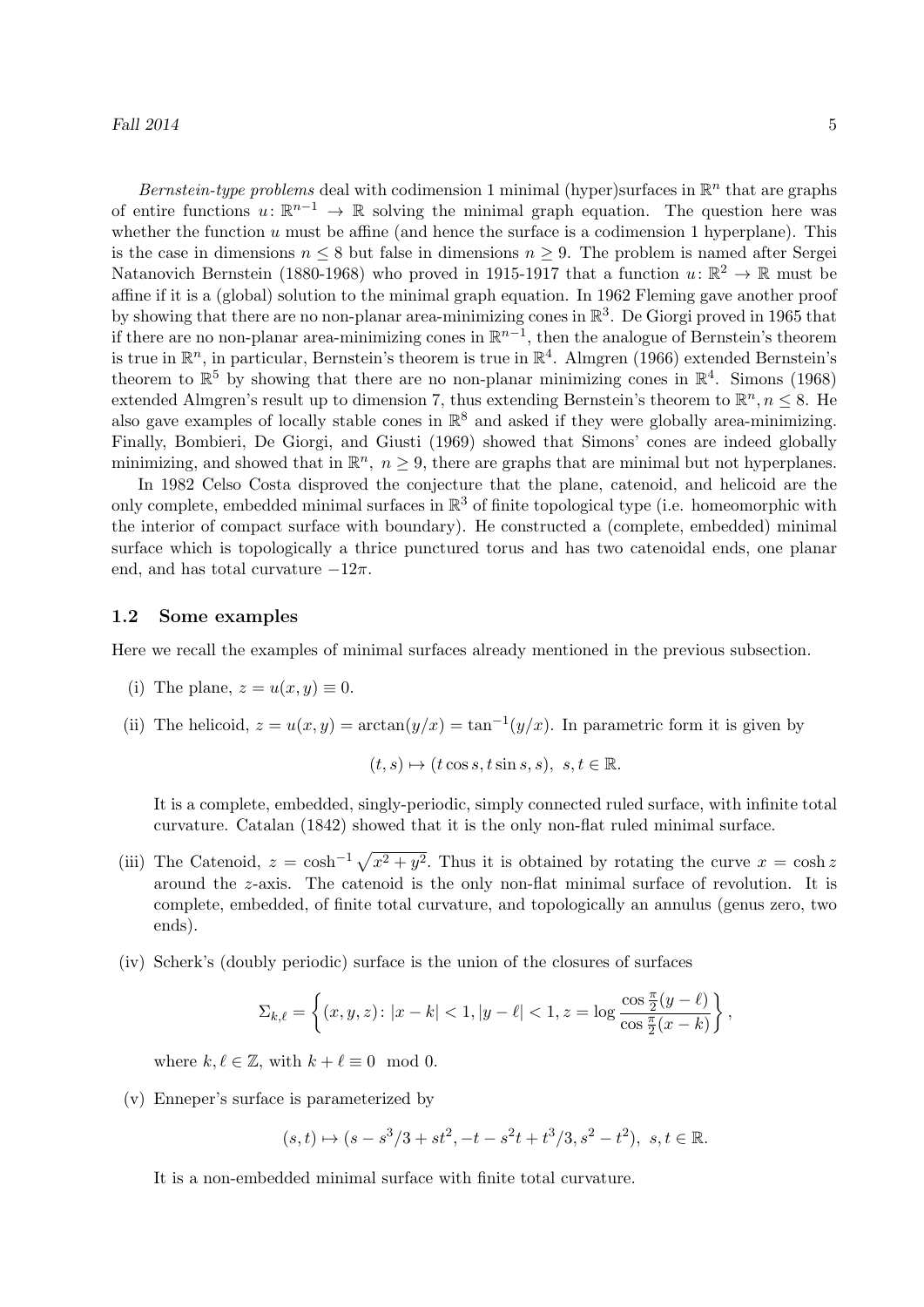### 1.3 Weierstrass-Enneper parameterization

The Weierstrass-Enneper parameterization is an effective way to produce (parameterized) minimal surfaces. It also gives a link between minimal surfaces and complex analysis. Let f and g be functions defined either on the entire complex plane  $\mathbb C$  or the unit disc  $\mathbb D$ , where g is meromorphic and f is analytic such that  $fg^2$  is analytic (if g has a pole of order m, then f has a zero of order  $2m$ ). Then the surface parameterized by

$$
\zeta \mapsto (x_1(\zeta), x_2(\zeta), x_3(\zeta))
$$

is minimal if

$$
x_k(\zeta) = \Re\left(\int_0^{\zeta} \varphi_k(z) dz\right) + c_k, \ k = 1, 2, 3,
$$

where  $\Re(z) = u$  denotes the real part of a complex number  $z = u + iv$ ,  $c_k \in \mathbb{R}$  is constant, and

$$
\varphi_1 = f(1 - g^2)/2,
$$
  
\n
$$
\varphi_2 = if(1 + g^2)/2,
$$
  
\n
$$
\varphi_3 = fg
$$

are analytic functions. We will prove this later. Also the converse is true: every simply connected minimal surface in  $\mathbb{R}^3$  has a parameterization of this type. For instance, Enneper's surface is obtained by choosing  $f(z) = 1$  and  $g(z) = z$ .

#### 1.4 Equivalent definitions

Here we present several equivalent definitions for minimal surfaces. The variety of these definitions shows that minimal surfaces are related to many different fields in mathematics. We will prove some of these equivalences later.

- 1. Local area-minimizing definition. A surface  $M \subset \mathbb{R}^3$  is minimal if and only if every point  $p \in M$  has a neighborhood with least area relative to its boundary.
- 2. Variational definition. A surface  $M \subset \mathbb{R}^3$  is minimal if and only if it is a critical point of the area functional for all compactly supported variations.
- 3. Soap film definition. A surface  $M \subset \mathbb{R}^3$  is minimal if and only if every point  $p \in M$  has a neighborhood  $U_p$  which is equal to the idealized soap film with boundary  $\partial U_p$ .
- 4. Mean curvature definition. A surface  $M \subset \mathbb{R}^3$  is minimal if and only if its mean curvature vanishes identically.
- 5. PDE definition. A surface  $M \subset \mathbb{R}^3$  is minimal if and only if it can be expressed locally (and after a rotation) as a graph  $(x, y, u(x, y))$  of a solution u to

$$
(1 + u_x^2)u_{yy} - 2u_xu_yu_{xy} + (1 + u_y^2)u_{xx} = 0.
$$

This is just an equivalent way to say that  $u$  solves the minimal graph equation.

6. Energy definition. A conformal immersion  $X \colon M \to \mathbb{R}^3$  is minimal if and only if it is a critical point of the Dirichlet energy for all compactly supported variations, or equivalently if every point  $p \in M$  has a neighborhood with least energy relative to its boundary.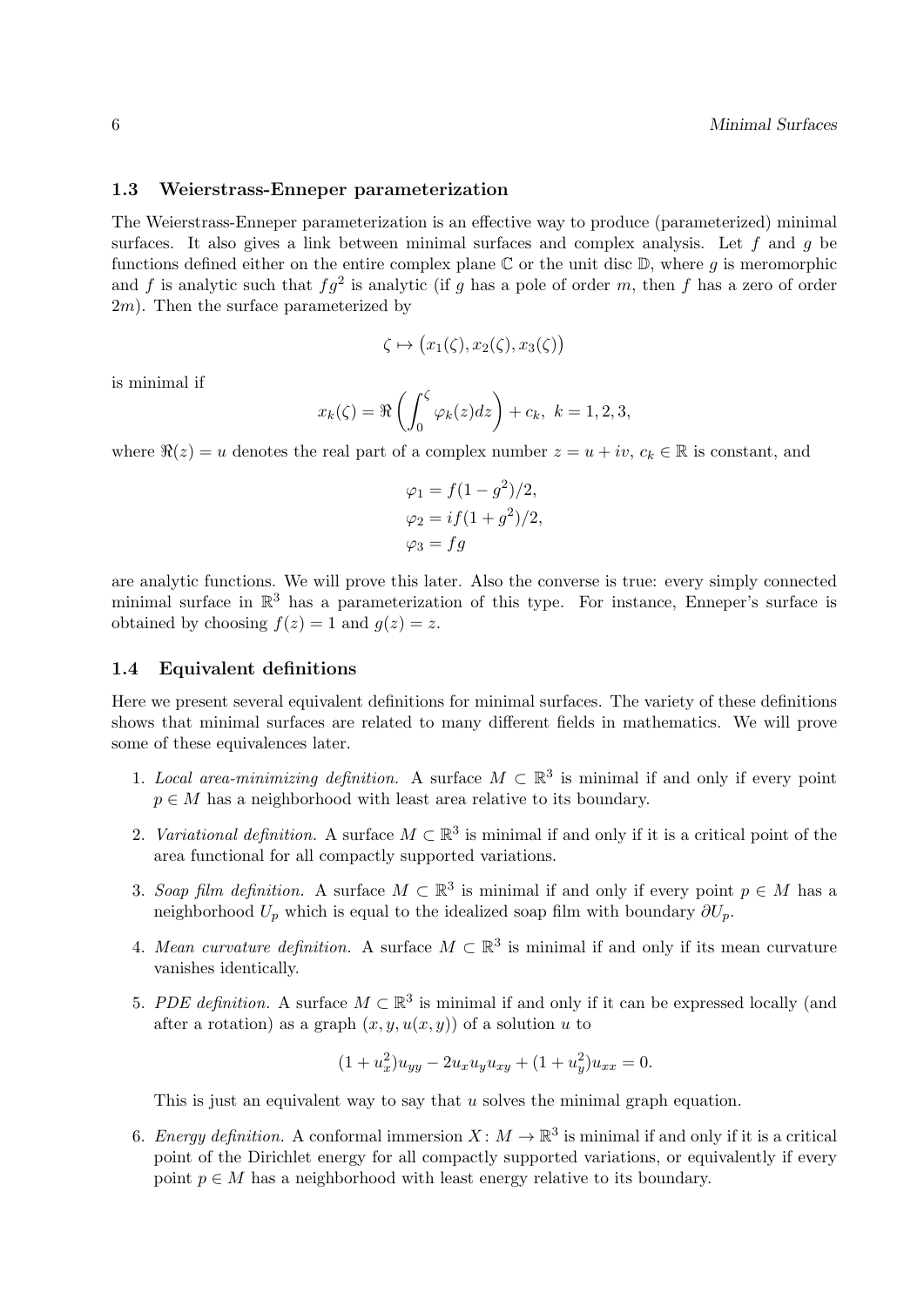- 7. Harmonic definition. If  $X = (x_1, x_2, x_3)$ :  $M \to \mathbb{R}^3$  is an isometric immersion of a Riemannian 2-manifold (or a Riemann surface) into  $\mathbb{R}^3$ , then X (and M) is said to be minimal if each coordinate function  $x_i$  is a harmonic function on  $M$ .
- 8. Gauss map definition. A surface  $M \subset \mathbb{R}^3$  is minimal if and only if its stereographically projected Gauss map  $M \to \mathbb{C} \cup {\infty}$  is meromorphic with respect to the underlying Riemann surface structure of  $M$ , and  $M$  is not a piece of a sphere.
- 9. Mean curvature flow definition. Minimal surfaces are the critical points of the mean curvature flow.

Remarks 1.5. The condition 1 above is a local property: there might be other surfaces with less area but the same boundary. Definitions 6 and 7 relate minimal surfaces to harmonic functions and potential theory. Furhermore, definition 7 and the maximum principle for harmonic functions imply that there are no compact, complete minimal surfaces in  $\mathbb{R}^3$ .

### 1.6 Minimal graph equation

Suppose that  $u: \Omega \to \mathbb{R}$  is a  $C^2$ -function defined on an open (bounded) subset of the plane  $\mathbb{R}^2$ . Denote by  $\Gamma_u \subset \mathbb{R}^3$  its graph

$$
\Gamma_u = \{ (x, y, u(x, y)) : (x, y) \in \Omega \}.
$$

It is a 2-dimensional submanifold of  $\mathbb{R}^3$  and the tangent space (plane)  $T_p\Gamma_u$  at  $p=(x,y,u(x,y))\in$  $\Gamma_u$  is spanned by vectors  $(1, 0, u_x)$  and  $(0, 1, u_y)$ , where  $u_x$  and  $u_y$  denote the partial derivative of u with respect to x and y, respectively. The absolute value of the cross product  $(1, 0, u_x) \times (0, 1, u_y)$ is the area of the parallelogram spanned by  $(1, 0, u_x)$  and  $(0, 1, u_y)$ , and so the area of the graph is

Area
$$
(\Gamma_u)
$$
 =  $\int_{\Omega} |(1, 0, u_x) \times (0, 1, u_y)| = \int_{\Omega} \sqrt{1 + u_x^2 + u_y^2}$   
=  $\int_{\Omega} \sqrt{1 + |\nabla u|^2}$ .

Let  $\eta \in C_0^2(\Omega)$ . Then the graphs of u and  $u + t\eta$ ,  $t \in \mathbb{R}$ , have the same "boundary"  $\partial \Gamma_u =$  $\{(x, y, u(x, y): (x, y) \in \partial\Omega\}$  and

Area
$$
(\Gamma_{u+t\eta}) = \int_{\Omega} \sqrt{1+|\nabla u + t\nabla \eta|^2}.
$$

Differentiating with respect to  $t$  and using Green's formula we obtain

$$
\frac{d}{dt} \operatorname{Area}(\Gamma_{u+t\eta})_{|t=0} = \frac{d}{dt} \int_{\Omega} \sqrt{1+|\nabla u + t\nabla \eta|^2}_{|t=0}
$$
\n
$$
= \int_{\Omega} \frac{d}{dt} \sqrt{1+|\nabla u + t\nabla \eta|^2}_{|t=0}
$$
\n
$$
= \int_{\Omega} \frac{1}{2} (1+|\nabla u|^2)^{-1/2} \frac{d}{dt} \langle \nabla(u+t\eta), \nabla(u+t\eta) \rangle_{|t=0}
$$
\n
$$
= \int_{\Omega} \frac{\langle \nabla u, \nabla \eta \rangle}{\sqrt{1+|\nabla u|^2}}
$$
\n
$$
= -\int_{\Omega} \eta \operatorname{div} \left( \frac{\nabla u}{\sqrt{1+|\nabla u|^2}} \right).
$$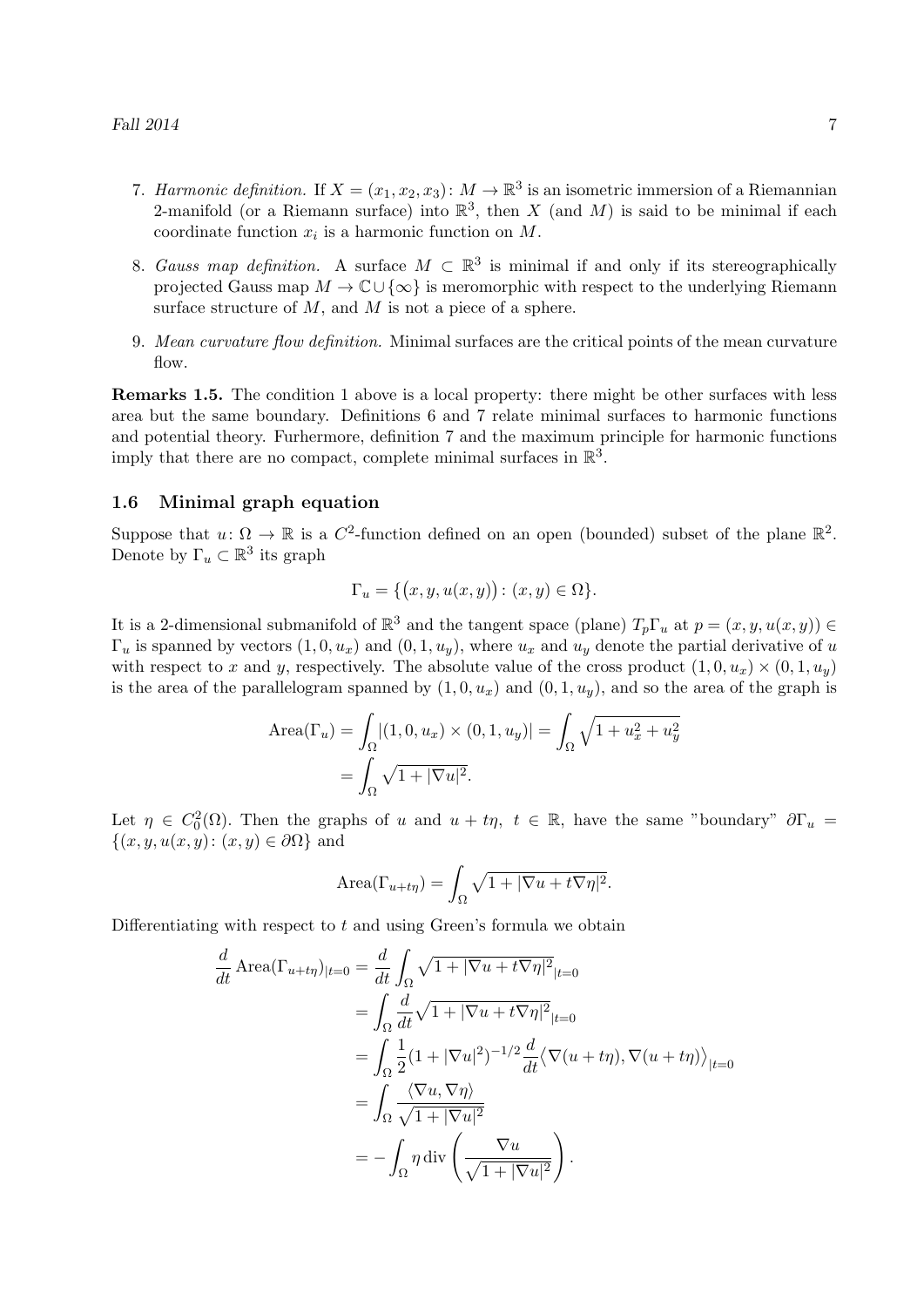We say that u is a critical point for the area functional if the derivative above at  $t = 0$  is zero. In that case, since the last integral vanishes for all  $\eta \in C_0^2(\Omega)$ , we conclude that  $u \in C^2(\Omega)$  is a critical point if and only if it satisfies the minimal graph equation

(1.7) 
$$
\operatorname{div}\left(\frac{\nabla u}{\sqrt{1+|\nabla u|^2}}\right) = 0.
$$

Next we show that a critical point for the area functional, in fact, minimizes the area among surfaces in the cylinder  $\Omega \times \mathbb{R}$  with the same boundary  $\partial \Gamma_u$ . For that and later purposes we note that the unit vector

$$
N = \frac{(1,0,u_x) \times (0,1,u_y)}{|(1,0,u_x) \times (0,1,u_y)|} = \frac{(1,0,u_x) \times (0,1,u_y)}{\sqrt{1+|\nabla u|^2}}
$$

is orthogonal to both  $(1, 0, u_x)$  and  $(0, 1, u_y)$ , and therefore it is the (upwards pointing) normal to  $\Gamma_u$ . We define a 2-form  $\omega$  in the cylinder  $\Omega \times \mathbb{R}$  by setting

$$
\omega(X, Y) = \det(X, Y, N)
$$

for vectors  $X, Y \in \mathbb{R}^3$ . Note that  $\omega$  is the contraction by N of the standard volume form  $\tilde{\omega} =$  $dx \wedge dy \wedge dz$ , i.e.  $\omega = N \overline{\omega} = i_N \tilde{\omega}$ . Hence  $\omega$  is the volume (area) form of  $\Gamma_u$ . Since  $\omega =$  $adx \wedge dy + bdx \wedge dz + cdy \wedge dz$  and

$$
a = \omega \left(\frac{\partial}{\partial x}, \frac{\partial}{\partial y}\right) = 1/\sqrt{1 + |\nabla u|^2},
$$
  
\n
$$
b = \omega \left(\frac{\partial}{\partial x}, \frac{\partial}{\partial z}\right) = u_y/\sqrt{1 + |\nabla u|^2},
$$
  
\n
$$
c = \omega \left(\frac{\partial}{\partial y}, \frac{\partial}{\partial z}\right) = -u_x/\sqrt{1 + |\nabla u|^2},
$$

we see that

$$
\omega = \frac{dx \wedge dy - u_x dy \wedge dz - u_y dz \wedge dx}{\sqrt{1 + |\nabla u|^2}}.
$$

Furthermore, since  $u$  satisfies the minimal graph equation we obtain

$$
d\omega = \left\{ \frac{\partial}{\partial x} \left( \frac{-u_x}{\sqrt{1+|\nabla u|^2}} \right) + \frac{\partial}{\partial y} \left( \frac{-u_y}{\sqrt{1+|\nabla u|^2}} \right) \right\} dx \wedge dy \wedge dz = 0.
$$

Thus  $\omega$  is a closed 2-form in the cylinder  $\Omega \times \mathbb{R}$ . Let then  $\Sigma$  be another (smooth) surface (non necessarily a graph) in  $\Omega \times \mathbb{R}$  with the same boundary than  $\Gamma_u$  ( $\partial \Gamma_u = \partial \Sigma$ .) Then  $\Sigma$  and  $\Gamma_u$  bound an open set  $U \subset \mathbb{R}^3$  where  $d\omega = 0$ . The set U may have several components but applying Stokes' theorem in each component we obtain

$$
\int_{\Gamma_u} \omega = \int_{\Sigma} \omega.
$$

On the other hand, by definition  $|\omega(X, Y)| = |\det(X, Y, N)|$  is the volume of the polyhedron spanned by vectors  $X, Y$ , and  $N$ . In particular, for any unit vectors  $X$  and  $Y$ ,

$$
|\omega(X,Y)| \le 1,
$$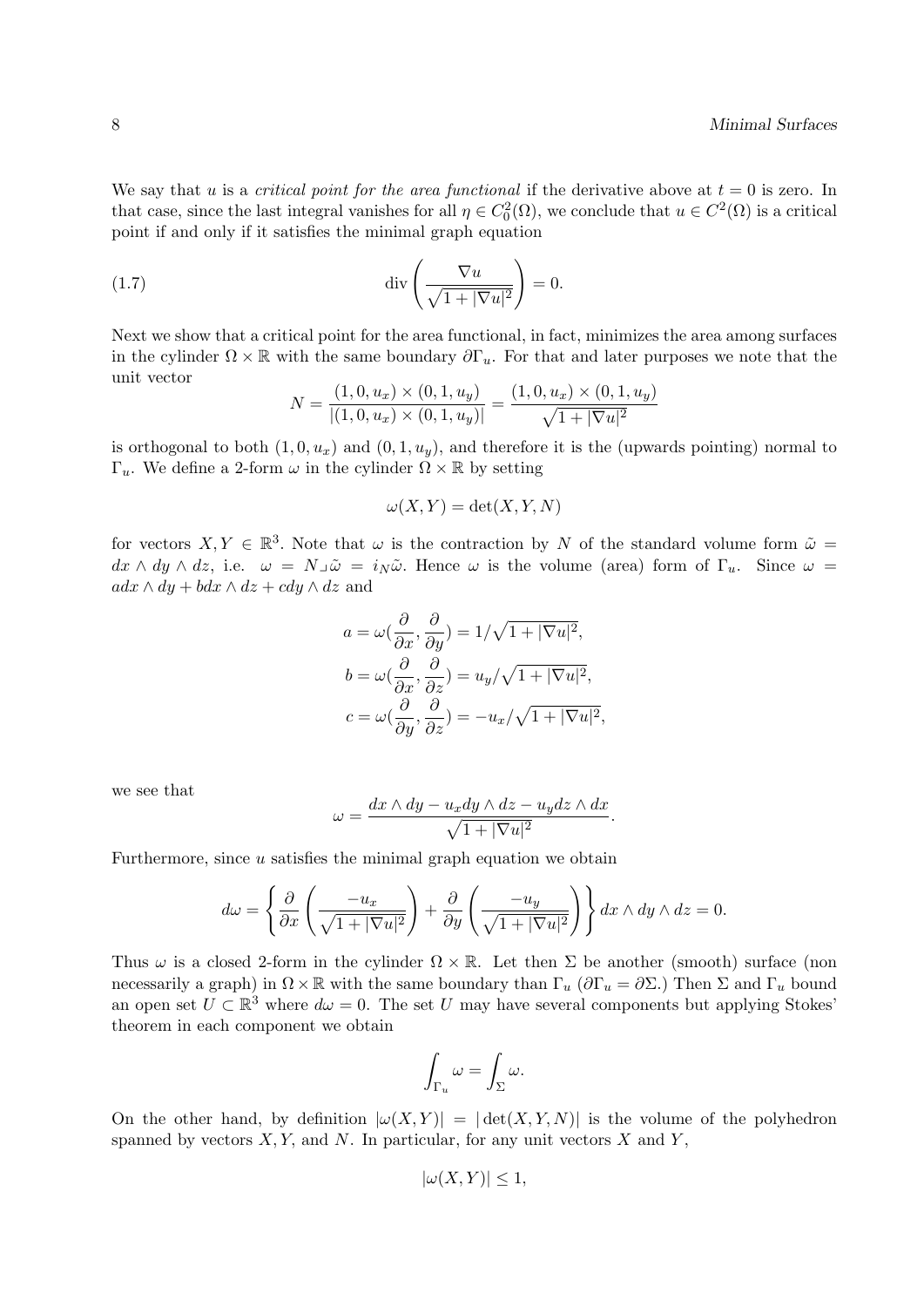with the equality if and only if  $X, Y$ , and N are orthonormal. Hence

(1.8) 
$$
\text{Area}(\Gamma_u) = \int_{\Gamma_u} \omega = \int_{\Sigma} \omega \le \text{Area}(\Sigma).
$$

This shows that  $\Gamma_u$  minimizes the area among such surfaces (inside  $\Omega \times \mathbb{R}$ ). If  $\Omega$  is convex, then  $\Gamma_u$  is area-minimizing among all surfaces  $\Sigma \subset \mathbb{R}^3$  with  $\partial \Sigma = \partial \Gamma_u$ . To see this, let  $\Sigma$  be such a surface and let  $P: \mathbb{R}^3 \to \Omega \times \mathbb{R}$  be the nearest point projection. The convexity of  $\Omega$  implies that P is 1-Lipschitz map that is equal to the identity on  $\Omega \times \mathbb{R}$ . In particular, Area $(P\Sigma) \leq$ Area $(\Sigma)$ . Applying  $(1.8)$  to  $P\Sigma$  we obtain

$$
Area(\Gamma_u) \leq Area(P\Sigma) \leq Area(\Sigma).
$$

Suppose that  $B_r$  is an open ball in  $\mathbb{R}^3$  whose projection to the plane is contained in  $\Omega$ . Then  $\partial B_r \cap \Gamma_u$  (if non-empty) divides the sphere  $\partial B_r$  into two components at least one of which has the area at most  $Area(\mathbb{S}^2)r^2/2$ , where  $\mathbb{S}^2$  is the unit 2-sphere. By (1.8), we obtain an estimate

(1.9) 
$$
\text{Area}(B_r \cap \Gamma_u) \le \text{Area}(\mathbb{S}^2) r^2 / 2.
$$

The fact that there are at most two components follows also from the minimality.

### 1.10 Bernstein's example

We prove that the area functional need not have a minimizer. Consider the annulus

$$
\Omega = \{ x \in \mathbb{R}^2 \colon \rho < |x| < R \}
$$

and fix the boundary values  $g$ ,

$$
g(x) = \begin{cases} m, & \text{if } |x| = \rho, \\ 0, & \text{if } |x| = R. \end{cases}
$$

Suppose that  $u$  is a minimizer for

$$
\int_{\Omega} \sqrt{1 + |\nabla u|^2}
$$

with boundary values g. Then u is a solution to  $(1.7)$  and later we will prove that a solution (if exists) is unique. It follows that u is radial, i.e.  $u(x) = u(|x|)$  (Exercise). Thus the area of the graph is

$$
\text{Area}(\Gamma_u) = 2\pi \int_{\rho}^{R} r\sqrt{1 + u_r^2} dr.
$$

The corresponding Euler-Lagrange equation is

$$
u_{rr} = -\frac{1}{r}(u_r + u_r^3)
$$

and u solves this equation. Hence

$$
u(r) = c \log \frac{R + \sqrt{R^2 - c^2}}{r + \sqrt{r^2 - c^2}},
$$

where  $c \in [0, \rho]$  is a constant such that  $u(\rho) = m$ . On the other hand,

$$
m = u(\rho) = c \log \frac{R + \sqrt{R^2 - c^2}}{\rho + \sqrt{\rho^2 - c^2}} \le \rho \log \frac{R + \sqrt{R^2 - \rho^2}}{\rho + \sqrt{\rho}} =: m(R, \rho).
$$

Hence the problem can have a solution, and thus a minimizer can exist, only if  $m \leq m(R, \rho)$ .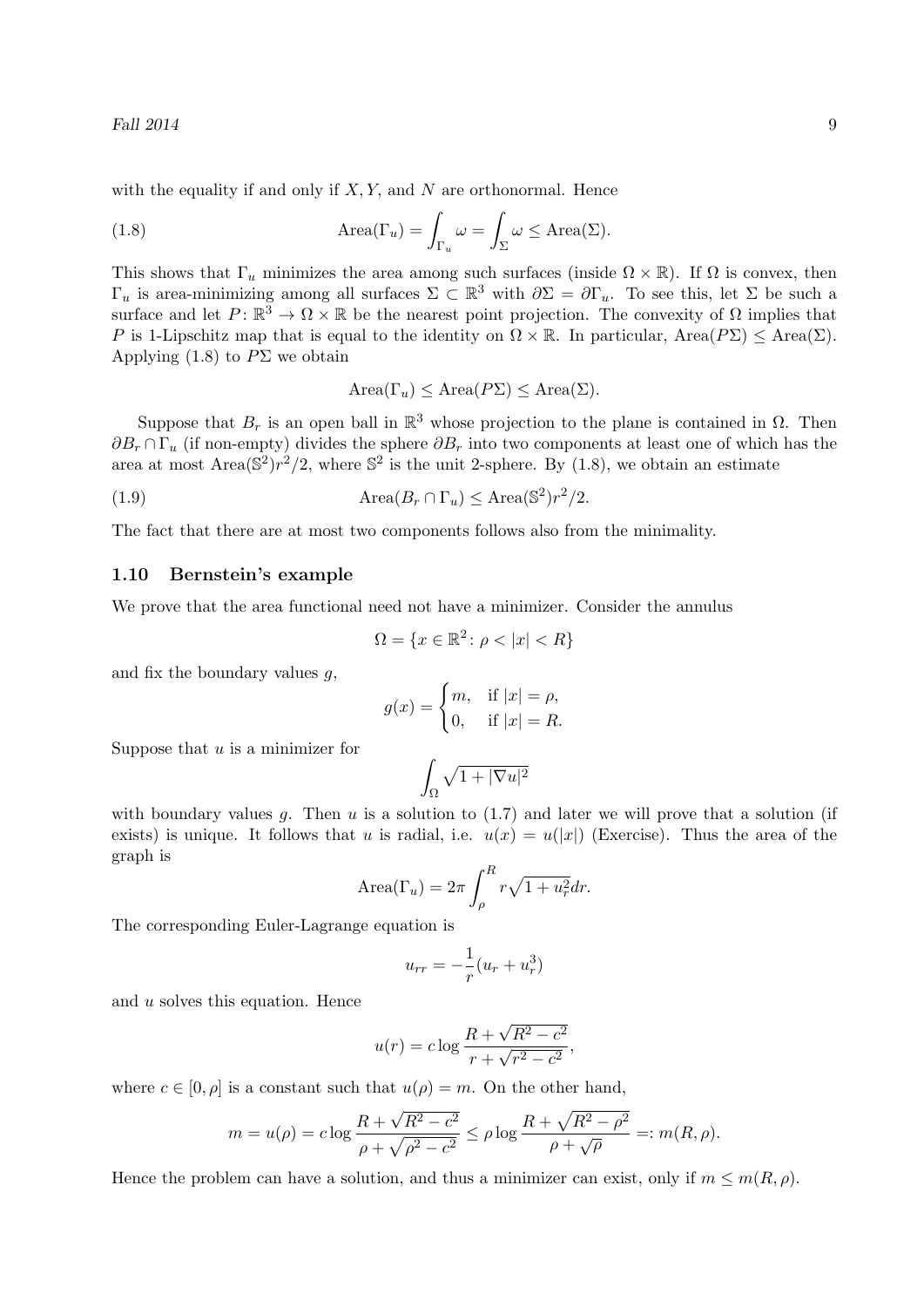## 2 Geometry of submanifolds of  $\mathbb{R}^{n+k}$

### 2.1 The standard connection of  $\mathbb{R}^m$

We denote by

$$
\partial_i = \frac{\partial}{\partial x_i}, \ i = 1, \dots, m,
$$

the standard basis of  $\mathbb{R}^m$ . Thus these vectors are orthonormal with respect to the usual inner product which we denote by  $\langle \cdot, \cdot \rangle$ . A vector field defined on an open set  $\Omega \subset \mathbb{R}^m$  is a mapping  $V: \Omega \to \mathbb{R}^m$  which we write as

$$
V_p = V(p) = \sum_{i=1}^{m} v^i(p)\partial_i,
$$

where  $v^i \colon \Omega \to \mathbb{R}, i = 1, \ldots, m$ , are (component) functions. Vector fields act on smooth functions f as

$$
Vf = \sum_{i=1}^{m} v^{i}(p)\partial_{i}f, \quad \partial_{i}f = \frac{\partial f}{\partial x_{i}}.
$$

**Definition 2.2.** Let X and V be vector fields such that V is smooth (i.e. the component functions  $v^i$  are smooth). Then the *covariant derivative* of V in the direction  $X_p$  is the vector

$$
(\bar{\nabla}_X V)_p = (X_p v^1, X_p v^2, \dots, X_p v^m) \in \mathbb{R}^m
$$

and  $\bar{\nabla}_X V$  is the vector field  $p \mapsto (\bar{\nabla}_X V)_p$ .

We denote by  $\mathcal{T}(\Omega)$  the set of all smooth vector fields on  $\Omega \subset \mathbb{R}^m$ .

Definition 2.3. The mapping

$$
\overline{\nabla} \colon \mathcal{T}(\Omega) \times \mathcal{T}(\Omega) \to \mathcal{T}(\Omega), \quad \overline{\nabla}(X, Y) = \overline{\nabla}_X Y,
$$

is called the Levi-Civita connection on  $\Omega$ . We also call it the standard connection on  $\Omega \subset \mathbb{R}^m$ .

The standard connection has the following properties:

1.  $\overline{\nabla}_X Y$  is  $C^{\infty}$ -linear in X: for every functions  $f, g \in C^{\infty}(\Omega)$  and vector fields  $X, Y, V \in \mathcal{T}(\Omega)$ 

$$
\bar{\nabla}_{fX+gY}V = f\bar{\nabla}_XV + g\bar{\nabla}_YV;
$$

2.  $\bar{\nabla}_X Y$  is R-linear in Y: for every  $a, b \in \mathbb{R}, X, Y, V \in \mathcal{T}(\Omega)$ 

$$
\overline{\nabla}_X(aY + bV) = a\overline{\nabla}_XY + b\overline{\nabla}_XV;
$$

3.  $\overline{\nabla}$  satisfies the Leibniz rule: for every  $f \in C^{\infty}(\Omega), X, Y \in \mathcal{T}(\Omega)$ 

$$
\overline{\nabla}_X(fY) = f\overline{\nabla}_XY + (Xf)Y;
$$

4.  $\overline{\nabla}$  is torsion-free: for every  $X, Y \in \mathcal{T}(\Omega)$ 

$$
\overline{\nabla}_X Y - \overline{\nabla}_Y X = [X, Y],
$$

where  $[X, Y] \in \mathcal{T}(\Omega)$  is the Lie bracket

$$
[X,Y]f = X(Yf) - Y(Xf);
$$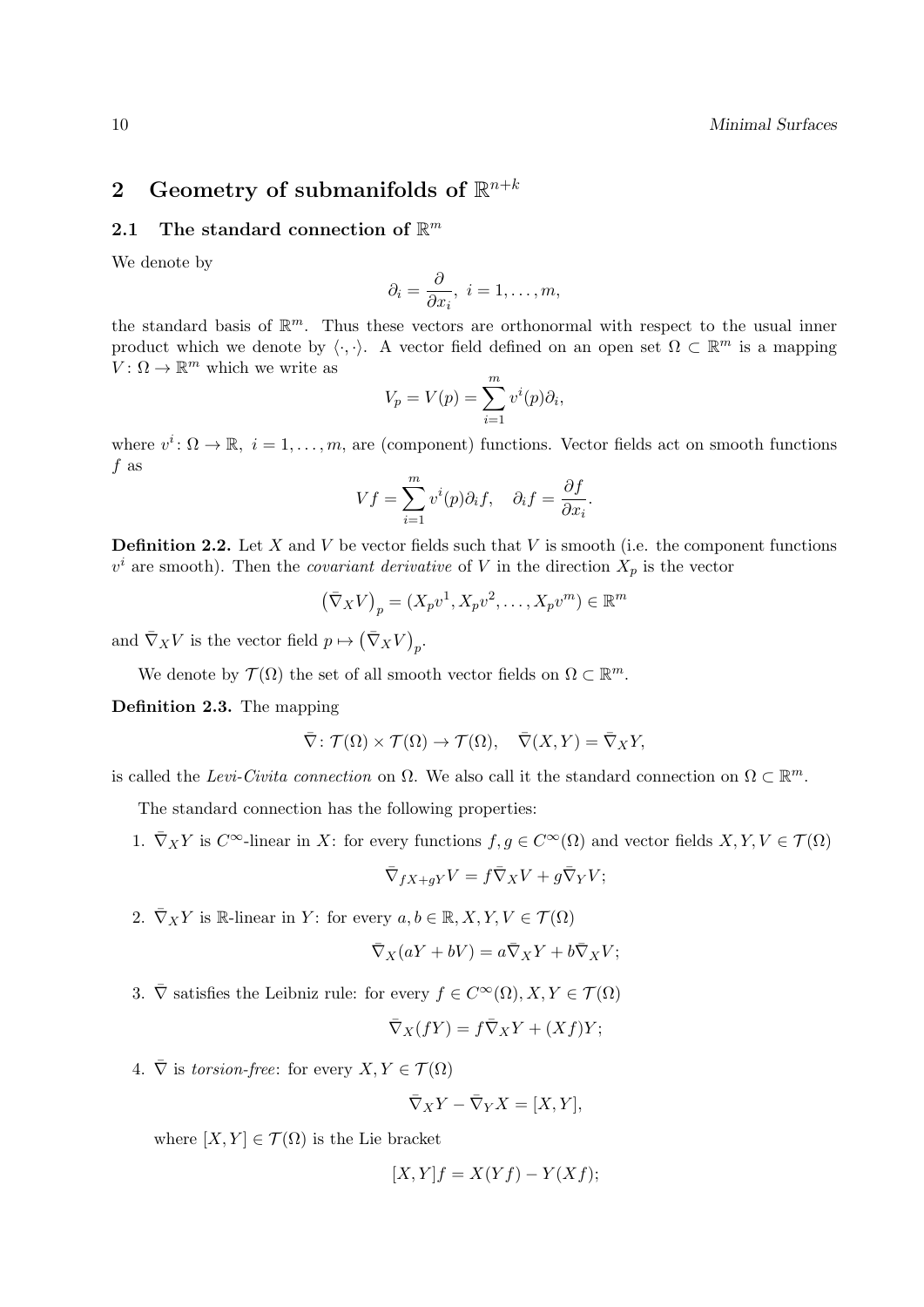5.  $\overline{\nabla}$  is compatible with the standard inner product  $\langle \cdot, \cdot \rangle$  of  $\mathbb{R}^m$ : for every  $X, Y, Z \in \mathcal{T}(\Omega)$ 

$$
X\langle Y,Z\rangle=\langle \bar\nabla_XY,Z\rangle+\langle Y,\bar\nabla_XZ\rangle.
$$

The standard connection  $\overline{\nabla}$  is the unique mapping  $\mathcal{T}(\Omega) \times \mathcal{T}(\Omega) \to \mathcal{T}(\Omega)$  satisfying the properties above.

### 2.4 The Riemannian structure on a submanifold of  $\mathbb{R}^m$

Let  $\Omega \subset \mathbb{R}^n$  be an open set and  $\varphi \colon \Omega \to \mathbb{R}^m$  a smooth mapping. Recall that  $\varphi$  is an *immersion* if the differential  $d\varphi(x)$ :  $\mathbb{R}^n \to \mathbb{R}^m$  is injective for all  $x \in \Omega$ . If  $\varphi$  is one-to-one, the image  $M = \varphi \Omega \subset \mathbb{R}^m$ is called an *immersed submanifold* of  $\mathbb{R}^m$ . If, in addition,  $\varphi$  is a homeomorphism onto  $\varphi\Omega \subset \mathbb{R}^m$ , then  $\varphi$  is an embedding and  $M = \varphi \Omega$  is an n-dimensional submanifold of  $\mathbb{R}^m$ . Note that here M has the relative topology. In general, a smooth manifold  $M \subset \mathbb{R}^m$  is a *submanifold* of  $\mathbb{R}^m$  if the inclusion  $\pi \colon M \hookrightarrow \mathbb{R}^m$ ,  $\pi(x) = x$ , is an embedding. [We use the notation  $\pi = (\pi_1, \pi_2, \dots, \pi_m)$  for the inclusion because then  $\pi_i: M \to \mathbb{R}$  will be the projection to the  $x_i$ -axis.]

If  $\varphi$  is an immersion, every point  $x \in \Omega$  has a neighborhood  $U \subset \Omega$  such that  $\varphi |U$  is an embedding.

Let  $M \subset \mathbb{R}^m$  be a smooth *n*-dimensional submanifold of  $\mathbb{R}^m$ . Thus locally M can be parametrized by a smooth homeomorphism  $\varphi: \Omega \to U$ , where  $\Omega \subset \mathbb{R}^n$  and  $U \subset M$  are open, and the differential  $d\varphi(x)$  at x is of rank n for every  $x \in \Omega$ . We identify the tangent space  $T_pM, p \in U$ , with the image  $d\varphi(\varphi^{-1}(p))\mathbb{R}^n$ . Thus  $T_pM$  is an *n*-dimensional vector subspace of  $\mathbb{R}^m$ . Each  $T_pM$  inherits an inner product  $\langle \cdot, \cdot \rangle$  from  $\mathbb{R}^m$ : for every vectors  $v, w \in T_pM$ ,

$$
\langle v, w \rangle = v \cdot w,
$$

where  $v \cdot w$  is just the standard inner product in  $\mathbb{R}^m$ . This induced inner product  $\langle \cdot, \cdot \rangle$  defines the Riemannian metric (and thus the Riemannian submanifold structure) on M. For every  $p \in M$ , the inner product of  $\mathbb{R}^m$  splits  $\mathbb{R}^m$  orthogonally into

$$
T_pM\oplus T_pM^{\perp}.
$$

We write  $N_pM = T_pM^{\perp}$  and call it the normal space of M at p. Furthermore, we denote by

$$
TM = \bigsqcup_{p \in M} T_p M \quad \text{and} \quad NM = \bigsqcup_{p \in M} N_p M
$$

the tangent and normal bundles, respectively.

Next we want to define a (in fact, the) Levi-Civita connection  $\nabla$  on M that satisfies conditions 1.-5. above, in particular, that is compatible with the induced Riemannian metric. Let  $X, Y \in \mathcal{T}(\Omega)$ be smooth vector fields in an open set  $\Omega \subset \mathbb{R}^m$ . Then at every  $p \in \Omega$ 

$$
(\bar{\nabla}_{\tilde{X}} \tilde{Y})_p = (\bar{\nabla}_{\tilde{X}} \tilde{Y})_p^{\top} + (\bar{\nabla}_{\tilde{X}} \tilde{Y})_p^{\perp},
$$

where

$$
(\bar{\nabla}_{\tilde{X}} \tilde{Y})_p^{\top} \in T_p M
$$
 and  $(\bar{\nabla}_{\tilde{X}} \tilde{Y})_p^{\perp} \in N_p M$ .

**Definition 2.5.** The Levi-Civita connection  $\nabla$  of M is simply the orthogonal projection on TM of the standard connection of  $\mathbb{R}^m$ . More precisely, let  $X, Y \in \mathcal{T}(M)$  be smooth vector fields, i.e. at each point  $p \in M$ 

$$
X_p = \sum_{i=1}^m a^i(p)\partial_i, \quad Y_p = \sum_{i=1}^m b^i(p)\partial_i,
$$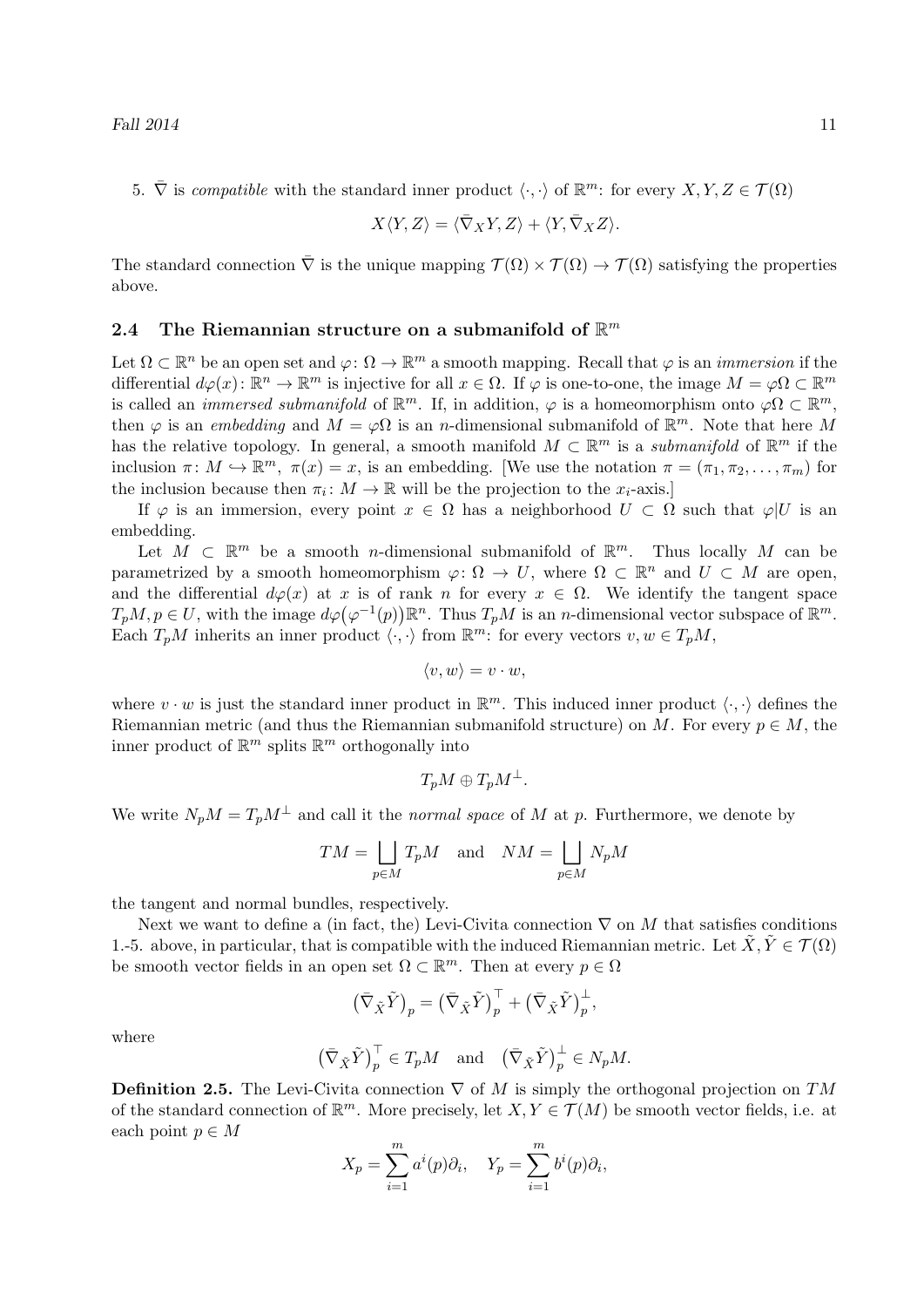where  $a^i, b^i \colon M \to \mathbb{R}$  are smooth functions. For each  $p \in M$ , let  $\tilde{X}$  and  $\tilde{Y}$  be (any) smooth extensions of X and Y to a neighborhood (in  $\mathbb{R}^m$ ) of p. Then we define

$$
(\nabla_X Y)_p = \left(\bar{\nabla}_{\tilde{X}} \tilde{Y}\right)_p^\top \in T_p M,
$$

 $\left(\bar{\nabla}_{\tilde{X}}\tilde{Y}\right)^{\top}_{p}$ 

where

is the orthogonal projection of  $(\bar{\nabla}_{\tilde{X}} \tilde{Y})_p$  to  $T_p M$ .

The properties 1.-3. are clearly true for  $\nabla$  and we leave it as an exercise to verify that  $\nabla$  is torsion-free and compatible with the induced inner product (Riemannian metric). Note that  $\nabla_X Y$ is well-defined, i.e. does not depend on the extensions  $\tilde{X}$  and  $\tilde{Y}$ . This holds since

 $\left(\bar{\nabla}_{\tilde{X}}\tilde{Y}\right)_p$ 

depends only on  $X_p = \tilde{X}_p$  and values of  $\tilde{Y}$  along any path  $\gamma: \{-\varepsilon, \varepsilon[\to \mathbb{R}^m, \text{ with } \gamma_0 = p \text{ and }$  $\dot{\gamma}_0 = X_p$ . In particular,  $\gamma$  can be taken as a path  $\gamma : ]-\varepsilon, \varepsilon[\to M$  along M.

### 2.6 The gradient, divergence, and the Laplacian on  $M$

Let  $f: M \to \mathbb{R}$  be a  $C^1$ -function and  $X \in T_pM$ . Then

$$
Xf = (f \circ \gamma)'(0),
$$

where  $\gamma: ]-\varepsilon, \varepsilon[ \to M]$  is any C<sup>1</sup>-path, with  $\gamma(0) = p$  and  $\dot{\gamma}_0 = X$ . The gradient of f is defined as

$$
\nabla^M f(p) = \sum_{i=1}^n (X_i f) X_i,
$$

where  $\{X_i\}_{i=1}^n$  is an orthonormal basis of  $T_pM$ . In particular, if f is a  $C^1$ -function in a neighborhood  $(in \mathbb{R}^m)$  of p, then

where

$$
\nabla^M f(p) = (\nabla f(p))^\top,
$$

$$
\nabla f(p) = \sum_{i=1}^{m} \partial_i f(p) \partial_i
$$

is the standard gradient (in  $\mathbb{R}^m$ ) of f. Given a chart  $\varphi: U \to \mathbb{R}^n$ ,  $U \subset M$ , and the corresponding local parametrization  $F = \varphi^{-1} \colon \varphi U \to U$  we can write  $\nabla^M f$  in U as

$$
\nabla^M f = \sum_{i,j=1}^n g^{ij} \frac{\partial f}{\partial x^i} \frac{\partial F}{\partial x^j},
$$

where  $g^{ij}: U \to \mathbb{R}, \frac{\partial f}{\partial x}$  $\frac{\partial f}{\partial x^i} : U \to \mathbb{R}$ , and  $\frac{\partial F}{\partial x^j} : U \to TM$  are defined as

$$
\frac{\partial f}{\partial x^{i}}(p) = \frac{\partial (f \circ \varphi^{-1})}{\partial x^{i}} (\varphi(p)),
$$
  
\n
$$
\frac{\partial F}{\partial x^{j}}(p) = \left(\frac{\partial F_{1}}{\partial x^{j}}(\varphi(p)), \dots, \frac{\partial F_{m}}{\partial x^{j}}(\varphi(p))\right) \in T_{p}M,
$$
  
\n
$$
g_{ij}(p) = \frac{\partial F}{\partial x^{i}}(p) \cdot \frac{\partial F}{\partial x^{j}}(p),
$$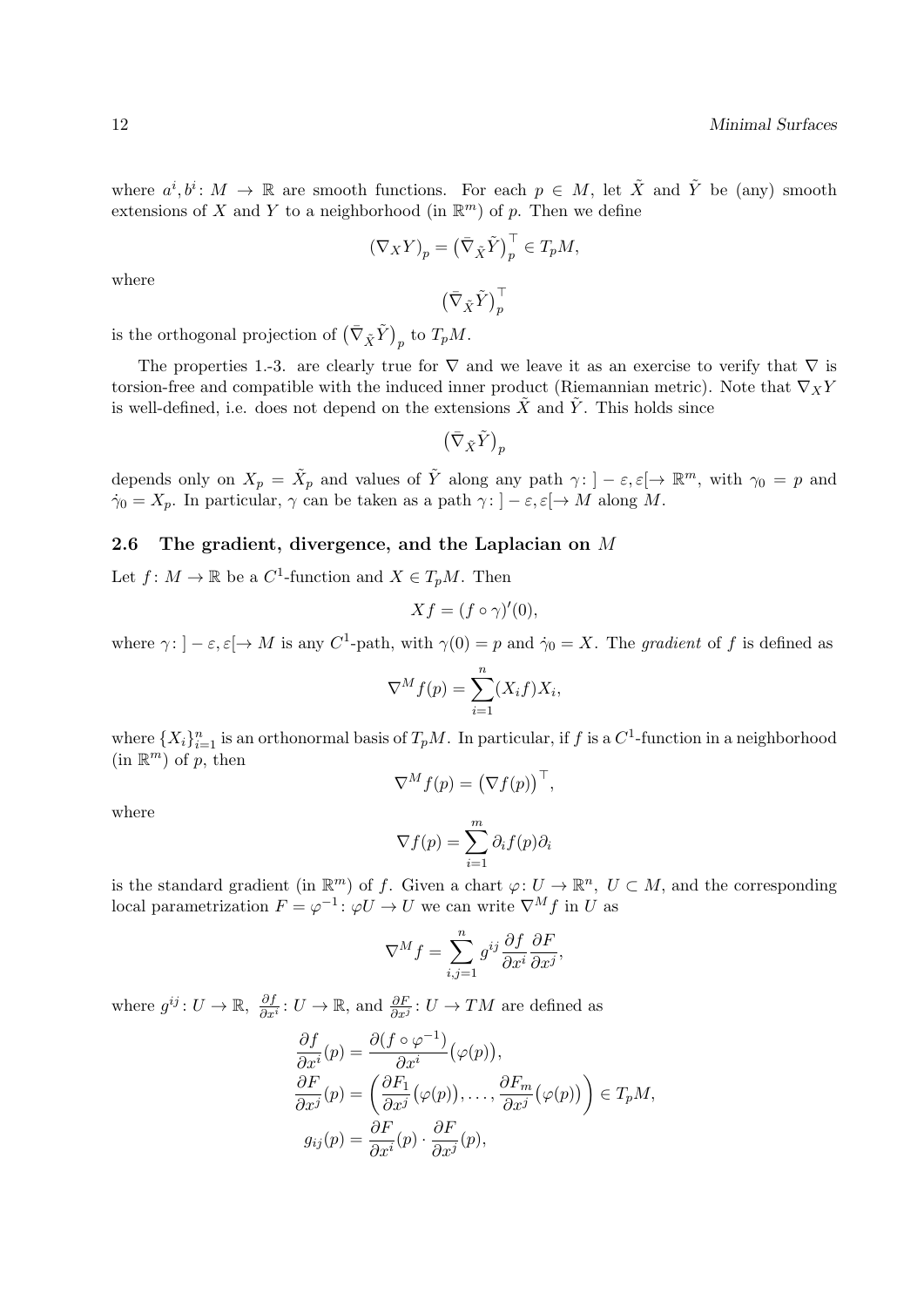Fall  $2014$  13

and  $(g^{ij})$  is the inverse of the matrix  $(g_{ij})$ .

The *divergence* (on M) of a  $C^1$ -smooth vector field V (not necessarily tangential) at  $p \in M$  is defined as follows. Let  $\{X_1, X_2, \ldots, X_n, Y_{n+1}, \ldots, Y_m\}$  be an orthonormal basis of  $\mathbb{R}^m$  such that  $\{X_1, X_2, \ldots, X_n\}$  forms a basis of  $T_pM$ . We write

$$
V = \sum_{i=1}^{n} v^{i} X_{i} + \sum_{i=n+1}^{m} v^{i} Y_{i}.
$$

Then

$$
\operatorname{div}^M V(p) = \sum_{i=1}^n \langle \overline{\nabla}_{X_i} V, X_i \rangle = \sum_{i=1}^n \langle (\overline{\nabla}_{X_i} V)^{\top}, X_i \rangle.
$$

Thus for a smooth vector field  $V \in \mathcal{T}(M)$ , div<sup>M</sup>  $V(p)$  is the trace of the linear map  $T_pM \to$  $T_pM, v \mapsto \nabla_v V$ . In local coordinates,

$$
\operatorname{div}^M V = \frac{1}{\sqrt{g}} \sum_{i=1}^n \frac{\partial}{\partial x^i} (\sqrt{g} v^i),
$$

where  $g = \det(g_{ij})$ . The Laplacian of a  $C^2$ -function  $f \in C^2(M)$  is defined as

$$
\Delta^M f = \text{div}^M \, \nabla^M f = \frac{1}{\sqrt{g}} \sum_{i,j=1}^n \frac{\partial}{\partial x^i} \left( \sqrt{g} g^{ij} \frac{\partial f}{\partial x^j} \right).
$$

#### 2.7 The second fundamental form of M

We denote by  $\mathcal{N}(M)$  the set of all smooth mappings  $V: M \to \mathbb{R}^m$  such that  $V_p \in N_pM$  for all  $p \in M$ .

**Definition 2.8.** The second fundamental form of M is the map  $\mathbb{I}: \mathcal{T}(M) \times \mathcal{T}(M) \to \mathcal{N}(M)$ ,

$$
\mathbb{I}(X,Y) = \left(\bar{\nabla}_{\tilde{X}}\tilde{Y}\right)^{\perp},
$$

where  $\tilde{X}$  and  $\tilde{Y}$  are smooth extensions of X and Y, respectively. [II reads as "two".]

Thus we have the *Gauss formula* on M:

$$
\bar{\nabla}_X Y = \nabla_X Y + \mathbb{I}(X, Y)
$$

for vector fields  $X, Y \in \mathcal{T}(M)$ . Note again that the left hand side makes sense since  $(\bar{\nabla}_X Y)_p$ depends only on  $X_p \in T_pM$  and values of Y along any path  $\gamma: ]-\varepsilon, \varepsilon[ \to M, \text{ with } \gamma(0) = p$  and  $\dot{\gamma}_0 = X_p.$ 

Lemma 2.9. The second fundamental form is

- (a) independent of extensions of  $X$  and  $Y$ ;
- (b) symmetric in  $X$  and  $Y$ ;
- $(c)$   $C^{\infty}$ -bilinear.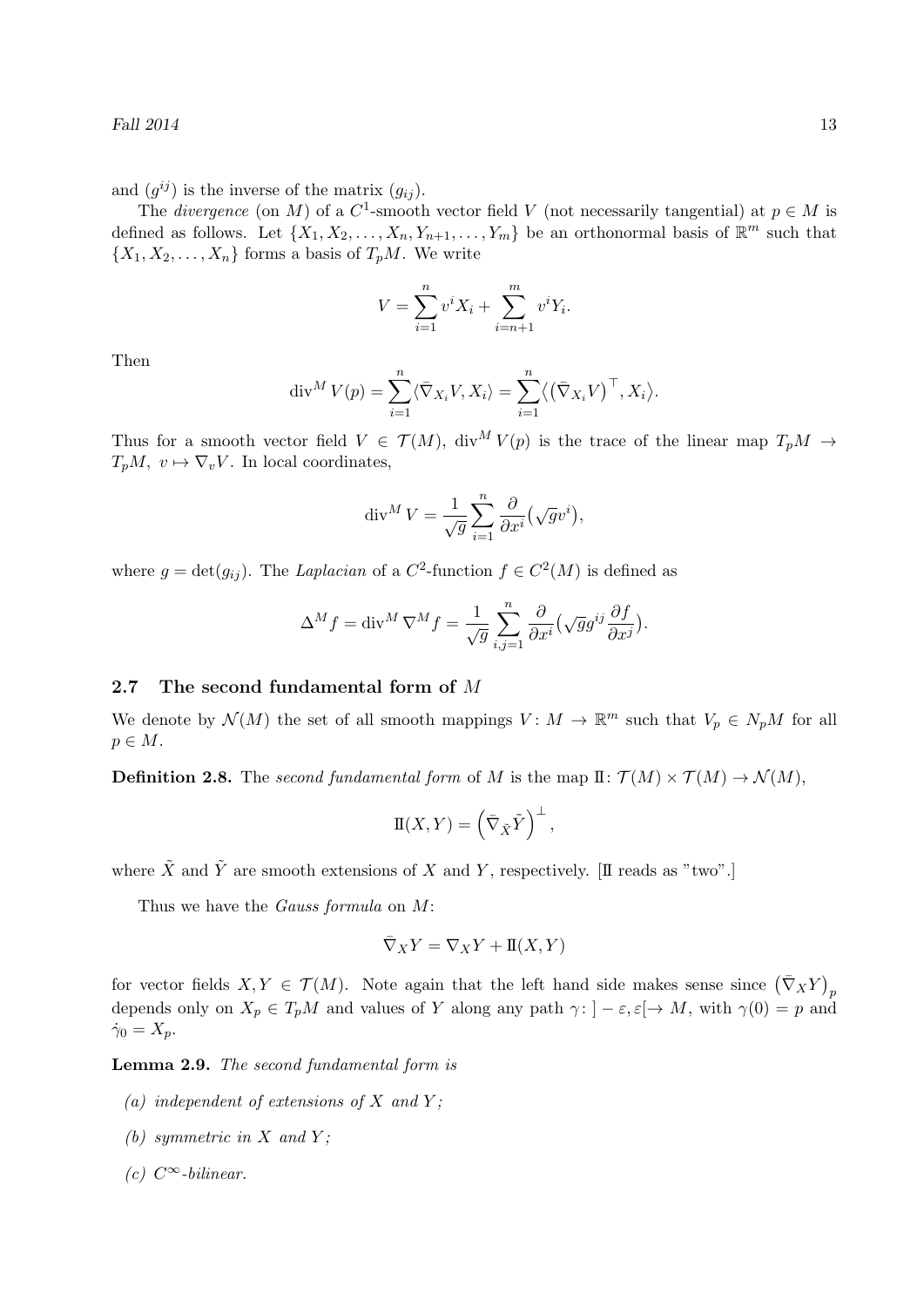$\Box$ 

*Proof.* Let  $\tilde{X}$  and  $\tilde{Y}$  be some extensions of X and Y. Since  $\overline{\nabla}$  is torsion-free, we have

$$
\Pi(X, Y) - \Pi(Y, X) = (\bar{\nabla}_{\tilde{X}} \tilde{Y})^{\perp} - (\bar{\nabla}_{\tilde{Y}} \tilde{X})^{\perp}
$$

$$
= (\bar{\nabla}_{\tilde{X}} \tilde{Y} - \bar{\nabla}_{\tilde{Y}} \tilde{X})^{\perp}
$$

$$
= [\tilde{X}, \tilde{Y}]^{\perp}.
$$

Since  $X, Y \in \mathcal{T}(M)$ , that is  $\tilde{X}_p = X_p \in T_pM$  and  $\tilde{Y}_p = Y_p \in T_pM$  at every point, also  $[\tilde{X}, \tilde{Y}]_p \in$  $T_pM$ . It follows that  $[\tilde{X}, \tilde{Y}]^{\perp} = 0$ , and therefore II is symmetric. Since  $(\bar{\nabla}_X Y)_p$  depends only on  $X_p$  (and values of Y along any path  $\gamma: ]-\varepsilon, \varepsilon[ \to M, \text{ with } \gamma(0) = p \text{ and } \dot{\gamma}_0 = X_p)$ , it is clear that  $\mathbb{I}(X, Y)$  is independent of the extension chosen for X and that  $\mathbb{I}(X, Y)$  is  $C^{\infty}(M)$ -linear in X. By symmetry, the same holds for  $Y$ .  $\Box$ 

**Lemma 2.10.** [The Weingarten equation] Suppose  $X, Y \in \mathcal{T}(M)$  and  $N \in \mathcal{N}(M)$ . Then on M we have

$$
\langle \bar{\nabla}_X N, Y \rangle = - \langle N, \mathbf{I\hspace{-1.5mm}I}(X,Y) \rangle,
$$

where  $X, Y$ , and N are extended to  $\mathbb{R}^m$  (and still denoted by  $X, Y, N$ ).

*Proof.* Since  $Y \in \mathcal{T}(M)$  and  $N \in \mathcal{N}(M)$ , we have  $\langle N, Y \rangle \equiv 0$  on M. Furthermore, since  $X \in \mathcal{T}(M)$ , we have on M

$$
0 = X \langle N, Y \rangle = \langle \overline{\nabla}_X N, Y \rangle + \langle N, \overline{\nabla}_X Y \rangle
$$
  
= \langle \overline{\nabla}\_X N, Y \rangle + \langle N, \nabla\_X Y + \mathbb{I}(X, Y) \rangle  
= \langle \overline{\nabla}\_X N, Y \rangle + \langle N, \mathbb{I}(X, Y) \rangle.

As a *geometric interpretation* we note that the second fundamental form  $\mathbb{I}_p(V, V)$  is the Euclidean acceleration  $\gamma''_{\text{Eucl}}(0)$  of the geodesic on M with the initial velocity vector  $V_p = \dot{\gamma}_0$  at  $p \in M$ . An explanation for this is the *Gauss formula along a smooth path*  $\gamma: I \to \mathbb{R}^m$ . More precisely, let  $V: I \to \mathbb{R}^m$  be a smooth vector field along  $\gamma$ , i.e.  $V_t \in T_{\gamma(t)}\mathbb{R}^m$  for all  $t \in I$ . Then

$$
\bar{D}_t V = D_t V + \mathbb{I}(\dot{\gamma}, V),
$$

where  $\bar{D}_t V = V'_t \in \mathbb{R}^m$ . Now, if  $V = \dot{\gamma}$ , then

$$
\bar{D}_t \dot{\gamma} = D_t \dot{\gamma} + \mathbb{I}(\dot{\gamma}, \dot{\gamma}),
$$

and if  $\gamma$  is a geodesic on M (i.e.  $D_t\dot{\gamma}=0$ ), we further have

$$
\bar{D}_t \dot{\gamma} = \mathbf{I}(\dot{\gamma}, \dot{\gamma}).
$$

**Definition 2.11.** The mean curvature vector H on M is ("the trace of the second fundamental form")

$$
H = \sum_{i=1}^{n} \mathbb{I}(X_i, X_i),
$$

where  $X_1, \ldots, X_n$  is an orthonormal basis of  $T_pM$ .

Note that  $H_p \in N_pM$ . Exercise: If  $v_1, v_2, \ldots, v_n$  is an arbitrary basis of  $T_pM$  and  $g_{ij} = \langle v_i, v_j \rangle$ , then

$$
H_p = \sum_{i,j=1}^n g^{ij} \operatorname{II}_p(v_i, v_j),
$$

where  $(g^{ij})$  is the inverse of the matrix  $(g_{ij})$ .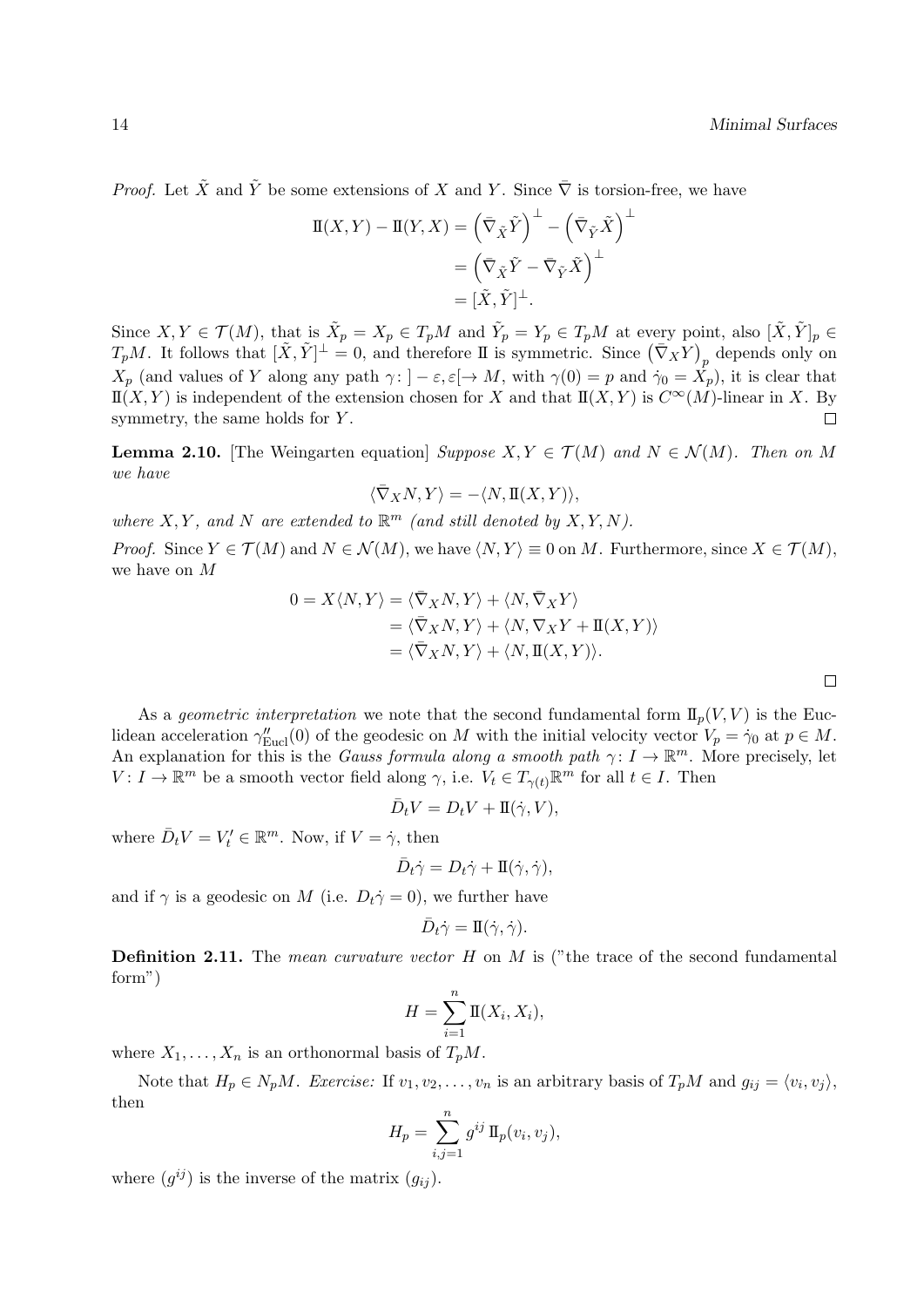### 2.12 Hypersurfaces of  $\mathbb{R}^m$ , the scalar second fundamental form, the Weingarten map, and the shape operator

Let M be an  $(m-1)$ -dimensional submanifold of  $\mathbb{R}^m$ , i.e. a hypersurface.

**Definition 2.13.** The scalar second fundamental form of M is the symmetric 2-tensor defined by

$$
h(X, Y) = \langle \mathbf{I}(X, Y), N \rangle,
$$

where  $N \in \mathcal{N}(M)$  is a smooth unit normal vector field.

Since M is of co-dimension 1, the unit normal vector  $N_p$  spans  $N_pM$  at every point  $p \in M$ . Hence

$$
\mathcal{I}(X,Y) = h(X,Y)N.
$$

Note that the sign of h depends on the choice of N (versus  $-N$ ). We have the Gauss formula for hypersurfaces of  $\mathbb{R}^m$ :

$$
\bar{\nabla}_X Y = \nabla_X Y + h(X, Y)N.
$$

**Definition 2.14.** The *Weingarten map*  $L: TM \rightarrow TM$  is defined as

$$
LX = -\bar{\nabla}_X N.
$$

- **Remarks 2.15.** 1. Usually the Weingarten map is defined as  $LX = \overline{\nabla}_X N$ . However, this is just a matter of convention since changing the sign of  $N$  changes the sign of  $L$  as well. The Weingarten map is also called the *shape operator*.
	- 2. The target space is indeed  $TM$ . In fact, for each  $p \in M$ , the Weingarten map is a self-adjoint endomorphism of  $T_pM$ ; see Lemma 2.16

**Lemma 2.16.** For each  $p \in M$ , the Weingarten map is a self-adjoint endomorphism of  $T_pM$ .

*Proof.* First we prove that, for each  $p \in M$ , the target space of L is  $T_pM$ . Let  $X_p \in T_pM$  be arbitrary. Since  $\langle N, N \rangle \equiv 1$ , we have

$$
0 = X_p \langle N, N \rangle = 2 \langle (\bar{\nabla}_X N)_p, N_p \rangle.
$$

Hence  $LX_p = -(\bar{\nabla}_X N)_p \in T_pM$ . Clearly L is linear. To prove that it is self-adjoint, let  $p \in M$  and  $v, w \in T_pM$ . By using the Weingarten equation and the symmetry of  $\mathbb{I}_p$ , we obtain

$$
\langle Lv, w \rangle - \langle v, Lw \rangle = -\langle \bar{\nabla}_v N, w \rangle + \langle v, \bar{\nabla}_w N \rangle
$$
  
=  $\langle N, \Pi_p(v, w) \rangle - \langle N, \Pi(w, v) \rangle$   
= 0.

Hence  $L$  is self-adjoint.

Remarks 2.17. On the terminology and notation: The first fundamental form is just the restriction to TM of the standard inner product of  $\mathbb{R}^m$ :

$$
I(v, w) = \langle v, w \rangle.
$$

The scalar second fundamental form is

$$
h(v, w) = \langle \Pi(v, w), N \rangle = -\langle \overline{\nabla}_v N, w \rangle
$$
  
=  $\langle Lv, w \rangle$ .

 $\Box$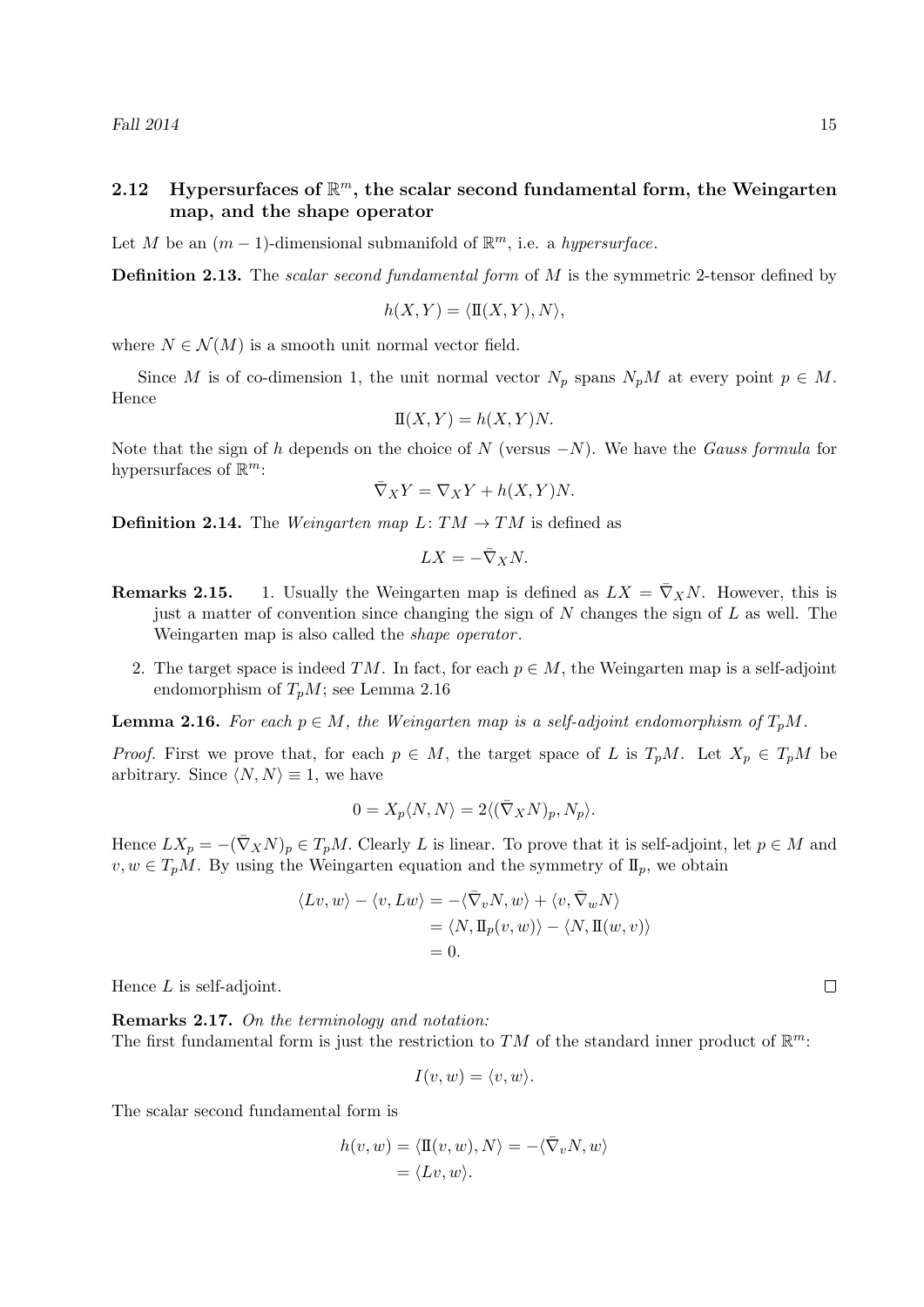In literature, it is sometimes called the second fundamental form and denoted by II. The third fundamental form is

$$
\mathbf{III}(v, w) = \langle L^2 v, w \rangle = \langle Lv, Lw \rangle.
$$

Since for every  $p \in M$ ,  $L: T_pM \to T_pM$  is self-adjoint, it follows from linear algebra that it has real eigenvalues  $\kappa_1, \kappa_2, \ldots, \kappa_{m-1}$  and that there exists an orthonormal basis  $E_1, E_2, \ldots, E_{m-1}$ of  $T_pM$  consisting of eigenvectors:  $LE_i = \kappa_i E_i$ ,  $i = 1, \ldots, m-1$ . The eigenvalues of L are called the principal curvatures and the corresponding eigenvectors are called principal directions.

If vectors  $X$  and  $Y$  are given in the orthonormal basis as

$$
X = \sum_{i=1}^{m-1} x^i E_i \text{ and } Y = \sum_{j=1}^{m-1} y^j E_j,
$$

then the scalar second fundamental form has a simple expression

$$
h(X,Y) = \left\langle L \sum_{i=1}^{m-1} x^i E_i, \sum_{j=1}^{m-1} y^j E_j \right\rangle
$$
  
= 
$$
\sum_{i=1}^{m-1} \kappa_i x^i y^i
$$

Let us return to the general case of an *n*-dimensional submanifold  $M \subset \mathbb{R}^m$ , with co-dimension  $k = m - n \ge 1$ . For each  $p \in M$  and a (unit) vector  $\nu \in N_pM$ , we define a symmetric bi-linear form  $h_{\nu} \colon T_p M \times T_p M \to \mathbb{R}$  by

$$
h_{\nu}(v, w) = \langle \Pi_p(v, w), \nu \rangle
$$

and a self-adjoint linear map  $S_{\nu} : T_pM \to T_pM$  such that

$$
\langle S_{\nu}(v), w \rangle = h_{\nu}(v, w)
$$

for all  $w \in T_pM$ . The mapping  $h_{\nu}$  could be called the scalar second fundamental form along  $\nu$  and  $S_{\nu}$  could be called the *shape operator along v*.

**Lemma 2.18.** Let  $p \in M$ ,  $v \in T_pM$ , and  $v \in N_pM$ . Furthermore, let N be a local smooth extension of v to a neighborhood  $U \subset M$  of p such that  $N \in \mathcal{N}(U)$ , i.e.  $N_q \in N_qM$   $\forall q \in U$ . Then

$$
S_{\nu}(v) = -(\bar{\nabla}_{v}N)^{\top} = -\nabla_{v}N.
$$

*Proof.* Let  $w \in T_pM$  and let  $V, W \in T(U)$  be smooth extensions of v and w, respectively. Then  $\langle N, W \rangle \equiv 0$ , and therefore

$$
\langle \bar{\nabla}_V N, W \rangle + \langle N, \bar{\nabla}_V W \rangle = V \langle N, W \rangle = 0.
$$

It follows that

$$
\langle S_{\nu}(v), w \rangle = \langle \Pi_{p}(v, w), \nu \rangle = \langle \Pi(V, W), N \rangle_{p}
$$
  
=  $\langle \bar{\nabla}_{V} W - \nabla_{V} W, N \rangle_{p} = \langle \bar{\nabla}_{V} W, N \rangle_{p} - \underbrace{\langle \nabla_{V} W, N \rangle_{p}}_{=0}$   
=  $\langle \bar{\nabla}_{V} W, N \rangle_{p}$   
=  $-\langle \bar{\nabla}_{V} N, W \rangle_{p}$ .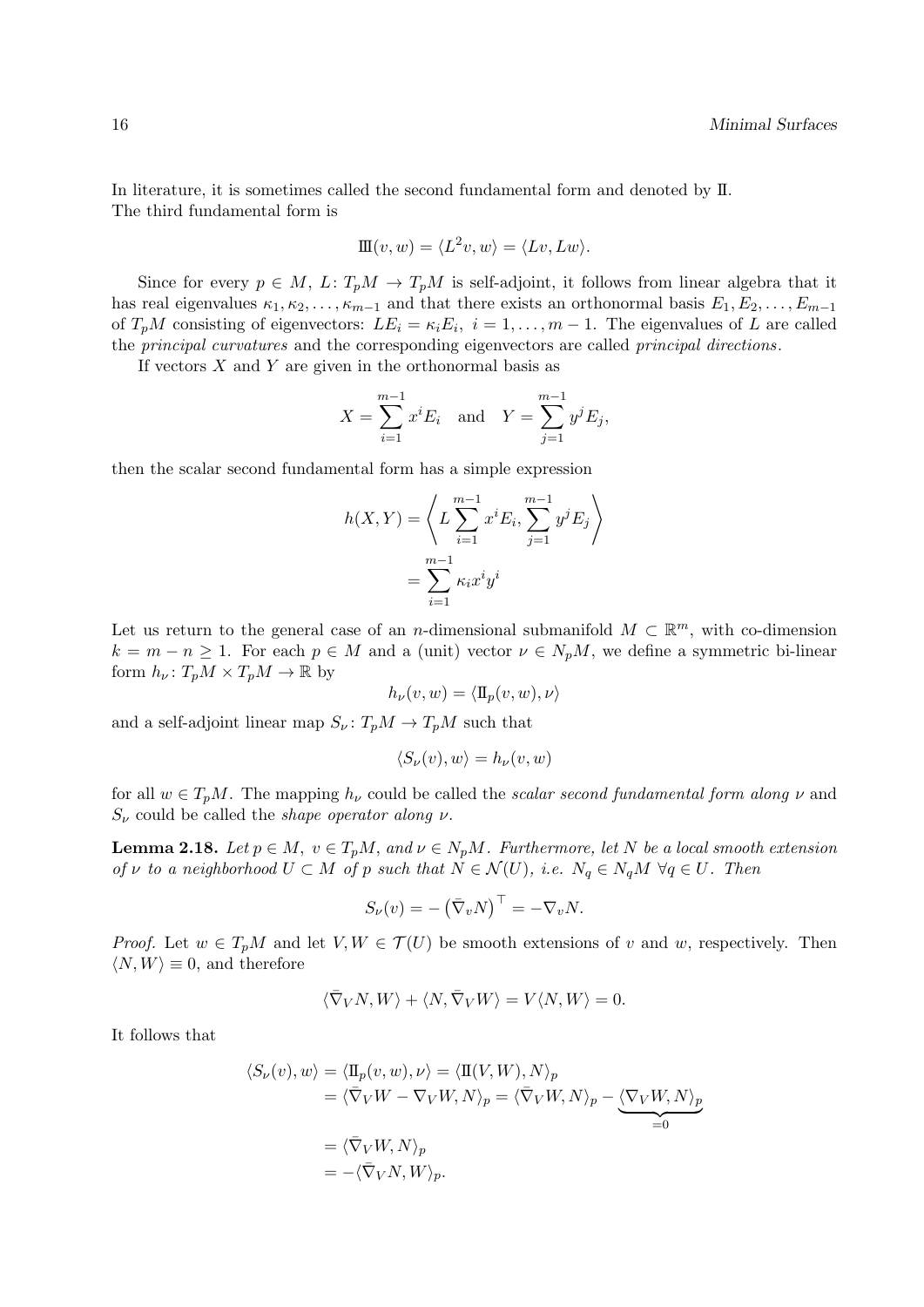Hence

and so

$$
\langle S_{\nu}(v), w \rangle = -\langle \bar{\nabla}_{v} N, w \rangle \quad \forall w \in T_{p}M,
$$
  

$$
S_{\nu}(v) = -(\bar{\nabla}_{v} N)^{\top}
$$

Let  $p \in M$  and  $\nu \in N_pM$ ,  $|\nu| = 1$ . Since  $S_{\nu}: T_pM \to T_pM$  is self-adjoint, there exists an orthonormal basis  $E_1, E_2, \ldots, E_n$  of  $T_pM$  consisting of eigenvectors associated with real eigenvalues  $\kappa_1, \ldots, \kappa_2$  of  $S_\nu$   $(S_\nu E_i = \kappa_i E_i)$ . I do not know whether these eigenvalues are called principal curvatures in co-dimensions  $k > 1$ .

### 2.19 Curvatures on M

Let  $M \subset \mathbb{R}^m$  be a smooth hypersurface and let  $p \in M$ . Since the determinant and trace of the Weingarten map  $L: T_pM \to T_pM$  are basis-independent, there are two combinations of eigenvalues of L that are well-defined and geometrically significant.

The *Gaussian curvature* of  $M$  at  $p$  is the determinant

$$
K = \det L = \kappa_1 \kappa_2 \cdots \kappa_{m-1}
$$

and the *mean curvature* of  $M$  at  $p$  is the mean of the trace

$$
H = \frac{1}{m-1} \operatorname{tr} L = \frac{1}{m-1} (\kappa_1 + \kappa_2 + \dots + \kappa_{m-1}).
$$

Clearly the mean curvature changes its sign if the normal vector field is changed (from N to  $-N$ ). Similarly, if  $m-1$  is odd, the sign of the Gaussian curvature changes, whereas the Gaussian curvature is independent of the choice of (the direction of) N if  $m-1$  is even, in particular, if M is a hypersurface of  $\mathbb{R}^3$ .

Recall the definition of the Riemannian curvature tensor  $R: \mathcal{T}(M) \times \mathcal{T}(M) \times \mathcal{T}(M) \to \mathcal{T}(M)$ ,

$$
R^M(X,Y)Z = \nabla_X \nabla_Y Z - \nabla_Y \nabla_X Z - \nabla_{[X,Y]} Z.
$$

Note that the Riemannian curvature tensor  $\bar{R}$  of  $\mathbb{R}^m$  vanishes identically.

The sectional curvature of a 2-dimensional subspace  $P \subset T_pM$  spanned by vectors  $v, w \in T_pM$ is defined by

$$
K^{M}(P) = \frac{\langle R^{M}(v, w)w, v \rangle}{|v \wedge w|^{2}},
$$

where

$$
|v\wedge w|=\sqrt{|v|^2|w|^2-\langle v,w\rangle^2}
$$

is the area of the parallelogram spanned by v and w. Note that  $K^M(P)$  is independent of the choice of linearly independent vectors  $v, w \in P$ . In general, sectional curvatures on a submanifold of a Riemannian manifold are given in terms of sectional curvatures of the ambient space and the second fundamental form. In our setting of a submanifold  $M$  of  $R<sup>m</sup>$  this so-called Gauss equation reads as follows:

$$
K^M(P)|v \wedge w|^2 - \underbrace{\overline{K}(P)|v \wedge w|^2}_{=0} = \langle \Pi_p(v,v), \Pi_p(w,w) \rangle - |\Pi_p(v,w)|^2.
$$

 $\Box$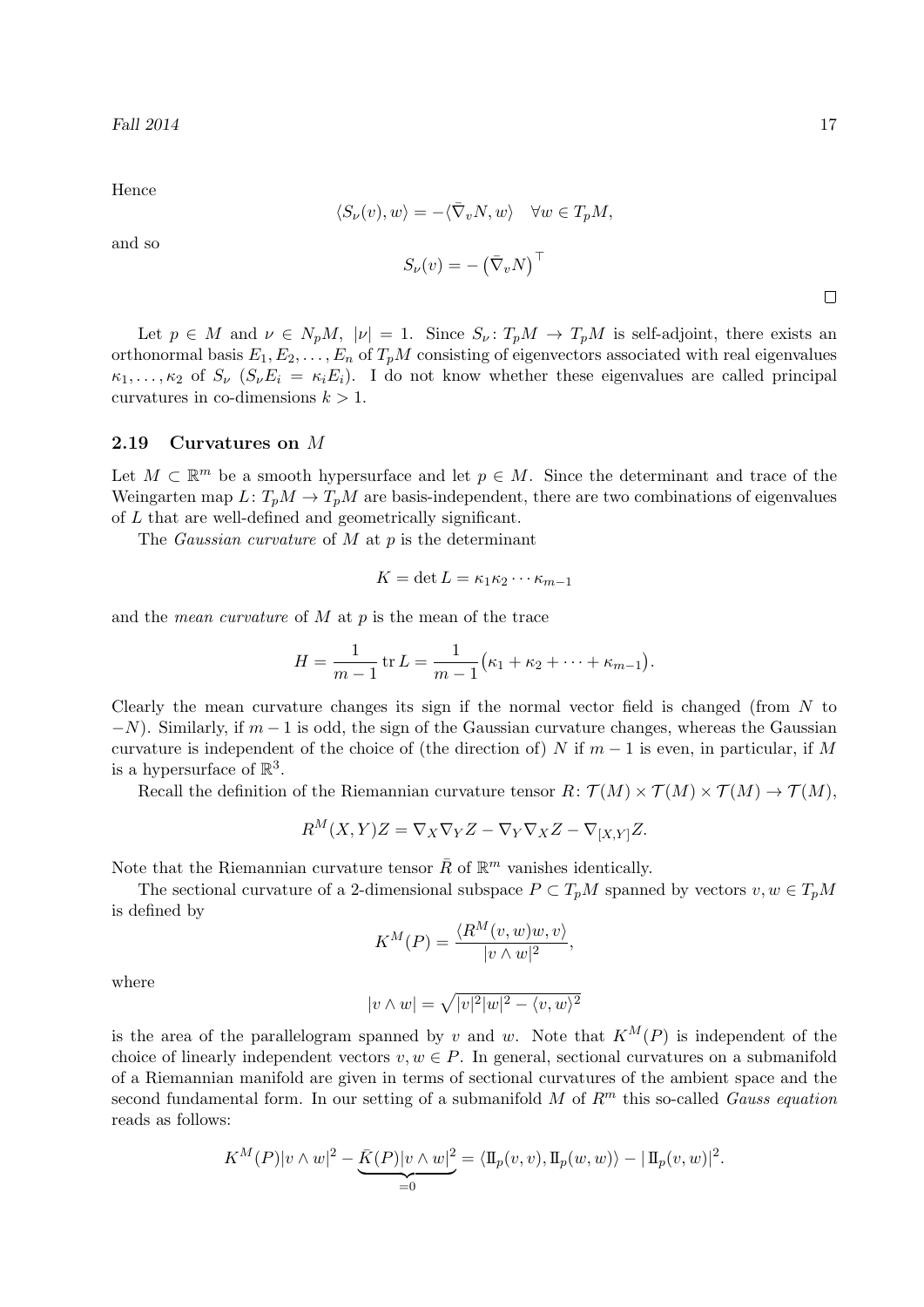Here  $\bar{K}(P)$  denotes the sectional curvature of P with respect to the ambient space which in our setting is  $\mathbb{R}^m$  and therefore  $\bar{K} \equiv 0$ . In particular, for orthonormal vectors  $v, w \in P$  we have

$$
K(P) = \langle \mathbf{I}_{p}(v, v), \mathbf{I}_{p}(w, w) \rangle - |\mathbf{I}_{p}(v, w)|^{2}
$$

since  $K(P)$  does not depend on  $v, w \in P$  provided  $P = span(v, w)$ .

Let then  $M \subset \mathbb{R}^m$  be a smooth hypersurface. Let  $E_1, E_2, \ldots, E_{m-1}$  be an orthonormal basis of  $T_pM$ ,  $p \in M$ , consisting of the eigenvectors of L with eigenvalues  $\kappa_1, \ldots, \kappa_{m-1}$ . Then

$$
\Pi_p(E_i, E_j) = h(E_i, E_j)N,
$$

where  $N \in N_pM$  is a unit vector and

$$
h(E_i, E_j) = \langle \Pi(E_i, E_j), N \rangle = -\langle \overline{\nabla}_{E_i} N, E_j \rangle
$$
  
=  $\langle LE_i, E_j \rangle = \kappa_i \langle E_i, E_j \rangle$   
=  $\kappa_i \delta_{ij}$ .

Hence  $\mathbb{I}_p(E_i, E_j) = \kappa_i \delta_{ij} N$  and therefore

$$
K(P) = \langle \Pi_p(E_i, E_i), \Pi_p(E_j, E_j) \rangle - \underbrace{|\Pi_p(E_i, E_j)|^2}_{=0} = \kappa_i \kappa_j
$$

for a 2-dimensional subspace  $P = \text{span}(E_i, E_j) \subset T_pM$ .

### 3 First variation formula and some of its consequences

### 3.1 Mean curvature and the Laplacian

We start with recalling the following *Jacobi formula* for the derivative of a determinant whose proof is left as an exercise.

**Lemma 3.2.** Let  $a_{ij} \colon \mathbb{R}^d \to \mathbb{R}$  be smooth functions, with  $i, j = 1, \ldots, n$ , and let  $A = (a_{ij})$ . Then in the open set  $\{x \in \mathbb{R}^m : \det A \neq 0\}$  we have

$$
\frac{\partial}{\partial x^{\ell}} \log \det A = \text{tr}\left(\frac{\partial A}{\partial x^{\ell}} A^{-1}\right)
$$

for  $\ell = 1, \ldots, d$ .

Writing  $A^{-1} = (a^{ij})$ , the right hand side reads as

$$
\sum_{i,j=1}^n \frac{\partial a_{ij}}{\partial x^{\ell}} a^{ji},
$$

and so

(3.3) 
$$
\frac{\partial \det A}{\partial x^{\ell}} = \det A \sum_{i,j=1}^{n} \frac{\partial a_{ij}}{\partial x^{\ell}} a^{ji}.
$$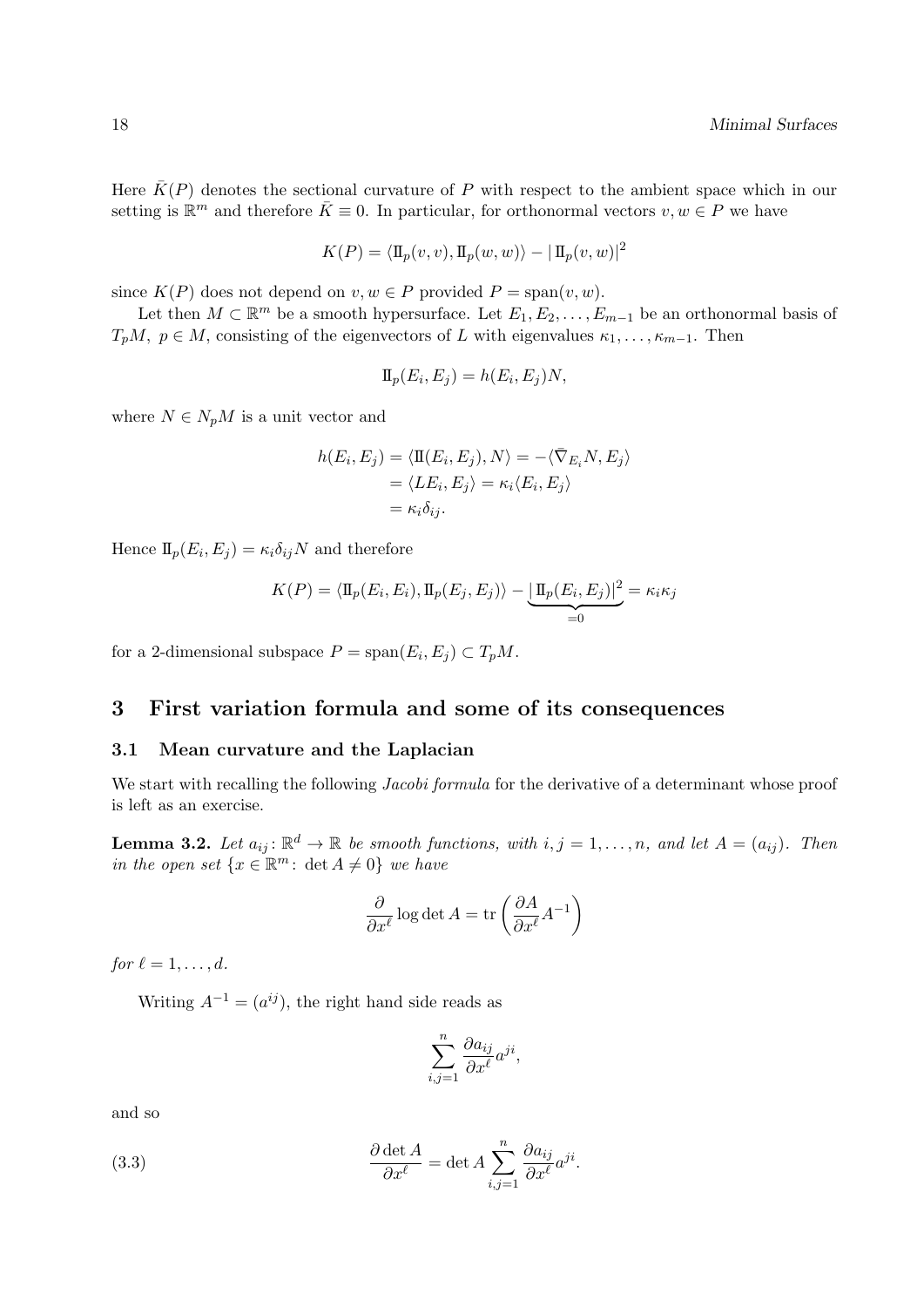Fall  $2014$  19

Suppose that  $M \subset \mathbb{R}^m$  is a smooth *n*-dimensional submanifold and let  $\varphi: U \to \Omega \subset \mathbb{R}^n$  be a chart defined in an open set  $U \subset M$ . Furthermore, let  $F = \varphi^{-1} \colon \Omega \to U$  be local parametrization. As in 2.6 *F* induces a frame  $\{\frac{\partial F}{\partial x^j}\},\$ 

$$
\left(\frac{\partial F}{\partial x^j}\right)_p = \left(\frac{\partial F_1}{\partial x^j}(\varphi(p)),\ldots,\frac{\partial F_m}{\partial x^j}(\varphi(p))\right) \in T_pM,
$$

on U. Now

$$
\bar{\nabla}_{\frac{\partial F}{\partial x^i}} \frac{\partial F}{\partial x^j} = \frac{\partial^2 F}{\partial x^i \partial x^j},
$$
\n
$$
\left(\bar{\nabla}_{\frac{\partial F}{\partial x^i}} \frac{\partial F}{\partial x^j}\right)_p = \left(\frac{\partial^2 F_1}{\partial x^i \partial x^j}, \dots, \frac{\partial^2 F_m}{\partial x^i \partial x^j}\right) (\varphi(p)) \in \mathbb{R}^m.
$$

Hence the mean curvature vector  $H_p$  at  $p \in U$  is given by

$$
H_p = \sum_{i,j=1}^n g^{ij}(p) \Pi_p\left(\frac{\partial F}{\partial x^i}, \frac{\partial F}{\partial x^j}\right)
$$
  
= 
$$
\sum_{i,j=1}^n g^{ij}(p) \left(\bar{\nabla} \frac{\partial F}{\partial x^i} \frac{\partial F}{\partial x^j}\right)_p^{\perp}
$$
  
= 
$$
\left(\sum_{i,j=1}^n g^{ij}(p) \frac{\partial^2 F}{\partial x^i \partial x^j} (\varphi(p))\right)^{\perp}
$$

Next we express the mean curvature vector as the Laplacian (on M) of the inclusion  $\pi \colon M \hookrightarrow \mathbb{R}^m$ .

.

**Theorem 3.4.** Suppose that  $M \subset \mathbb{R}^m$  is a smooth n-dimensional submanifold and let  $\pi \colon M \hookrightarrow$  $\mathbb{R}^m$ ,  $\pi = (\pi_1, \ldots, \pi_m)$ , be the inclusion. Then

$$
H_p = \Delta^M \pi(p) = (\Delta^M \pi_1, \dots, \Delta^M \pi_m)(p)
$$

for  $p \in M$ .

*Proof.* Fix  $p \in M$  and let  $\varphi: U \to \Omega \subset \mathbb{R}^n$  be a chart at p and

$$
\frac{\partial}{\partial x^i}, \quad i = 1, \dots, n,
$$

the coordinate frame associated to the chart  $(U, \varphi)$ . Furthermore, let  $F = \varphi^{-1} \colon \Omega \to U$  be the corresponding (local) parametrization. Then, in fact,

$$
\left(\frac{\partial}{\partial x^j}\right)_p \pi_i = \frac{\partial}{\partial x^j} \left(\frac{\pi_i \circ \varphi^{-1}}{\pi_i \circ F = F_i}\right) (\varphi(p)) = \frac{\partial F_i}{\partial x^j} (\varphi(p)).
$$

First we claim that  $\Delta^M \pi(p) \in N_pM$ , that is

$$
\Delta^M \pi(p) \cdot \frac{\partial F}{\partial x^k} = \Delta^M \pi(p) \cdot \frac{\partial \pi}{\partial x^k} = 0
$$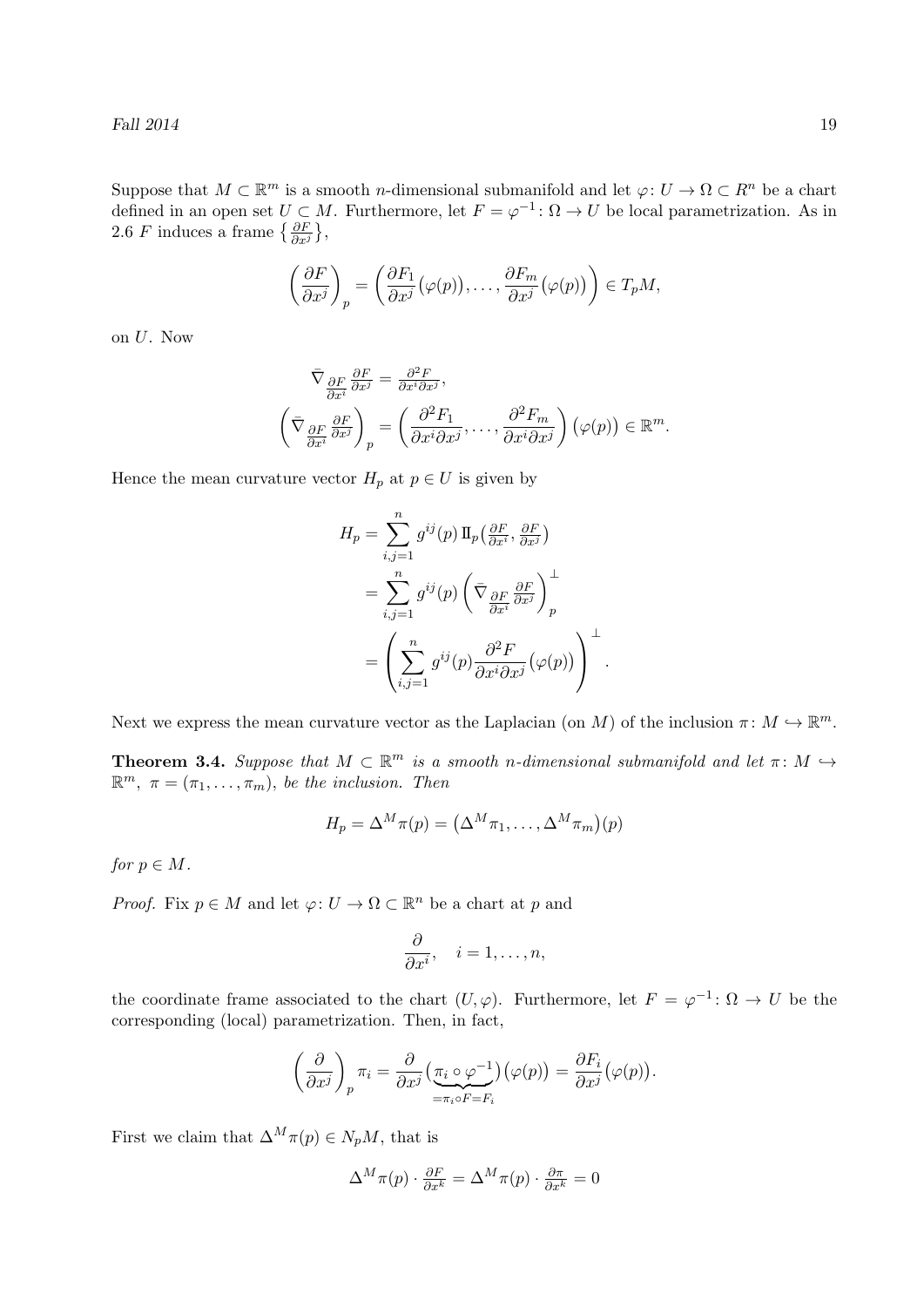for all  $k = 1, \ldots, n$ . We compute by using (3.3) and the symmetry of  $(g_{ij})$ 

$$
\Delta^{M}\pi(p) \cdot \frac{\partial\pi}{\partial x^{k}} = \left(\frac{1}{\sqrt{g}}\sum_{i,j=1}^{n} \frac{\partial}{\partial x^{i}}\left(\sqrt{g}g^{ij}\frac{\partial\pi}{\partial x^{j}}\right)\right) \cdot \frac{\partial\pi}{\partial x^{k}}
$$
  
\n
$$
= \frac{1}{\sqrt{g}}\sum_{i,j=1}^{n} \frac{\partial}{\partial x^{i}}\left(\sqrt{g}g^{ij}\frac{\partial\pi}{\partial x^{j}}\cdot\frac{\partial\pi}{\partial x^{k}}\right) - \sum_{i,j=1}^{n} g^{ij}\frac{\partial\pi}{\partial x^{j}}\cdot\frac{\partial^{2}\pi}{\partial x^{i}\partial x^{k}}
$$
  
\n
$$
= \frac{1}{\sqrt{g}}\sum_{i,j=1}^{n} \frac{\partial}{\partial x^{i}}\left(\sqrt{g}\frac{g^{ij}g_{jk}}{\delta_{ik}}\right) - \sum_{i,j=1}^{n} g^{ij}\frac{\partial\pi}{\partial x^{j}}\cdot\frac{\partial^{2}\pi}{\partial x^{i}\partial x^{k}}
$$
  
\n
$$
= \frac{1}{\sqrt{g}}\frac{\partial\sqrt{g}}{\partial x^{k}} - \sum_{i,j=1}^{n} g^{ij}\frac{\partial\pi}{\partial x^{j}}\cdot\frac{\partial^{2}\pi}{\partial x^{i}\partial x^{k}}
$$
  
\n
$$
= \frac{1}{\sqrt{g}}\frac{1}{2\sqrt{g}}\frac{\partial g}{\partial x^{k}} - \sum_{i,j=1}^{n} g^{ij}\frac{\partial\pi}{\partial x^{j}}\cdot\frac{\partial^{2}\pi}{\partial x^{i}\partial x^{k}}
$$
  
\n
$$
= \frac{1}{2}\sum_{i,j=1}^{n} g^{ij}\left(\frac{\partial\pi}{\partial x^{i}}\cdot\frac{\partial\pi}{\partial x^{j}}\right) - \sum_{i,j=1}^{n} g^{ij}\frac{\partial\pi}{\partial x^{j}}\cdot\frac{\partial^{2}\pi}{\partial x^{i}\partial x^{k}}
$$
  
\n
$$
= \frac{1}{2}\sum_{i,j=1}^{n} g^{ij}\left(\frac{\partial^{2}\pi}{\partial x^{i}\partial x^{k}}\cdot\frac{\partial\pi}{\partial x^{j}} + \frac{\partial^{2}\pi}{\partial x^{j}\partial x^{k}}\cdot\frac{\partial\pi}{\partial x^{i}}\right)
$$

Thus  $\Delta^M \pi(p) \in N_p M$  since  $\left(\frac{\partial \pi}{\partial x^k}\right)_p$ ,  $k = 1, \ldots, n$ , forms a basis of  $T_p M$ . Furthermore,

$$
\Delta^{M}\pi(p) = \frac{1}{\sqrt{g}}\sum_{i,j=1}^{n} \frac{\partial}{\partial x^{i}} \left(\sqrt{g}g^{ij}\frac{\partial \pi}{\partial x^{j}}\right)
$$

$$
= \underbrace{\frac{1}{\sqrt{g}}\sum_{i,j=1}^{n} \frac{\partial}{\partial x^{i}} \left(\sqrt{g}g^{ij}\right) \frac{\partial \pi}{\partial x^{j}}}_{\in T_{p}M} + \sum_{i,j=1}^{n} g^{ij}\frac{\partial^{2}\pi}{\partial x^{i}\partial x^{j}}
$$

.

On the other hand, since  $\Delta^M \pi(p) \in N_p M$ , we have

$$
\Delta^{M}\pi(p) = (\Delta^{M}\pi(p))^{\perp}
$$
  
= 
$$
\underbrace{\left(\frac{1}{\sqrt{g}}\sum_{i,j=1}^{n}\frac{\partial}{\partial x^{i}}\left(\sqrt{g}g^{ij}\right)\frac{\partial\pi}{\partial x^{j}}\right)^{\perp}}_{=0} + \left(\sum_{i,j=1}^{n}g^{ij}\frac{\partial^{2}\pi}{\partial x^{i}\partial x^{j}}\right)^{\perp}
$$
  
= 
$$
\underbrace{\left(\sum_{i,j=1}^{n}g^{ij}\frac{\partial^{2}\pi}{\partial x^{i}\partial x^{j}}\right)^{\perp}}_{=H_{p}} = H_{p}
$$

as claimed.

### 3.5 First variation formula

Let  $\Omega \subset \mathbb{R}^n$  be an open set and  $f: \Omega \to \mathbb{R}^m$  an immersion. Denote  $M = f\Omega$ . Since every  $x \in \Omega$  has a neighborhood  $U \subset \Omega$  such that  $f|\Omega$  is an embedding, we can define the "tangent space"  $T_{f(x)}M$ 

 $\Box$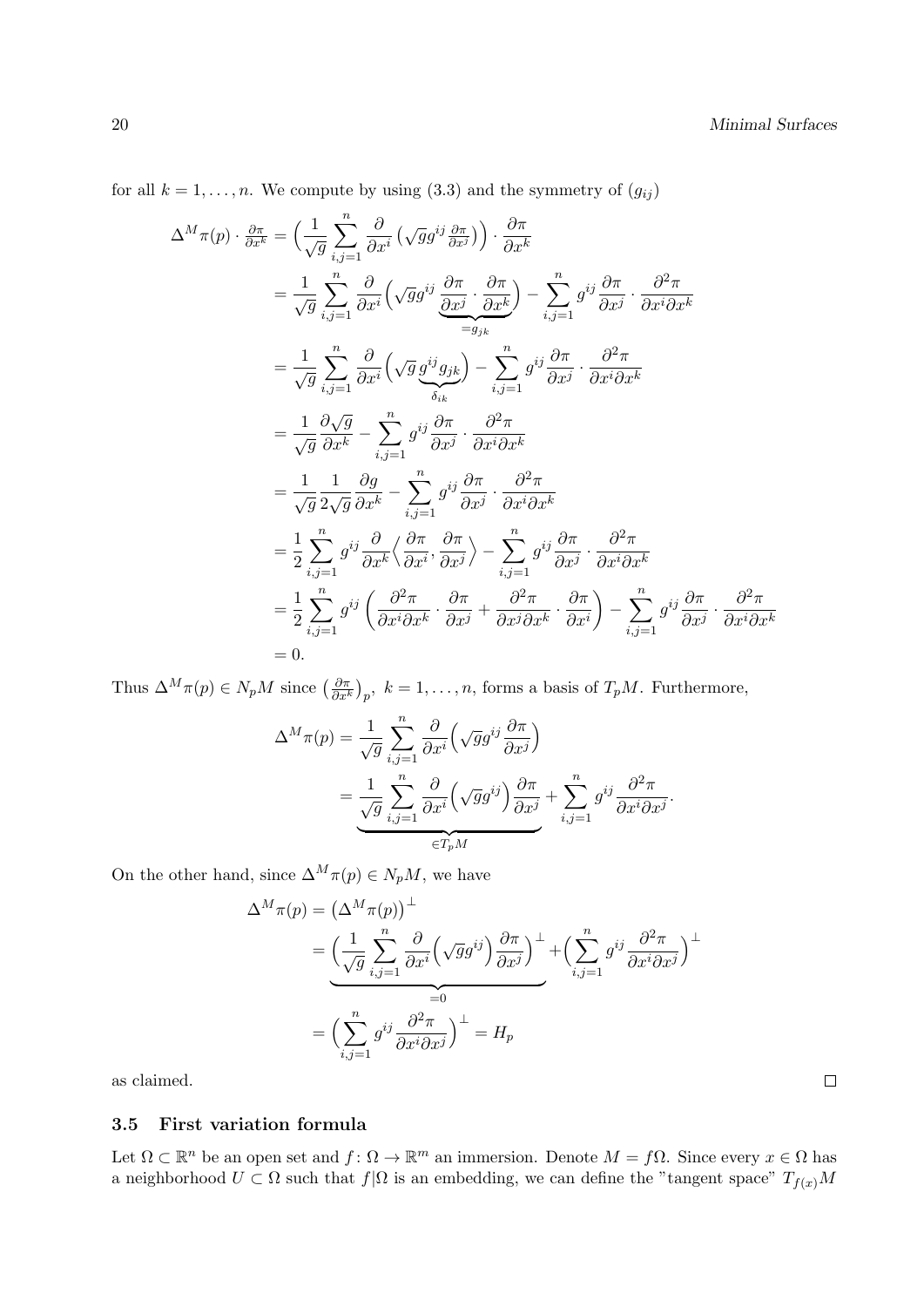Fall  $2014$  21

and the normal space  $N_{f(x)}M$  as  $T_{f(x)}M = T_{f(x)}U = df(x)\mathbb{R}^n$  and  $N_{f(x)}M = N_{f(x)}U$  although f need not be injective. Furthermore, let  $\varphi \in C_0^{\infty}(\Omega)$  be a smooth real-valued function with compact support in  $\Omega$  and let  $N: \Omega \to \mathbb{S}^{m-1}$  be a smooth mapping such that  $N_x = N(x) \in N_{f(x)}M$  for every  $x \in \Omega$ . We define a variation of M (more precisely, a variation of the immersion  $f: \Omega \to \mathbb{R}^m$ ) with compact support as a mapping

$$
F: \Omega \times ]-\varepsilon, \varepsilon[ \to \mathbb{R}^m, \quad F(x,t) = f(x) + t\varphi(x)N_x.
$$

Here  $\varepsilon > 0$  is so small that  $F: \tilde{\Omega} \times ]-\varepsilon, \varepsilon[ \to \mathbb{R}^m$  is an immersion, where  $\tilde{\Omega} = \{x \in \Omega : \varphi(x) \neq 0\}.$ To prove that such  $\varepsilon$  exists, we have to show that  $dF(x,t)$  is injective if  $x \in \tilde{\Omega}$  and  $|t| < \varepsilon$ . To that end, we write the matrix of  $dF(x,t)$  in the standard bases of  $\mathbb{R}^{n+1} = \mathbb{R}^n \times \mathbb{R}$  and  $\mathbb{R}^m$  as the  $m \times (n + 1)$ -matrix

$$
(df(x) \quad 0) + (td(\varphi(x)N_x) \quad \varphi(x)N_x).
$$

Above  $df(x)$  and  $td(\varphi(x)N_x)$  are  $m \times n$ -matrices and 0 and  $\varphi(x)N_x$  are  $m \times 1$ -matrices (columns). Since  $\varphi \in C_0^{\infty}(\Omega)$  and f is an immersion, we have

$$
m_1 = \inf_{x \in \tilde{\Omega}} \{ \min |df(x)v| : |v| = 1 \} > 0 \text{ and}
$$
  
\n
$$
m_2 = \sup_{x \in \tilde{\Omega}} \{ \max |d(\varphi(x)N_x)v| : |v| = 1 \} < \infty.
$$

Thus we may choose  $0 < \varepsilon < m_1/m_2$ . Suppose that the vector  $w = (w_x, w_t) \in \mathbb{R}^n \times \mathbb{R}$  belongs to the kernel of  $dF(x, t)$ , with  $(x, t) \in \Omega \times ]-\varepsilon, \varepsilon[$ . Then

$$
0 = df(x)w_x + td(\varphi(x)N_x)w_x + \varphi(x)w_tN_x
$$
  
=  $(df(x) + td(\varphi(x)N_x))w_x + \varphi(x)w_tN_x.$ 

Now, if  $|t| < \varepsilon$  and  $w_x \neq 0$ , we would have

$$
\left(\underbrace{df(x)w_x + td\big(\varphi(x)N_x\big)w_x}_{\in T_{f(x)}M}\right)^{\top} \neq 0
$$

which is impossible since  $\varphi(x)w_tN_x \in N_{f(x)}M$ . It follows that  $w_x = 0$ . Since  $\varphi(x) \neq 0$  in  $\Omega$ , we also have  $w_t = 0$ . Hence  $dF(x,t)$  is injective. Denote by  $\{\partial_{x_1}, \partial_{x_2}, \dots, \partial_{x_n}, \partial_t\}$  the standard basis of  $\mathbb{R}^{n+1}$  and define vector fields  $F_{x_i}$  and  $F_t$  along F by setting

$$
F_{x_i}(x,t) = dF(x,t)\partial_{x_i}
$$
 and  $F_t(x,t) = dF(x,t)\partial_t$ .

Then  $F_{x_i}$  and  $F_t$  commute because

$$
[F_{x_i}, F_t] = dF \underbrace{[\partial_{x_i}, \partial_t]}_{=0} = 0.
$$

Note that  $F_t(x, 0) = dF(x, 0)\partial_t = \varphi(x)N_x \in N_{f(x)}M$ . We define

$$
g_{ij}(x,t) = \langle F_{x_i}(x,t), F_{x_j}(x,t) \rangle
$$

and  $g(x, t) = \det g_{ij}(x, t)$ . The volume of  $M_t = F(\Omega, t)$  is given by

$$
\text{Vol}\,M_t = \int_{\Omega} \sqrt{g(x,t)} dx.
$$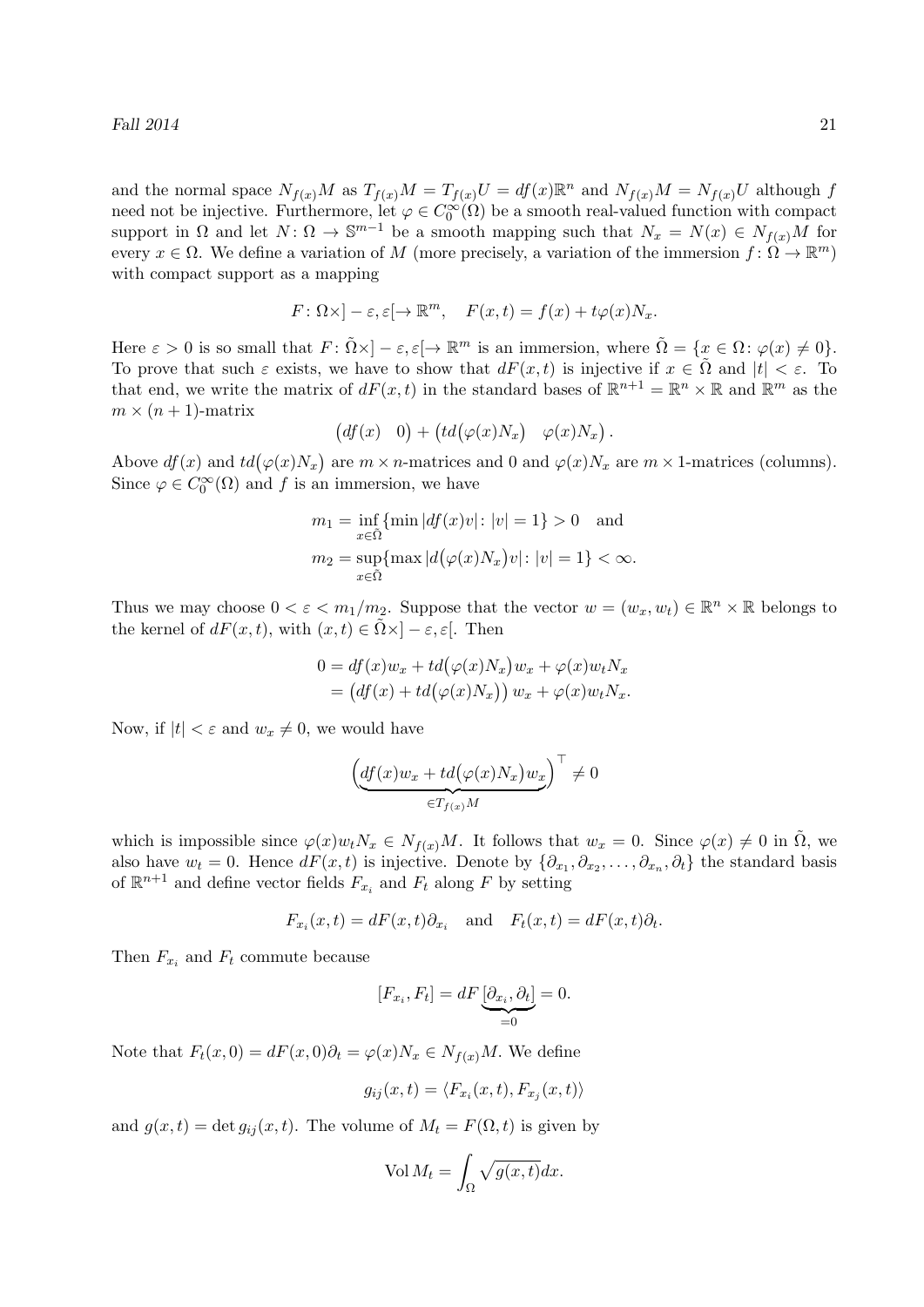Hence

$$
\frac{d}{dt}\text{Vol }M_{t|t=0} = \int_{\Omega} \frac{\partial}{\partial t} \sqrt{g(x,t)} \Big|_{t=0} dx \n= \frac{1}{2} \int_{\Omega} \frac{1}{\sqrt{g(x,0)}} \frac{\partial}{\partial t} g(x,t)_{|t=0} dx \n= \frac{1}{2} \int_{\Omega} \sqrt{g(x,0)} \sum_{i,j=1}^{n} g^{ij}(x,0) \frac{\partial g_{ij}(x,t)}{\partial t} \Big|_{|t=0} dx \n= \frac{1}{2} \int_{\Omega} \sqrt{g(x,0)} \sum_{i,j=1}^{n} g^{ij}(x,0) \frac{\partial}{\partial t} \langle F_{x_i}, F_{x_j} \rangle (x,t) \Big|_{|t=0} dx \n= \frac{1}{2} \int_{\Omega} \sqrt{g(x,0)} \sum_{i,j=1}^{n} g^{ij}(x,0) \left( \langle \nabla_{F_t} F_{x_i}, F_{x_j} \rangle + \langle \nabla_{F_t} F_{x_j}, F_{x_i} \rangle \right) (x,0) dx \n= \int_{\Omega} \sqrt{g(x,0)} \sum_{i,j=1}^{n} g^{ij}(x,0) \langle \nabla_{F_t} F_{x_i}, F_{x_j} \rangle (x,0) dx \n= \int_{\Omega} \sqrt{g(x,0)} \sum_{i,j=1}^{n} g^{ij}(x,0) \langle \nabla_{F_{x_i}} F_t, F_{x_j} \rangle (x,0) dx \n= \int_{\Omega} \sqrt{g(x,0)} \sum_{i,j=1}^{n} g^{ij}(x,0) \langle \nabla_{F_{x_i}} (\varphi(x)N_x), F_{x_j} \rangle (x,0) dx \n= - \int_{\Omega} \sqrt{g(x,0)} \sum_{i,j=1}^{n} g^{ij}(x,0) \langle \Pi (F_{x_i}, F_{x_j}), \varphi(x)N_x \rangle (x,0) dx \n= - \int_{\Omega} \sqrt{g(x,0)} \langle H_{f(x)}, \varphi(x)N_x \rangle (x,0) dx \n= - \int_{M} \langle H, V \rangle.
$$

Above  $H_{f(x)}$  denotes the mean curvature vector at  $f(x)$  of  $f(x)$ , where U is a sufficiently small neighborhood of x so that  $f|U$  is an embedding. Moreover, the last expression

$$
-\int_M \langle H,V\rangle
$$

should be interpreted as a shorthand notation in case the immersion  $f: \Omega \to \mathbb{R}^m$  is non-injective, whereas  $V_p = \varphi(f^{-1}(p))N_{f^{-1}(p)}$  for an injective immersion f.

Above we considered a "normal" variation with compact support, i.e.  $N_x \in \mathbb{S}^{m-1}$  is assumed to be normal to M at  $f(x)$ ;  $N_x \in N_{f(x)}M$ . For a general case, we decompose an arbitrary smooth mapping  $X: \Omega \to \mathbb{S}^{m-1}$  as

$$
X = X^{\top} + X^{\perp},
$$

where  $X_x^{\top} \in T_{f(x)}M$  and  $X^{\perp} \in N_{f(x)}M$ . Then a variation in direction X is  $F: \Omega \times ]-\varepsilon, \varepsilon[ \to \mathbb{R}^m,$ 

$$
F(x,t) = f(x) + t\varphi(x)X_x = f(x) + t\varphi(x)X_x^{\top} + t\varphi(x)X_x^{\perp}.
$$

The tangential variation  $f(x) + t\varphi(x)X_x^{\top}$  preserves the volume of M, and therefore the general case reduces to a normal variation. We get the following characterization from the first variation formula.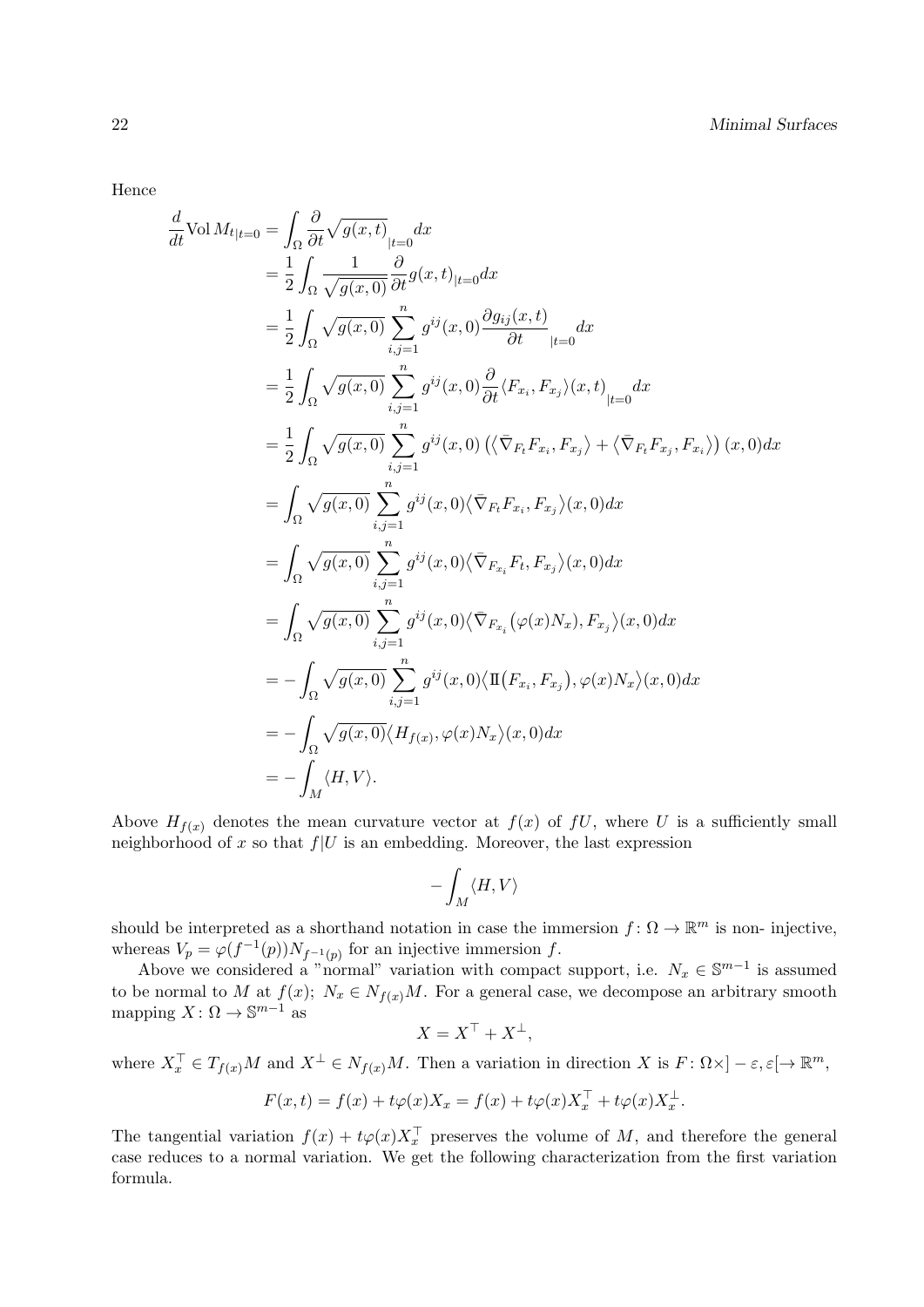Fall  $2014$  23

**Theorem 3.6.** An immersed submanifold  $M \subset \mathbb{R}^m$  is a critical point of the volume functional for all compactly supported variations if and only if the mean curvature vector vanishes identically;  $H \equiv 0.$ 

*Proof.* If  $H \equiv 0$ , then M is clearly a critical point for all compactly supported variations. Conversely, supposing the  $M$  is a critical point, the above shows that

$$
\int_M \langle H,V\rangle=0
$$

for all smooth  $V: M \to \mathbb{R}^m$  with compact support. In particular, this holds for  $V = \varphi H$  for every non-negative  $\varphi \in C_0^{\infty}(M)$ . Hence  $H \equiv 0$ .  $\Box$ 

**Definition 3.7.** An immersed submanifold  $M \subset \mathbb{R}^m$  is *minimal* if  $H \equiv 0$  on M.

**Remark 3.8.** Let  $X: M \to \mathbb{R}^m$  be smooth and compactly supported. It follows from the proof of the first variation formula that

$$
\frac{d}{dt}\operatorname{Vol}(M_t)_{|t=0} = \int_{\Omega} \sqrt{g(x,0)} \sum_{i,j=1}^n g^{ij}(x,0) \langle \bar{\nabla}_{F_{x_i}} X, F_{x_j} \rangle (x,0) dx = \int_M \operatorname{div}^M X
$$

for a variation in direction X.

**Lemma 3.9.** An immersed submanifold  $M$  is minimal if and only if

$$
\int_M \operatorname{div}^M X = 0
$$

for all smooth (not necessary tangential)  $X \colon M \to \mathbb{R}^m$  with compact support.

**Theorem 3.10.** Let  $M^n \subset \mathbb{R}^m$  be a smooth manifold and let  $\pi = (\pi_1, \ldots, \pi_m) : M \hookrightarrow \mathbb{R}^m$  be the inclusion. Then M is minimal if and only if each coordinate function  $\pi_i \colon M \to \mathbb{R}$  is harmonic.

*Proof.* This follows directly from Theorem 3.4 which states that  $\Delta^M \pi = H$ .  $\Box$ 

The result above could be proved also by applying a weak formulation of harmonicity. For that purpose, let  $\eta \in C_0^{\infty}(M)$  be a real-valued smooth function with compact support and let  $E_i$  be the (constant) *i*-th coordinate vector field on  $\mathbb{R}^m$ ,

$$
E_i = (0, 0, \ldots, 0, \stackrel{i}{1}, 0, \ldots, 0).
$$

Then  $\bar{\nabla}_X E_i \equiv 0$  for every vector field X. Furthermore,  $\eta E_i$  is a smooth (not necessary tangential) vector field on M with compact support and

$$
\operatorname{div}^M(\eta E_i) = \eta \operatorname{div}^M E_i + \langle \nabla^M \eta, E_i \rangle.
$$

By the definition of the divergence  $div^M$  we obtain

$$
\operatorname{div}^M E_j = \sum_{j=1}^n \langle \bar{\nabla}_{X_j} E_i, X_j \rangle = 0,
$$

where  $\{X_1, \ldots, X_n\}$  forms a basis of  $T_pM$ . Hence

$$
\int_M \text{div}^M(\eta E_i) = \int_M \langle \nabla^M \eta, E_i \rangle = \int_M \langle \nabla^M \eta, \nabla^M \pi_i \rangle.
$$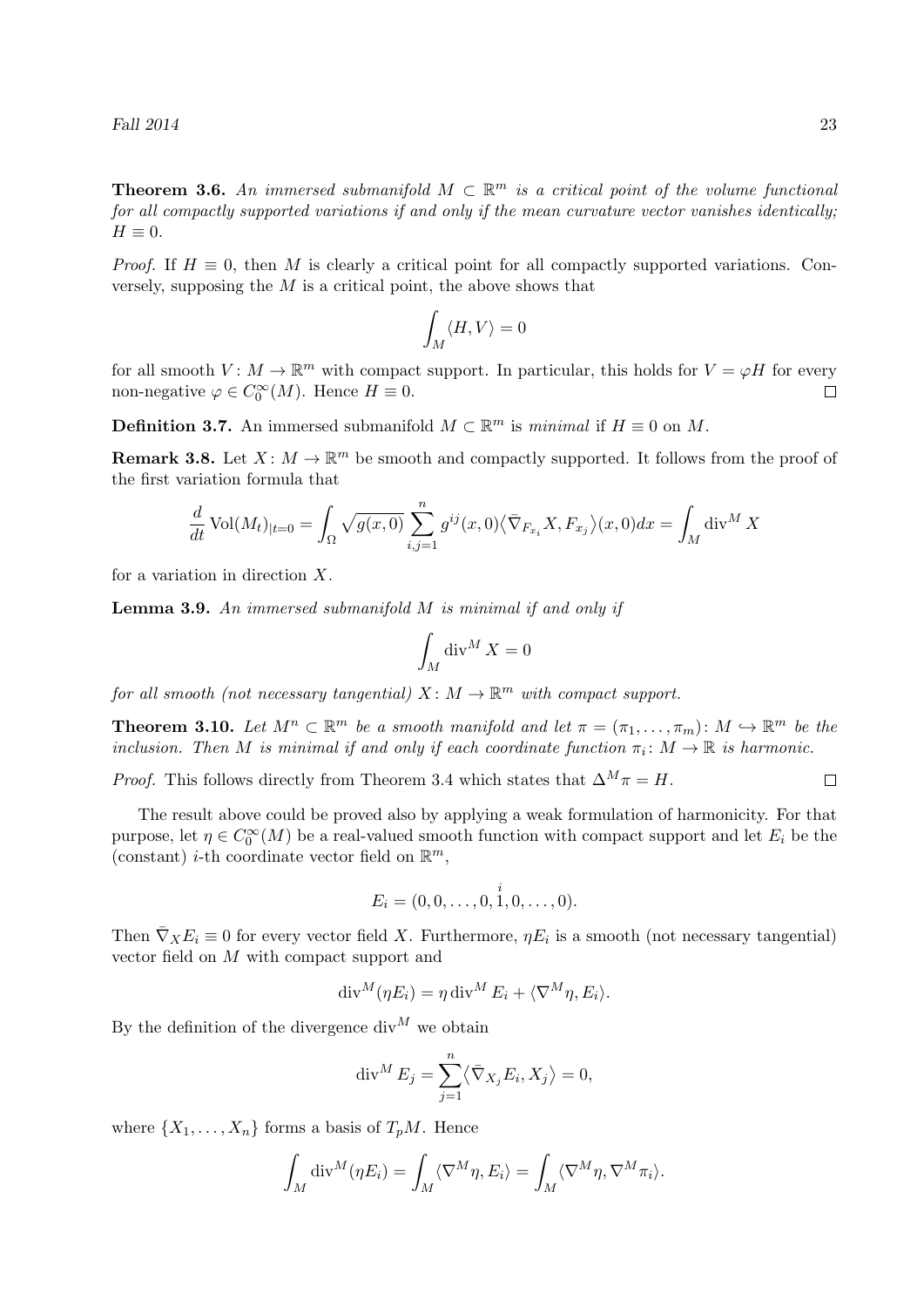Since  $M$  is minimal, we have

$$
\int_M \mathrm{div}^M(\eta E_i) = 0,
$$

and so

(3.11) 
$$
\int_M \langle \nabla^M \eta, \nabla^M \pi \rangle = 0
$$

for all  $i = 1, \ldots, m$  and  $\eta \in C_0^{\infty}(M)$ . That is, each  $\pi_i$  is harmonic (in the weak sense). Conversely, if each  $\pi_i$  is harmonic, then (3.11) holds for all  $i = 1, ..., m$  and  $\eta \in C_0^{\infty}(M)$ . Let

$$
X = \sum_{i=1}^{m} \eta_i E_i
$$

be an arbitrary smooth vector field with compact support. Then

$$
\int_M \operatorname{div}^M X = \sum_{i=1}^m \int_M \operatorname{div}^M(\eta_i E_i) = \sum_{i=1}^m \int_M \langle \nabla^M \eta_i, \nabla^M \pi_i \rangle = 0.
$$

#### 3.12 Some consequences

Recall that the *convex hull* of a compact set  $K \subset \mathbb{R}^m$  is the smallest convex set, denoted by  $Conv(K)$ , containing K. It is the intersection of all closed half-spaces containing K.

**Corollary 3.13.** Let  $M^n \subset \mathbb{R}^m$  be a minimal surface such that  $\overline{M} = M \cup \partial M$  is compact. Then  $M \subset \text{Conv}(\partial M)$ .

*Proof.* This follows from the harmonicity of  $\pi_i$  and the maximum principle for harmonic functions. Every closed half-space  $H \subset \mathbb{R}^m$  can be written in a form

$$
H = \{ x \in \mathbb{R}^m \colon x \cdot e \le a \}
$$

for some  $e \in \mathbb{S}^{m-1}$  and  $a \in \mathbb{R}$ . Denote it by  $H = H(e, a)$ . For each  $e \in \mathbb{S}^{m-1}$  and  $a \in \mathbb{R}$ , the function

$$
u(x) = \langle x, e \rangle = \sum_{i=1}^{m} e_i x_i
$$

is harmonic on M since

$$
\Delta^m u = \sum_{i=1}^m e_i \Delta^M \pi_i = 0.
$$

By the maximum principle for harmonic functions

$$
u|M \le \max u|\partial M =: m_e.
$$

It follows that

$$
Conv(\partial M) = \bigcap_{e \in \mathbb{S}^{m-1}} H(e, m_e)
$$

and

$$
u(x) = \langle x, e \rangle \le m_e \,\,\forall x \in M,
$$

so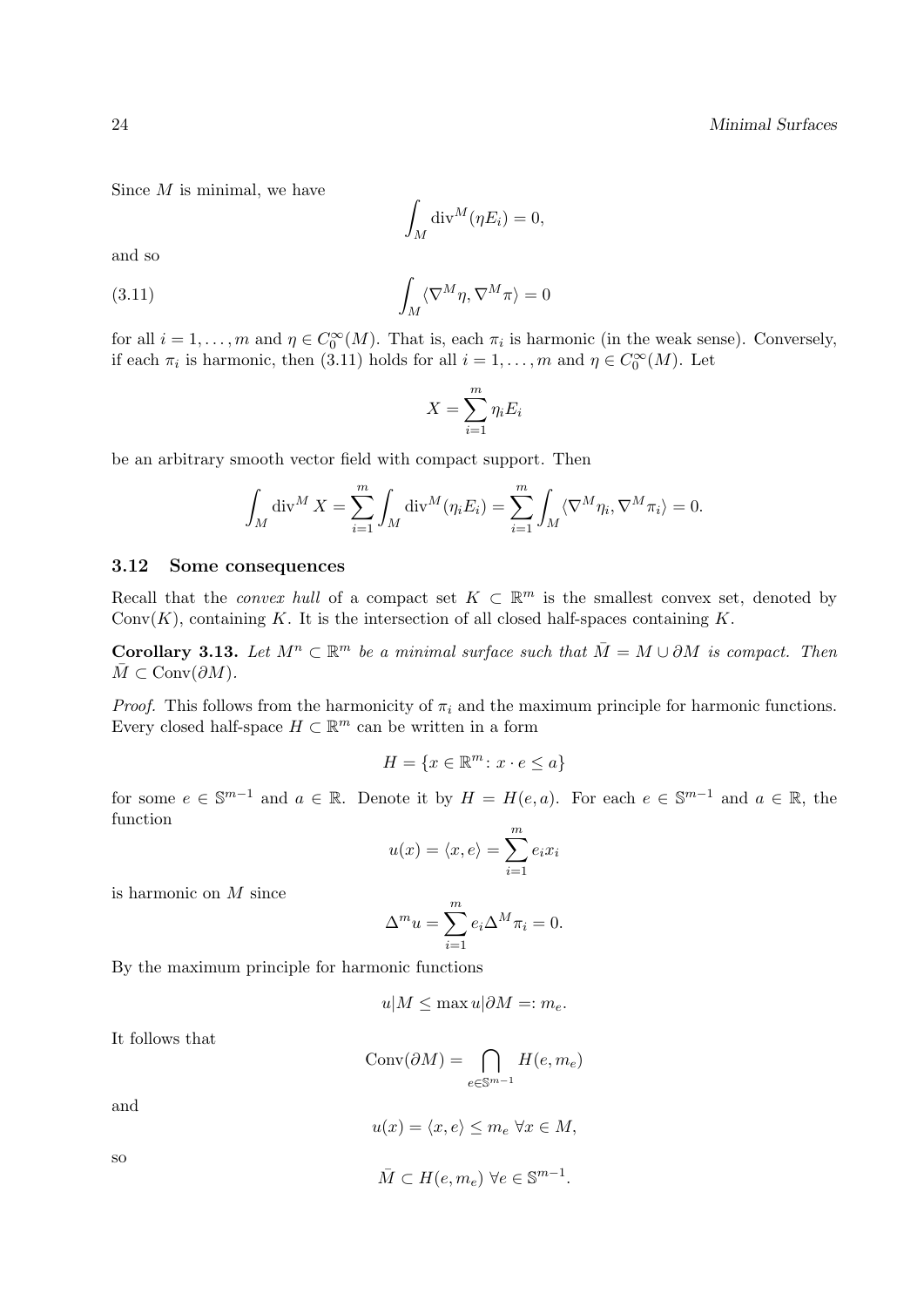Hence

$$
M \subset \text{Conv}(\partial M).
$$

 $\Box$ 

**Corollary 3.14.** Suppose that  $M^2 \subset \mathbb{R}^m$  is a minimal surface which is topologically a disk and that  $\overline{M} = M \cup \partial M$  is compact. Suppose that  $K \subset \mathbb{R}^m$  is a compact convex set such that  $K \cap \partial M = \emptyset$ . Then each component of  $K \cap M$  is simply connected.

*Proof.* Suppose that there exists a component of  $K \cap M$  that is not simply connected. Then there exits a Jordan curve  $\gamma$  that does not bound a topogical disk in  $K \cap M$ . On the other hand, since M is simply connected,  $\gamma$  bounds a topological disk  $D \subset M$ . Now  $\partial D = \gamma \subset K$  but  $D \not\subset K$ . This is a contradiction since  $Conv(\partial D) \subset K$  and, as a minimal surface,  $D \subset Conv(\partial D)$ .  $\Box$ 

### 4 Bernstein's theorem

### 4.1 The Gauss map

Let  $M \subset \mathbb{R}^m$  be an oriented smooth hypersurface, i.e. an  $(m-1)$ -dimensional submanifold. The Gauss map is a continuous (choice of a) unit normal vector field  $N: M \to \mathbb{S}^{m-1}$ ,  $N_x \in N_xM$ . The differential of N at  $x \in M$ ,

$$
dN(x) \colon T_x M \to T_{N_x} \mathbb{S}^{m-1},
$$

can be identified with  $-$  the Weingarten map at  $x$ ,

$$
-L\colon T_xM\to T_xM,
$$

as follows. Let  $E_1, \ldots, E_{m-1}$  be a local orthonormal frame on M. Since  $E_i \perp N$   $\forall i$  and  $N_x$  itself is normal to  $\mathbb{S}^{m-1}$  at  $N_x \in \mathbb{S}^{m-1}$ , vector fields  $E_1, \ldots, E_{m-1}$  form an orthonormal frame on the image  $N(M)$  as well. Then the matrix of dN with respect to  ${E_i}_{i=1}^{m-1}$  is given by

$$
\begin{aligned} (dN)_{ij} &= \left( \langle \bar{\nabla}_{E_j} N, E_i \rangle \right) = -\left( \langle N, \bar{\nabla}_{E_j} E_i \rangle \right) \\ &= -\left( \langle N, \mathbf{I}(E_j, E_i) \rangle \right) = -\left( h(E_j, E_i) \right), \end{aligned}
$$

where h is the scalar second fundamental form. On the other hand,  $LX = -\bar{\nabla}_X N$ , and so

$$
(dN)_{ij} = -(\langle LE_j, E_i \rangle) = -(L)_{ij}.
$$

Let us consider next the case  $m = 3$  and suppose that  $M^2 \subset \mathbb{R}^3$  is minimal. Since the mean curvature vanishes identically, the eigenvalues of  $dN = -L$  are  $\kappa \geq 0$  and  $-\kappa$ . Hence the matrix of  $dN$  in the orthonormal basis formed by the eigenvectors is the diagonal matrix

$$
\begin{pmatrix} \kappa & 0 \\ 0 & -\kappa \end{pmatrix}.
$$

The determinant is det  $dN = -\kappa^2 = K$  (the Gauss curvature) and the (operator) norm of dN is  $|dN| = \kappa$ . Thus the Gauss map is (anti)conformal  $(|dN|^2 = -\det dN)$ . Combining the Gauss map  $N: M \to \mathbb{S}^2$  with the stereographic projection  $P: \mathbb{S}^2 \to \mathbb{C} \cup {\infty}$  we obtain that  $P \circ N: M \to$  $\mathbb{C} \cup \{\infty\}$  is (anti)meromorphic.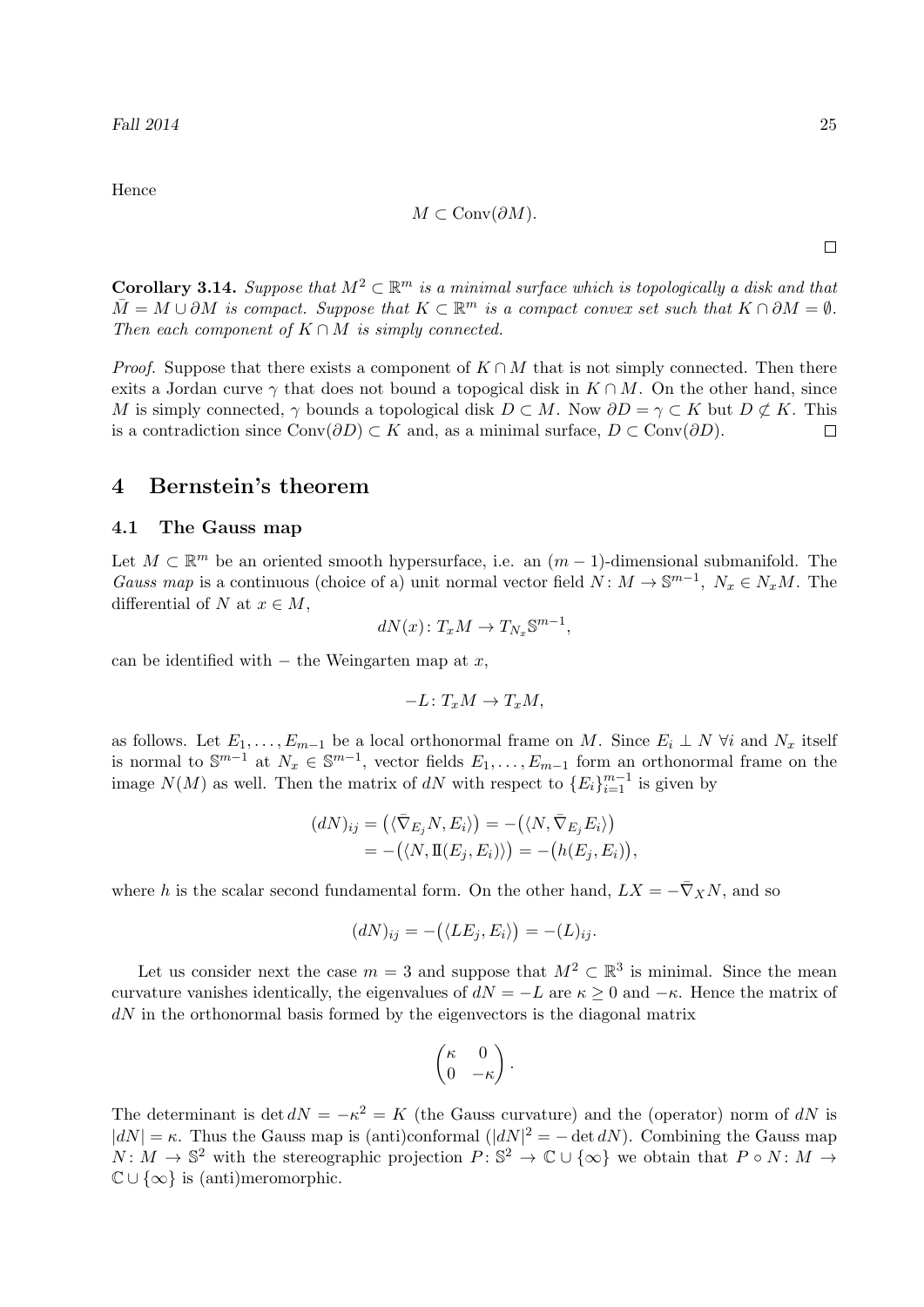### 4.2 Mean curvature and Gauss curvature of a graph

For notational simplicity let us consider the case  $m = 3$ . Suppose that  $M \subset \mathbb{R}^3$  is the graph of a smooth function  $u: \Omega \to \mathbb{R}$ , with  $\Omega \subset \mathbb{R}^2$  open. Then M is parametrized by  $F: \Omega \to M$ ,  $F(x, y) =$  $(x, y, u(x, y))$ . The vector fields

$$
X_1 = \partial_x F = (1, 0, u_x)
$$
 and  $X_2 = \partial_y F = (0, 1, u_y)$ 

form a frame on  $M$ . The components of the metric are given by

$$
g_{11} = X_1 \cdot X_1 = 1 + u_x^2
$$
,  $g_{22} = X_2 \cdot X_2 = 1 + u_y^2$ , and  $g_{12} = g_{21} = u_x u_y$ .

Hence

$$
(g_{ij}) = \begin{pmatrix} 1 + u_x^2 & u_x u_y \\ u_x u_y & 1 + u_y^2 \end{pmatrix},
$$

its determinant is  $g = det(g_{ij}) = 1 + |\nabla u|^2$ , and the inverse

$$
(g^{ij}) = \frac{1}{1 + |\nabla u|^2} \begin{pmatrix} 1 + u_y^2 & -u_x u_y \\ -u_x u_y & 1 + u_x^2 \end{pmatrix}.
$$

Furthermore, the upwards pointing unit normal (field) is

$$
N = \frac{X_1 \times X_2}{|X_1 \times X_2|} = \frac{(-u_x, -u_y, 1)}{\sqrt{1 + |\nabla u|^2}}.
$$

Now we can compute

$$
\begin{aligned}\n\bar{\nabla}_{X_1} X_1 &= (0, 0, X_1 u_x) = (0, 0, \nabla u_x \cdot X_1) = (0, 0, u_{xx}), \\
\Pi(X_1, X_1) &= (\bar{\nabla}_{X_1} X_1)^\perp = \frac{(0, 0, u_{xx}) \cdot (-u_x, -u_y, 1)}{\sqrt{1 + |\nabla u|^2}} N = \frac{u_{xx}}{\sqrt{1 + |\nabla u|^2}} N; \\
\bar{\nabla}_{X_1} X_2 &= \bar{\nabla}_{X_2} X_1 = (0, 0, u_{xy}), \\
\Pi(X_1, X_2) &= \Pi(X_2, X_1) = (\bar{\nabla}_{X_1} X_2)^\perp = \frac{u_{xy}}{\sqrt{1 + |\nabla u|^2}} N; \\
\bar{\nabla}_{X_2} X_2 &= (0, 0, u_{yy}), \\
\Pi(X_2, X_2) &= (\bar{\nabla}_{X_2} X_2)^\perp = \frac{u_{yy}}{\sqrt{1 + |\nabla u|^2}} N;\n\end{aligned}
$$

Hence the mean curvature vector is

$$
H = g^{11} \Pi(X_1, X_1) + 2g^{12} \Pi(X_1, X_2) + g^{22} \Pi(X_2, X_2)
$$
  
= 
$$
\frac{1}{(\sqrt{1+|\nabla u|^2})^{3/2}} \left( (1+u_y^2) u_{xx} + (1+u_x^2) u_{yy} - 2u_x u_y u_{xy} \right) N
$$
  
= 
$$
\text{div}\left(\frac{\nabla u}{\sqrt{1+|\nabla u|^2}}\right) N.
$$

This is the reason why

$$
\text{div}\, \frac{\nabla u}{\sqrt{1+|\nabla u|^2}}
$$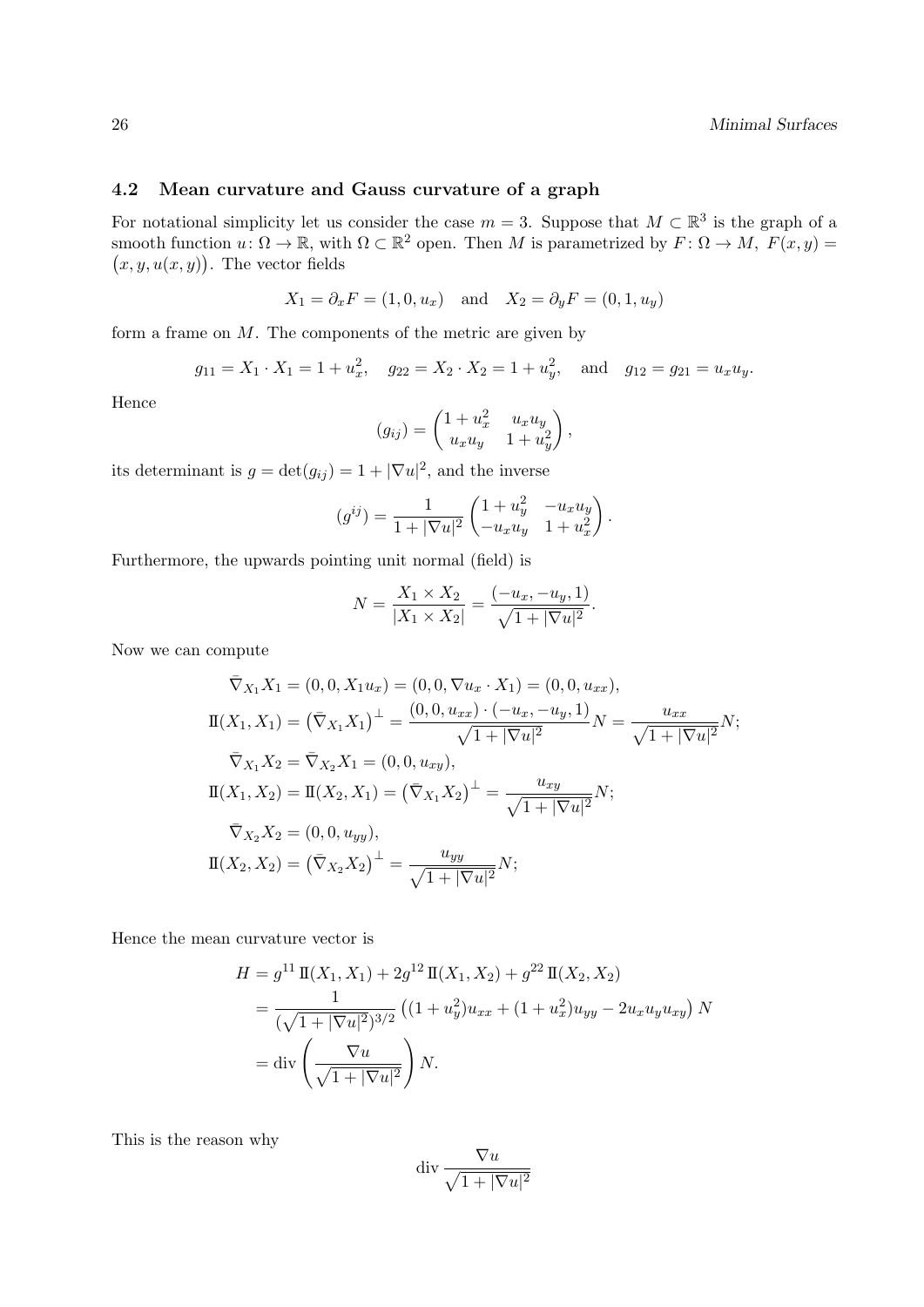is also called the *mean curvature operator*.

The Gauss curvature of  $M$  is, by the Gauss equation,

$$
K = \frac{\langle \mathbf{I}(X_1, X_1), \mathbf{I}(X_2, X_2) \rangle - |\mathbf{I}(X_1, X_2)|^2}{|X_1 \wedge X_2|^2} = \frac{\langle u_{xx}N, u_{yy}N \rangle - u_{xy}^2}{(1 + |\nabla u|^2)^2} = \frac{u_{xx}u_{yy} - u_{xy}^2}{(1 + |\nabla u|^2)^2}.
$$

### 4.3 Bernstein's theorem

We start with introducing the squared norm of the second fundamental form. Let  $M^n \subset \mathbb{R}^m$  be a smooth submanifold,  $E_1, \ldots, E_n$  a local orthonormal frame, and  $X_1, \ldots, X_n$  an arbitrary frame, with  $g_{ij} = \langle X_i, X_j \rangle$ . The mean curvature vector is given by

$$
H = \sum_{i=1}^{n} \mathbb{I}(E_i, E_i) = \sum_{i,j=1}^{n} g^{ij} \mathbb{I}(X_i, X_j).
$$

The squared norm of the second fundamental form is

$$
|\mathbf{I}|^{2} = \sum_{i,j=1}^{n} |\mathbf{I}(E_{i}, E_{j})|^{2} = \sum_{i,j,k,\ell=1}^{n} g^{ij} g^{k\ell} \langle \mathbf{I}(X_{i}, X_{k}), \mathbf{I}(X_{j}, X_{\ell}) \rangle.
$$

It is often denoted by  $|A|^2$ . As an example, consider a hypersurface  $M \subset \mathbb{R}^m$  and let  $\kappa_1, \ldots, \kappa_{m-1}$  be the eigenvalues of the Weingarten map with eigenvectors  $E_1, \ldots, E_{m-1}$  forming a local orthonormal frame. Then

$$
|\mathbf{I}|^2 = \sum_{i,j=1}^{m-1} |\mathbf{I}(E_i, E_j)|^2 = \sum_{i=1}^{m-1} \kappa_i^2.
$$

By the Cauchy-Schwarz inequality, we get an estimate

$$
H^{2} = \left(\frac{1}{m-1} \operatorname{tr} L\right)^{2} \le \frac{1}{m-1} |\operatorname{I} |^{2}
$$

for the mean curvature  $H$  of  $M$ .

For the rest of the section we assume that  $M \subset \mathbb{R}^3$  is a smooth surface.

**Definition 4.4.** A smooth surface  $M \subset \mathbb{R}^3$  is said to have *finite total curvature* if

$$
\int_M |\, \mathrm{I\hspace{-.1em}I\hspace{-.1em}I}|^{\, 2} < \infty.
$$

If M is a minimal surface, the Gauss curvature is  $K = -\kappa^2$ , where  $\kappa \geq 0$  and  $-\kappa$  are the principal curvatures (eigenvalues of the Weingarten map) and

$$
|\mathbf{I}|^2 = \kappa^2 + (-\kappa)^2 = 2\kappa^2 = -2K.
$$

Moreover, det  $dN = -\kappa^2 = K$ . Hence a minimal surface  $M \subset \mathbb{R}^3$  has finite total curvature if

$$
\int_M (-K) = -\int_M K < \infty.
$$

In terms of the Gauss map

$$
\int_M K = \int_M \det dN
$$

which is the (negative) area of the image  $N(M)$  with multiplicity counted.

The following lemma provides a tool to estimate the total curvature of a minimal graph. It will be used in the proof of Bernstein's theorem.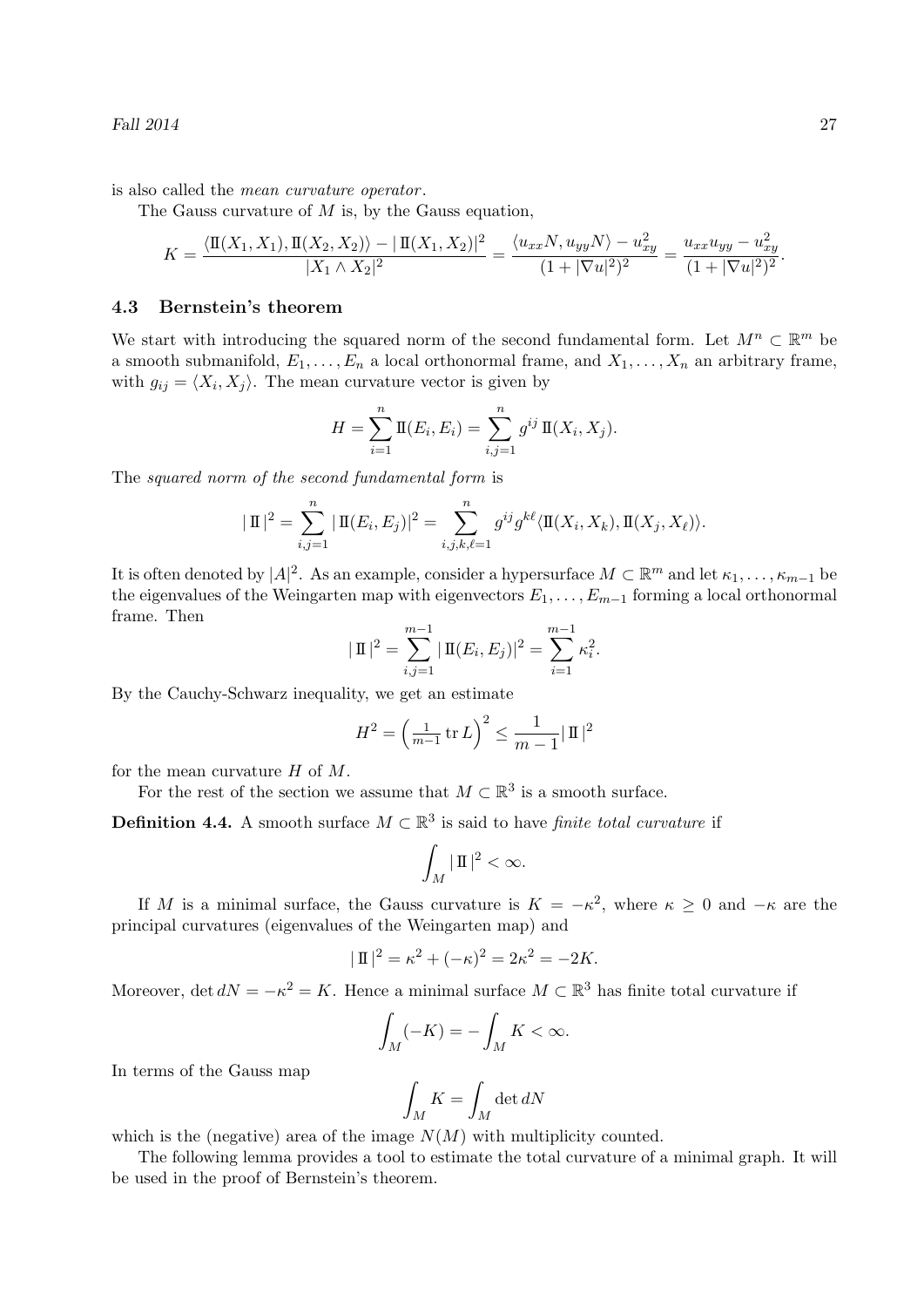**Lemma 4.5.** Let  $\Omega \subset \mathbb{R}^2$  be an open set,  $u: \Omega \to \mathbb{R}$  a smooth solution to

$$
\operatorname{div} \frac{\nabla u}{\sqrt{1+|\nabla u|^2}} = 0,
$$

and  $M = \{(x, u(x)) \in \mathbb{R}^2 \times \mathbb{R} : x \in \Omega\}$  the corresponding minimal graph. Furthermore, let  $\eta \colon \Omega \times$  $\mathbb{R} \to [0,\infty)$  be a Lipschitz function such that  $\eta \vert M$  has a compact support. Then there exists an absolute constant C such that

(4.6) 
$$
\int_M |\Pi|^2 \eta^2 \leq C \int_M |\nabla^M \eta|^2.
$$

*Proof.* Let  $\omega$  be the area 2-form of  $\mathbb{S}^2$ . Since  $\omega$  is closed and the punctured sphere  $U = \mathbb{S}^2 \setminus \{0, 0, -1\}$ is contractible, there exists a 1-form  $\alpha$  on U such that  $\omega|U = d\alpha$ . Let D be the upper hemisphere. Then

(4.7) 
$$
\sup\{|\alpha(X)| \colon X \in TD, |X| = 1\} =: C_{\alpha} < \infty.
$$

Let  $\omega_M$  be the area 2-form of M and let  $N: M \to \mathbb{S}^2$  be the (upwards pointing) Gauss map, that is,

$$
N_p = \frac{(-u_x(x, y), -u_y(x, y), 1)}{\sqrt{1 + |\nabla u(x, y)|^2}}
$$

at  $p = (x, y, u(x, y)) \in M$ . Since M is minimal and the pull-back and exterior derivative commute, we have

$$
|\Pi|^2 \omega_M = -2K\omega_M = -2\underbrace{\det(dN)\omega_M}_{=N^*\omega} = -2N^*\omega = -2N^*(d\alpha) = -2d(N^*\alpha).
$$

On the other hand, by (4.7), we have

$$
|N^*\alpha| = \sup_{|X|=1} |N^*\alpha(X)| = \sup_{|X|=1} |\alpha(dN(X))| \le C_\alpha \sqrt{-K} = \frac{C_\alpha |\Pi|}{\sqrt{2}}
$$

since  $N_p \in D$  for all  $p \in M$  and  $|dN(X)| \leq |dN| = \kappa$ √  $-K$  for unit vectors X. Applying Stokes' theorem and the Cauchy-Schwarz inequality we obtain

$$
\int_M |\Pi|^2 \eta^2 = \int_M |\Pi|^2 \eta^2 \omega_M = -2 \int_M \eta^2 dN^* \alpha
$$
  
=  $4 \int_M \eta d\eta \wedge N^* \alpha - 2 \int_M d(\eta^2 N^* \alpha)$   
 $\leq 4 \int_M \eta |d\eta| |N^* \alpha|$   
 $\leq 2\sqrt{2}C_\alpha \int_M \eta |\nabla^M \eta| |\Pi|$   
 $\leq 2\sqrt{2}C_\alpha \left( \int_M |\Pi|^2 \eta^2 \right)^{1/2} \left( \int_M |\nabla^M \eta|^2 \right)^{1/2}$   
 $\int_M |\Pi|^2 \eta^2 \leq 8C_\alpha^2 \int_M |\nabla^M \eta|^2.$ 

Hence

 $\Box$ 

.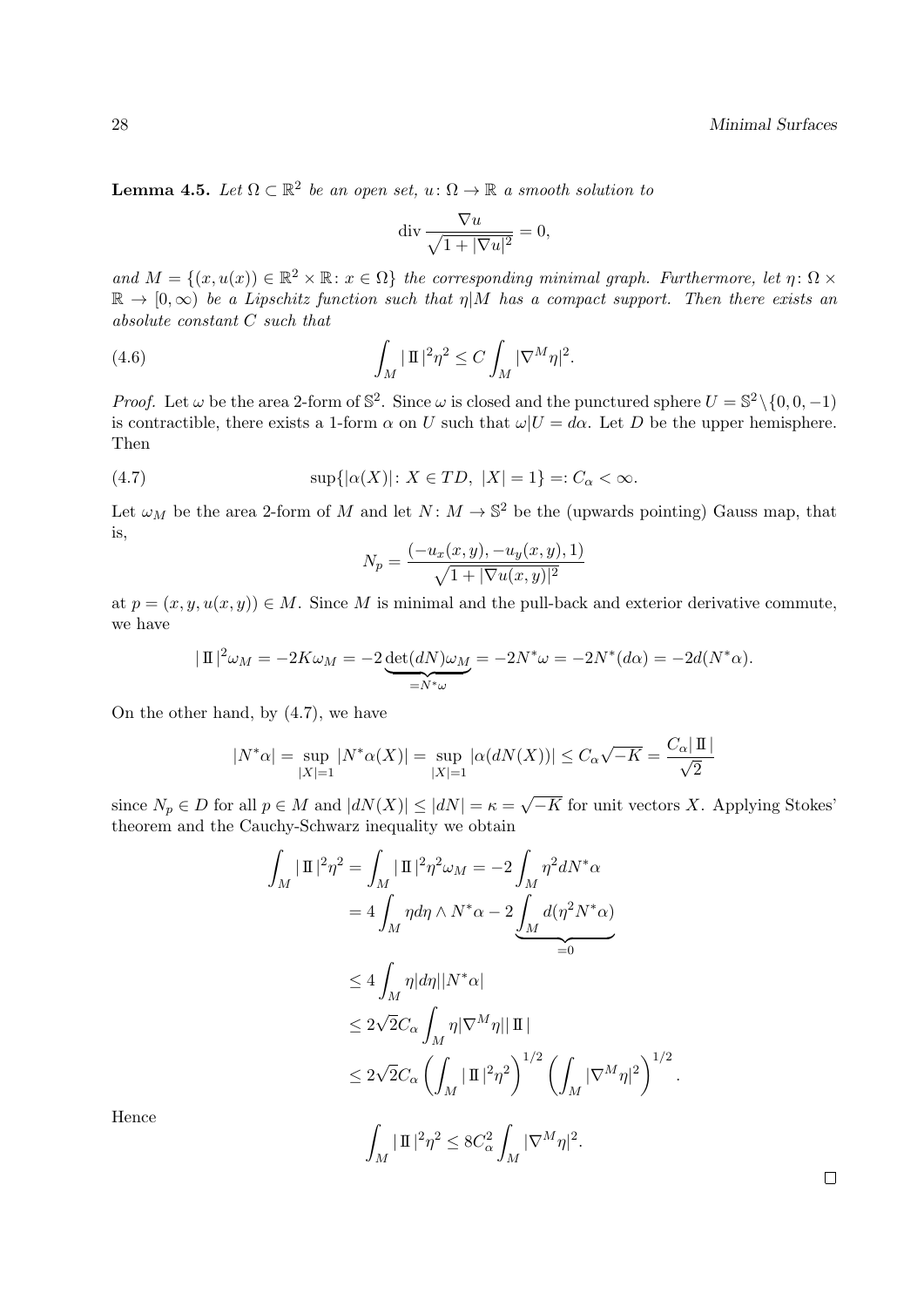The idea of the proof of Bernstein's theorem is to show that  $M$  is of (conformally) parabolic type. Then it is possible to choose, for every compact set  $K \subset M$ , a Lipschitz function  $\eta$  such that  $\eta = 1$  in K and the right hand side of (4.6) is as small as we wish. The parabolicity follows from the area estimate (1.9). More precisely, we have the following:

**Lemma 4.8.** Let  $\Omega$ , u, and M be as in Lemma 4.5. Suppose that  $\Omega$  contains a disk  $B^2(y, 2^k R)$ ,  $k \in$ N and denote  $M(r) = M ∩ B^3((y, u(y)), r), r ≤ 2<sup>k</sup>R$ . Then

$$
\int_{M(R)} |\Pi|^2 \le C/k.
$$

*Proof.* Without loss of generality, we may assume that  $(y, u(y)) = 0 \in \mathbb{R}^3$ . We define  $\eta \colon \mathbb{R}^3 \to [0, 1]$ by setting

$$
\eta(x) = \begin{cases} 1, & \text{if } |x| \le R, \\ \frac{\log \frac{2^k R}{|x|}}{k \log 2}, & \text{if } R \le |x| \le 2^k R, \\ 0, & \text{if } |x| \ge 2^k R. \end{cases}
$$

Then  $\nabla^M \eta(z, u(z)) = \nabla \eta(z, u(z)) = 0$  if  $\sqrt{z^2 + u^2(z)} < R$  or  $\sqrt{z^2 + u^2(z)} > 2^k R$  and

(4.9) 
$$
|\nabla^M \eta(z, u(z))| \leq |\nabla \eta(z, u(z))| \leq \frac{1}{\sqrt{z^2 + u^2(z)k \log 2}}
$$

for  $R \leq \sqrt{z^2 + u^2(z)} \leq 2^k R$ . Combining (4.9) and the area estimate (1.9) we obtain

$$
\int_{M(R)} |\Pi|^2 \leq \int_{M(2^k R)} |\Pi|^2 \eta^2 \leq c \int_{M(2^k R)} |\nabla^M \eta|^2
$$
  
=  $c \sum_{\ell=1}^k \int_{M(2^{\ell} R) \backslash M(2^{\ell-1} R)} |\nabla^M \eta|^2$   
 $\leq c \sum_{\ell=1}^k \frac{(2^{\ell} R)^2}{(2^{\ell-1} R k)^2}$   
 $\leq \frac{C}{k}.$ 

 $\Box$ 

**Theorem 4.10** (Bernstein's theorem). Let  $u: \mathbb{R}^2 \to \mathbb{R}$  be a solution to

(4.11) 
$$
\operatorname{div} \frac{\nabla u}{\sqrt{1+|\nabla u|^2}} = 0.
$$

Then u is affine, that is,  $u(x, y) = ax + by + c$  for some constants  $a, b, c \in \mathbb{R}$ . In particular, its graph M is an affine hyperplane.

*Proof.* Since u is a solution to (4.11) in the whole  $\mathbb{R}^2$ , we may apply the previous lemma with an arbitrary large R and let  $k \to \infty$ . Hence  $|\mathbb{I}|^2 \equiv 0$  on M, and therefore all the eigenvalues of the Weingarten map vanish identically on  $M$ . Consequently, the Gauss map is a constant and hence M is an affine hyperplane.  $\Box$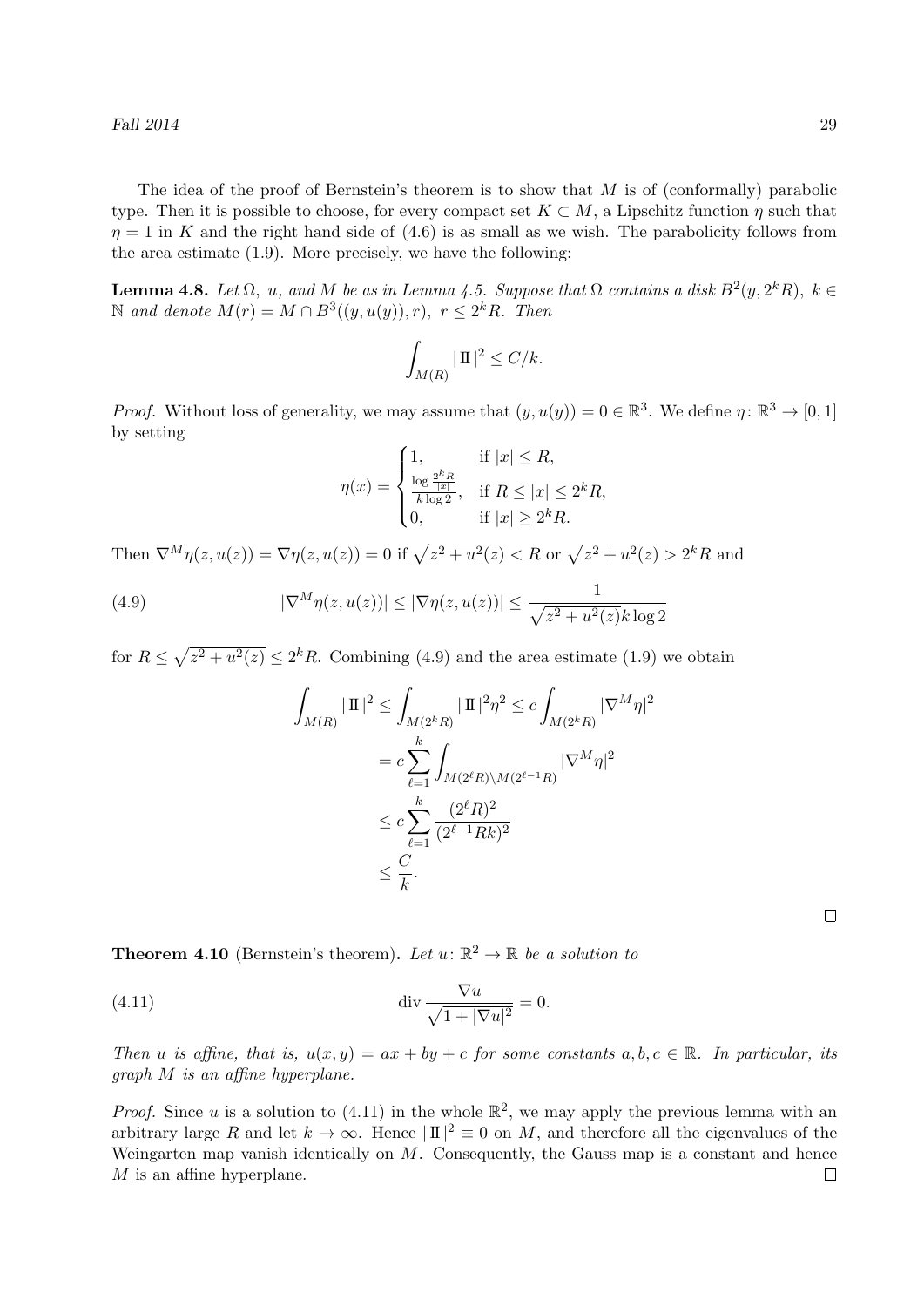### 5 Parametric surfaces

#### 5.1 Isothermal coordinates

We want local coordinates for a surface such that the metric is conformal to the Euclidean metric. In dimension 2, it is always possible to find such local (isothermal) coordinates.

Suppose that  $\Omega \subset \mathbb{R}^2$  is an open set and  $F: \Omega \to \mathbb{R}^m$ ,  $F = (F_1, \ldots, F_m)$ , is an immersion. We denote  $M = F\Omega$  and (as usual)

$$
X_i = \frac{\partial F}{\partial x_i} = \left(\frac{\partial F_1}{\partial x_i}, \dots, \frac{\partial F_m}{\partial x_i}\right), \ i = 1, 2.
$$

Since F is an immersion, every point  $z = (x_1, x_2) \in \Omega$  has a neighborhood U such that  $F|U$ is an embedding. Then  $X_1(z)$ ,  $X_2(z)$  form a basis of  $T_{F(z)}U$ . We say that F is an *isothermal* parametrization of M if

$$
g_{11} = \langle X_1, X_1 \rangle = \lambda^2 = g_{22} = \langle X_2, X_2 \rangle, \quad g_{12} = g_{21} = \langle X_1, X_2 \rangle \equiv 0,
$$

where  $\lambda = \lambda(x_1, x_2) > 0$ . Then  $\det(g_{ij}) = \lambda^4$  and  $g^{ij} = \lambda^{-2} \delta_{ij}$ . The mean curvature vector (of U) at  $p = F(z)$ ,  $z \in U$ , is given by

$$
H_p = \left(\sum_{i,j=1}^2 g^{ij} \frac{\partial^2 F}{\partial x_i \partial x_j}(z)\right)^{\perp}
$$
  
=  $\frac{1}{\lambda^2} \left(\frac{\partial^2 F}{\partial x_1^2}(z) + \frac{\partial^2 F}{\partial x_2^2}(z)\right)^{\perp}$   
=  $\frac{1}{\lambda^2} (\Delta F(z))^{\perp}$ ,

where  $\Delta F = (\Delta F_1, \ldots, \Delta F_m)$ . We prove next that  $\Delta F$  is, in fact, normal to M. Since

$$
\frac{\partial F}{\partial x_1} \cdot \frac{\partial F}{\partial x_1} \equiv \frac{\partial F}{\partial x_2} \cdot \frac{\partial F}{\partial x_2}
$$

and

$$
\frac{\partial F}{\partial x_2} \cdot \frac{\partial F}{\partial x_1} \equiv 0
$$

we get by differentiating the first identify with respect to  $x_1$  and the second with respect to  $x_2$  that

$$
\Delta F \cdot \frac{\partial F}{\partial x_1} = 0.
$$

Similarly, changing the roles of  $x_1$  and  $x_2$  we get

$$
\Delta F \cdot \frac{\partial F}{\partial x_2} = 0.
$$

Hence  $\Delta F$  is normal to M, and so

$$
\Delta F(z) = \lambda^2 H_{F(z)},
$$

where  $H_{F(z)}$  is the mean curvature vector of FU at  $F(z)$ , with U a sufficiently small neighborhood of z so that  $F|U$  is an embedding. We immediately get the following: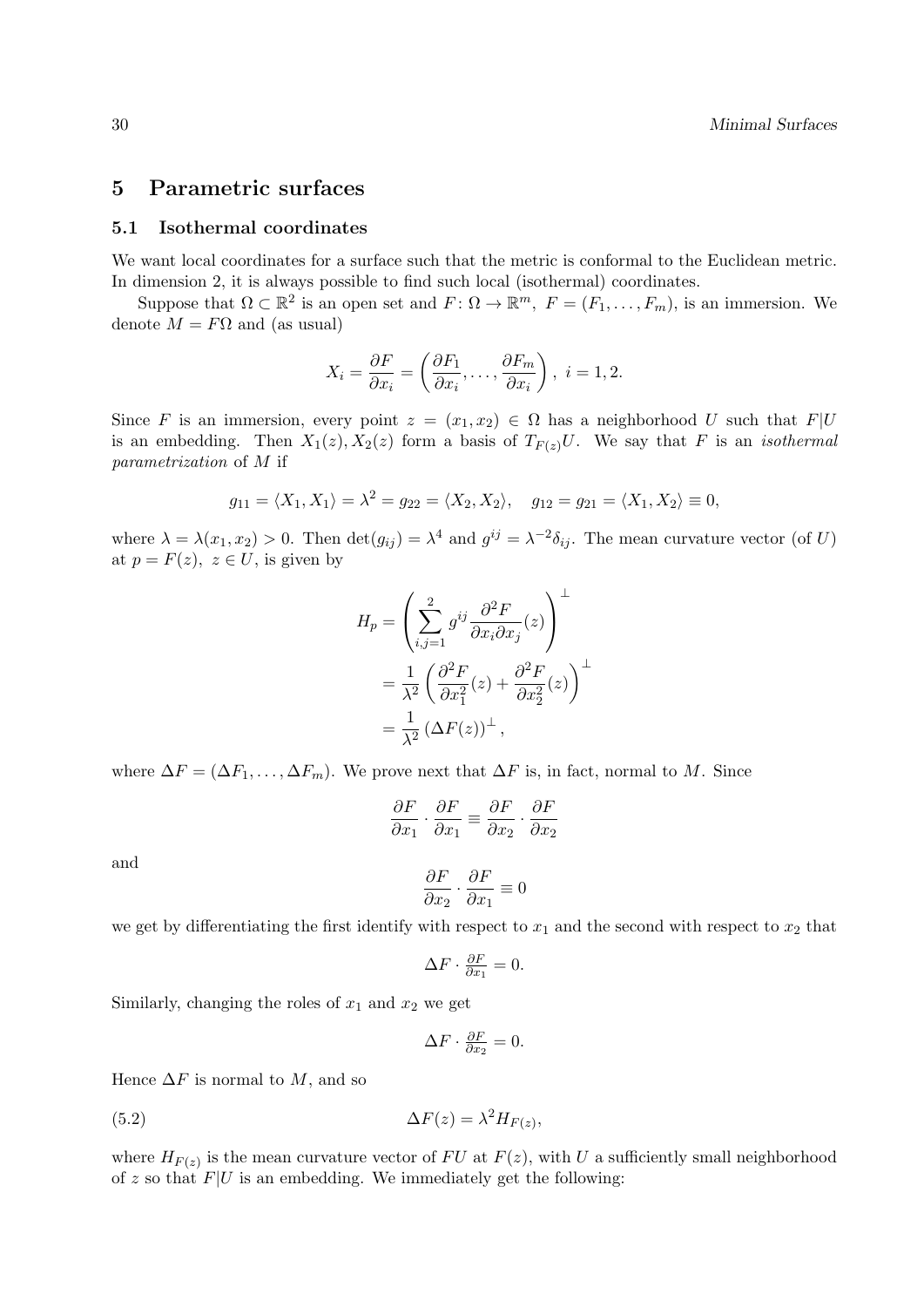#### Fall  $2014$  31

**Theorem 5.3.** Let  $F: \Omega \to \mathbb{R}^m$  be an immersion with isothermal parameters (conformal immersion). Then  $M = F\Omega$  is minimal if and only if each coordinate function  $F_i : \Omega \to \mathbb{R}$  is harmonic, i.e.  $\Delta F_i = 0$ . Since the target space is  $\mathbb{R}^m$ , this is equivalent to F being a harmonic mapping.

Let  $F: \Omega \to \mathbb{R}^m$ ,  $\Omega \subset \mathbb{R}^2$ , be an immersion (not necessarily conformal). We define complexvalued functions  $\phi_k : \Omega \to \mathbb{C}, k = 1, \ldots, m$  by setting

(5.4) 
$$
\phi_k(z) = \frac{\partial F_k}{\partial x_1}(z) - i \frac{\partial F_k}{\partial x_2}(z), \quad z = x_1 + ix_2.
$$

Then we obtain the identities:

(5.5) 
$$
\sum_{k=1}^{m} \phi_k^2 = \sum_{k=1}^{m} \left(\frac{\partial F_k}{\partial x_1}\right)^2 - \sum_{k=1}^{m} \left(\frac{\partial F_k}{\partial x_2}\right)^2 - 2i \sum_{k=1}^{m} \frac{\partial F_k}{\partial x_1} \cdot \frac{\partial F_k}{\partial x_2} = g_{11} - g_{22} - 2ig_{12}
$$

and

(5.6) 
$$
\sum_{k=1}^{m} |\phi_k|^2 = \sum_{k=1}^{m} \left(\frac{\partial F_k}{\partial x_1}\right)^2 + \sum_{k=1}^{m} \left(\frac{\partial F_k}{\partial x_2}\right)^2 = g_{11} + g_{22}.
$$

Hence we have:

**Lemma 5.7.** (a) The map  $z \mapsto \phi_k(z)$  is analytic if and only if  $F_k$  is harmonic.

(b) Coordinates  $x_1$  and  $x_2$  are isothermal if and only if

(5.8) 
$$
\sum_{k=1}^{m} \phi_k^2 \equiv 0.
$$

(c) If  $x_1$  and  $x_2$  are isothermal, then M is regular if and only if

(5.9) 
$$
\sum_{k=1}^{m} |\phi_k|^2 > 0.
$$

**Remark 5.10.** Condition (c) requires an explanation: There we have just assumed that  $F: \Omega \to$  $\mathbb{R}^m$  is differentiable. Furthermore, isothermal coordinates should be interpreted in a broader sense, i.e. we allow  $\lambda^2 = g_{11} = g_{22} = 0$ , and finally M being regular at  $F(z)$  means that the vectors

$$
\frac{\partial F}{\partial x_1}(z)
$$
 and  $\frac{\partial F}{\partial x_1}(z)$ 

are linearly independent.

*Proof.* Suppose that  $F_k$  is harmonic and write

$$
\phi_k = \underbrace{\frac{\partial F_k}{\partial x_1}}_{=u} - i \underbrace{\frac{\partial F_k}{\partial x_2}}_{=v} = u + iv.
$$

Then we have

$$
\frac{\partial u}{\partial x_1} - \frac{\partial v}{\partial x_2} = \frac{\partial^2 F}{\partial x_1^2} + \frac{\partial^2 F}{\partial x_2^2} = 0.
$$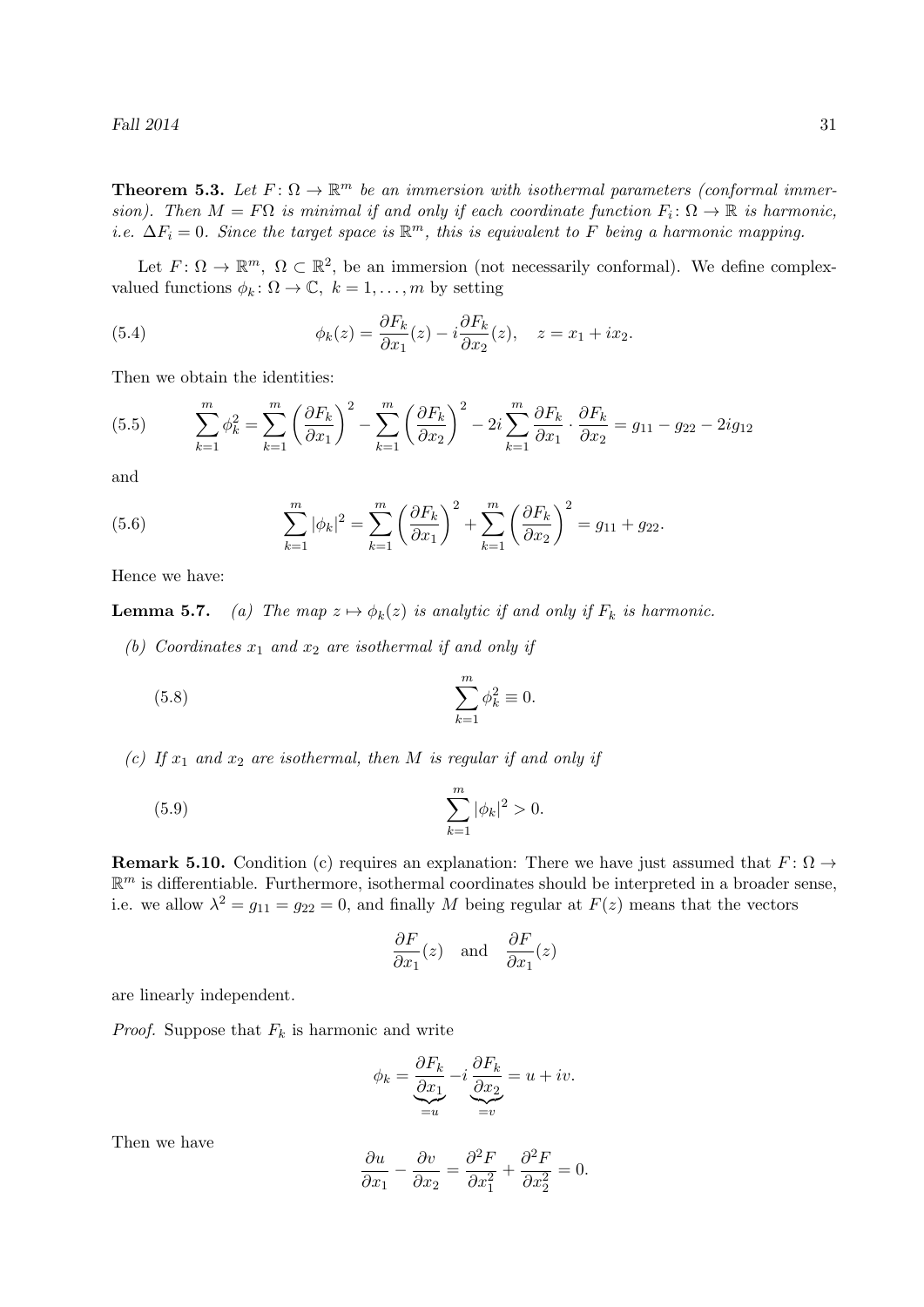On the other hand,

$$
\frac{\partial u}{\partial x_2} = \frac{\partial^2 F}{\partial x_2 \partial x_1} = \frac{\partial^2 F}{\partial x_1 \partial x_2} = -\frac{\partial v}{\partial x_1}.
$$

Hence the Cauchy-Riemann equations hold for u and v, and consequently  $\phi_k$  is analytic. Suppose, conversely, that  $\phi_k$  is analytic. Then

$$
0 = \frac{\partial}{\partial \bar{z}} \phi_k = \frac{1}{2} \left( \frac{\partial}{\partial x_1} \phi_k + i \frac{\partial}{\partial x_2} \phi_k \right)
$$
  
=  $\frac{1}{2} \left( \frac{\partial}{\partial x_1} \left( \frac{\partial F_k}{\partial x_1} - i \frac{\partial F_k}{\partial x_2} \right) + i \frac{\partial}{\partial x_2} \left( \frac{\partial F_k}{\partial x_1} - i \frac{\partial F_k}{\partial x_2} \right) \right)$   
=  $\frac{1}{2} \left( \frac{\partial^2 F_k}{\partial x_1^2} - i \frac{\partial^2 F_k}{\partial x_1 \partial x_2} + i \frac{\partial^2 F_k}{\partial x_2 \partial x_1} + \frac{\partial^2 F_k}{\partial x_2^2} \right),$ 

and therefore  $F_k$  is harmonic. The condition (b) follows immediately from (5.5) and (c) follows from (5.6).  $\Box$ 

**Theorem 5.11.** Suppose that  $F: \Omega \to \mathbb{R}^m$  defines a regular minimal surface M with isothermal parameters. Then the functions  $\phi_k$  in (5.4) are analytic satisfying (5.8) and (5.9). Conversely, let  $\phi_1, \phi_2, \ldots, \phi_m$  be analytic functions of  $z = x_1 + ix_2$  in a simply connected domain  $\Omega \subset \mathbb{C}$  satisfying (5.8) and (5.9). Then there exists a (regular) minimal surface M parametrized by an immersion  $F: \Omega \to \mathbb{R}^m$ ,  $F = (F_1, \ldots, F_m)$  such that

$$
\phi_k = \frac{\partial F_k}{\partial x_1} - i \frac{\partial F_k}{\partial x_2}.
$$

*Proof.* Suppose that  $F: \Omega \to \mathbb{R}^m$  defines a regular minimal surface M with isothermal parameters. By Theorem 5.3, each  $F_k$  is harmonic, and hence  $\phi_k$  is analytic satisfying (5.8) and (5.9) by Lemma 5.7. To prove the converse direction, define

(5.12) 
$$
F_k(\underline{x}_1, \underline{x}_2) = \Re \int_{z_0}^z \phi_k(\zeta) d\zeta,
$$

with a fixed  $z_0 \in \Omega$ . Since  $\phi_k$  is analytic and  $\Omega$  is simply connected, the map

$$
z \mapsto \int_{z_0}^z \phi_k(\zeta) d\zeta
$$

is a well-defined analytic map in  $\Omega$  (independent of the choice of a path joining  $z_0$  to  $z$  in  $\Omega$ ). Hence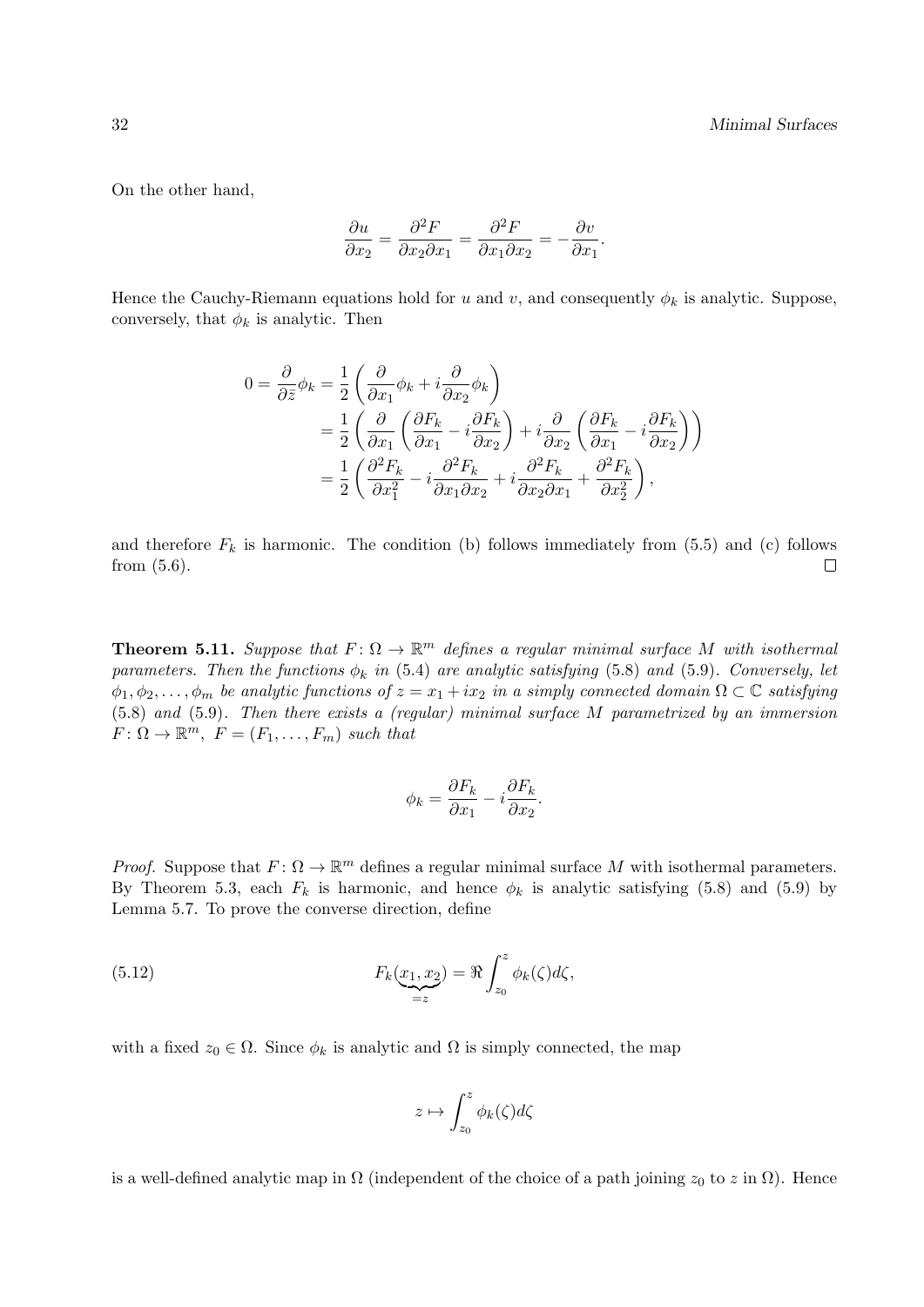$F_k$  is harmonic. On the other hand,

$$
\phi_k(z) = \frac{\partial}{\partial z} \int_{z_0}^z \phi_k(\zeta) d\zeta
$$
  
\n
$$
= \frac{\partial}{\partial z} \left( \underbrace{\Re \int_{z_0}^z \phi_k(\zeta) d\zeta}_{=F_k} + i \underbrace{\Im \int_{z_0}^z \phi_k(\zeta) d\zeta}_{=:G_k} \right)
$$
  
\n
$$
= \frac{1}{2} \left( \frac{\partial}{\partial x_1} - i \frac{\partial}{\partial x_2} \right) (F_k + iG_k)
$$
  
\n
$$
= \frac{1}{2} \left( \frac{\partial F_k}{\partial x_1} + i \frac{\partial G_k}{\partial x_1} - i \frac{\partial F_k}{\partial x_2} + \frac{\partial G_k}{\partial x_2} \right)
$$
  
\n
$$
= \frac{1}{2} \left( \frac{\partial F_k}{\partial x_1} - i \frac{\partial F_k}{\partial x_2} - i \frac{\partial F_k}{\partial x_2} + \frac{\partial F_k}{\partial x_1} \right)
$$
  
\n
$$
= \frac{\partial F_k}{\partial x_1} - i \frac{\partial F_k}{\partial x_2},
$$

where we used the Cauchy-Riemann equations

$$
\frac{\partial F_k}{\partial x_1} = \frac{\partial G_k}{\partial x_2}, \quad \frac{\partial F_k}{\partial x_2} = -\frac{\partial G_k}{\partial x_1}
$$

for the real and imaginary part of the analytic function  $\phi_k$ . By Lemma 5.7, parameters  $x_1$  and  $x_2$ are isothermal, and hence M is minimal by Theorem 5.3.  $\Box$ 

### 5.13 Weierstrass-Enneper representation

Consider next the case  $m = 3$ . As before, let  $\phi_k : \Omega \to \mathbb{C}$ ,  $k = 1, 2, 3$ , be analytic. We can describe explicitly all solutions to

(5.14) 
$$
\phi_1^2 + \phi_2^2 + \phi_3^2 = 0.
$$

**Lemma 5.15.** Let  $D \subset \mathbb{C}$  be a domain, g an arbitrary meromorphic function in D, and f an analytic function in D such that at each point where g has a pole of order m, f has a zero of order at least  $2m$ , i.e.  $fg^2$  is analytic. Then the functions

(5.16) 
$$
\phi_1 = \frac{1}{2}f(1-g^2), \quad \phi_2 = \frac{i}{2}f(1+g^2), \quad \phi_3 = fg
$$

are analytic and satisfy (5.14). Conversely, every triple  $(\phi_1, \phi_2, \phi_3)$  of analytic functions in D satisfying (5.14) can be represented in a form (5.16) except if  $\phi_1 = i\phi_2$  and  $\phi_3 = 0$ .

Proof. Functions in (5.16) satisfy

$$
\phi_1^2 + \phi_2^2 + \phi_3^2 = \frac{1}{4}f^2 - \frac{1}{2}f^2g^2 + \frac{1}{4}f^2g^4 - \frac{1}{4}f^2 - \frac{1}{2}f^2g^2 - \frac{1}{4}f^2g^4 + f^2g^2 = 0.
$$

Conversely, let  $\phi_1, \phi_2$ , and  $\phi_3$  be analytic such that (5.14) holds. Suppose  $\phi_1 \not\equiv i\phi_2$  and  $\phi_3 \not\equiv 0$ . Define

$$
f = \phi_1 - i\phi_2
$$
 and  $g = \frac{\phi_3}{\phi_1 - i\phi_2}$ 

.

Then f is analytic and g is meromorphic. We can write  $(5.14)$  as

$$
\underbrace{(\phi_1 - i\phi_2)(\phi_1 + i\phi_2)}_{=\phi_1^2 + \phi_2^2} = -\phi_3^2.
$$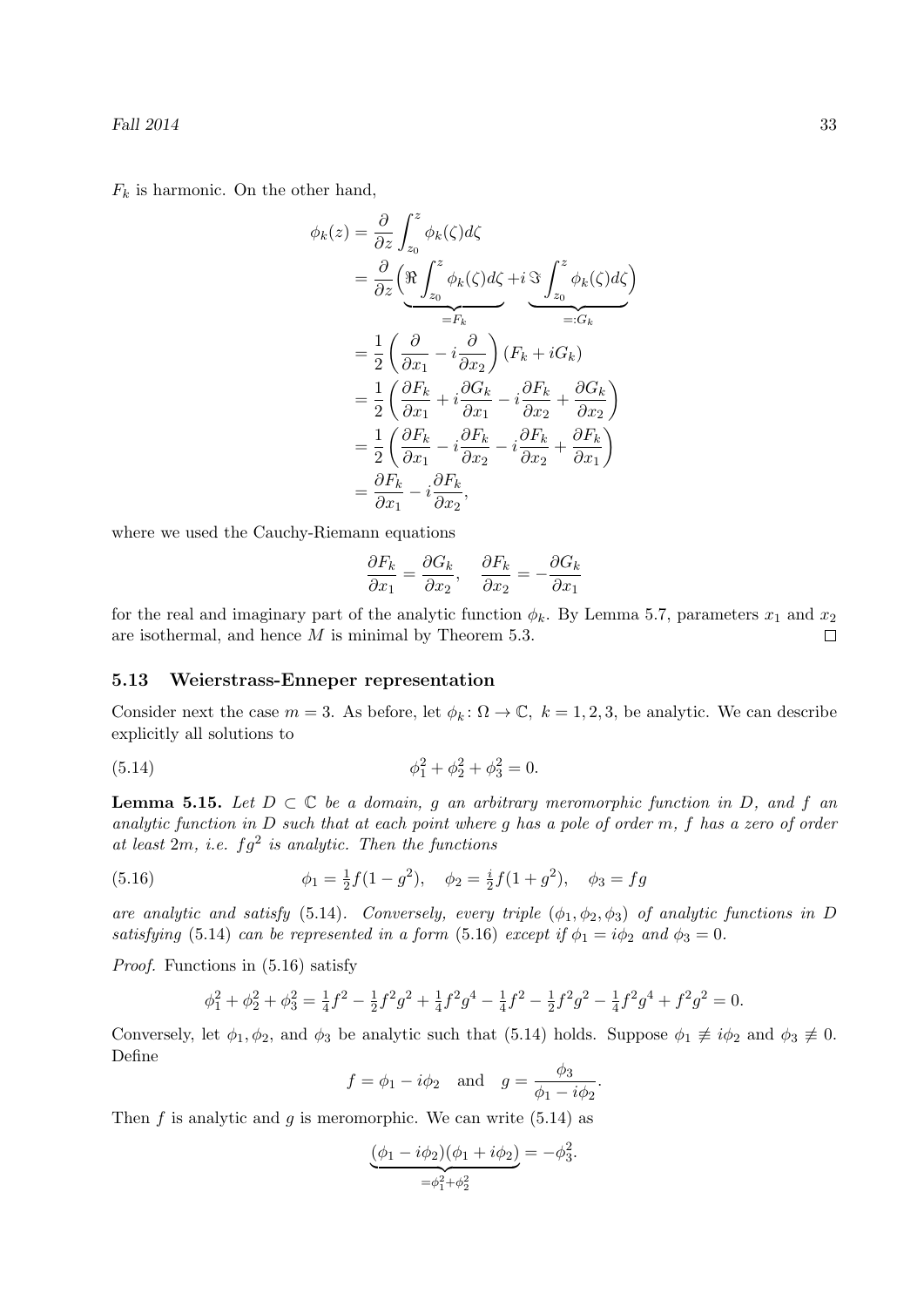Now, since  $\phi_1 \not\equiv i\phi_2$ , we have

$$
\phi_1 + i\phi_2 = \frac{-\phi_3^2}{\phi_1 - i\phi_2} = \frac{-\phi_3^2}{(\phi_1 - i\phi_2)^2}(\phi_1 - i\phi_2)
$$

$$
= -g^2 f,
$$

and therefore  $g^2 f$  is analytic. Moreover,

$$
\frac{1}{2}f(1-g^2) = \frac{1}{2}(\phi_1 - i\phi_2)\left(1 - \frac{\phi_3^2}{(\phi_1 - i\phi_2)^2}\right)
$$

$$
= \frac{1}{2}\left(\phi_1 - i\phi_2 - \frac{\phi_3^2}{\phi_1 - i\phi_2}\right)
$$

$$
= \frac{1}{2}(\phi_1 - i\phi_2 + \phi_1 + i\phi_2)
$$

$$
= \phi_1,
$$

$$
\frac{i}{2}f(1+g^2) = \frac{i}{2}(\phi_1 - i\phi_2)\left(1 + \frac{\phi_3^2}{(\phi_1 - i\phi_2)^2}\right)
$$

$$
= \frac{i}{2}\left(\phi_1 - i\phi_2 + \frac{\phi_3^2}{\phi_1 - i\phi_2}\right)
$$

$$
= \frac{i}{2}(\phi_1 - i\phi_2 - \phi_1 - i\phi_2)
$$

$$
= \phi_2,
$$

and

$$
fg=\phi_3.
$$

Since  $-g^2 f = \phi_1 + i \phi_2$  is analytic, the condition on the poles of g and the zeros of f holds.  $\Box$ 

Now we are able to prove the following Weierstrass-Enneper representation.

**Theorem 5.17.** Let  $D \subset \mathbb{C}$  be a simply connected domain,  $g: D \to \mathbb{C} \cup \{\infty\}$  a meromorphic function, and  $f: D \to \mathbb{C}$  an analytic function that vanishes only at points  $\zeta$  where g has a pole and the order of the zero of f at such a point  $\zeta$  is exactly twice the order of pole of g at  $\zeta$ . Define  $F = (F_1, F_2, F_3) : D \to \mathbb{R}^3$  by

$$
F_k(z) = \Re \int_{z_0}^z \phi_k(\zeta) d\zeta + c_k, \quad k = 1, 2, 2,
$$

 $\alpha$ 

where  $\phi_1, \phi_2$ , and  $\phi_3$  are as in (5.16). Then  $F: D \to \mathbb{R}^3$  is a minimal immersion.

*Proof.* By the previous lemma 5.15, functions  $\phi_k$  are analytic and satisfy (5.14). Moreover,

$$
|\phi_1|^2 + |\phi_2|^2 + |\phi_3|^2 = |\frac{1}{2}f(1-g^2)|^2 + |\frac{i}{2}f(1+g^2)|^2 + |fg|^2
$$
  
\n
$$
= \frac{1}{4}|f|^2|1-g^2|^2 + \frac{1}{4}|f|^2|1+g^2|^2 + |f|^2|g|^2
$$
  
\n
$$
= |f|^2(\frac{1}{4}(1-g^2)(1-\bar{g}^2) + \frac{1}{4}(1+g^2)(1+\bar{g}^2) + |g|^2)
$$
  
\n
$$
= |f|^2(\frac{1}{4}(1-\bar{g}^2-g^2+|g|^4) + \frac{1}{4}(1+\bar{g}^2+g^2+|g|^4) + |g|^2)
$$
  
\n
$$
= |f|^2(\frac{1}{2}+|g|^2+\frac{1}{2}|g|^4)
$$
  
\n
$$
= \frac{1}{2}|f|^2(1+|g|^2)^2 > 0
$$

by the assumption on zeros of f and poles on g. Hence by the proof of Theorem 5.11,  $F: D \to \mathbb{R}^3$ is a minimal immersion. $\Box$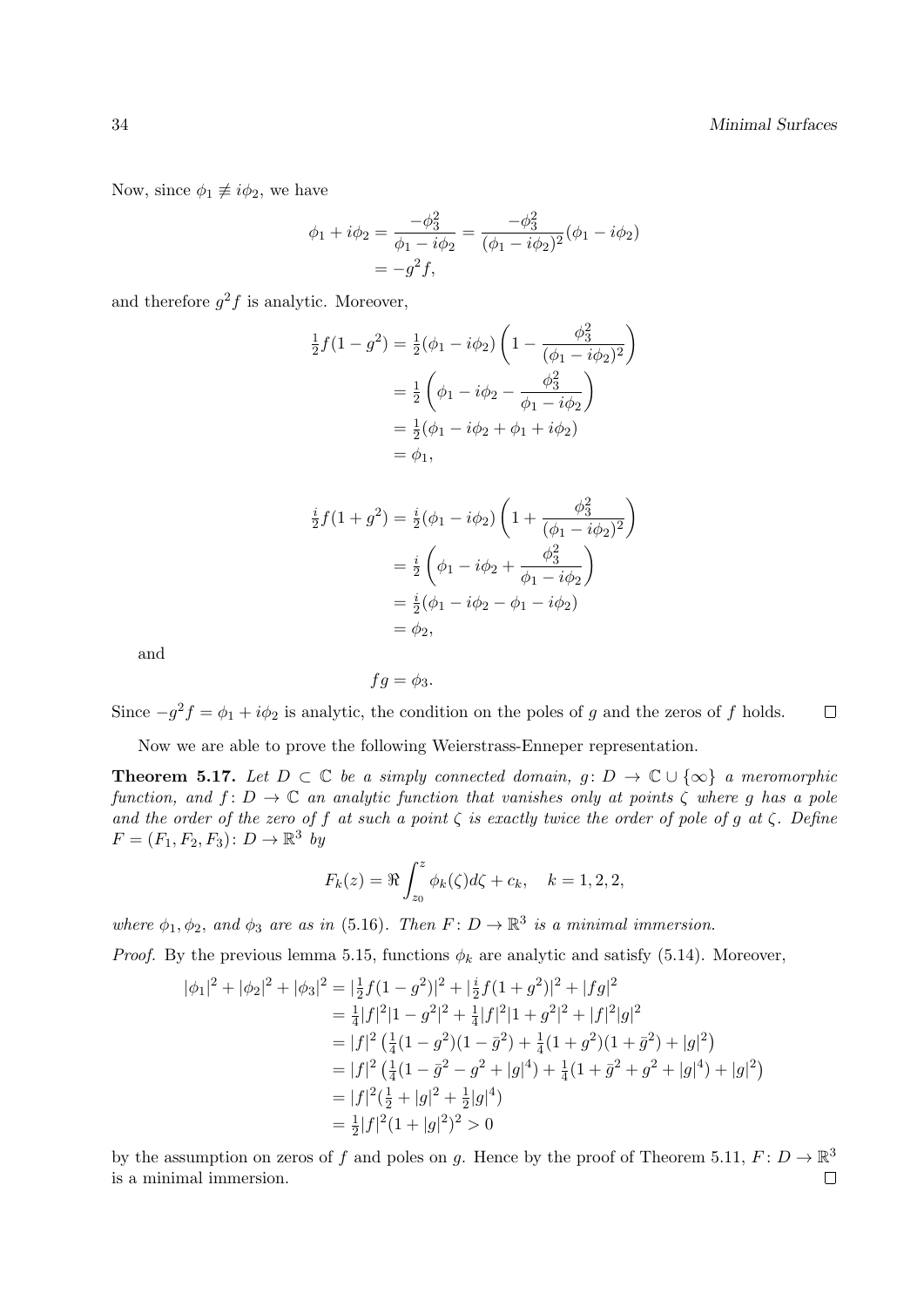Fall  $2014$  35

We just state the following converse result; see e.g. [O].

**Theorem 5.18.** Every simply connected minimal surface in  $\mathbb{R}^3$  can be represented by  $F =$  $(F_1, F_2, F_3) : D \to \mathbb{R}^3,$ 

$$
F_k(z) = \Re \int_{z_0}^z \phi_k(\zeta) d\zeta + c_k, \quad k = 1, 2, 3,
$$

where the analytic functions  $\phi_k$  are defined by (5.16) with the functions f and g having the same properties as in Theorem 5.17 and the domain  $D$  being either the unit disk or the entire complex plane.

Given a Weierstrass-Enneper data  $\{f, g\}$  for a (simply connected) minimal surface M it is possible to express the geometric quantities of M in terms of f and g only. Indeed, let  $F: D \to \mathbb{R}^3$ be as in the previous theorems and let

$$
X_1 = \frac{\partial F}{\partial x_1}, \quad X_2 = \frac{\partial F}{\partial x_2}.
$$

Then  $g_{ij} = \delta_{ij} \lambda^2$ , where

$$
\lambda^2 = \left(\frac{|f|(1+|g|^2)}{2}\right)^2.
$$

The Gauss map  $N: D \to \mathbb{S}^2$  can be written in the form

$$
N = \frac{X_1 \times X_2}{|X_1 \times X_2|} = \frac{1}{|g|^2 + 1} (2\Re(g), 2\Im(g), |g|^2 - 1).
$$

Comparing the Gauss map above with the inverse of the stereographic projection from  $(0, 0, 1)$ , that is, the map  $\mathbb{C} \to \mathbb{S}^2$ ,

$$
z = x + iy \mapsto \left(\frac{2x}{|z|^2 + 1}, \frac{2y}{|z|^2 + 1}, \frac{|z|^2 - 1}{|z|^2 + 1}\right),\,
$$

we obtain the following.

**Theorem 5.19.** If  $F: D \to \mathbb{R}^3$  is an isothermal parametrization of a minimal surface, then the corresponding Gauss map  $N: D \to \mathbb{S}^2$  defines a complex analytic function of D into the (unit) Riemann sphere.

Indeed, the Gauss map followed by the stereographic projection gives a meromorphic mapping  $D \to \mathbb{S}^2 \to \mathbb{C}$  that is, in fact, the meromorphic function g in the Weierstrass-Enneper representation.

### 6 The minimal graph equation

### 6.1 Minimal graphs of codimension 1

Let  $\Omega \subset \mathbb{R}^n$ ,  $n \geq 2$ , be a bounded open set. Let  $u: \Omega \to \mathbb{R}$  be a Lipschitz function and consider its graph

$$
\Gamma_u = \{(x, u(x)) \colon x \in \Omega\}.
$$

We want to justify that also in this higher dimensional  $(n \geq 2)$  case the (area) volume of  $\Gamma_u$  is

$$
\text{Vol}(\Gamma_u) = \int_{\Omega} \sqrt{1 + |\nabla u|^2} dx.
$$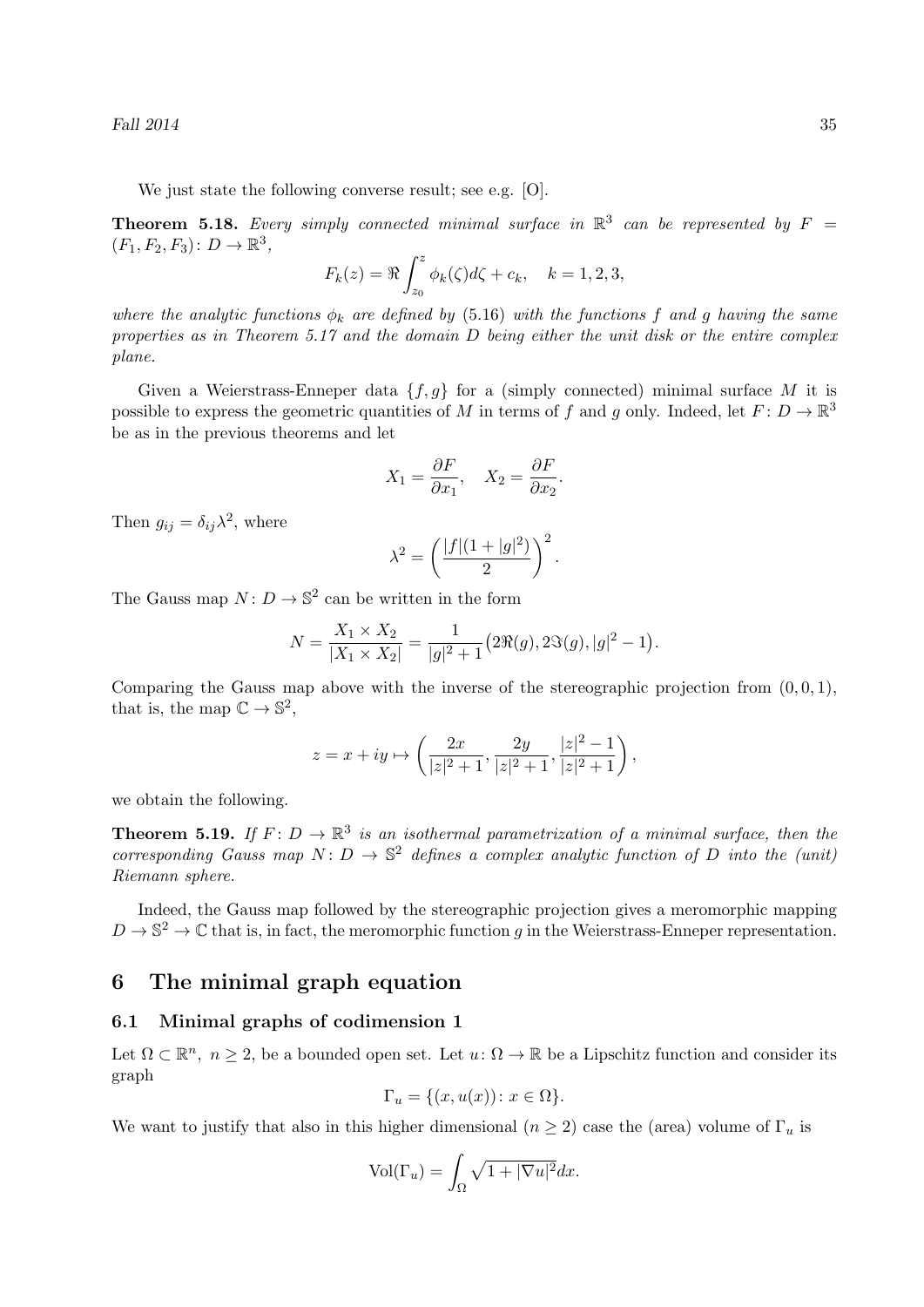Let  $F: \Omega \to \mathbb{R}^{n+1}$ ,

$$
F(x) = (x_1, x_2, \ldots, x_n, u(x))
$$

.

Since u is Lipschitz, partial derivatives  $u_{x_i}$  exist a.e., in fact, u and F are differentiable a.e. by Rademacher's theorem. The matrices of the differential  $dF: \mathbb{R}^n \to \mathbb{R}^{n+1}$  (at a point  $x \in \Omega$ ) and of its adjoint  $dF^*$  in standard coordinates  $\{e_i\}$  are

$$
dF = \begin{pmatrix} 1 & 0 & \cdots & 0 & 0 \\ 0 & 1 & 0 & \cdots & \vdots \\ \vdots & 0 & & & 0 \\ 0 & 0 & \cdots & 0 & 1 \\ u_{x_1} & u_{x_2} & \cdots & \cdots & u_{x_n} \end{pmatrix} = \begin{pmatrix} I_n \\ \nabla u \end{pmatrix}
$$

and

$$
dF^* = \begin{pmatrix} 1 & 0 & \cdots & 0 & u_{x_1} \\ 0 & 1 & 0 & \cdots & u_{x_2} \\ \vdots & & & \vdots \\ 0 & 0 & \cdots & 1 & u_{x_n} \end{pmatrix} = (I_n \quad \nabla u).
$$

Hence

$$
(dF^*dF)_{ij} = (\delta_{ij} + u_{x_i}u_{x_j}).
$$

Furthermore,

$$
\frac{\partial F}{\partial x_i} = e_i + u_{x_i} e_{n+1}
$$

and

$$
g_{ij} = \frac{\partial F}{\partial x_i} \cdot \frac{\partial F}{\partial x_j} = \delta_{ij} + u_{x_i} u_{x_j}.
$$

Thus

and

$$
\det(dF^*dF)_{ij} = \det g_{ij} = 1 + |\nabla u|^2.
$$

 $(dF^*dF)_{ij} = g_{ij}$ 

The volume form of  $\Gamma_u$  is then

$$
\sqrt{1+|\nabla u|^2}dx_1\wedge\cdots\wedge dx_n,
$$

and therefore the volume of  $\Gamma_u$  is

$$
Vol(\Gamma_u) = \int_{\Omega} \sqrt{1 + |\nabla u|^2} dx.
$$

As in the case  $n = 2$  a function  $u \in C^2(\Omega)$  is a critical point of the volume functional

$$
\mathcal{F}(u) := \int_{\Omega} \sqrt{1 + |\nabla u|^2} dx,
$$

that is

$$
\frac{d}{dt}\mathcal{F}(u+t\varphi)|_{t=0}=0, \quad \varphi \in C_0^{\infty}(\Omega),
$$

if

(6.2) 
$$
\operatorname{div} \frac{\nabla u}{\sqrt{1+|\nabla u|^2}} = 0.
$$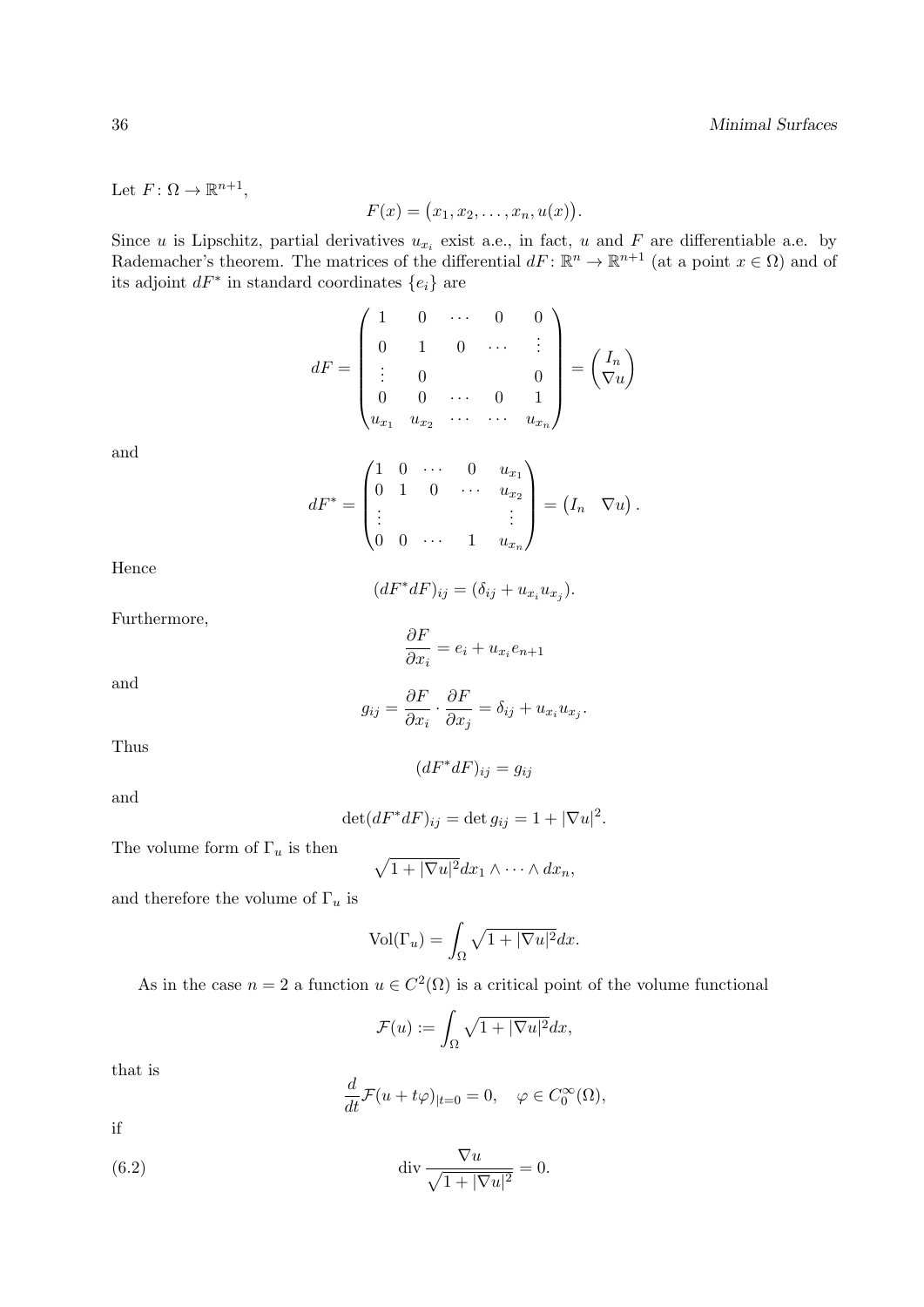Also now, a critical point u of F minimizes the volume of graphs  $\Gamma_v$  among all functions  $v: \Omega \to \mathbb{R}$ , with  $v = u$  on  $\partial\Omega$ . Here, of course, we assume that functions u and v are continuous in  $\overline{\Omega}$ . We want to prove (partially) the following theorem.

**Theorem 6.3** (Jenkins-Serrin). Let  $\Omega \subset \mathbb{R}^n$  be a smooth, bounded domain whose boundary has nonnegative scalar mean curvature (with respect to inwards pointing normal). Then for each  $\psi \in$  $C^{2,\alpha}(\bar{\Omega})$  there exists a unique  $u \in C^{\infty}(\Omega) \cap C^{2,\alpha}(\bar{\Omega})$  that solves the minimal graph equation (6.2) in  $\Omega$  with boundary values  $u|\partial\Omega = \psi|\partial\Omega$ .

Recall that  $C^k(\overline{\Omega})$  denotes the class of all functions whose all derivatives of order  $\leq k$  have continuous extensions to  $\overline{\Omega}$  and  $C^{k,\alpha}(\overline{\Omega})$  is the subset of those functions in  $C^k(\overline{\Omega})$  whose  $k^{th}$ -order partial derivatives are globally Hölder-continuous with exponent  $\alpha$ .

Our strategy will be the following:

- 1. First we will prove the existence of minimizers of the volume functional within subclasses of Lipschitz functions with uniformly bounded Lipschitz constants. Here we employ so-called direct methods in calculus of variations. In fact, we will consider a quite general class of variational integrals.
- 2. As a second step we consider so-called a priori gradient estimates.
- 3. In the third step we reduce (interior) gradient estimates to boundary gradient estimates. Here we will focus on the volume functional and will obtain boundary gradient estimates by constructing suitable "barriers". It is in this step where the assumption  $\partial\Omega$  having nonnegative mean curvature (w.r.t. inwards pointing normal) is needed.

#### 6.4 Direct methods

We consider variational integrals

$$
\mathcal{F}(u) := \int_{\Omega} F(\nabla u) dx,
$$

where functions u belong to some subspace A of Lipschitz functions in a bounded domain  $\Omega \subset \mathbb{R}^n$ . The class A is equipped with a topology that makes F lower semicontinuous (see  $(6.5)$  below) and minimizing sequences (sequentially) compact in  $A$ . More precisely, if  $(u_i)$  is a minimizing sequence, i.e.  $u_i \in \mathcal{A}$  and

$$
\lim_{i \to \infty} \mathcal{F}(u_i) = \inf_{u \in \mathcal{A}} \mathcal{F}(u),
$$

then there exists a converging subsequence  $u_{i_j} \to \bar{u} \in \mathcal{A}$  and

(6.5) 
$$
\mathcal{F}(\bar{u}) \leq \liminf_{j \to \infty} \mathcal{F}(u_{i_j}).
$$

It then follows that  $\bar{u}$  is a minimizer of  $\mathcal F$  among functions in  $\mathcal A$ .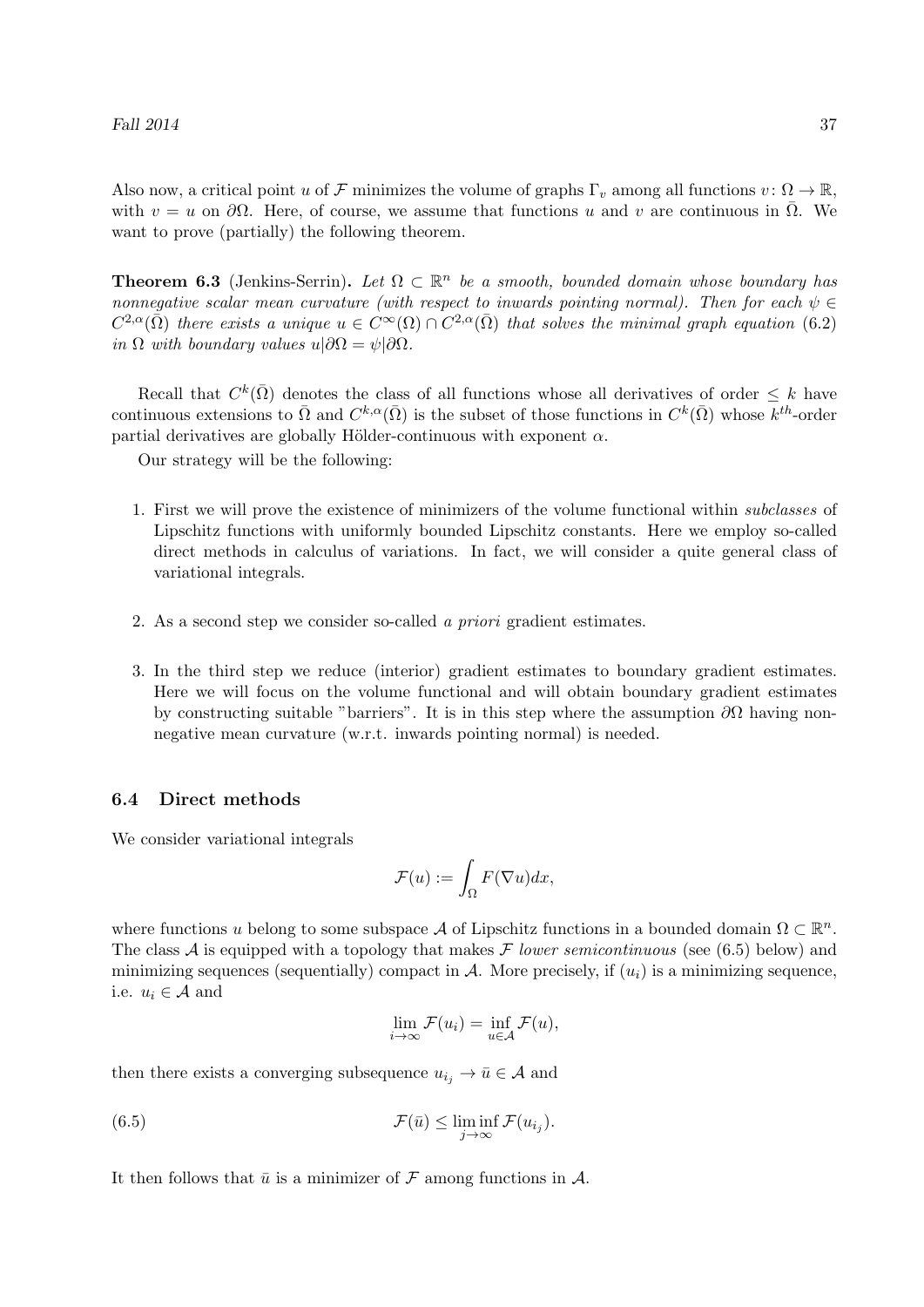Here are some examples of variational integrals:

$$
\mathcal{F}(u) = \int_{\Omega} |\nabla u|^2 dx,
$$
  
\n
$$
\mathcal{F}(u) = \int_{\Omega} |\nabla u|^p dx, \quad 1 < p < \infty,
$$
  
\n
$$
\mathcal{F}(u) = \int_{\Omega} \sqrt{1 + |\nabla u|^2} dx,
$$
  
\n
$$
\mathcal{F}(u) = \int_{\Omega} \left( 1 + |\nabla u|^k \right)^{1/k} dx, \quad k > 0,
$$
  
\n
$$
\mathcal{F}(u) = \int_{\Omega} \exp |\nabla u|^2,
$$
  
\n
$$
\mathcal{F}(u) = \int_{\Omega} |\nabla u|^2 \log(1 + \nabla |u|^2),
$$
  
\n
$$
\mathcal{F}(u) = \int_{\Omega} \left( \sum_{i=1}^{n-1} |u_{x_i}|^2 + |u_{x_n}|^k \right), \quad k > 0.
$$

All of these variational integrals are defined among Lipschitz functions, although some other (larger) function spaces, like Sobolev spaces, would be more natural to work with. Furthermore, in all of these cases the variational kernel  $F: \mathbb{R}^n \to [0, \infty)$  is convex. The convexity of F is very useful in obtaining the lower semicontinuity  $(6.5)$  of  $\mathcal{F}$ .

Suppose that  $F: \mathbb{R}^n \to [0, \infty)$  is convex and  $C^1$ . Then

(6.6) 
$$
F(x) - F(y) \geq \nabla F(y) \cdot (x - y)
$$

for all  $x, y \in \mathbb{R}^n$ . Let us study the (possible) lower semicontinuity of F among Lipschitz functions

$$
Lip(\Omega) = \{u \colon \Omega \to \mathbb{R} \mid u \text{ Lipschitz}\}.
$$

We define a semi-norm

$$
|u|_{\Omega} := \sup \left\{ \frac{|u(x) - u(y)|}{|x - y|} : x, y \in \Omega, \ x \neq y \right\}.
$$

Let  $(u_i)$  be a sequence in Lip( $\Omega$ ). By (6.6), we have

(6.7) 
$$
\mathcal{F}(u) = \int_{\Omega} F(\nabla u) \le \int_{\Omega} F(\nabla u_j) - \int_{\Omega} \nabla F(\nabla u) \cdot (\nabla u_j - \nabla u)
$$

for all  $u \in \text{Lip}(\Omega)$ . Furthermore, since  $\nabla F$  is continuous, we have  $|\nabla F(\nabla u)| \in L^{\infty}(\Omega)$ . Suppose that  $\nabla u_j \to \nabla u$  weakly in  $L^1(\Omega)$ . Then

$$
\int_{\Omega} \nabla F(\nabla u) \cdot \nabla u_j \to \int_{\Omega} \nabla F(\nabla u) \cdot \nabla u,
$$

and therefore

$$
\int_{\Omega} \nabla F(\nabla u) \cdot (\nabla u_j - \nabla u) \to 0
$$

and finally

$$
\mathcal{F}(u) \le \liminf_{j \to \infty} \mathcal{F}(u_j)
$$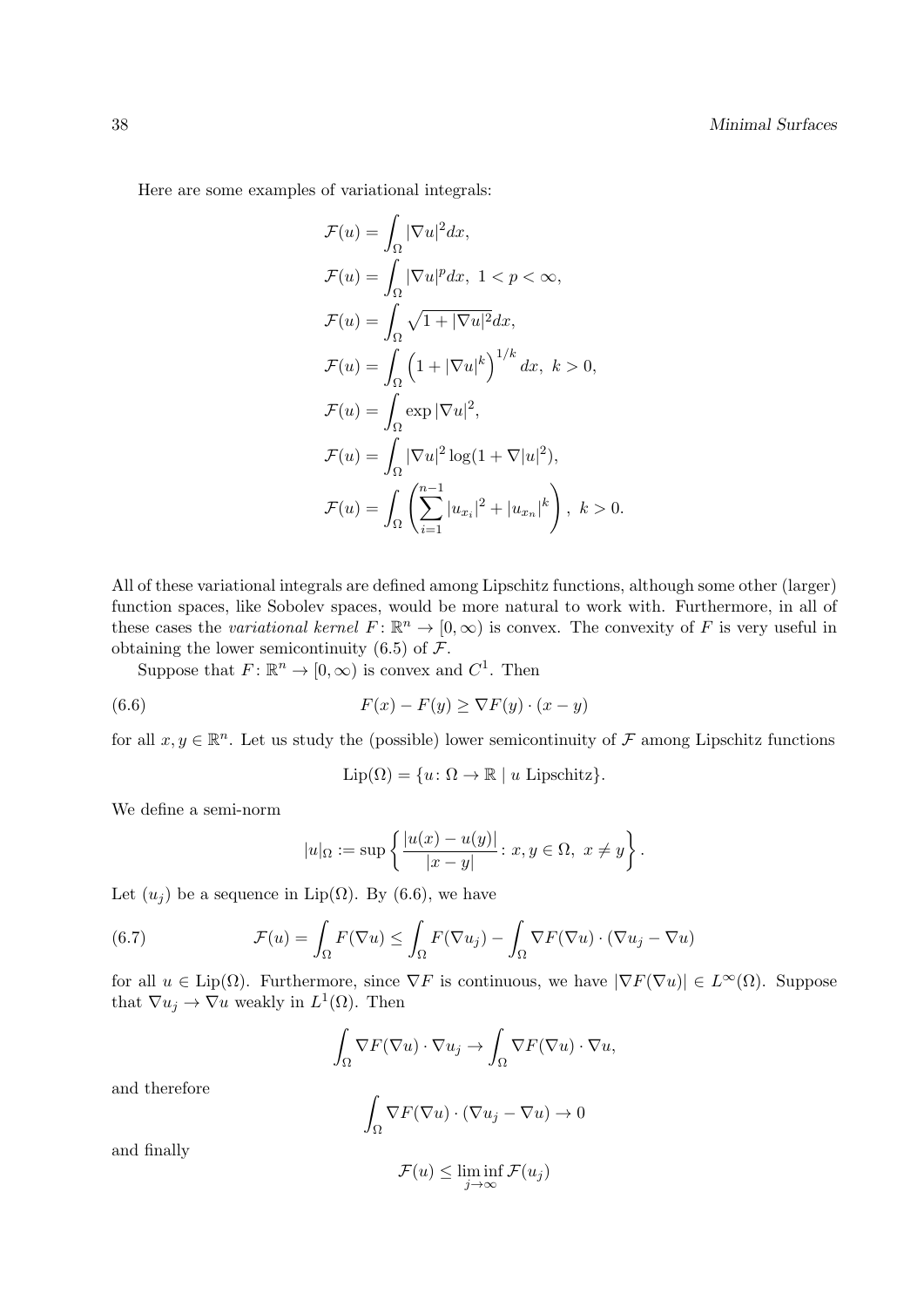by (6.7). Let

$$
\mathrm{Lip}_k(\Omega) = \{ u \in \mathrm{Lip}(\Omega) \colon |u|_{\Omega} \le k \}.
$$

**Lemma 6.8.** Suppose that  $F: \mathbb{R}^n \to \mathbb{R}$  is convex and  $C^1$ -smooth. Then the variational integral  $\mathcal{F}$ : Lip( $\Omega$ )  $\rightarrow \mathbb{R}$ ,

$$
\mathcal{F}(u) = \int_{\Omega} F(\nabla u) dx,
$$

is lower semicontinuous with respect to the uniform convergence of sequences with equibounded Lipschitz seminorm and with fixed boundary values on  $\partial\Omega$ . More precisely, if  $u_j \in \mathrm{Lip}_k(\bar{\Omega})$ ,  $u_j|\partial\Omega =$  $\varphi$ , and  $u_j \to u$  uniformly in  $\Omega$ , then

$$
\mathcal{F}(u) \le \liminf_{j \to \infty} \mathcal{F}(u_j).
$$

*Proof.* First we observe that  $u \in \text{Lip}_k(\Omega)$ . Approximate the mapping  $x \mapsto \nabla F(\nabla u)$  in  $L^1(\Omega)$  by smooth mappings

$$
F_{\varepsilon} = (F_{1,\varepsilon}, F_{2,\varepsilon}, \dots, F_{n,\varepsilon}) \colon \Omega \to \mathbb{R}^n.
$$

Now

$$
\int_{\Omega} \nabla F(\nabla u) \cdot (\nabla u_j - \nabla u) = \int_{\Omega} (\nabla F(\nabla u) - F_{\varepsilon}) \cdot (\nabla u_j - \nabla u) + \int_{\Omega} F_{\varepsilon} \cdot (\nabla u_j - \nabla u).
$$

Since  $F_{\varepsilon} \to \nabla F(\nabla u)$  in  $L^1(\Omega)$  as  $\varepsilon \to 0$  and  $u, u_j \in \text{Lip}_k(\Omega)$ , we have for all  $\delta > 0$  that

$$
\left| \int_{\Omega} (\nabla F(\nabla u) - F_{\varepsilon}) \cdot (\nabla u_j - \nabla u) \right| \leq \int_{\Omega} |\nabla F(\nabla u) - F_{\varepsilon}| |\nabla u_j - \nabla u| \leq 2k \int_{\Omega} |\nabla F(\nabla u) - F_{\varepsilon}| \leq \delta
$$

for all  $\varepsilon > 0$  small enough. On the other hand, by integration by parts

$$
\int_{\Omega} F_{\varepsilon} \cdot (\nabla u_j - \nabla u) = \underbrace{\int_{\Omega} \text{div} \left( (u_j - u) F_{\varepsilon} \right)}_{=0} - \int_{\Omega} (\text{div } F_{\varepsilon}) (u_j - u) = - \int_{\Omega} (\text{div } F_{\varepsilon}) (u_j - u) \to 0
$$

since  $u_j \to u$  uniformly. Note that the Lipschitz vector field  $(u_j - u)F_\varepsilon$  vanishes on  $\partial\Omega$ . By the convexity of F and the reasoning above, we have for all  $\delta > 0$  that

$$
\mathcal{F}(u) = \int_{\Omega} F(\nabla u) \le \int_{\Omega} F(\nabla u_j) - \int_{\Omega} \nabla F(\nabla u) \cdot (\nabla u_j - \nabla u)
$$
  
\n
$$
= \mathcal{F}(u_j) - \int_{\Omega} (\nabla F(\nabla u) - F_{\varepsilon}) \cdot (\nabla u_j - \nabla u) - \int_{\Omega} F_{\varepsilon} \cdot (\nabla u_j - \nabla u)
$$
  
\n
$$
= \mathcal{F}(u_j) - \underbrace{\int_{\Omega} (\nabla F(\nabla u) - F_{\varepsilon}) \cdot (\nabla u_j - \nabla u)}_{\leq \delta} + \int_{\Omega} (\text{div } F_{\varepsilon}) (u_j - u)
$$
  
\n
$$
\leq \mathcal{F}(u_j) + \int_{\Omega} (\text{div } F_{\varepsilon}) (u_j - u) + \delta
$$

as soon as  $\varepsilon > 0$  is small enough. It follows that  $\mathcal{F}(u) \leq \liminf_{j \to \infty} \mathcal{F}(u_j) + \delta$  for all  $\delta > 0$ , and therefore

$$
\mathcal{F}(u) \le \liminf_{j \to \infty} \mathcal{F}(u_j).
$$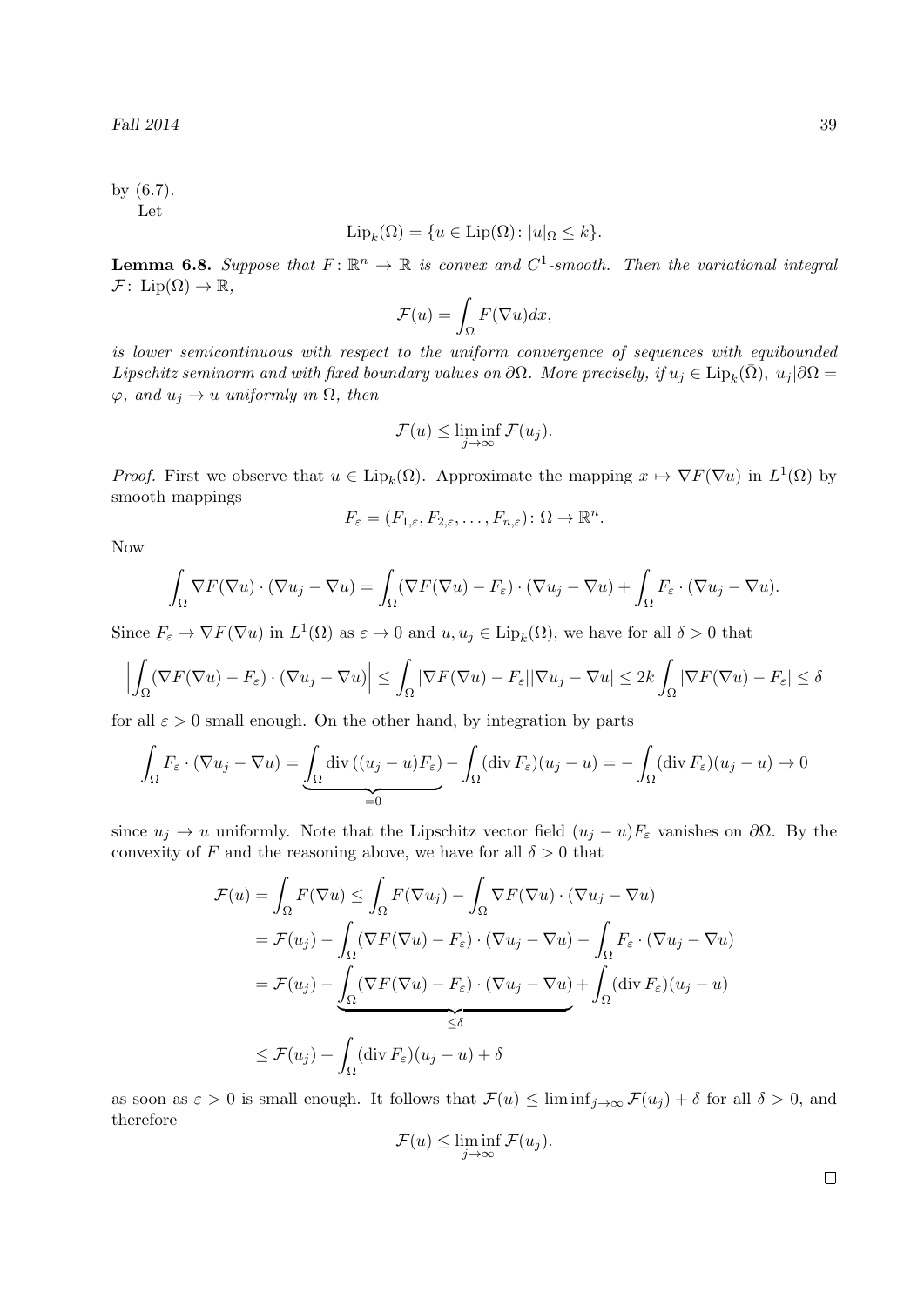**Theorem 6.9.** Suppose that  $F: \mathbb{R}^n \to \mathbb{R}$  is convex and  $C^1$ -smooth and let  $\varphi \in \text{Lip}_k(\partial \Omega)$ . Then the variational integral

$$
\mathcal{F}(u) = \int_{\Omega} F(\nabla u) dx
$$

has a minimizer in the class  $A_k = \{u \in \text{Lip}_k(\bar{\Omega}) : u = \varphi \text{ on } \partial \Omega\}.$ 

*Proof.* By the McShane-Whitney extension theorem,  $\varphi$  can be extended to a function  $\varphi \in \text{Lip}_k(\bar{\Omega})$ . In particular,  $A_k$  is non-empty. Let  $(u_i)$  be a minimizing sequence in  $A_k$ . Then it is equibounded and equicontinuous, hence by the Ascoli-Arzelá theorem, there is a subsequence (still denoted by  $(u_i)$  and  $\bar{u} \in A_k$  such that  $u_j \to \bar{u}$  uniformly. By Lemma 6.8,

$$
\mathcal{F}(\bar{u}) \le \liminf_{j \to \infty} \mathcal{F}(u_j) = \inf \{ \mathcal{F}(u) \colon u \in \mathcal{A}_k \}.
$$

Since  $\bar{u} \in \mathcal{A}_k$ , it is a minimizer in  $\mathcal{A}_k$ .

**Remark 6.10.** The function  $\bar{u}$  found above need not be a minimizer of  $\mathcal{F}(u)$  among all Lipschitz functions u in  $\Omega$  with  $u = \varphi$  on  $\partial \Omega$ .

However, we have the following simple but useful result.

**Lemma 6.11.** Suppose that a minimizer  $\bar{u}$  of  $\mathcal{F}(u)$  in  $\mathcal{A}_k$  satisfies  $|\bar{u}|_{\Omega} < k$ . Then  $\bar{u}$  is a minimizer of  $\mathcal{F}(u)$  in  $\mathcal{A} = \{u \in \text{Lip}(\Omega) : u = \varphi \text{ on } \partial\Omega\}.$ 

*Proof.* Let  $w \in \text{Lip}(\overline{\Omega})$ , with  $w = \varphi$  on  $\partial \Omega$ . Since  $|\overline{u}|_{\Omega} < k$ , there exists  $t \in (0,1)$  such that

$$
|tw + (1-t)\bar{u}|_{\Omega} \le t \underbrace{|w|_{\Omega}}_{\le \infty} + (1-t) \underbrace{|\bar{u}|_{\Omega}}_{\le k} \le k,
$$

and therefore  $tw + (1-t)\overline{u} \in \text{Lip}_k(\overline{\Omega})$ . Since  $\overline{u}$  is a minimizer of  $\mathcal{F}(u)$  in  $\mathcal{A}_k$  and F is convex, we have

$$
\mathcal{F}(\bar{u}) \le \mathcal{F}(tw + (1-t)\bar{u}) \le t\mathcal{F}(w) + (1-t)\mathcal{F}(\bar{u}),
$$

and so

$$
\mathcal{F}(\bar{u}) \leq \mathcal{F}(w).
$$

6.12 Gradient estimates

In this subsection we assume that all Lipschitz functions in  $\Omega$  are continuously extended to  $\Omega$ .

Definition 6.13. Given a variational integral

$$
\mathcal{F}(u) = \int_{\Omega} F(\nabla u) dx,
$$

we say that a function u is a *superminimizer* in  $\text{Lip}(\Omega)$  (resp. in  $\text{Lip}_k(\Omega)$ ) if

$$
\mathcal{F}(u+\varphi) \ge \mathcal{F}(u)
$$

for all  $\varphi \in \text{Lip}(\overline{\Omega})$  (resp.  $\text{Lip}_k(\overline{\Omega})$ ),  $\varphi \geq 0$ , and  $\varphi = 0$  on  $\partial \Omega$ . Furthermore, a function v is a subminimizer in  $\text{Lip}(\Omega)$  (resp. in  $\text{Lip}_k(\overline{\Omega})$ ) if

$$
\mathcal{F}(v - \varphi) \ge \mathcal{F}(v)
$$

for all  $\varphi \in \text{Lip}(\bar{\Omega})$  (resp.  $\text{Lip}_k(\bar{\Omega})$ ),  $\varphi \geq 0$ , and  $\varphi = 0$  on  $\partial \Omega$ .

 $\Box$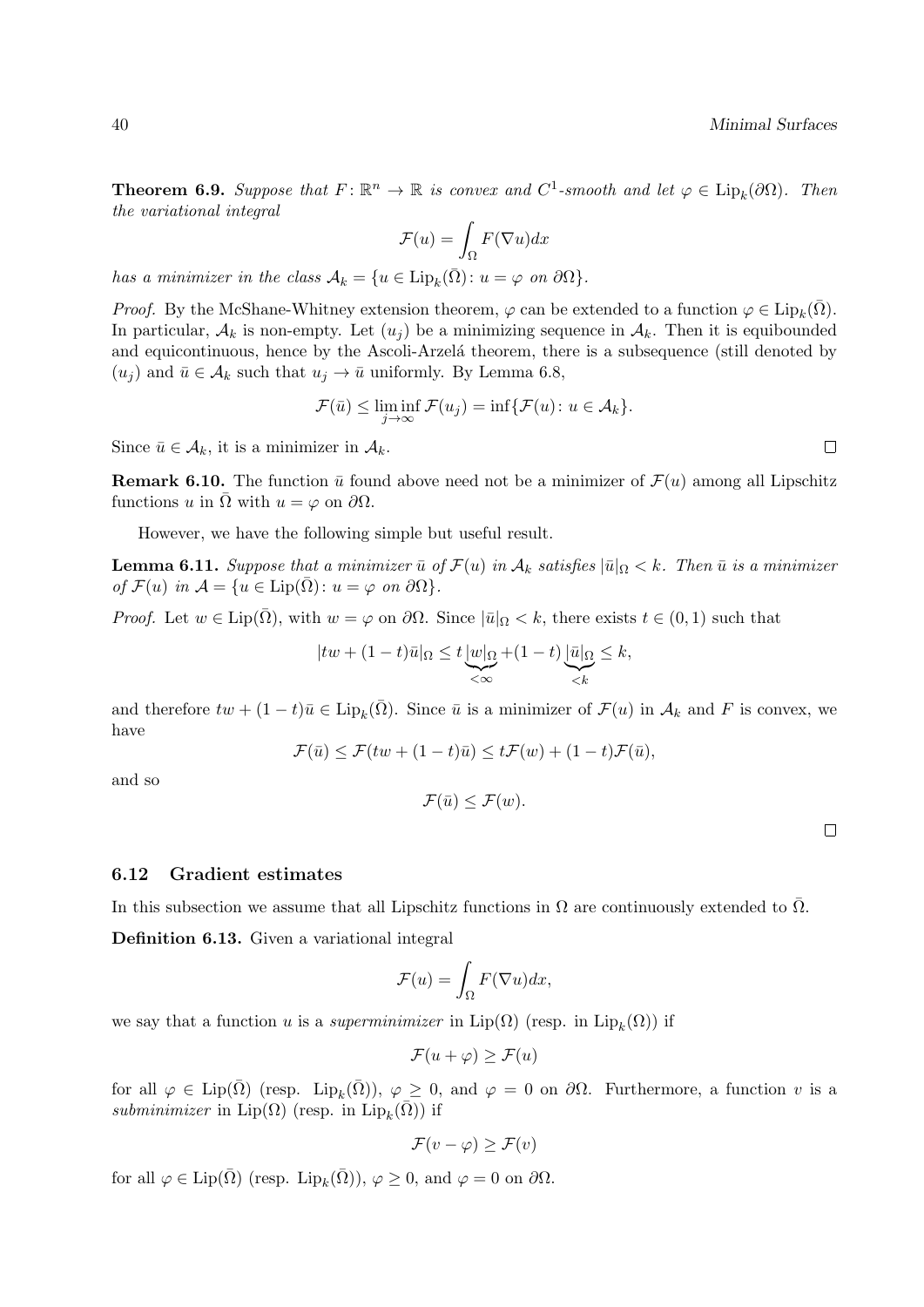Fall  $2014$  41

It is easily seen that a function is a minimizer if and only if it is both super- and subminimizer.

**Theorem 6.14** (Comparison principle). Suppose that  $F$  is strictly convex and that u is a superminimizer in  $\mathrm{Lip}(\bar{\Omega})$  (resp.  $\mathrm{Lip}_k(\bar{\Omega})$ ) and v is a subminimizer in  $\mathrm{Lip}(\bar{\Omega})$  (resp.  $\mathrm{Lip}_k(\bar{\Omega})$ ) such that  $u \geq v$  on  $\partial \Omega$ . Then  $u \geq v$  in  $\Omega$ .

Proof. Suppose on the contrary that the open set

$$
K = \{x \in \Omega \colon v(x) > u(x)\}
$$

is non-empty. Define functions  $\tilde{u}$  and  $\tilde{v}$  by

$$
\tilde{u}(x) = \begin{cases} u(x), & \text{if } x \in \bar{\Omega} \setminus K; \\ v(x), & \text{if } x \in K, \end{cases} \qquad \tilde{v}(x) = \begin{cases} v(x), & \text{if } x \in \bar{\Omega} \setminus K; \\ u(x), & \text{if } x \in K. \end{cases}
$$

Then  $u \leq \tilde{u}$ ,  $v \geq \tilde{v}$  in  $\Omega$  and  $u = \tilde{u}$ ,  $v = \tilde{v}$  on  $\partial\Omega$ . Hence  $\mathcal{F}(u) \leq \mathcal{F}(\tilde{u})$  and  $\mathcal{F}(v) \leq \mathcal{F}(\tilde{v})$ , and therefore

$$
\mathcal{F}(u) = \int_{\Omega \setminus K} F(\nabla u) + \int_K F(\nabla u) = \int_{\Omega \setminus K} F(\nabla \tilde{u}) + \int_K F(\nabla u)
$$
  
\n
$$
\leq \mathcal{F}(\tilde{u}) = \int_{\Omega \setminus K} F(\nabla \tilde{u}) + \int_K F(\nabla \tilde{u})
$$
  
\n
$$
= \int_{\Omega \setminus K} F(\nabla \tilde{u}) + \int_K F(\nabla v).
$$

Hence

$$
\int_K F(\nabla u) \le \int_K F(\nabla v).
$$

Similarly,

$$
\int_K F(\nabla v) \le \int_K F(\nabla u),
$$

and so

$$
\int_K F(\nabla u) = \int_K F(\nabla v).
$$

Since  $m(K) > 0$ , the strict convexity of F implies that

$$
\int_{K} F\left(\frac{\nabla u + \nabla v}{2}\right) < \frac{1}{2} \int_{K} F(\nabla u) + \frac{1}{2} \int_{K} F(\nabla v) = \int_{K} F(\nabla v).
$$

This leads to a contradiction with the assumption v being a subminimizer in  $Lip(\Omega)$  (resp. in  $\mathrm{Lip}_k(\Omega)$ ) since the function w,

$$
w(x) = \begin{cases} v(x), & \text{if } x \in \bar{\Omega} \setminus K; \\ \frac{v(x) + u(x)}{2}, & \text{if } x \in K, \end{cases}
$$

belongs to Lip( $\bar{\Omega}$ ) (resp. Lip<sub>k</sub>( $\bar{\Omega}$ )),  $w \le v$ , and  $w = v$  on  $\partial \Omega$ , but

$$
\mathcal{F}(w) = \int_{\Omega \setminus K} F(\nabla v) + \int_K F\left(\frac{\nabla u + \nabla v}{2}\right) < \int_{\Omega \setminus K} F(\nabla v) + \int_K F(\nabla v) = \mathcal{F}(v).
$$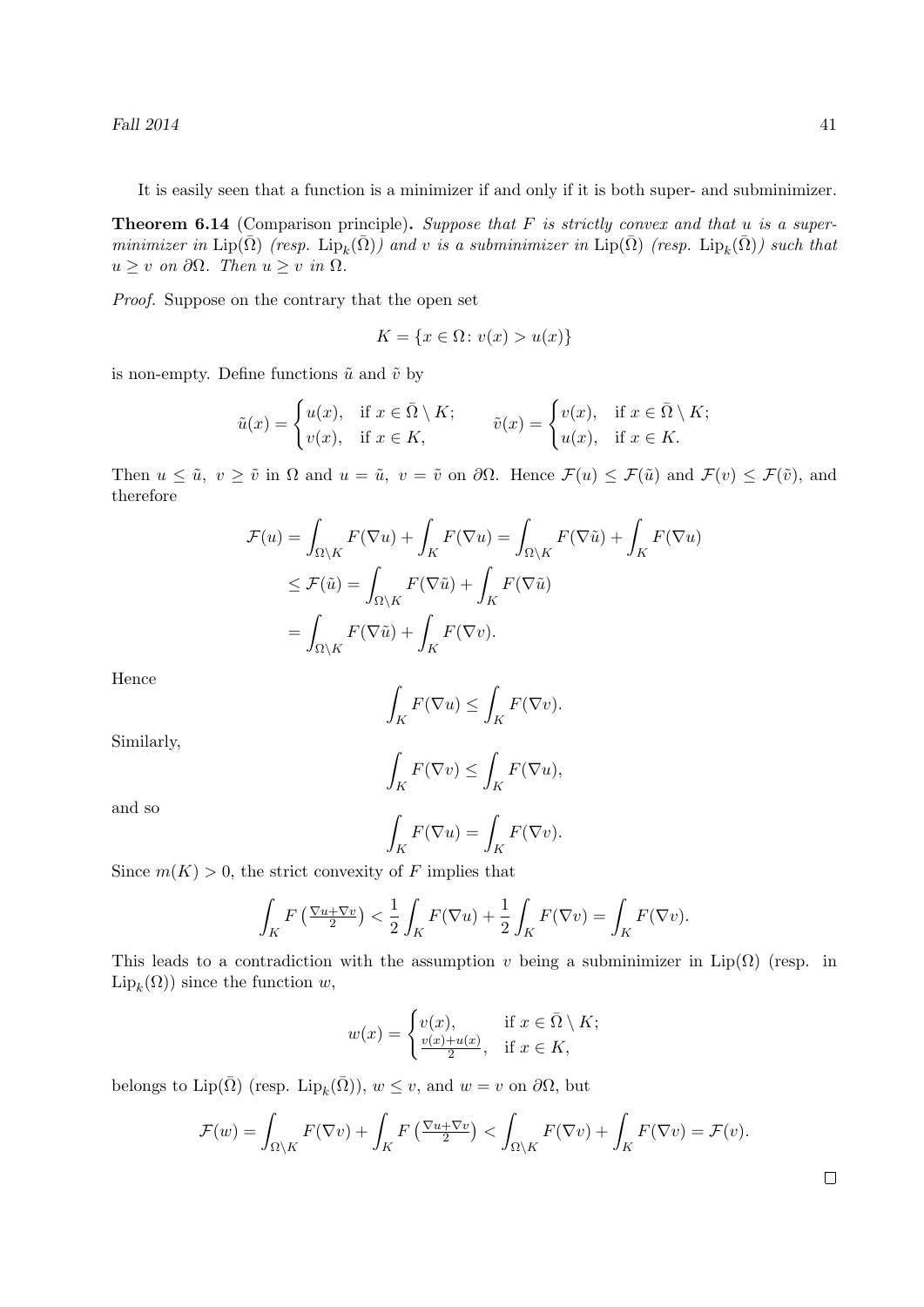From now on we assume that  $F: \mathbb{R}^n \to [0, \infty)$  is strictly convex and  $C^1$ .

**Theorem 6.15** (Maximum principle). Suppose that u is a superminimizer in Lip( $\overline{\Omega}$ ) (resp. in  $\mathrm{Lip}_k(\bar{\Omega})$ ) and v is a subminimizer in  $\mathrm{Lip}(\bar{\Omega})$  (resp. in  $\mathrm{Lip}_k(\bar{\Omega})$ ). Then

$$
\sup_{\Omega}(v-u) = \sup_{\partial\Omega}(v-u).
$$

In particular, if u and v are minimizers (in  $\text{Lip}(\Omega)$  or  $\text{Lip}_k(\Omega)$ ), then

$$
\sup_{\Omega}|v-u|=\sup_{\partial\Omega}|v-u|.
$$

Proof. Since

$$
u + \sup_{\partial \Omega} (v - u)
$$

is a superminimizer in  $\text{Lip}(\Omega)$  (resp. in  $\text{Lip}_k(\Omega)$ ) and

$$
u + \sup_{\partial \Omega} (v - u) \ge v
$$

on  $\partial\Omega$ , it follows from the comparison principle that

$$
v \le u + \sup_{\partial \Omega} (v - u)
$$

in Ω. Hence

$$
\sup_{\Omega}(v-u) \le \sup_{\partial\Omega}(v-u).
$$

The equality follows from the continuity (in  $\overline{\Omega}$ ) of u and v.

**Lemma 6.16** (Haar-Radò). Let u be a minimizer (in  $\text{Lip}(\Omega)$  or in  $\text{Lip}_k(\Omega)$ ). Then

$$
\sup\left\{\frac{|u(x)-u(y)|}{|x-y|}:\,x,y\in\Omega,\,\,x\neq y\right\}=\sup\left\{\frac{|u(x)-u(y)|}{|x-y|}:\,x\in\Omega,\,\,y\in\partial\Omega\right\}.
$$

*Proof.* Let  $x_1, x_2 \in \Omega$ ,  $x_1 \neq x_2$ , and let  $\tau = x_2 - x_1$ . Define a set  $\Omega_{\tau}$  and a function  $u_{\tau} : \Omega_{\tau} \to \mathbb{R}$ by

 $\Omega_{\tau} = \{x - \tau : x \in \Omega\}$  and  $u_{\tau}(x) = u(x + \tau)$ .

Then  $\Omega_{\tau} \cap \Omega$  contains  $x_1$  and thus it is a non-empty open set. Both u and  $u_{\tau}$  are minimizers in  $\text{Lip}(\Omega_{\tau} \cap \Omega)$  (or in  $\text{Lip}_k(\Omega_{\tau} \cap \Omega)$ ). By the Maximum principle,

$$
|u(x_1) - u(x_2)| = |u(x_1) - u_\tau(x_1)| \le \sup_{\Omega_\tau \cap \Omega} |u - u_\tau| \le \sup_{\partial(\Omega_\tau \cap \Omega)} |u - u_\tau|
$$
  
= 
$$
\max_{\partial(\Omega_\tau \cap \Omega)} |u - u_\tau| = |u(z) - u_\tau(z)| = |u(z) - u(z + \tau)|
$$

for some  $z \in \partial(\Omega_\tau \cap \Omega)$ . Next we observe that  $\partial(\Omega_\tau \cap \Omega) \subset \partial\Omega_\tau \cup \partial\Omega$  which implies that at least one of the points z or  $z + \tau$  belongs to  $\partial\Omega$ . Furthermore, both z and  $z + \tau$  belong to  $\overline{\Omega}$  since  $z \in \partial(\Omega_\tau \cap \Omega)$ . Hence

$$
\frac{|u(x_1) - u(x_2)|}{|x_1 - x_2|} = \frac{|u(x_1) - u(x_2)|}{|\tau|} \le \frac{|u(z) - u(z + \tau)|}{|\tau|} \le \sup \left\{ \frac{|u(x) - u(y)|}{|x - y|} : x \in \Omega, \ y \in \partial\Omega \right\},\
$$

and so

$$
\sup\left\{\frac{|u(x)-u(y)|}{|x-y|}\colon x,y\in\Omega,\ x\neq y\right\}\leq \sup\left\{\frac{|u(x)-u(y)|}{|x-y|}\colon x\in\Omega,\ y\in\partial\Omega\right\}.
$$

The equality follows from the continuity of u in  $\overline{\Omega}$ .

 $\Box$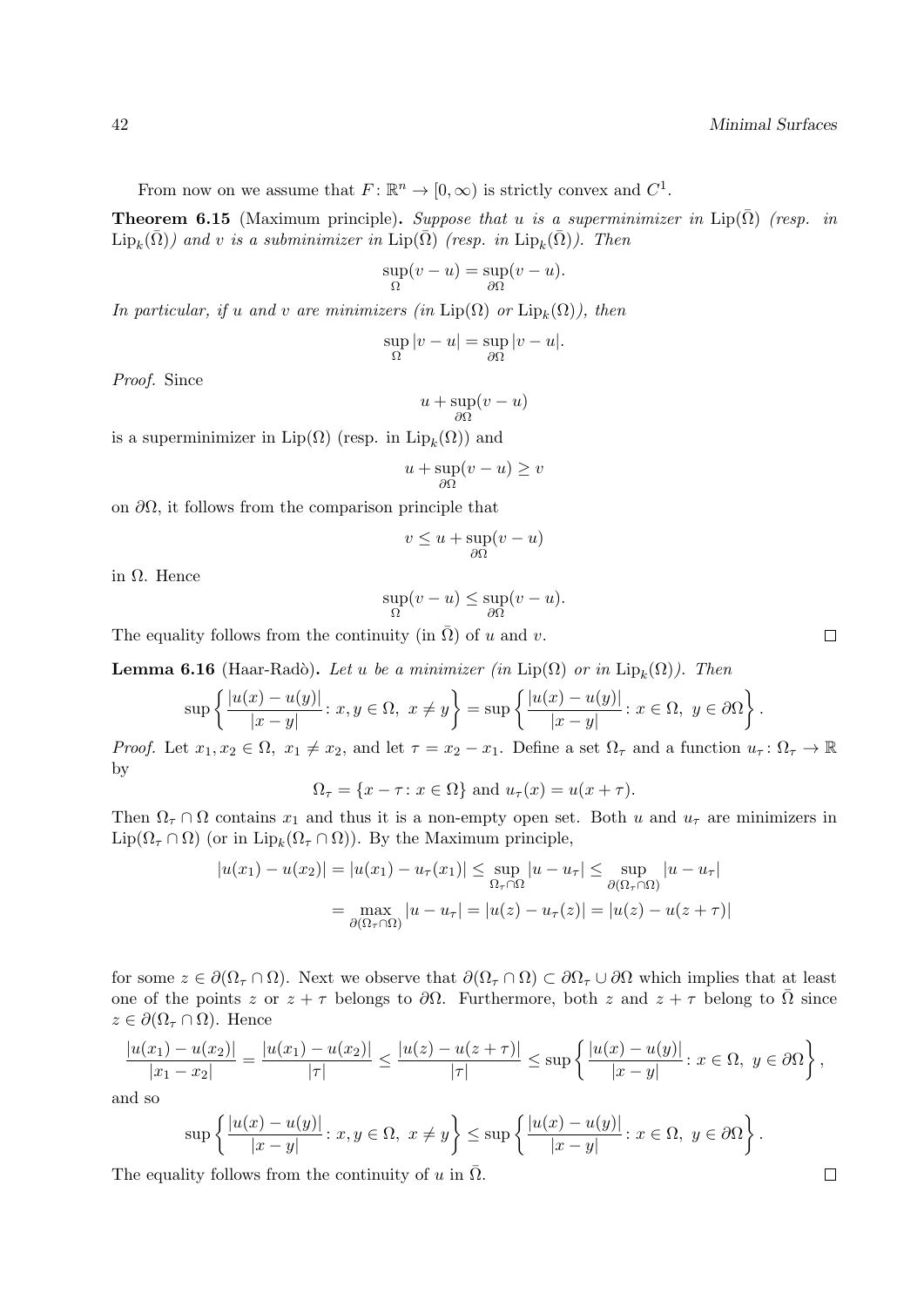## 6.17 Barriers

For  $x \in \overline{\Omega}$  and  $t > 0$ , we denote

$$
d(x) = \text{dist}(x, \partial \Omega) = \min\{|x - y| : y \in \partial \Omega\},
$$
  

$$
\Sigma_t = \{y \in \Omega : d(y) < t\},
$$

and

 $\Gamma_t = \{ y \in \Omega : d(y) = t \}.$ 

**Definition 6.18.** Let  $\varphi \in \text{Lip}(\partial \Omega)$ . An upper barrier relative to  $\varphi$  is a function  $v^+ \in \text{Lip}(\bar{\Sigma}_{t_0})$ , for some  $t_0 > 0$ , satisfying

- (i)  $v^+ = \varphi$  on  $\partial\Omega$  and  $v^+ \ge \sup_{\partial\Omega} \varphi$  on  $\Gamma_{t_0}$ , and
- (ii)  $v^+$  is a superminimizer in Lip( $\Sigma_{t_0}$ ).

Similarly, a *lower barrier relative to*  $\varphi$  is a function  $v^- \in \text{Lip}(\bar{\Sigma}_{t_0})$  such that

- (i)  $v^- = \varphi$  on  $\partial\Omega$  and  $v^- \leq \inf_{\partial\Omega} \varphi$  on  $\Gamma_{t_0}$ , and
- (ii)  $v^-$  is a subminimizer in  $\text{Lip}(\Sigma_{t_0})$ .

**Theorem 6.19.** Let  $\varphi \in \text{Lip}(\partial \Omega)$  and suppose that there exist an upper barrier  $v^+$  and a lower barrier  $v^-$  relative to  $\varphi$ . Then the variational integral

$$
\mathcal{F}(u) = \int_{\Omega} F(\nabla u) dx
$$

has a minimizer in  $\mathcal{A} = \{u \in \text{Lip}(\bar{\Omega}) : u = \varphi \text{ on } \partial\Omega\}.$ 

*Proof.* Let  $Q = \max\{|v^+|_{\Sigma_{t_0}}, |v^-|_{\Sigma_{t_0}}\}$  and fix  $k > Q$ . By Theorem 6.9, there exists a minimizer u in the class  $A_k = \{v \in \text{Lip}_k(\overline{\Omega}) : v = \varphi \text{ on } \partial\Omega\}$ . Then  $u|\Sigma_{t_0}$  is a minimizer of the variational integral

$$
\int_{\Sigma_{t_0}} F(\nabla u) dx
$$

among functions in  $\tilde{\mathcal{A}}_k = \{v \in \text{Lip}_k(\bar{\Sigma}_{t_0}) : v = u \text{ on } \partial \Sigma_{t_0}\}.$  By the Maximum principle (with u and 0),

$$
\sup_{\Omega} |u| = \sup_{\partial \Omega} |u| = \sup_{\partial \Omega} |\varphi|,
$$
  

$$
\sup_{\Omega} |-u| = \sup_{\partial \Omega} |-u| = \sup_{\partial \Omega} |- \varphi|,
$$

and therefore

$$
\inf_{\partial\Omega}\varphi \le u(x) \le \sup_{\partial\Omega} \quad \forall x \in \Omega.
$$

In particular,

$$
v^{-}(x) \le \inf_{\partial \Omega} \varphi \le u(x) \le \sup_{\partial \Omega} \le v^{+}(x) \quad \forall x \in \Gamma_{t_0},
$$

and hence by the Comparison principle

$$
v^-(x) \le u(x) \le v^+(x) \quad \forall x \in \Sigma_{t_0}.
$$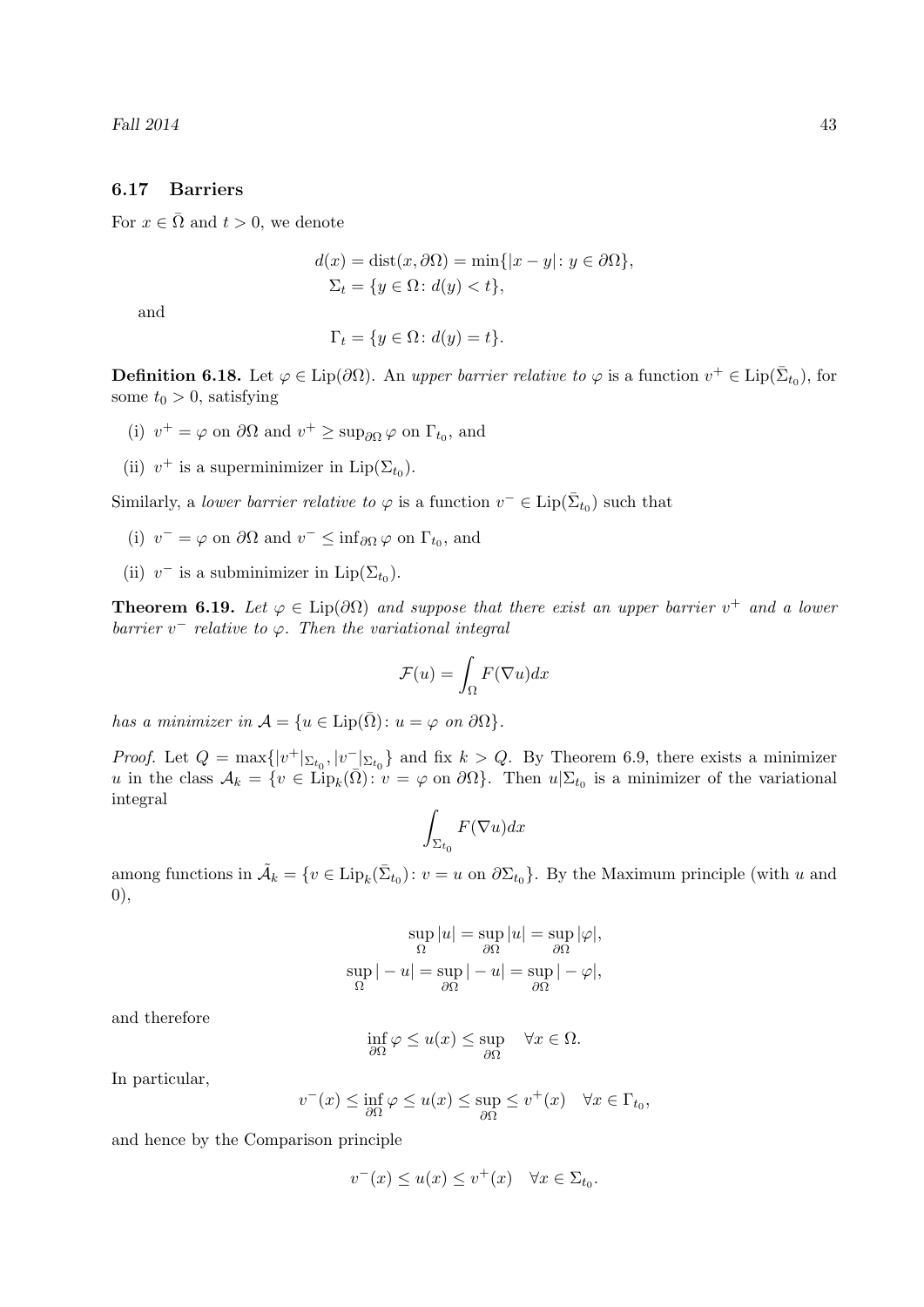Note that  $v^- = v^+ = u = \varphi$  on  $\partial\Omega$ . We obtain

$$
|u(x) - u(y)| \le Q|x - y|
$$

for every  $x \in \Sigma_{t_0}$  and  $y \in \partial \Omega$ . Indeed, if  $u(x) \ge u(y)$ , we have

$$
|u(x) - u(y)| = u(x) - u(y) = u(x) - v^{+}(y) \le v^{+}(x) - v^{+}(y) \le Q|x - y|,
$$

and if  $u(x) \leq u(y)$  we have

$$
|u(x) - u(y)| = u(y) - u(x) = v^{-}(y) - u(x) \le v^{-}(y) - v^{-}(x) \le Q|x - y|.
$$

Suppose then that  $x \in \Omega$ , with  $d(x) \ge t_0$ , and that  $y \in \partial \Omega$ . Since

$$
\inf_{\partial\Omega}\varphi\leq u\leq \sup_{\partial\Omega}
$$

in  $Ω$ , we have

$$
|u(x) - u(y)| \le \max\{\sup_{\partial \Omega} \varphi - u(y), u(y) - \inf_{\partial \Omega} \varphi\}.
$$

Let  $z \in \Gamma_{t_0}$  be a point such that

$$
|x - y| = |x - z| + |z - y|.
$$

Then

$$
\sup_{\partial \Omega} \varphi - u(y) \le v^+(z) - u(y) = v^+(z) - v^+(y) \le Q|z - y| \le Q|x - y|
$$

and

$$
u(y) - \inf_{\partial \Omega} \varphi \le u(y) - v^{-}(z) = v^{-}(y) - v^{-}(z) \le Q|z - y| \le Q|x - y|.
$$

Hence

$$
|u(x) - u(y)| \le Q|x - y|
$$

for all  $x \in \Omega$  and  $y \in \partial\Omega$ . By Haar-Radò lemma 6.16,

$$
|u|_{\Omega} \le Q < k,
$$

and therefore u is a minimizer in  $\mathcal{A} = \{v \in \text{Lip}(\overline{\Omega}) : v = \varphi \text{ on } \partial \Omega\}.$ 

## 6.20 Construction of barriers for the minimal graph equation

In this subsection we consider the volume functional

$$
\mathcal{V}(u) = \int_{\Omega} \sqrt{1 + |\nabla u|^2},
$$

where  $\Omega \subset \mathbb{R}^n$  is a bounded open set.

Suppose that  $u \in \text{Lip}(\Omega)$  is a superminimizer of V and let  $\varphi \in \text{Lip}(\overline{\Omega})$ , with  $\varphi \geq 0$  and  $\varphi = 0$ on ∂Ω. Since

$$
\mathcal{V}(u) \le \mathcal{V}(u + t\varphi) \quad \forall t \ge 0,
$$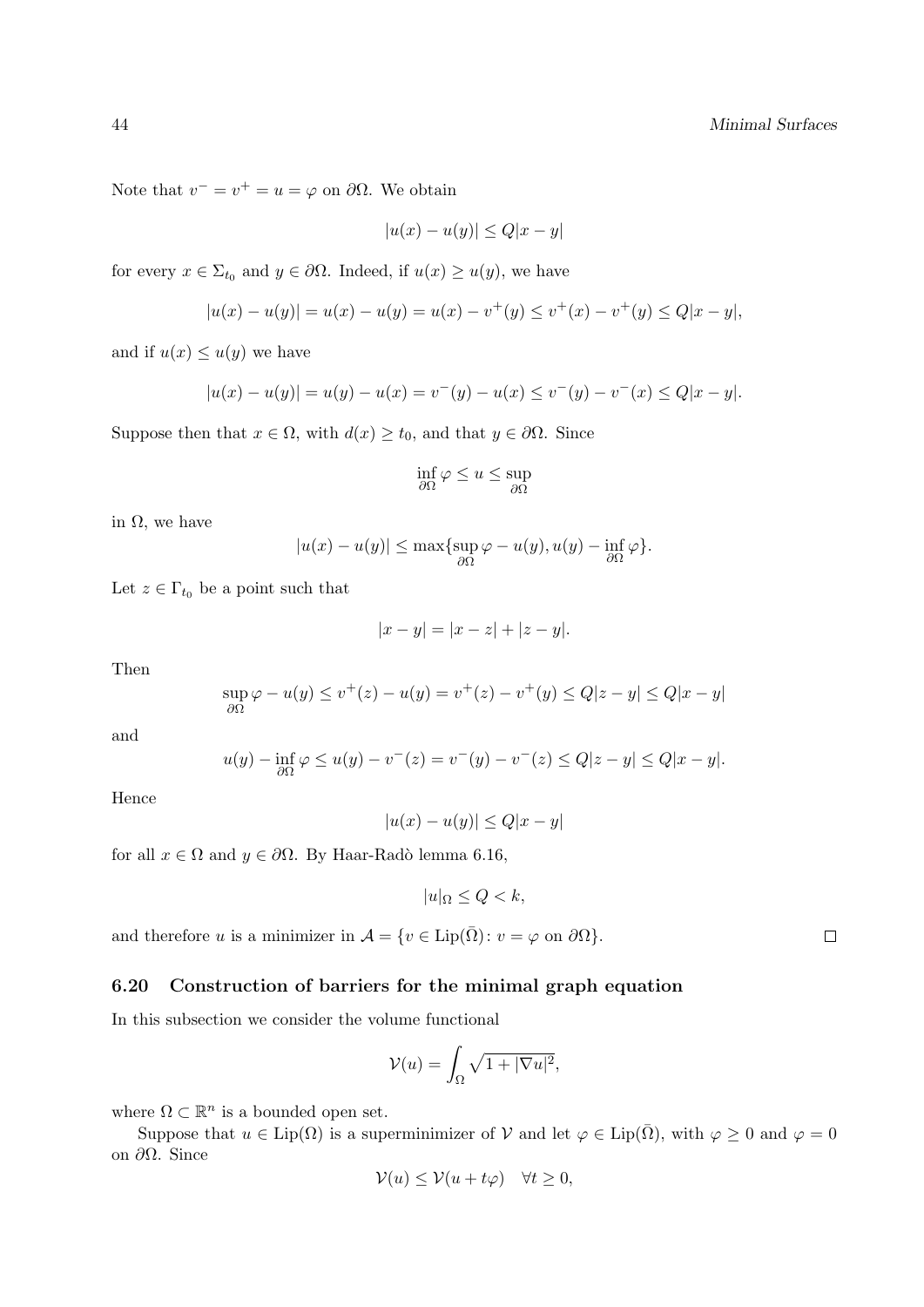Fall 2014 45

we have

$$
\frac{d}{dt}\mathcal{V}(u+t\varphi)_{|t=0+} = \lim_{t\to 0+} \frac{\mathcal{V}(u+t\varphi) - \mathcal{V}(u)}{t}
$$
\n
$$
= \lim_{t\to 0+} \frac{1}{t} \int_{\Omega} \left( \sqrt{1+|\nabla u + t\nabla \varphi|^2} - \sqrt{1+|\nabla u|^2} \right)
$$
\n
$$
= \int_{\Omega} \lim_{t\to 0+} \frac{\sqrt{1+|\nabla u + t\nabla \varphi|^2} - \sqrt{1+|\nabla u|^2}}{t}
$$
\n
$$
= \int_{\Omega} \frac{\nabla u \cdot \nabla \varphi}{\sqrt{1+|\nabla u|^2}} \ge 0.
$$

Furthermore, supposing that  $u \in C^2(\Omega)$  and using integration by parts, we see that the above is equivalent to

$$
-\int_{\Omega} \varphi \operatorname{div}\left(\frac{\nabla u}{\sqrt{1+|\nabla u|^2}}\right) \ge 0
$$

for all  $\varphi \in \text{Lip}(\bar{\Omega})$ , with  $\varphi \geq 0$  and  $\varphi = 0$  on  $\partial \Omega$ . Hence, if  $u \in C^2(\Omega)$  is a superminimizer, then

(6.21) 
$$
\operatorname{div}\left(\frac{\nabla u}{\sqrt{1+|\nabla u|^2}}\right) \leq 0.
$$

Similarly, if  $v \in \text{Lip}(\Omega)$  is a subminimizer of  $\mathcal V$ , then

$$
\int_{\Omega} \frac{\nabla v \cdot \nabla \varphi}{\sqrt{1 + |\nabla v|^2}} \le 0
$$

for all  $\varphi \in \text{Lip}(\bar{\Omega})$ , with  $\varphi \geq 0$  and  $\varphi = 0$  on  $\partial \Omega$ . If, in addition,  $v \in C^2(\Omega)$ , we obtain

(6.22) 
$$
\operatorname{div}\left(\frac{\nabla v}{\sqrt{1+|\nabla v|^2}}\right) \ge 0.
$$

These inequalities are equivalent to

(6.23) 
$$
\mathcal{E}(u) := (1 + |\nabla u|^2) \Delta u - \sum_{i,j=1}^n u_{x_i} u_{x_j} u_{x_ix_j} \le 0
$$

and

(6.24) 
$$
\mathcal{E}(v) = (1 + |\nabla v|^2) \Delta v - \sum_{i,j=1}^n v_{x_i} v_{x_j} v_{x_ix_j} \ge 0.
$$

Suppose that  $\Omega \subset \mathbb{R}^n$  is a bounded open set, with a  $C^2$ -smooth boundary  $\partial\Omega$ . In the next subsection we will prove that:

- (i) the distance function  $d \colon \bar{\Omega} \to [0, \infty)$ ,  $d(x) = \text{dist}(x, \partial \Omega)$ , is  $C^2$  in some  $\bar{\Sigma}_{t_0}$ ;
- (ii) furthermore, if  $x \in \Gamma_{t_0}$ , then  $-\Delta d(x)$  is the sum of the principal curvatures of  $\Gamma_{t_0}$  with respect to the inwards pointing unit normal; and that
- (iii)  $\Delta d(x)$  decreases when  $x \in \bar{\Sigma}_{t_0}$  moves towards the interior of  $\Omega$  along a normal to  $\partial \Omega$ .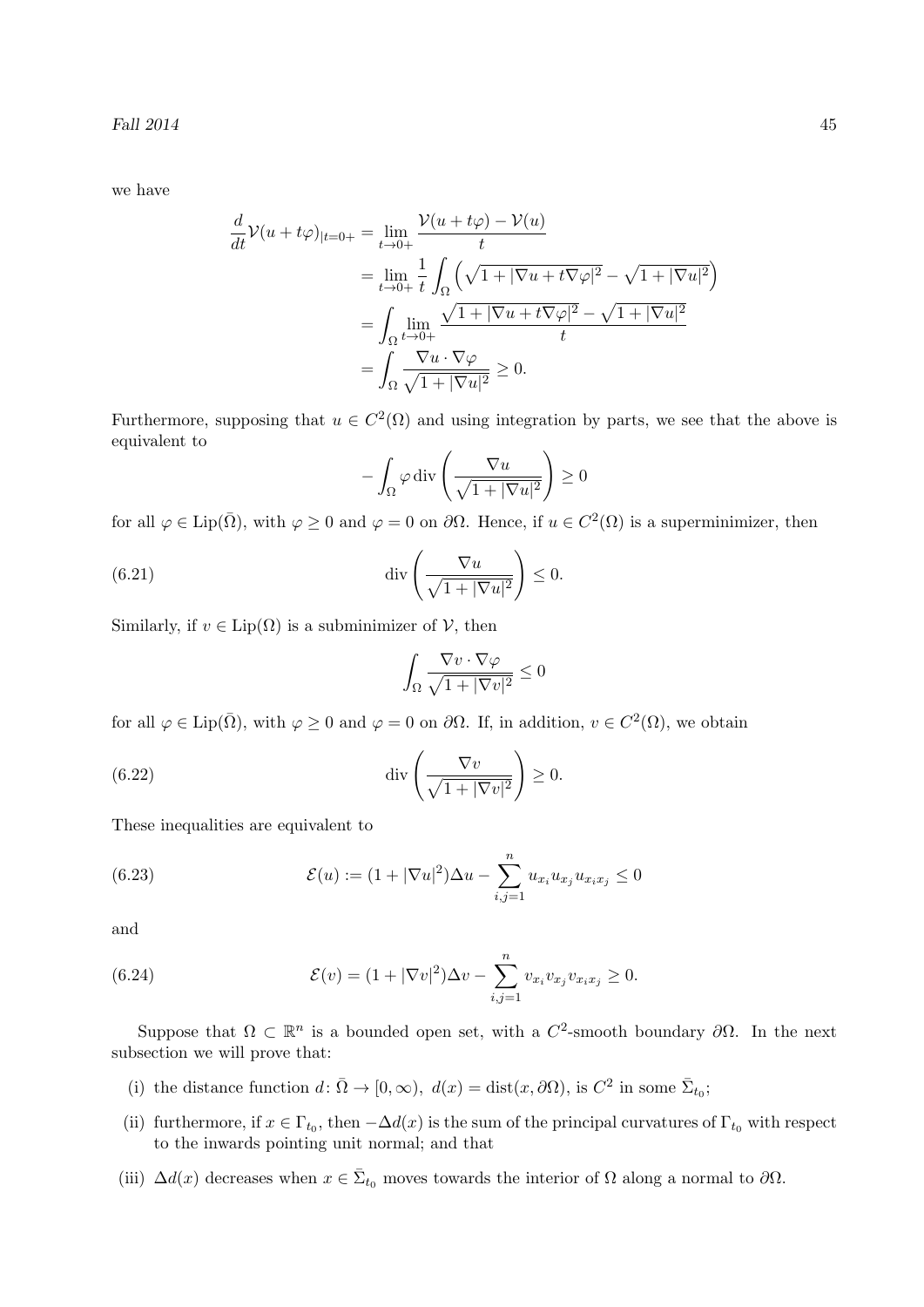Hence assuming that  $\partial\Omega$  has non-negative mean curvature with respect to inwards pointing normal, we obtain

$$
(6.25)\qquad \qquad \Delta d(x) \le 0
$$

in  $\bar{\Sigma}_{t_0}$ .

Suppose that  $\partial\Omega$  has non-negative mean curvature with respect to inwards pointing normal and that the boundary value function  $\varphi$  belongs to  $C^2(\overline{\Omega})$ . Under these assumptions we will construct an upper barrier v relative to  $\varphi|\partial\Omega$  of the form

$$
v(x) = \varphi(x) + \psi(d(x)),
$$

where  $\psi: [0, R] \to [0, \infty)$  is a  $C^2$ -function such that

$$
\psi(0) = 0, \quad \psi'(t) \ge 1, \quad \psi''(t) < 0,
$$

and

$$
\psi(R)\geq L:=2\sup_{\Omega}|\varphi|
$$

for some  $R < t_0$  determined later. Note that the assumption  $\psi(R) \geq 2 \sup_{\Omega} |\varphi|$  implies that

$$
v(x) \ge \sup_{\partial \Omega} \varphi \quad \forall x \in \Gamma_R.
$$

Since  $v = \varphi$  on  $\partial\Omega$  by the assumption  $\psi(0) = 0$ , the condition (i) in Definition 6.18 holds. Therefore, to show that v is an upper barrier relative to  $\varphi$ , we need to choose  $\psi$  so that v will be a superminimizer in  $\Sigma_R$ , i.e.

$$
\mathcal{E}(v) = (1 + |\nabla v|^2)\Delta v - \sum_{i,j=1}^n v_{x_i} v_{x_j} v_{x_i x_j} \le 0.
$$

To simplify the notation we abbreviate

$$
v_i = v_{x_i}, \ v_{ij} = v_{x_i x_j}, \ \psi' = (\psi') \circ d \ \text{etc.}
$$

We have

$$
v_i = \varphi_i + \psi' d_i,
$$
  
\n
$$
v_{ij} = \varphi_{ij} + \psi d_{ij} + \psi'' d_i d_j,
$$
  
\n
$$
\nabla v = \nabla \varphi + \psi' \nabla d,
$$
  
\n
$$
\Delta v = \Delta \varphi + \psi' \Delta d + \psi'',
$$

and

$$
1 + |\nabla v|^2 = 1 + |\nabla \varphi|^2 + (\psi')^2 + 2\psi' \sum_i \varphi_i d_i,
$$

where we used the fact that  $|\nabla d| \equiv 1$ . We also have

$$
0 \equiv \frac{1}{2} (|\nabla d|^2)_j = \sum_{i=1}^n d_i d_{ij} \quad \forall j.
$$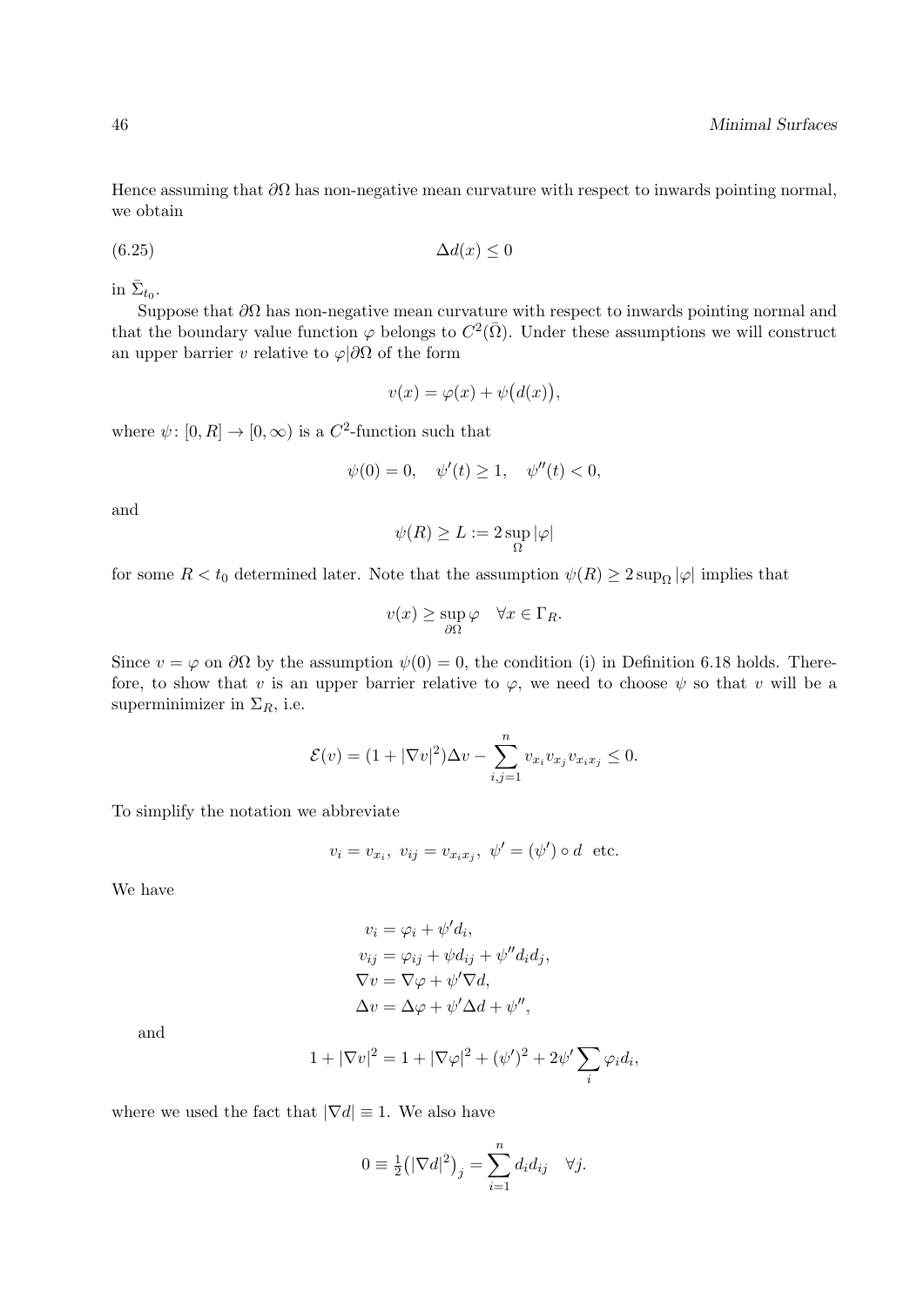Fall 2014 47

We compute

$$
\mathcal{E}(v) = (1 + |\nabla v|^2) \Delta v - \sum_{ij} v_i v_j v_{ij}
$$
  
\n
$$
= (1 + |\nabla \varphi|^2 + (\psi')^2 + 2\psi' \sum_i \varphi_i d_i) (\Delta \varphi + \psi' \Delta d + \psi'')
$$
  
\n
$$
- \sum_{ij} (\varphi_i + \psi' d_i) (\varphi_j + \psi' d_j) (\varphi_{ij} + \psi' d_{ij} + \psi'' d_i d_j)
$$
  
\n
$$
= (1 + |\nabla \varphi|^2) \Delta \varphi - \sum_{ij} \varphi_i \varphi_j \varphi_{ij}
$$
  
\n
$$
+ \psi' [2 \sum_i \varphi_i d_i \Delta \varphi + (1 + |\nabla \varphi|^2) \Delta d - 2 \sum_{ij} d_i \varphi_j \varphi_{ij} - \sum_{ij} \varphi_i \varphi_j d_{ij}]
$$
  
\n
$$
+ (\psi')^2 [\Delta \varphi + 2 \sum_i \varphi_i d_i \Delta d - \sum_{ij} \varphi_{ij} d_i d_j]
$$
  
\n
$$
+ (\psi')^3 \Delta d
$$
  
\n
$$
+ \psi'' [1 + |\nabla \varphi|^2 - (\sum_i \varphi_i d_i)^2],
$$

where we have used identities

$$
\sum_{i} d_i d_{ij} = 0 \ \forall j,
$$
  
\n
$$
\psi''(\psi')^2 - \sum_{ij} \psi''(\psi')^2 d_i^2 d_j^2 = 0,
$$
  
\n
$$
2\psi''\psi' \sum_{i} \varphi_i d_i - \psi''\psi' \sum_{ij} d_i d_j (\varphi_i d_i + \varphi_j d_j) = 0,
$$
  
\n
$$
\sum_{ij} \varphi_i \varphi_j d_i d_j = \left(\sum_{i} \varphi_i d_i\right)^2.
$$

Since  $\varphi$  and d are C<sup>2</sup>-smooth in  $\bar{\Sigma}_R$  and  $\psi' \geq 1$ , we have an estimate

$$
(1 + |\nabla \varphi|^2) \Delta \varphi - \sum_{ij} \varphi_i \varphi_j \varphi_{ij}
$$
  
+  $\psi' [2 \sum_i \varphi_i d_i \Delta \varphi + (1 + |\nabla \varphi|^2) \Delta d - 2 \sum_{ij} d_i \varphi_j \varphi_{ij} - \sum_{ij} \varphi_i \varphi_j d_{ij}]$   
+  $(\psi')^2 [\Delta \varphi + 2 \sum_i \varphi_i d_i \Delta d - \sum_{ij} \varphi_i d_i d_j]$   
 $\leq c_0 (\psi')^2$ 

for some constant  $c_0$ . On the other hand,

$$
1 + |\nabla \varphi|^2 - \left(\sum_i \varphi_i d_i\right)^2 \ge 1,
$$

 $\psi'' \leq 0$ , and  $\Delta d \leq 0$ , and therefore

(6.26) 
$$
\mathcal{E}(v) \le c_0(\psi')^2 + (\psi')^3 \Delta d + \psi'' \le c_0(\psi')^2 + \psi''
$$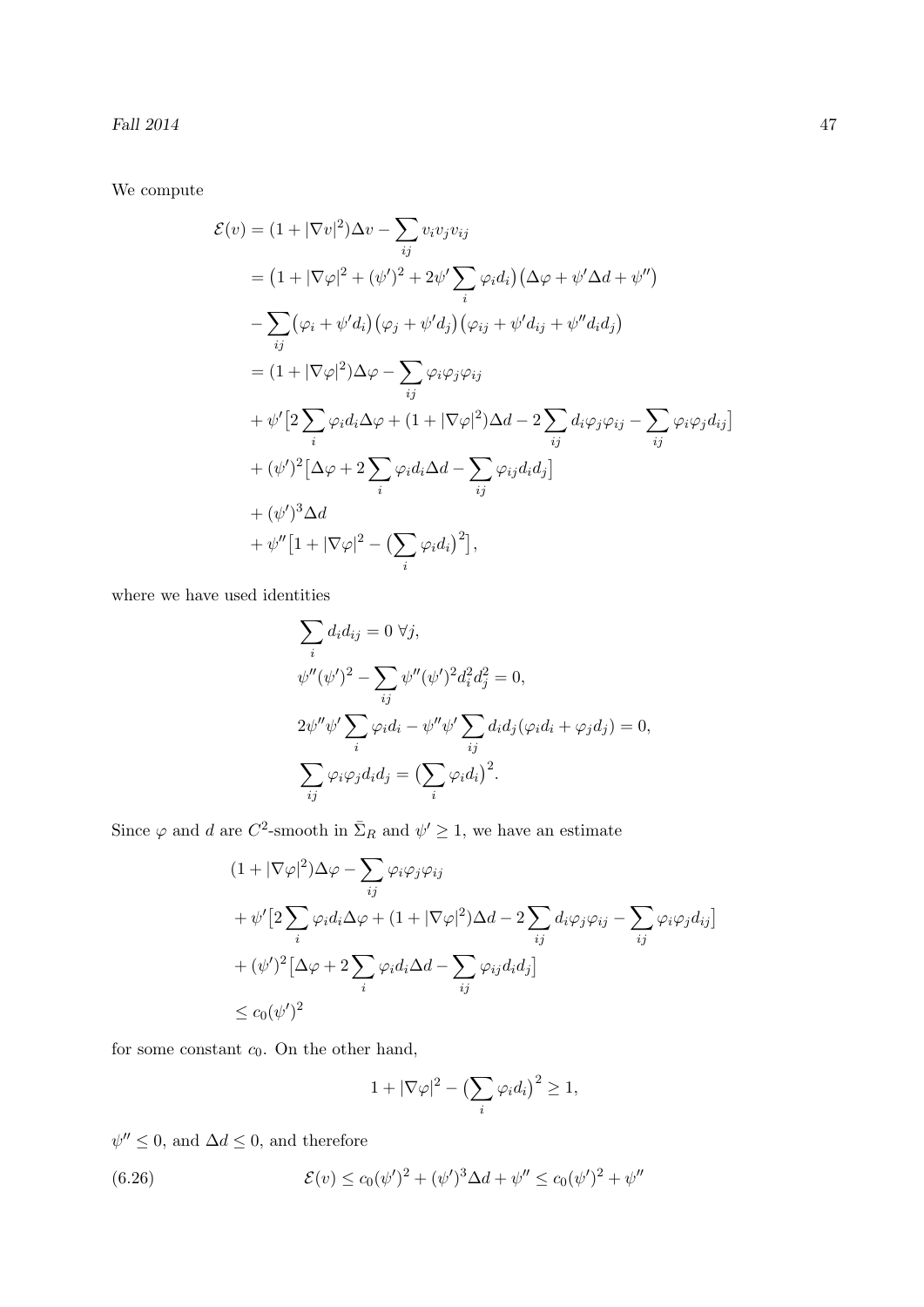in  $\Sigma_R$ . Choosing

$$
\psi(t) = \frac{1}{c_0} \log(1 + \beta t)
$$

for some constant  $\beta > 0$ , we get

$$
\psi'(t) = \frac{\beta}{c_0} (1 + \beta t)^{-1}, \quad \psi''(t) = -\frac{\beta^2}{c_0} (1 + \beta t)^{-2},
$$

and

(6.27) 
$$
c_0(\psi')^2 + \psi'' = c_0 \frac{\beta^2}{c_0^2} (1 + \beta t)^{-2} - \frac{\beta^2}{c_0} (1 + \beta t)^{-2} = 0.
$$

Thus we need to find  $\beta$  and R so that  $\psi'(t) \geq 1$  and  $\psi(R) \geq L$ . Choosing  $R = \beta^{-1/2}$ , with  $\beta$  large enough, we obtain

$$
\psi'(t) \ge \frac{\beta}{c_0} \frac{1}{1 + \beta R} = \frac{\beta}{c_0(1 + \sqrt{\beta})} \ge 1
$$
 and  $\psi(R) = \frac{1}{c_0} \log(1 + \sqrt{\beta}) \ge L$ .

By (6.26) and (6.27), v is a superminimizer in  $\Sigma_R$ , and therefore an upper barrier relative to  $\varphi|\partial\Omega$ .

Now it is easy to obtain a lower barrier relative to  $\varphi|\partial\Omega$ . Indeed, by the above, there exists an upper barrier  $\tilde{u}$  relative to  $-\varphi|\partial\Omega$ . Then  $v^- = -\tilde{u}$  is a lower barrier relative to  $\varphi|\partial\Omega$ .

We have proved:

**Theorem 6.28.** Suppose that  $\Omega \subset \mathbb{R}^n$  is a  $C^2$ -smooth bounded open set whose boundary  $\partial\Omega$  has non-negative mean curvature with respect to inwards pointing normal. Then for each  $\varphi \in C^2(\overline{\Omega})$ there exists a unique minimizer  $u \in \text{Lip}(\bar{\Omega})$  of the volume functional in  $\mathcal{A} = \{v \in \text{Lip}(\bar{\Omega}) : v =$  $\varphi$  on  $\partial\Omega$ .

*Proof.* We have showed above that there are upper and lower barriers (for V) relative to  $\varphi|\partial\Omega$ . By Theorem 6.19, the volume functional has a minimizer u in  $\mathcal{A} = \{v \in \text{Lip}(\overline{\Omega}) : v = \varphi \text{ on } \partial\Omega\}$ . The uniqueness follows from the Maximum principle  $\Box$ 

#### 6.29 Boundary mean curvature and the distance function

Let  $\Omega \subset \mathbb{R}^n$  and suppose that  $\partial\Omega$  is  $C^2$ . For  $y \in \partial\Omega$  let  $N_y$  be the unit inner normal and  $T_y = T_y \partial\Omega$ the tangent space to  $\partial\Omega$  at y. Fix  $y_0 \in \partial\Omega$ . By rotating and translating we may assume that (a fixed)  $y_0 = 0 \in \mathbb{R}^{n-1}$ ,  $T_{y_0} = \mathbb{R}^{n-1}$ , and  $N_{y_0} = e_n$ . Then in a neighborhood (in  $\mathbb{R}^n$ ) U of 0,  $\partial\Omega$  is given as a graph of a  $C^2$ -function

$$
\varphi \colon \underbrace{T_0 \cap U}_{=U \cap \mathbb{R}^{n-1}} \to \mathbb{R},
$$
  

$$
\partial \Omega \cap U = \left\{ \underbrace{(x_1, \dots, x_{n-1}}_{=: \tilde{x}}, \varphi(\tilde{x}) \right\} : \tilde{x} \in T_0 \cap U \right\}
$$

Since  $\mathbb{R}^{n-1}$  is assumed to be tangent to  $\partial\Omega$  at 0, we have  $\nabla\varphi(0) = 0$ . For  $y = (\tilde{y}, \varphi(\tilde{y})) \in \partial\Omega \cap U$ , the inner unit normal is  $N_y = (N_{y1}, N_{y2}, \ldots, N_{yn})$ , where

$$
N_{yi} = \frac{-\varphi_i(\tilde{y})}{\sqrt{1 + |\nabla \varphi(\tilde{y})|^2}}, \quad i = 1, \dots, n-1,
$$
  

$$
N_{yn} = \frac{1}{\sqrt{1 + |\nabla \varphi(\tilde{y})|^2}},
$$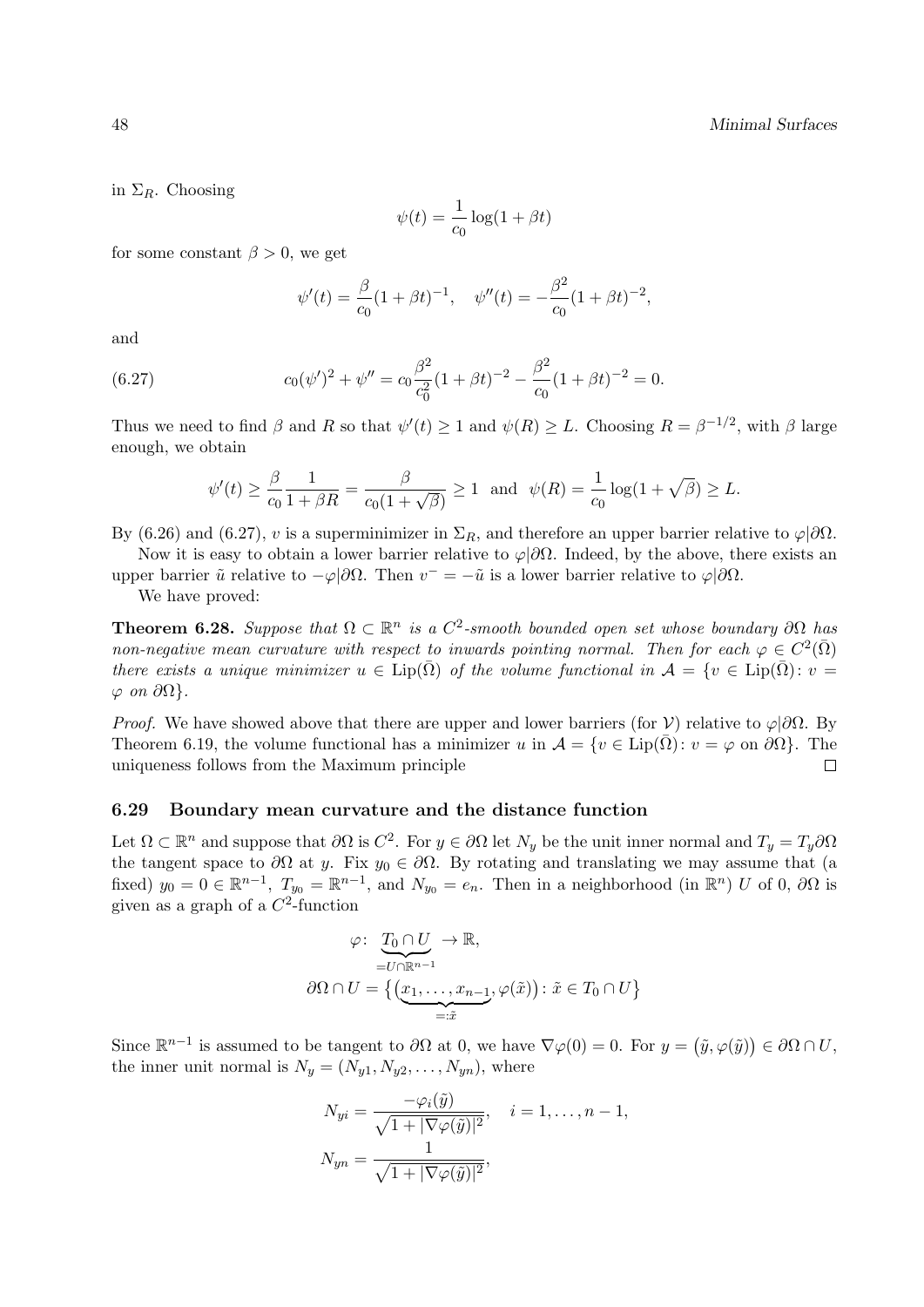where  $\varphi_i = \varphi_{x_i}$ . By rotating  $\mathbb{R}^{n-1}$  around the  $x_n$ -axis, we may assume that the Hessian matrix of  $\varphi$  at 0 is the diagonal matrix

$$
\varphi_{ij}(0) = \begin{pmatrix} \kappa_1 & 0 & \cdots & 0 & 0 \\ 0 & \kappa_2 & 0 & \vdots & \vdots \\ \vdots & 0 & \ddots & \vdots & 0 \\ 0 & \cdots & \cdots & \kappa_{n-2} & 0 \\ 0 & \cdots & \cdots & 0 & \kappa_{n-1} \end{pmatrix}.
$$

Indeed, the Hessian matrix is symmetric and therefore it has real eigenvalues  $\kappa_1, \ldots, \kappa_{n-1}$ , with orthonormal eigenvectors. So, in these, so-called principal coordinates,

$$
\varphi_{ij}(0) = \delta_{ij} \kappa_i.
$$

In Section 4.2 we computed (in dimension 3) the mean curvature vector of a graph as

$$
H = \text{div}\left(\frac{\nabla \varphi}{\sqrt{1 + |\nabla \varphi|^2}}\right) N,
$$

where  $N$  is the upwards pointing (inner) unit normal. So,

$$
H = \left(\frac{\Delta \varphi}{\sqrt{1 + |\nabla \varphi|^2}} + \nabla (1 + |\nabla \varphi|^2)^{-1/2} \cdot \nabla \varphi\right) N,
$$

and therefore at  $y_0 = 0 \in \partial\Omega$  (where  $\nabla \varphi(0) = 0$ ) we have

$$
H = \Delta \varphi(0) N_0.
$$

The scalar mean curvature is therefore

$$
\Delta\varphi(0) = \text{tr}(\varphi_{ij}(0)) = \kappa_1 + \kappa_2 + \cdots + \kappa_{n-1}.
$$

**Lemma 6.30.** Let  $\Omega \subset \mathbb{R}^n$  be bounded and  $C^k$ ,  $k \geq 2$ . Then there exists  $t_0 > 0$  such that

$$
d \in C^k(\bar{\Sigma}_{t_0}).
$$

*Proof.* Since  $\partial\Omega$  is compact and  $C^k, k \geq 2, \partial\Omega$  satisfies a uniform interior sphere condition: for every  $y_0 \in \partial\Omega$  there exists an open ball  $B_r$  of radius r such that  $\bar{B}_r \cap (\mathbb{R}^n \setminus \Omega) = \{y_0\}$  and  $r \ge R_0 > 0$ , with  $R_0$  independent of  $y_0 \in \partial\Omega$ . Indeed, again we may assume that  $y_0 = 0 \in \mathbb{R}^{n-1}$  and  $\partial\Omega$  is given as a graph of a  $C^k$ -function near  $y_0$ . The eigenvalues of the Hessian  $\varphi_{ij}(0)$  are bounded from above by a constant that is independent of  $y_0 \in \partial\Omega$ . The inverse of this bound bounds  $R_0$  from below. Let  $t_0 < R_0$ . For each  $x \in \bar{\Sigma}_{t_0}$ , there exits a unique  $y(x) \in \partial\Omega$  such that  $|x - y(x)| = d(x)$ . To see this, take a closed ball  $\bar{B}(x, d(x))$ . Then  $\bar{B}(x, d(x)) \cap \partial \Omega = \{y(x)\}\.$  The points  $x \in \bar{\Sigma}_{t_0}$  and  $y(x)$  are related by

(6.31) 
$$
x = y(x) + d(x)N_{y(x)},
$$

where  $N_{y(x)}$  is the inner unit normal to  $\partial\Omega$  at  $y(x)$ . We claim first that this relation determines  $y = y(x)$  and  $d = d(x)$  as  $C^{k-1}$ -functions of x. For a fixed  $x_0 \in \bar{\Sigma}_{t_0}$ , write  $y_0 = y(x_0)$  and assume (after rotation and translation) that  $y_0 = 0 \in \mathbb{R}^{n-1}$ ,  $T_0 = T_{y_0} \partial \Omega = \mathbb{R}^{n-1}$ , and that  $\partial \Omega$  is given as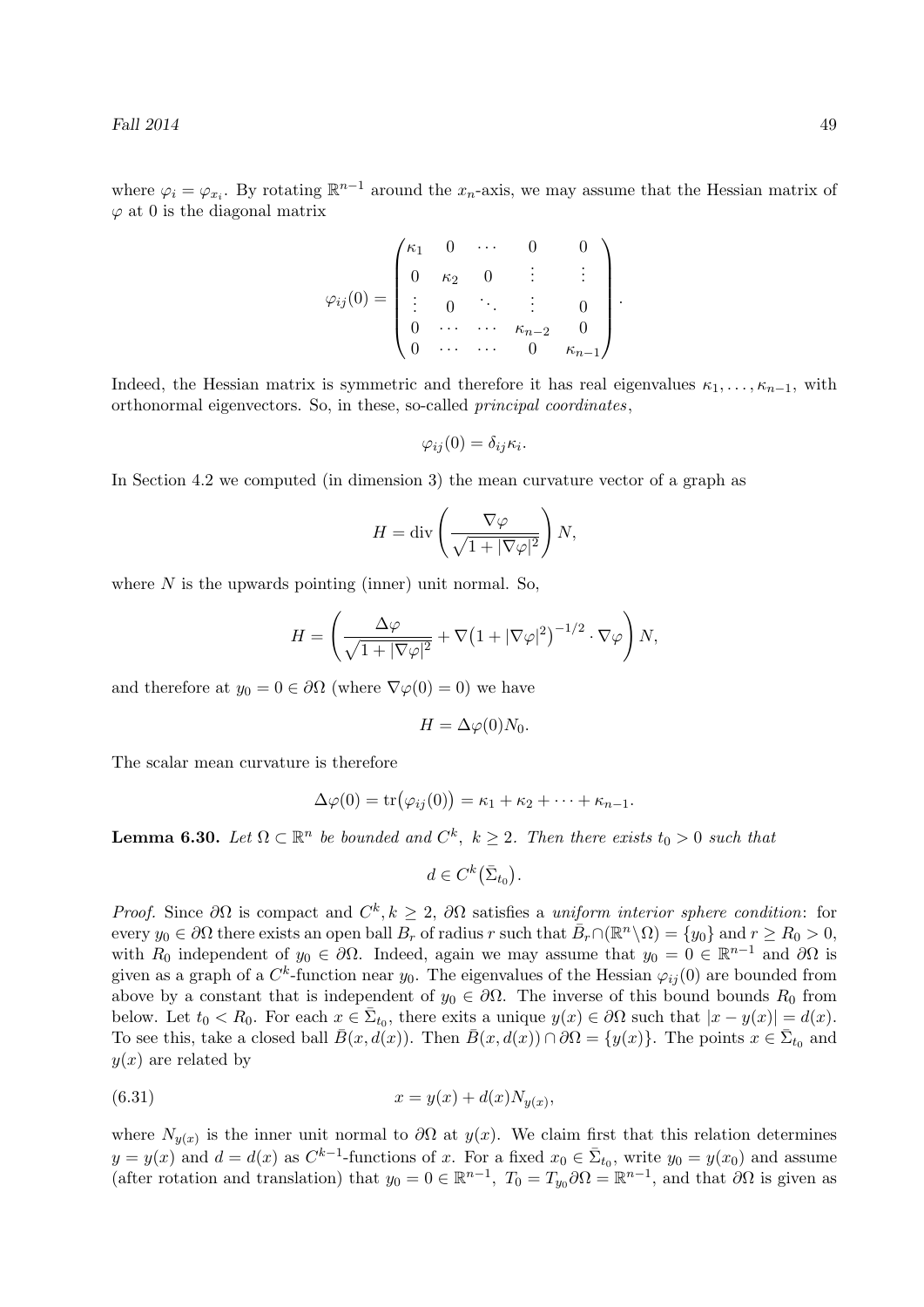a graph of a  $C^k$ -function  $\varphi: V \to \mathbb{R}, V \subset \mathbb{R}^{n-1}$  a neighborhood of 0. Near 0 we may write  $y \in \partial \Omega$ as  $y = (\tilde{y}, \varphi(\tilde{y}))$ . Define a mapping  $g: V \times \mathbb{R} \to \mathbb{R}^n$ ,

$$
g(\tilde{y},t) = y + tN_y, \quad y = (\tilde{y}, \varphi(\tilde{y})).
$$

Since  $N_y = (N_{y1}, N_{y2}, \ldots, N_{yn})$  is given by

$$
N_{yi} = \frac{-\varphi_i(\tilde{y})}{\sqrt{1+|\nabla\varphi(\tilde{y})|^2}}, \quad i = 1, \dots, n-1,
$$
  

$$
N_{yn} = \frac{1}{\sqrt{1+|\nabla\varphi(\tilde{y})|^2}},
$$

we see that g is  $C^{k-1}$ . We want to apply the inverse mapping theorem to g in a neighborhood of  $(\tilde{y}, t) = (y_0, t) = (0, t), t \leq t_0$ . In the principal coordinates the Jacobian  $n \times n$ -matrix of g at  $(y_0, t)$ is the diagonal matrix

| $1-t\kappa_1$ |               |   |                   |  |
|---------------|---------------|---|-------------------|--|
|               | $1-t\kappa_2$ |   |                   |  |
|               |               |   |                   |  |
|               |               | . | $1-t\kappa_{n-1}$ |  |
|               |               |   |                   |  |

Hence the Jacobian determinant of g at  $(y_0, d(x_0))$ , with  $d(x_0) \le t_0 < R_0$ , is

$$
(1 - \kappa_1 d(x_0)) (1 - \kappa_2 d(x_0)) \cdots (1 - \kappa_{n-1} d(x_0)) > 0
$$

since every term  $1 - \kappa_i d(x_0)$  is positive because  $d(x_0) < R_0$  and therefore  $\kappa_i d(x_0) < 1$ . By the inverse mapping theorem  $\tilde{y}_0$  and also  $y_0 = (\tilde{y}_0, \varphi(\tilde{y}_0))$ , and  $d(x_0)$  depend  $C^{k-1}$ -smoothly on  $x_0$ .

On the other hand, since

$$
\nabla d(x) = N_{y(x)}, \quad x \in \bar{\Sigma}_{t_0}
$$

and the mappings  $x \mapsto \tilde{y}(x)$  and  $\tilde{y} \mapsto N_y$  are  $C^{k-1}$ -smooth, we conclude that  $\nabla d(x)$  depends  $C^{k-1}$ -smoothly on x, and therefore  $d \in C^k(\bar{\Sigma}_{t_0}).$  $\Box$ 

**Lemma 6.32.** Suppose that  $\Omega \subset \mathbb{R}^n$  is an open, bounded, and  $C^2$ -smooth set, whose boundary  $\partial \Omega$  has non-negative mean curvature with respect to inner normal. Let d and  $\Sigma_{t_0}$  be given by Lemma 6.30. Then in  $\bar{\Sigma}_{t_0}$ 

- (a)  $\Delta d(x)$  decreases when x moves inwards along a normal to  $\partial\Omega$ ;
- (b)  $\Delta d(x) \leq 0$ .

*Proof.* Fix  $x_0 \in \bar{\Sigma}_{t_0}$ . After a translation and rotations, we may assume that  $y_0 = y(x_0) = 0$  and that  $\partial\Omega$  is given as a graph of a  $C^2$ -function  $\varphi$  near  $y_0$ . In what follows we use principal coordinates at  $\tilde{y}_0 = 0$ . Since

$$
\nabla d(x_0) = N_{\tilde{y_0}} = (0, 0, \dots, 0, 1),
$$

we have

$$
d_{in} = \frac{\partial}{\partial x_n} d_i = 0, \quad \forall i = 1, \dots, n-1.
$$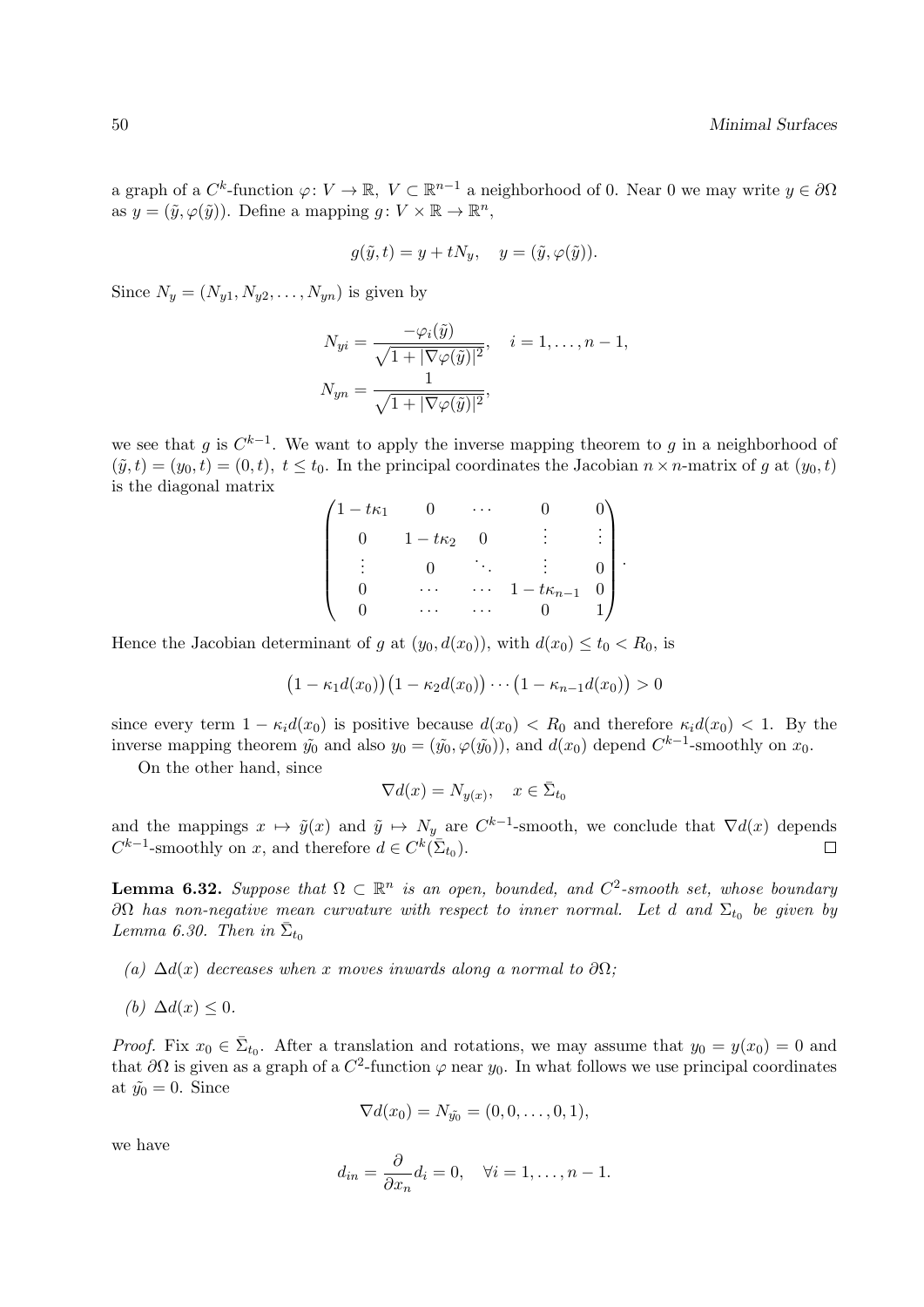Recall that

$$
N_{yi} = \frac{-\varphi_i(\tilde{y})}{\sqrt{1+|\nabla\varphi(\tilde{y})|^2}}, \quad i = 1, \dots, n-1,
$$
  

$$
N_{yn} = \frac{1}{\sqrt{1+|\nabla\varphi(\tilde{y})|^2}},
$$

so that

$$
D_j N_{yi} = \frac{\partial}{\partial x_j} N_{yi} = -\kappa_i \delta_{ij}, \quad i = 1, \dots, n-1.
$$

By the chain rule,

$$
d_{ij}(x_0) = (D_j(\underline{D_i d}))(x_0) = D_j N_i \circ y(x_0)
$$
  
= 
$$
\sum_k D_k N_i(y_0) D_j y_k(x_0)
$$
  
= 
$$
\sum_k (-\kappa_i \delta_{ik}) \left( \frac{\delta_{jk}}{1 - \kappa_j d(x_0)} \right)
$$
  
= 
$$
\frac{-\kappa_i \delta_{ij}}{1 - \kappa_i d(x_0)}.
$$

Hence the trace of  $(d_{ij})$  is

$$
\Delta d = \sum_{i=1}^{n-1} \frac{-\kappa_i}{1 - \kappa_i d}.
$$

Finally, when x moves inwards along a normal to  $\partial\Omega$ ,  $d(x)$  increases. We have two cases:

(i) if  $\kappa_i \geq 0$ , then  $1 - \kappa_d$  decreases and therefore

$$
\frac{-\kappa_i}{1-\kappa_i d}
$$

decreases;

(ii) if  $\kappa_i \leq 0$ , then  $1 - \kappa_d$  increases and therefore

$$
\frac{-\kappa_i}{1-\kappa_id}
$$

decreases.

Alltogether  $\Delta d(x)$  decreases when x moves inwards along a normal to  $\partial\Omega$ . This proves (a). On the other hand,  $d(x) = 0$  on  $\partial\Omega$ , and so

$$
\Delta d(x) = -\sum_{i}^{n-1} \kappa_i(x)
$$
  
= - the scalar mean curvature of  $\partial \Omega$  at  $x \in \partial \Omega$   
 $\leq 0$ ,

where  $\kappa_i(x)$  are the principal curvatures of  $\partial\Omega$  at x. Combining this with (a), proves the claim (b). $\Box$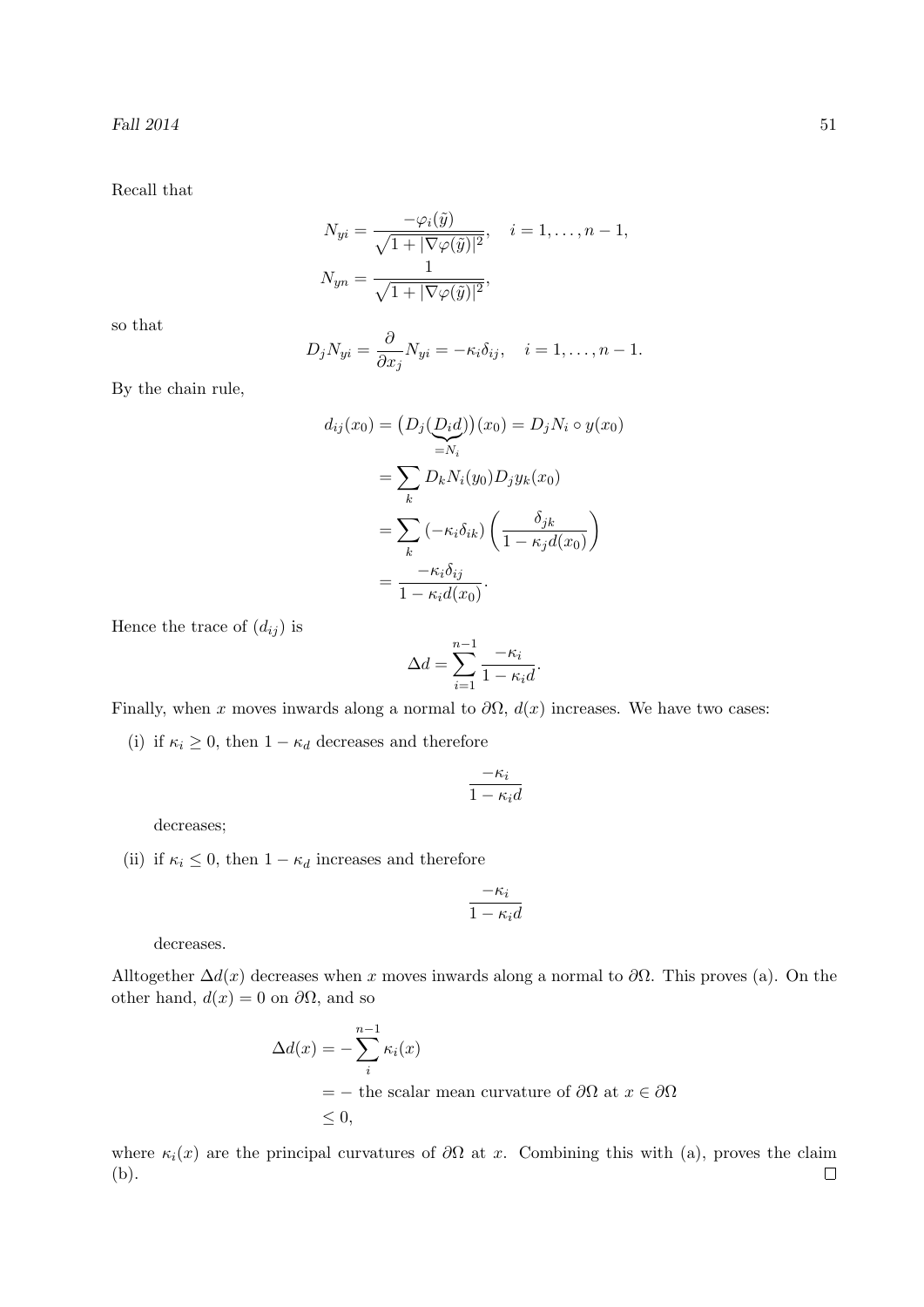## 6.33 Regularity of the minimizer in Theorem 6.28

In this section we discuss briefly about the regularity of the minimizer  $u \in Lip(\overline{\Omega})$  of the the volume functional obtained in Theorem  $6.28$ . The function  $u$  is a weak solution of the equation

(6.34) 
$$
-\operatorname{div}\frac{\nabla u}{\sqrt{1+|\nabla u|^2}}=0
$$

in Ω, that is,

$$
\int_{\Omega} \frac{\nabla u \cdot \nabla \eta}{\sqrt{1 + |\nabla u|^2}} = 0
$$

for all  $\eta \in \text{Lip}(\bar{\Omega})$ , with  $\eta | \partial \Omega = 0$ . We write (6.34) as

$$
-\operatorname{div} T(\nabla u) = \sum_{i=1}^{n} \frac{\partial T_i(\nabla u)}{\partial x_i} = 0,
$$

where  $T = (T_1, T_2, \dots, T_n) : \mathbb{R}^n \to \mathbb{R}^n$ ,

$$
T_i(z) = \frac{z_i}{\sqrt{1+|z|^2}} = z_i \left(1 + \sum_{k=1}^n z_k^2\right)^{-1/2}.
$$

Now

$$
T_{ij}(z) := \frac{\partial T_i}{\partial z_j}(z) = \frac{1}{\sqrt{1+|z|^2}} \left( \delta_{ij} - \frac{z_i z_j}{1+|z|^2} \right).
$$

Hence we can write (6.34) as

$$
-\sum_{i,j=1}^n \frac{1}{\sqrt{1+|\nabla u|^2}} \left( \delta_{ij} - \frac{\frac{\partial u}{\partial x_i} \frac{\partial u}{\partial x_j}}{1+|\nabla u|^2} \right) \frac{\partial^2 u}{\partial x_i \partial x_j} = 0,
$$

or equivalently,

(6.35) 
$$
-\sum_{i,j=1}^{n} T_{ij}(\nabla u) \frac{\partial^2 u}{\partial x_i \partial x_j} = 0,
$$

that is,

$$
\int_{\Omega} \sum_{ij} T_{ij} (\nabla u) \frac{\partial u}{\partial x_i} \frac{\partial \eta}{\partial x_j} = 0.
$$

Now

(6.36) 
$$
\lambda(|z|)|\xi|^2 \leq \sum_{ij} T_{ij}(z)\xi_i\xi_j \leq \Lambda(|z|)|\xi|^2, \quad \xi \in \mathbb{R}^n,
$$

with  $0 < \lambda(|z|) \leq \Lambda(|z|) < \infty$  for every  $z \in \mathbb{R}^n$ . Such an equation is a quasilinear elliptic equation, but it is not uniformly elliptic since the left-side of (6.36) tends to zero as  $|z| \to \infty$ . Moreover, the functions  $T_{ij}$ ,  $z \mapsto T_{ij}(z)$  are  $C^{\infty}$ . Since the solution u is (globally) Lipschitz in  $\overline{\Omega}$ , its gradient is bounded from above

(6.37) 
$$
|\nabla u| \le L < \infty \quad \text{a.e.}
$$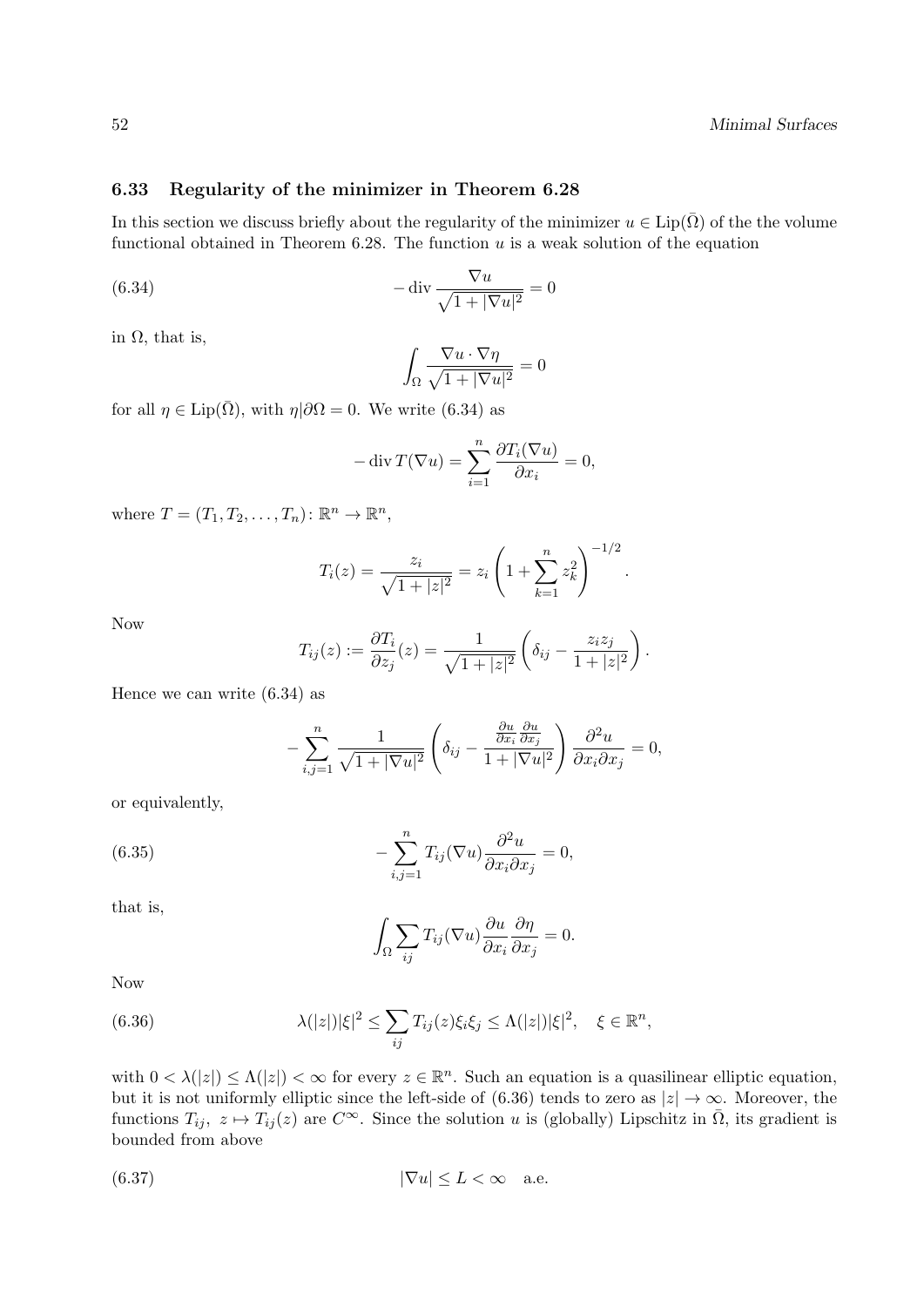Fall  $2014$  53

"Freezing" the coefficients as

$$
A_{ij}(x) := T_{ij}(\nabla u(x))
$$

and taking into account  $(6.37)$  we may interpret u as a solution of a *linear* uniformly elliptic second order PDE

$$
\sum_{i,j=1}^{n} A_{ij} \frac{\partial^2 u}{\partial x_i \partial x_j} = 0,
$$
  

$$
0 < \lambda |\xi|^2 \le \sum_{ij} A_{ij}(z) \xi_i \xi_j \le \Lambda |\xi|^2, \quad \forall z, \xi \in \mathbb{R}^n.
$$

It follows then from the general theory that  $u \in C^{\infty}(\Omega)$ ; see [G] for an overview.

#### 6.38 Interior gradient estimate

Let us consider an *n*-dimensional  $C^2$ -smooth hypersurface  $\Sigma \subset \mathbb{R}^{n+1}$ . Assume that  $\Sigma$  is given as a level surface of a  $C^2$ -function  $\Phi: U \to \mathbb{R}$ , with  $U \subset \mathbb{R}^{n+1}$  open, such that

$$
\Sigma = \{x \in \mathbb{R}^{n+1} \colon \Phi(x) = 0\} \quad \text{and} \quad \nabla \Phi(x) \neq 0 \,\,\forall x \in \Sigma.
$$

The unit normal field to  $\Sigma$  is (up to the choice of direction)

$$
N = \frac{\nabla \Phi}{|\nabla \Phi|}.
$$

With this choice, N points to the direction where  $\Phi$  grows. For example, if  $\Sigma$  is the graph of a  $C^2$ -function  $u: \Omega \to \mathbb{R}, \Omega \subset \mathbb{R}^n$  open, then we can take

$$
\Phi(x) = x_{n+1} - u(\tilde{x}), \quad x = (\tilde{x}, x_{n+1}) \in U := \Omega \times \mathbb{R}
$$

since then

$$
\nabla \Phi(x) = (-\underbrace{\nabla u(\tilde{x})}_{\in \mathbb{R}^n}, 1), \quad |\nabla \Phi| = \sqrt{1 + |\nabla u|^2}.
$$

Let  $g \in C^1(U)$ . Then the *tangential gradient*  $\delta g$  of g on  $\Sigma$  is defined as the tangential component of  $\nabla g$ , that is,

$$
\delta g = \nabla g - (\nabla g \cdot N) N.
$$

It is the orthogonal projection of  $\nabla g(x)$  to  $T_x\Sigma$ . In our earlier notation  $\delta g = \nabla^{\Sigma} g$ . Its components are

$$
\delta_i g = \frac{\partial g}{\partial x_i} - N_i \sum_{j=1}^{n+1} N_j \frac{\partial g}{\partial x_j}, \quad i = 1, \dots, n+1.
$$

We also write

$$
\delta_i = D_i - N_i \sum_j N_j D_j.
$$

We have

$$
N \cdot \delta g \equiv 0,
$$
  
\n
$$
|\delta g|^2 = |\nabla g|^2 - (N \cdot \nabla g)^2, \text{ so}
$$
  
\n
$$
|\delta g| \le |\nabla g|.
$$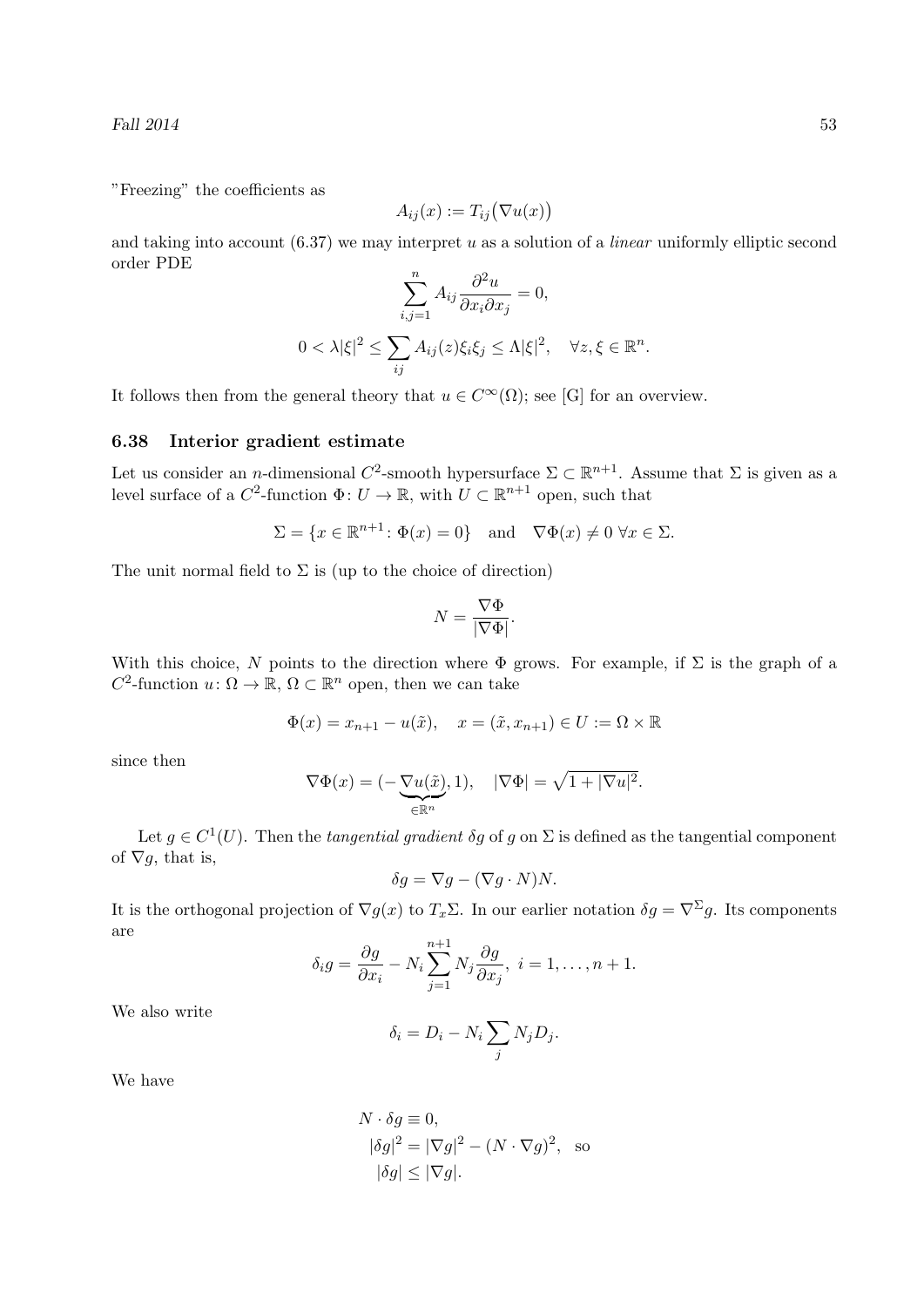Let  $\kappa_1, \ldots, \kappa_n$  be the principal curvatures of  $\Sigma$  at  $y_0 \in \Sigma$  (with respect to N). Then (in principal coordinates)

$$
\frac{\partial}{\partial x_j} \underbrace{\left(\frac{\frac{\partial}{\partial x_i} \Phi}{|\nabla \Phi|}\right)}_{=N_i} = -\kappa_i \delta_{ij}, \ i, j = 1, \dots, n;
$$
\n
$$
\frac{\partial}{\partial x_j} \underbrace{\left(\frac{\frac{\partial}{\partial x_{n+1}} \Phi}{|\nabla \Phi|}\right)}_{=N_{n+1}} = 0, \ j = 1, \dots, n+1.
$$

Hence

$$
\sum_{i=1}^{n+1} \delta_i N_i = \sum_{i=1}^n \frac{\partial}{\partial x_i} N_i + \frac{\partial}{\partial x_{n+1}} N_{n+1} - \sum_{i=1}^{n+1} N_i \sum_{j=1}^{n+1} N_j \frac{\partial}{\partial x_j} N_i
$$
  
= 
$$
- \sum_{i=1}^n \kappa_i - \sum_{i,j=1}^{n+1} N_i N_j \frac{\partial}{\partial x_j} N_i
$$
  
= 
$$
-nH - \sum_{j=1}^n \frac{1}{2} N_j \frac{\partial}{\partial x_j} |N|^2
$$
  
= 
$$
-nH.
$$

We define (recall) the Laplace-Beltrami operator on  $\Sigma$  as

$$
\Delta^{\Sigma} = \sum_{i=1}^{n+1} \delta_i \delta_i.
$$
 (Check this!)

We aim at proving the following:

n

**Theorem 6.39.** Suppose that  $u \in C^2(\Omega)$  is a solution of the minimal graph equation

$$
\operatorname{div} \frac{\nabla u}{\sqrt{1+|\nabla u|^2}} = 0
$$

in an open set  $\Omega \subset \mathbb{R}^n$ . Then there exist positive constants  $C_1$  and  $C_2$  depending only on n such that for every  $x_0 \in \Omega$ 

.

(6.40) 
$$
|\nabla u(x_0)| \leq C_1 \exp\left(C_2 \frac{\sup_{\Omega} u - u(x_0)}{\text{dist}(x_0, \partial \Omega)}\right)
$$

We need the following lemma. Since the graph  $\Sigma = \Gamma_u$  is minimal, we have

$$
\sum_{i=1}^{n+1} \delta_i N_i = 0.
$$

We define  $\omega \colon \Omega \times \mathbb{R} \to \mathbb{R}$  by

$$
\omega(x,t) = \log \sqrt{1 + |\nabla u(x)|^2}.
$$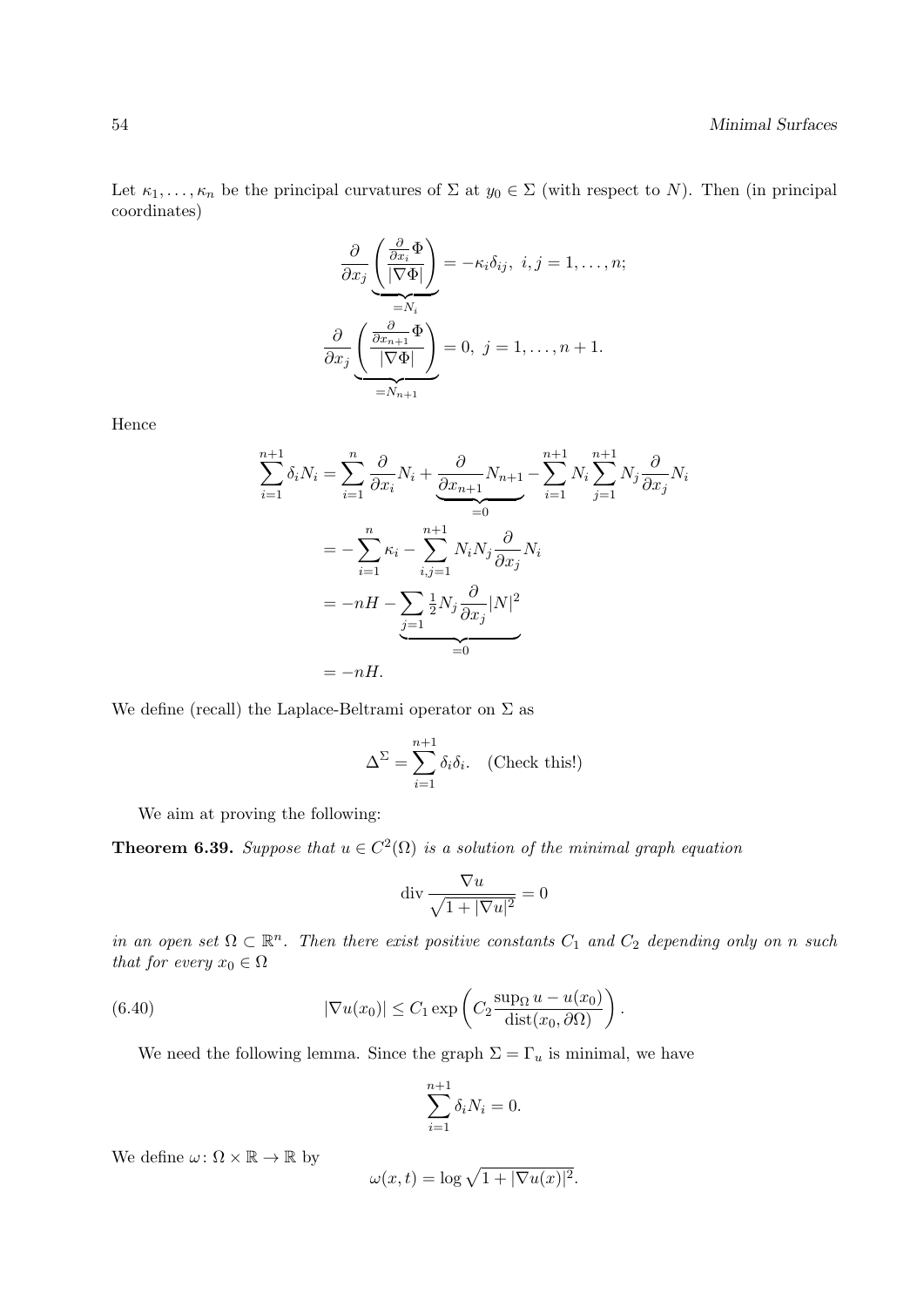Note that  $\omega = -\log N_{n+1}$ . We have (Exerc.)

$$
\Delta^{\Sigma} \omega = \sum_{i=1}^{n+1} \delta_i \delta_i \omega \ge |\delta \omega|^2 \ge 0,
$$

and therefore  $\omega$  is subharmonic on  $\Sigma$ . The following says that  $\omega$  satisfies a meanvalue inequality.

**Lemma 6.41.** Let  $\omega$  be as above. Then there exists a constant  $c_n$  depending only on n such that, for all  $x_0 \in \Omega$ ,  $0 < R <$  dist $(x_0, \partial \Omega)$ , and  $p = (x_0, u(x_0))$ , we have

(6.42) 
$$
\omega(x_0) \leq \frac{c_n}{R^n} \int_{\Sigma_R(p)} \omega,
$$

where  $\Sigma_R(p) = \{q \in \Sigma : |p - q| < R\}.$ 

*Proof.* We prove the lemma in case  $n \geq 3$ . The 2-dimensional case is left as an extra exercise. We may assume that  $p = 0 \ (\in \mathbb{R}^{n+1})$ . For each  $0 < \varepsilon < R$  and  $x \in \mathbb{R}^{n+1}$  define

$$
\varphi_{\varepsilon}(z) = \begin{cases}\n\frac{1}{2(n-2)} (\varepsilon^{2-n} - R^{2-n}) + \frac{1}{2n} (R^{-n} - \varepsilon^{-n}) |z|^2, & \text{if } 0 \le |z| < \varepsilon; \\
\frac{|z|^{2-n}}{n(n-2)} + \frac{1}{2n} |z|^2 R^{-n} - \frac{1}{2(n-2)} R^{2-n}, & \text{if } \varepsilon \le |z| \le R; \\
0 & \text{if } |z| > R.\n\end{cases}
$$

Since  $\varphi_{\varepsilon} \geq 0$  and both  $\varphi_{\varepsilon}$  and  $\nabla \varphi_{\varepsilon}$  vanish on  $\partial \Omega \times \mathbb{R}$ , we get by integration by parts that

$$
\int_{\Sigma} \omega \Delta^{\Sigma} \varphi_{\varepsilon} = \int_{\Sigma} \varphi_{\varepsilon} \Delta^{\Sigma} \omega \ge \int_{\Sigma} \varphi_{\varepsilon} |\delta \omega|^2 \ge 0.
$$

We obtain by a direct computation that

$$
\Delta^{\Sigma} |z|^{\alpha} = \alpha(\alpha - 2)|z|^{\alpha - 2} \left(1 - \frac{z \cdot N}{|z|^2}\right) + \alpha n |z|^{\alpha - 2},
$$

and therefore

$$
\Delta^{\Sigma}\varphi_{\varepsilon} = \begin{cases} R^{-n} - \varepsilon^{-n}, & \text{if } 0 < |z| < \varepsilon; \\ \nR^{-n} - |z|^{-2-n}(z \cdot N)^2, & \text{if } \varepsilon < |z| < R; \\ \n0 & \text{if } |z| > R. \n\end{cases}
$$

Hence

$$
0 \leq \int_{\Sigma_{\varepsilon}(0)} (R^{-n} - \varepsilon^{-n}) \omega + \int_{\Sigma_{R}(0) \setminus \Sigma_{\varepsilon}(0)} (R^{-n} - |z|^{-2-n} (z \cdot N)^{2}) \omega
$$
  
\n
$$
\leq \int_{\Sigma_{\varepsilon}(0)} R^{-n} \omega - \int_{\Sigma_{\varepsilon}(0)} \varepsilon^{-n} \omega + \int_{\Sigma_{R}(0) \setminus \Sigma_{\varepsilon}(0)} R^{-n} \omega - \int_{\Sigma_{R}(0) \setminus \Sigma_{\varepsilon}(0)} |z|^{-2-n} (z \cdot N)^{2} \omega
$$
  
\n
$$
\leq \frac{1}{R^{n}} \int_{\Sigma_{R}(0)} \omega - \frac{1}{\varepsilon^{n}} \int_{\Sigma_{\varepsilon}(0)} \omega.
$$

Letting  $\varepsilon \to 0$  and applying the Lebesgue differentiation theorem, we obtain

$$
\omega(0) \le \frac{c_n}{R^n} \int_{\Sigma_R(0)} w.
$$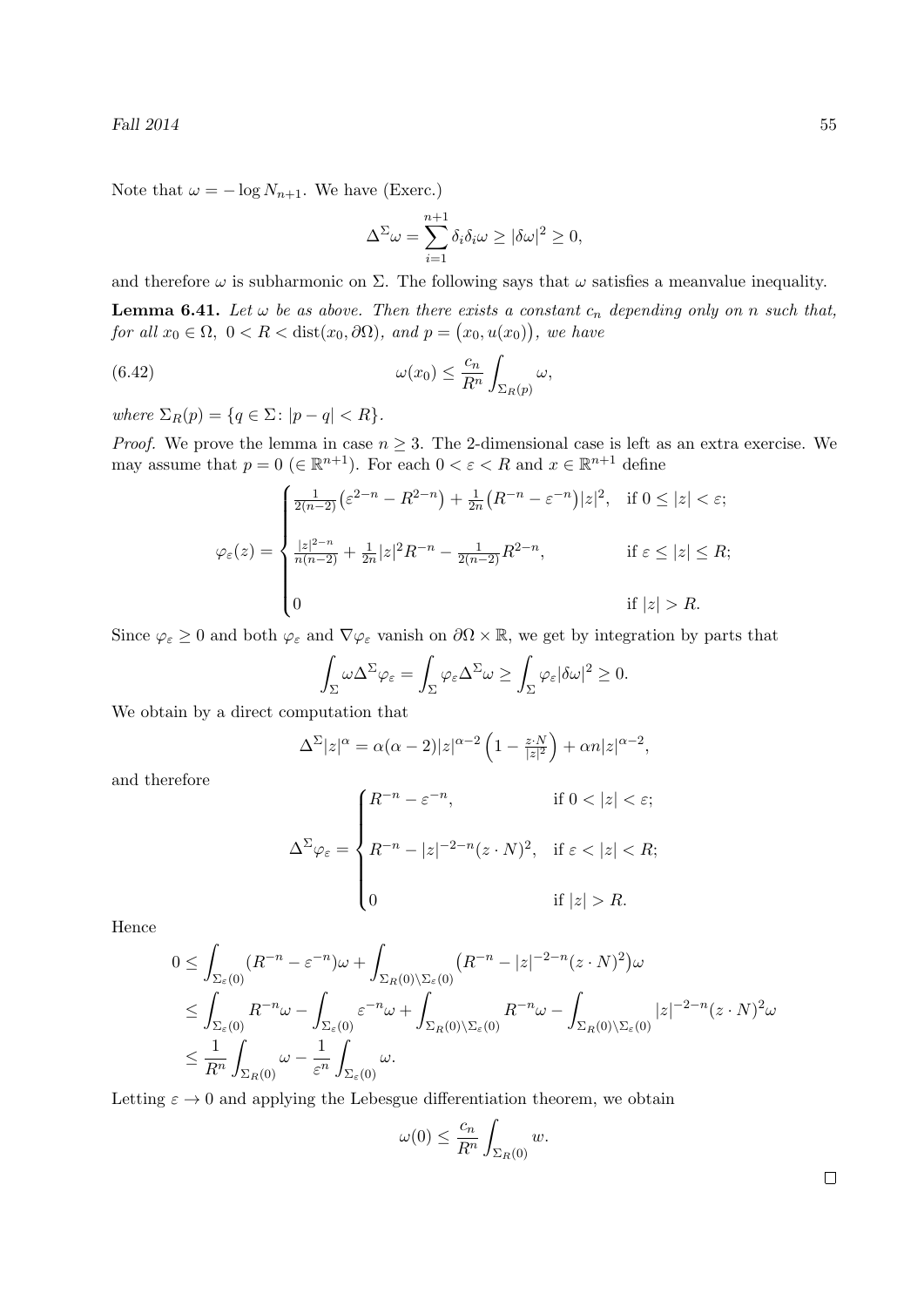*Proof of Theorem 6.39.* We may assume that  $x_0 = 0 \in \Omega$  and  $u(0) = 0$ . Denote  $B(r) = B<sup>n</sup>(0,r)$ and  $C(r) = B_r \times \mathbb{R}$ . Throughout the proof c denotes a constant depending only on n and its value may change even within a line. By Lemma 6.41, we have (6.43)

$$
\omega(0)\leq\frac{c_n}{R^n}\int\limits_{\{x\in\mathbb R^n\colon |x|^2+|u(x)|^2\leq R^2\}}\omega\sqrt{1+|\nabla u|^2}dx\leq\frac{c_n}{R^n}\int\limits_{\{x\in\mathbb R^n\colon |x|\leq R,|u(x)|\leq R\}}\omega\sqrt{1+|\nabla u|^2}dx.
$$

Let  $0 < R < \frac{1}{3}$  dist $(0, \partial \Omega)$  and define

$$
u_R = \begin{cases} 2R, & \text{if } u \ge R; \\ u + R, & \text{if } |u| \le R; \\ 0 & \text{if } u \le -R. \end{cases}
$$

Choose  $\eta \in C_0^1(B(2R))$  such that  $0 \leq \eta \leq 1$ ,  $\eta |B(R) \equiv 1$ , and  $|\nabla \eta| \leq 2/R$ . Use  $\varphi = \omega u_R \eta$  as a test function in the minimal graph equation

$$
0 = \int_{\Omega} \frac{\nabla u \cdot \nabla \varphi}{\sqrt{1 + |\nabla u|^2}} = \int_{\Omega} \frac{\omega u_R \nabla u \cdot \nabla \eta}{\sqrt{1 + |\nabla u|^2}} + \int_{\Omega} \frac{\omega \eta \nabla u \cdot \nabla u_R}{\sqrt{1 + |\nabla u|^2}} + \int_{\Omega} \frac{u_R \eta \nabla u \cdot \nabla \omega}{\sqrt{1 + |\nabla u|^2}}
$$

to get

(6.44) 
$$
\int_{\{x\in\mathbb{R}^n:\ |x|\leq R, |u(x)|\leq R\}} \frac{\omega|\nabla u|^2}{\sqrt{1+|\nabla u|^2}} \leq 2R \int_{\{x\in\mathbb{R}^n:\ |x|\leq 2R, u\geq -R\}} \left(\omega|\nabla \eta| + \eta|\nabla \omega|\right).
$$

On the other hand, since  $\Delta^{\Sigma}\omega \geq 0$ , we get, for all  $\phi \in C_0^1(C(2R))$ , by integration by parts that

$$
\int_{\Sigma \cap C(2R)} \phi^2 |\delta \omega|^2 \le \int_{\Sigma \cap C(2R)} \phi^2 \Delta^{\Sigma} \omega = -2 \int_{\Sigma \cap C(2R)} \phi \delta \omega \cdot \delta \phi
$$
  

$$
\le 2 \int_{\Sigma \cap C(2R)} \phi |\delta \omega| |\delta \phi| \le \frac{1}{2} \int_{\Sigma \cap C(2R)} \phi^2 |\delta \omega|^2 + 2 \int_{\Sigma \cap C(2R)} |\delta \phi|^2.
$$

Hence

$$
\int_{\Sigma \cap C(2R)} \phi^2 |\delta \omega|^2 \le 4 \int_{\Sigma \cap C(2R)} |\delta \phi|^2.
$$

By Hölder's inequality we further obtain

(6.45) 
$$
\int_{\Sigma \cap \text{supp}\,\phi} \phi |\delta \omega| \leq c \max |\delta \phi| \operatorname{Vol}(\Sigma \cap \text{supp}\,\phi).
$$

Next choose  $\phi$  of the form

$$
\phi(x, y) = \eta(x)\tau(t),
$$

where  $\eta$  is as before and  $\tau \in C_0^1((-2R, R + \sup_{B(2R)} u))$ , with  $0 \le \tau \le 1$ ,  $\tau \equiv 1$  in  $[-R, \sup_{B_{2R}} u]$ , and  $\left|\frac{d\tau}{dt}\right| \leq c/R$ . Since  $\frac{\partial \omega}{\partial x_{n+1}} \equiv 0$ , we have

$$
|\nabla \omega|N_{n+1} \leq |\delta \omega|. \quad \text{(Exercise.)}
$$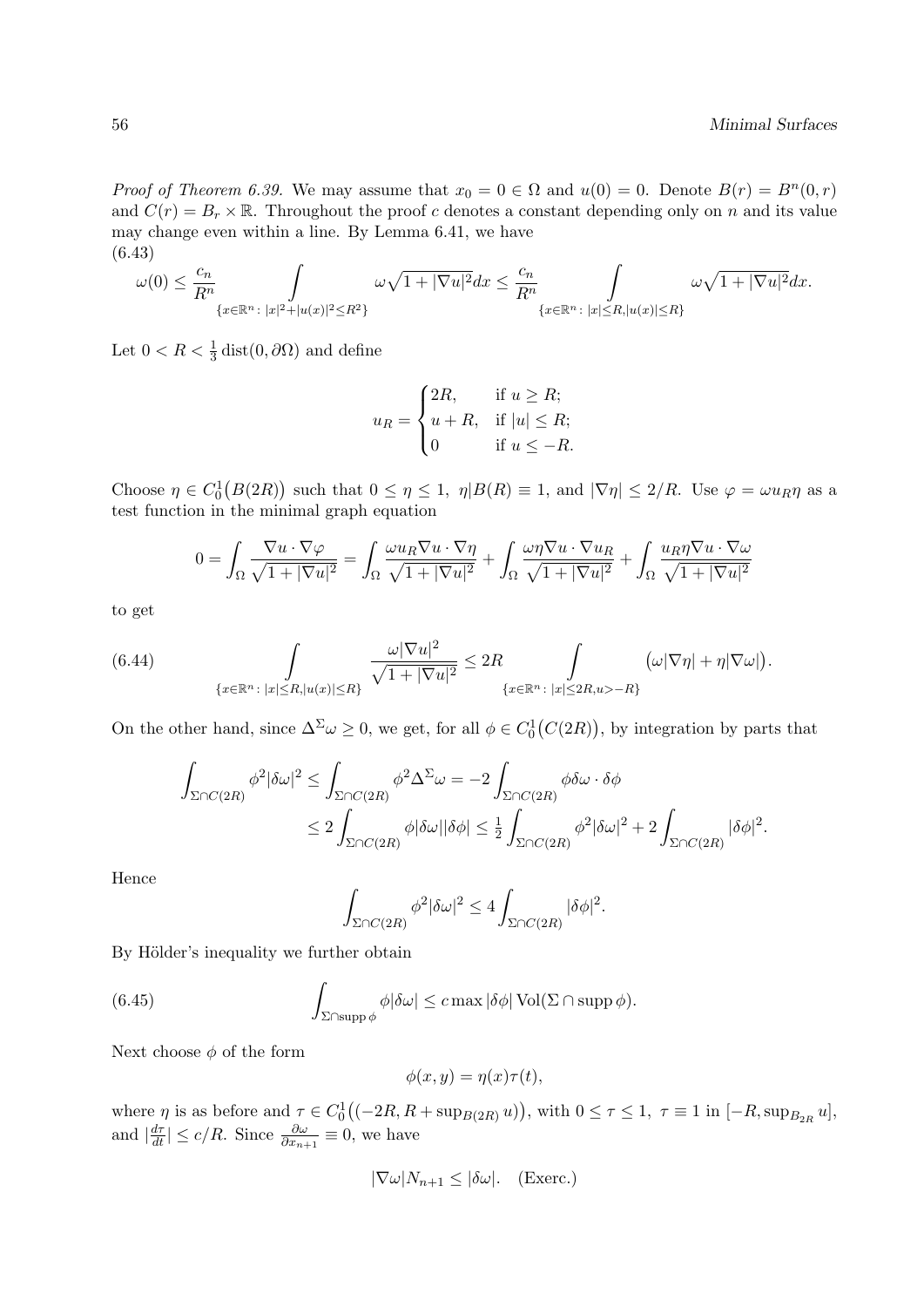Hence

$$
\int_{\{|x| \le 2R, u > -R\}} \eta |\nabla \omega| dx = \int_{\{|x| \le 2R, u > -R\}} \eta |\nabla \omega| N_{n+1} \sqrt{1+|\nabla u|^2} dx
$$
\n
$$
= \int_{\{(x, u(x)) : |x| \le 2R, u > -R\}} \eta \underbrace{|\nabla \omega| N_{n+1}}_{\le |\delta \omega|}
$$
\n(6.46)\n
$$
\le \int_{\{(x, u(x)) : |x| \le 2R, u > -R\}} \eta |\delta \omega| \le \int_{\Sigma \cap C(2R)} \phi |\delta \omega|
$$
\n
$$
\le c \max |\delta \phi| \operatorname{Vol}(\Sigma \cap \operatorname{supp} \phi) \le \frac{c}{R} \operatorname{Vol}(\Sigma \cap \operatorname{supp} \phi)
$$
\n
$$
\le \frac{c}{R} \int_{\{|x| \le 2R, u \ge -2R\}} \sqrt{1+|\nabla u|^2}.
$$

On the other hand,  $\omega = \log \sqrt{1 + |\nabla u|^2} \leq \sqrt{1 + |\nabla u|^2}$ , so

$$
(6.47) \qquad \int\limits_{\{|x| \leq 2R, u \geq -R\}} \omega |\nabla \eta| \leq \int\limits_{\{|x| \leq 2R, u \geq -R\}} |\nabla \eta|\sqrt{1+|\nabla u|^2} \leq \frac{2}{R} \int\limits_{\{|x| \leq 2R, u \geq -R\}} \sqrt{1+|\nabla u|^2}.
$$

Combining  $(6.46)$  and  $(6.47)$  with  $(6.44)$  we get

(6.48) 
$$
\int_{\{|x| \le R, |u| \le R\}} \frac{\omega |\nabla u|^2}{\sqrt{1 + |\nabla u|^2}} \le c \int_{\{|x| \le 2R, u \ge -2R\}} \sqrt{1 + |\nabla u|^2}.
$$

Therefore, the right-side of (6.42) can be estimated as

$$
\int_{\{|x| \le R, |u| \le R\}} \omega \sqrt{1 + |\nabla u|^2} = \int_{\{|x| \le R, |u| \le R\}} \frac{\omega}{\sqrt{1 + |\nabla u|^2}} + \int_{\{|x| \le R, |u| \le R\}} \frac{\omega |\nabla u|^2}{\sqrt{1 + |\nabla u|^2}}
$$
\n(6.49)\n
$$
\le \int_{\{|x| \le R, |u| \le R\}} 1 + \int_{\{|x| \le R, |u| \le R\}} \frac{\omega |\nabla u|^2}{\sqrt{1 + |\nabla u|^2}}
$$
\n
$$
\le cR^n + c \int_{\{|x| \le 2R, u \ge -2R\}} \sqrt{1 + |\nabla u|^2}.
$$

Next we use  $\varphi = \eta \max(u + 2R, 0)$ , where  $\eta \in C_0^1(B(3R))$ ,  $0 \leq \eta \leq 1$ ,  $\eta|B(2R) \equiv 1$ , and  $|\nabla \eta| \leq 2/R$ , in the (weak form of the) minimal graph equation. In the set, where  $u \geq -2R$ ,  $\varphi = \eta(u + 2R)$  and  $\nabla \varphi = (u + 2R)\nabla \eta + \eta \nabla u$ , otherwise  $\nabla \varphi = 0$ . We get

$$
0 = \int_{\{|x| \le 3R, u \ge -2R\}} \frac{\eta |\nabla u|^2}{\sqrt{1+|\nabla u|^2}} + \int_{\{|x| \le 3R, u \ge -2R\}} \frac{(u+2R)\nabla u \cdot \nabla \eta}{\sqrt{1+|\nabla u|^2}}.
$$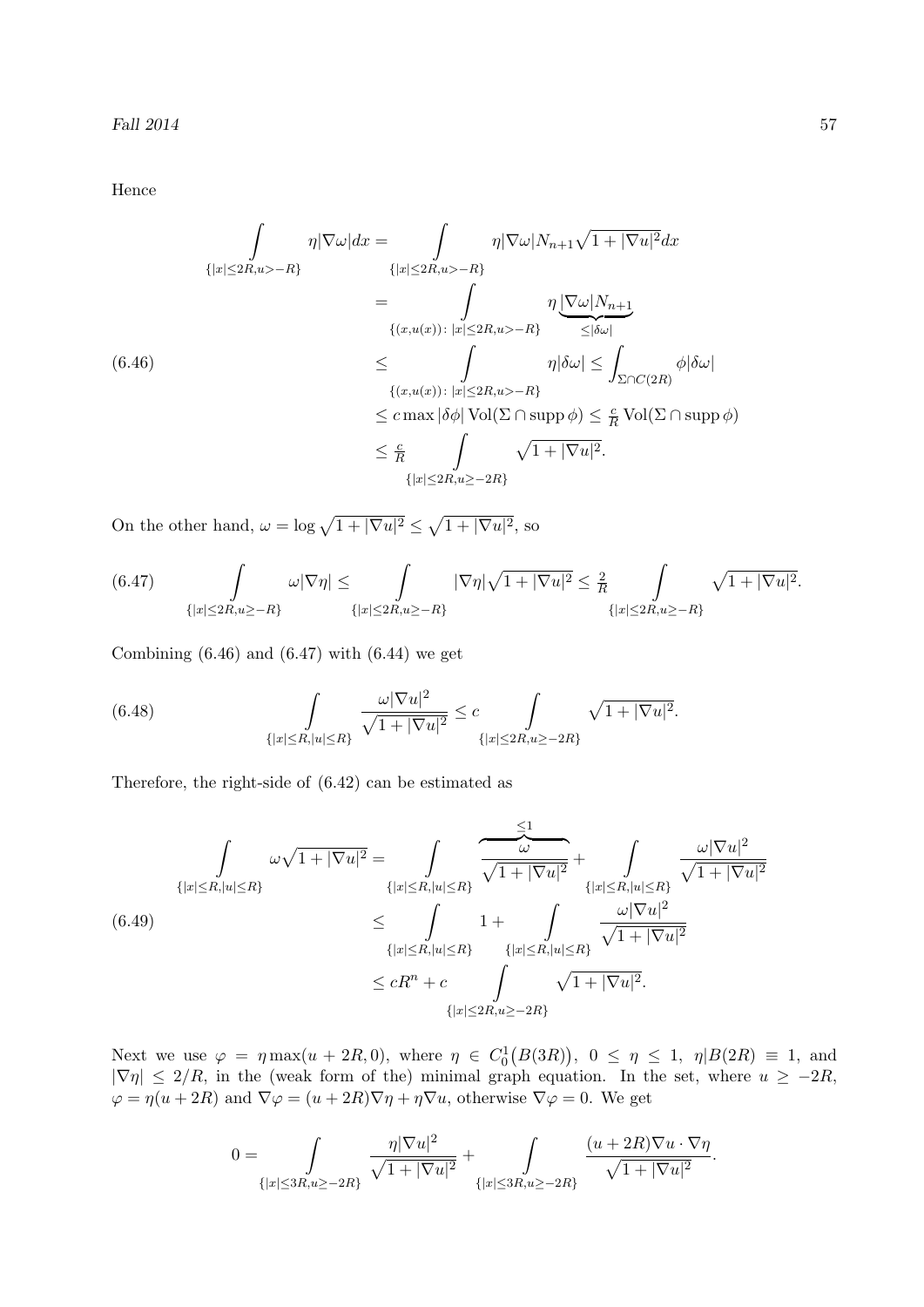Then

$$
\int_{\{|x| \le 2R, u \ge -2R\}} \sqrt{1+|\nabla u|^2} = \int_{\{|x| \le 2R, u \ge -2R\}} \frac{1+|\nabla u|^2}{\sqrt{1+|\nabla u|^2}} \n= \int_{\{|x| \le 2R, u \ge -2R\}} \frac{1}{1+|\nabla u|^2} + \int_{\{|x| \le 2R, u \ge -2R\}} \frac{|\nabla u|^2}{1+|\nabla u|^2} \n\le cR^n + \int_{\{|x| \le 3R, u \ge -2R\}} \frac{\eta |\nabla u|^2}{1+|\nabla u|^2} \n(6.50) \n\le cR^n + \int_{\{|x| \le 3R, u \ge -2R\}} \frac{(u+2R)|\nabla u||\nabla \eta|}{1+|\nabla u|^2} \n\le cR^n + \int_{\{|x| \le 3R, u \ge -2R\}} (u+2R)\frac{\varepsilon}{R} \n\le cR^n + cR^n(c + \frac{c}{R} \sup_{B(3R)} u) \n\le R^n(c + \frac{c}{R} \sup_{B(3R)} u).
$$

From (6.43), (6.49), and (6.50) we get

$$
\omega(0) \le c + \frac{c}{R} \sup_{B(3R)} u,
$$

and therefore

$$
|\nabla u(0)| \le \sqrt{1 + |\nabla u(0)|^2} = \exp \omega(0)
$$
  

$$
\le \exp\left(c + \frac{c}{R} \sup_{B(3R)} u\right)
$$
  

$$
= C_1 \exp\left(\frac{c \sup_{B(3R)} u}{R}\right).
$$

This holds for every  $0 < R < \frac{1}{3}$  dist $(0, \partial \Omega)$ . Since we assumed  $u(0) = 0$ , we finally have

$$
|\nabla u(0)| \le C_1 \exp\left(\frac{C_2 \sup_{\Omega} (u - u(0))}{\text{dist}(0, \partial \Omega)}\right)
$$

.

 $\Box$ 

## 6.51 Dirichlet problem with continuous boundary data

In this section we apply the interior gradient estimate and the theory of uniformly elliptic equations to the Dirichlet problem with continuous boundary values.

**Theorem 6.52.** Let  $\Omega \subset \mathbb{R}^n$  be a bounded open set with  $C^2$ -smooth boundary of nonnegative mean curvature with respect to inwards pointing normal. Let  $\varphi \in C(\partial \Omega)$ . Then there exists a unique  $u \in C^{\infty}(\Omega) \cap C(\overline{\Omega})$  such that  $u|\partial\Omega = \varphi$  and

(6.53) 
$$
\operatorname{div} \frac{\nabla u}{\sqrt{1+|\nabla u|^2}} = 0
$$

in Ω.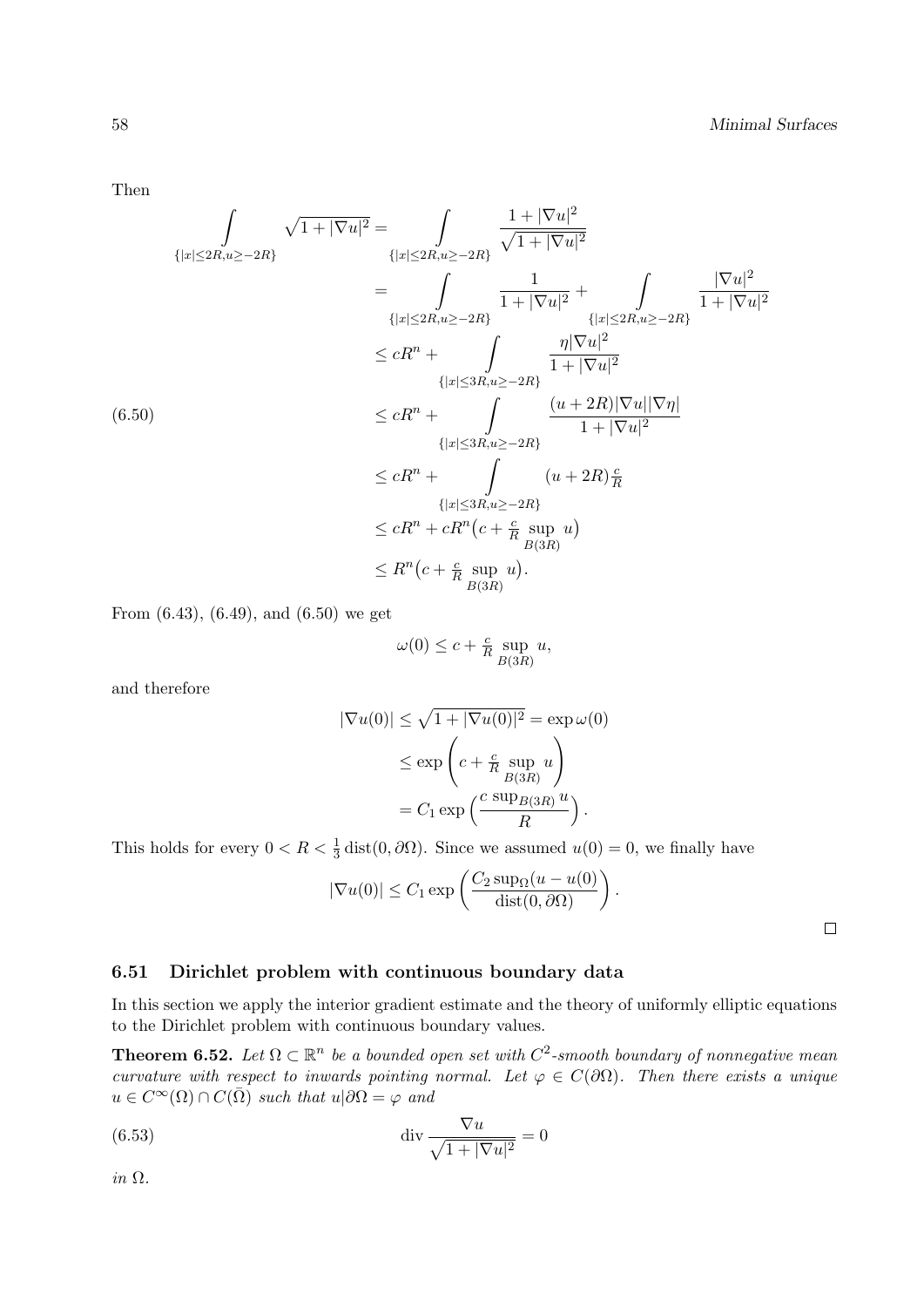*Proof.* Let  $\varphi_j \in C^2(\mathbb{R}^n)$  be a sequence such that  $\varphi_j|\partial\Omega \to \varphi$  uniformly. For each j there exists  $u_j \in C^{\infty}(\Omega) \cap C(\overline{\Omega})$  that solves the equation (6.53) in  $\Omega$  with boundary values  $\varphi_j$ . By the Maximum Principle 6.15,

$$
\sup_{\Omega}|u_j - u_i| = \sup_{\partial\Omega}|u_j - u_i| = \sup_{\partial\Omega}|\varphi_j - \varphi_i|.
$$

Hence there exists a continuous function  $u \in C(\overline{\Omega})$  such that  $u_j \to u$  uniformly in  $\overline{\Omega}$ . Fix a compact set  $K \subset \Omega$ . By the interior gradient estimate (6.40),

$$
\sup_K |\nabla u_j| \leq L,
$$

where the constant  $L = L(K) < \infty$  is independent of j. The theory of uniformly elliptic PDEs implies that

$$
\sup_K |D^s u_j| \le L(K,s)
$$

for any partial derivatives  $D^s$  of order s. It follows, in particular, that  $u_j \to u$  in  $C^2_{loc}(\Omega) \cap C(\overline{\Omega})$ , and therefore also u solves (6.53) in  $\Omega$ . The uniqueness follows again from the Maximum Principle.  $\Box$ 

## 7 Functions of bounded variation

In this section we describe another approach to the existence of a minimizer of the volume functional. We define functions of bounded variations, give some basic properties of them mostly without proofs, and refer to textbooks, like [EG] and [G], for details.

#### 7.1 Definitions and basic properties

**Definition 7.2.** Let  $\Omega \subset \mathbb{R}^n$  be open and  $u \in L^1_{loc}(\Omega)$ . Define

$$
\int_{\Omega} |Du| := \sup \left\{ \int_{\Omega} u \operatorname{div} g : g = (g_1, \dots, g_n) \in C_0^1(\Omega; \mathbb{R}^n), \ |g| \le 1 \right\}.
$$

Above  $\int_{\Omega} |Du|$  should be understood just as a notation (not an integral). Furthermore,

$$
\operatorname{div} g = \sum_{i=1}^{n} \frac{\partial g_i}{\partial x_i}
$$

is the usual divergence.

**Examples 7.3.** (a) If  $u \in C^1(\Omega)$ , then integration by parts implies that

$$
\int_{\Omega} u \operatorname{div} g = -\int_{\Omega} \nabla u \cdot g \quad \forall g \in C_0^1(\Omega; \mathbb{R}^n),
$$

and so

$$
\int_{\Omega} |Du| = \int_{\Omega} |\nabla u|.
$$

(b) More generally, if u belongs to the Sobolev space  $W^{1,1}_{loc}(\Omega)$ , then again

$$
\int_{\Omega} |Du| = \int_{\Omega} |\nabla u|,
$$

where  $\nabla u$  is the distributional gradient of u.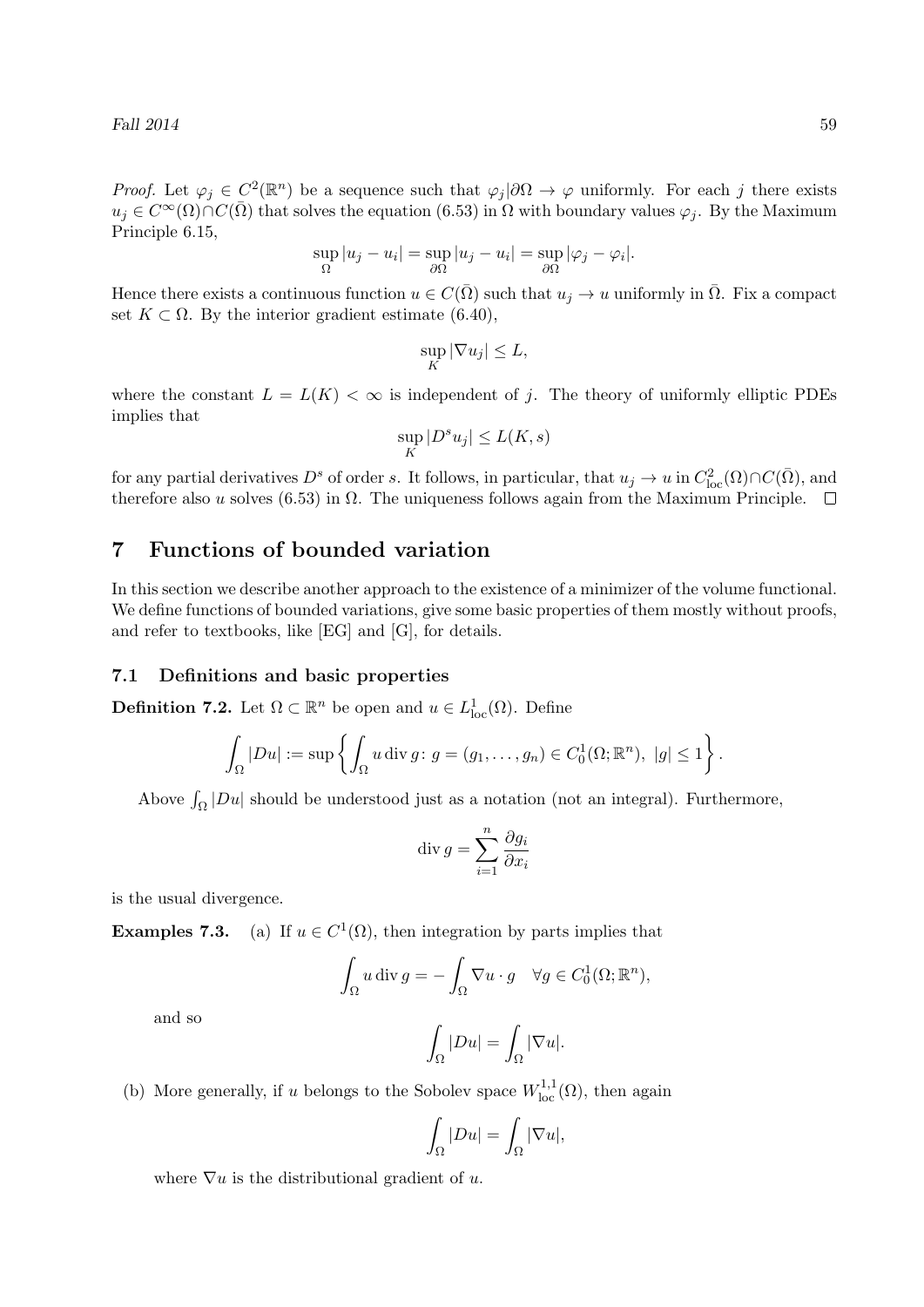**Definition 7.4.** A function  $u \in L^1(\Omega)$  is said to have bounded variation in  $\Omega$  if

$$
\int_{\Omega}|Du|<\infty.
$$

We denote by BV( $\Omega$ ) the vector space of all functions  $u \in L^1(\Omega)$  with bounded variation in  $\Omega$ .

**Definition 7.5.** Similarly, a function  $u \in L^1_{loc}(\Omega)$  has *locally bounded variation* and belongs to  $BV_{loc}(\Omega)$  if

$$
\int_V |Du| < \infty
$$

for every relatively compact open set  $V \n\in \Omega$ .

**Theorem 7.6.** For every  $u \in BV_{loc}(\Omega)$  there exists a Radon measure  $\mu$  on  $\Omega$  and a  $\mu$ -measurable mapping  $\sigma \colon \Omega \to \mathbb{R}^n$  such that

$$
(i) |\sigma(x)| = 1 \text{ for } \mu\text{-}a.e. x \in \Omega;
$$

(ii)

$$
\int_{\Omega} u \operatorname{div} g \, dx = -\int_{\Omega} g \cdot \sigma \, d\mu
$$

for every  $g \in C_0^1(\Omega; \mathbb{R}^n)$ .

*Proof.* Let  $L: C_0^1(\Omega; \mathbb{R}^n) \to \mathbb{R}$  be the linear functional

$$
L(g) = -\int_{\Omega} u \operatorname{div} g \, dm.
$$

Since  $u \in BV_{loc}(\Omega)$ , we have

$$
\sup \{ L(g) \colon g \in C_0^1(V; \mathbb{R}^n), |g| \le 1 \} =: C(V) < \infty
$$

for every relatively compact  $V \in \Omega$ . Hence

(7.7) 
$$
|L(g)| \leq C(V) \|g\|_{\infty} \quad \forall g \in C_0^1(V, \mathbb{R}^n).
$$

For each  $g \in C_0(\Omega;\mathbb{R}^n)$  choose an open set V such that supp  $g \subset V \subset \Omega$ . Furthermore, let  $g_k \in C_0^1(V; \mathbb{R}^n), k \in \mathbb{N}$ , be a sequence such that  $g_k \to g$  uniformly in V. Define

$$
\bar{L}(g) = \lim_{k \to \infty} L(g_k).
$$

By (7.7), the limit exists and is independent of the chosen sequence  $g_k$  (and of  $V \supset \text{supp } g$ ). Thus L uniquely extends to a linear functional

$$
\bar{L}\colon C_0^1(\Omega;\mathbb{R}^n)\to\mathbb{R}
$$

and

$$
\sup \{ \bar{L}(g) \colon g \in C_0(\Omega; \mathbb{R}^n), \operatorname{supp} g \subset K, |g| \le 1 \} < \infty
$$

for every compact  $K \subset \Omega$ . The claim then follows from the Riesz representation theorem.  $\Box$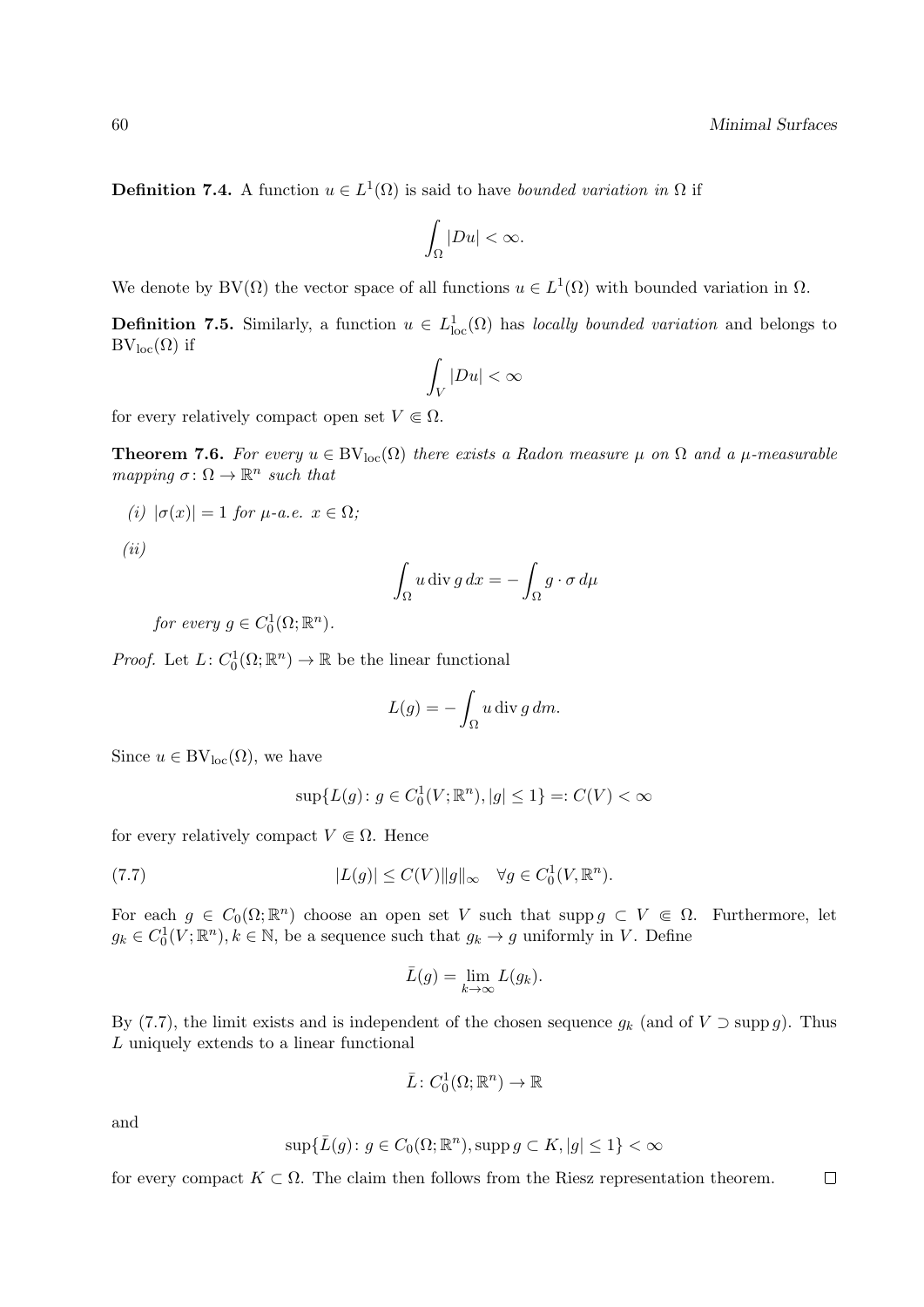By Examples 7.3 (b),  $W^{1,1}(\Omega) \subset BV(\Omega)$ . The converse inclusion does not hold. Indeed, suppose that  $E \subset \mathbb{R}^n$  is a bounded open set, with  $C^2$ -smooth boundary. Let  $\Omega \subset \mathbb{R}^n$  be an open set such that  $\Omega \cap E \neq \emptyset \neq \Omega \cap (\mathbb{R}^n \setminus E)$ . Furthermore, let  $\chi_E$  be the characteristic function of E. Then  $\chi_E \in L^1(\Omega)$  and for all  $g \in C_0^1(\Omega; \mathbb{R}^n)$ ,  $|g| \leq 1$ ,

(7.8) 
$$
\int_{\Omega} \chi_E \operatorname{div} g = \int_E \operatorname{div} g = \int_{\partial E} g \cdot \nu dH^{n-1} \le H^{n-1}(\partial E \cap \Omega) < \infty.
$$

Here  $H^{n-1}$  is the (normalized)  $(n-1)$ -dimensional Hausdorff measure. Hence  $\chi_E \in BV(\Omega)$ . On the other hand,  $\chi_E \notin W^{1,1}(\Omega)$  (Exerc.).

**Definition 7.9.** Let  $E \subset \mathbb{R}^n$  be (Lebesgue) measurable and let  $\Omega \subset \mathbb{R}^n$  be open. Then the *perimeter* of E in  $\Omega$  is

$$
P(E,\Omega) = \int_{\Omega} |D\chi_E|.
$$

Furthermore,  $E \subset \mathbb{R}^n$  has *finite perimeter in*  $\Omega$  if  $P(E, \Omega) < \infty$ , i.e.  $\chi_E \in BV(\Omega)$ . If a Borel set E has finite perimeter in every bounded open set  $\Omega \subset \mathbb{R}^n$ , then E is called a *Caccioppoli set*.

**Remarks 7.10.** 1. If  $u \in BV_{loc}(\Omega)$ , we denote by  $\|Du\|$  the Radon measure  $\mu$  given by Theorem 7.6 and by

$$
[Du]=\|Du\|\llcorner\sigma
$$

the vector valued measure  $d|Du| = \sigma d||Du||$ . Hence

$$
\int_{\Omega} u \operatorname{div} g = -\int_{\Omega} g \cdot \sigma d||Du|| = -\int_{\Omega} g \cdot d[Du]
$$

for  $g \in C_0^1(\Omega; \mathbb{R}^n)$ .

2. If  $u \in BV(\Omega)$  and  $V \in \Omega$  is an open subset, then

$$
||Du||(V) = \sup \left\{ \int_V u \operatorname{div} g \, dx \colon g \in C_0^1(\Omega; \mathbb{R}^n), |g| \le 1 \right\}.
$$

Hence, using our earlier notation,

$$
\int_V |Du| = ||Du||(V).
$$

3. If  $E \subset \mathbb{R}^n$  is a Lebesgue measurable set of locally finite perimeter in  $\Omega$  and  $u = \chi_E$ , we also write

$$
\|\partial E\| = \mu
$$
 and  $\nu_E = -\sigma$ 

for the measure  $\mu$  and the mapping  $\sigma$  given by Theorem 7.6. Thus

$$
\int_{E} \operatorname{div} g = \int_{\Omega} \chi_{E} \operatorname{div} g = \int_{\Omega} g \cdot \nu_{E} d\|\partial E\|
$$

for all  $g \in C_0^1(\Omega; \mathbb{R}^n)$  and

$$
\|\partial E\|(V) = \sup \left\{ \underbrace{\int_E \text{div } g : g \in C_0^1(V; \mathbb{R}^n), |g| \le 1}_{\int_V \chi_E \text{div } g} \right\}
$$

for  $V \Subset \Omega$ .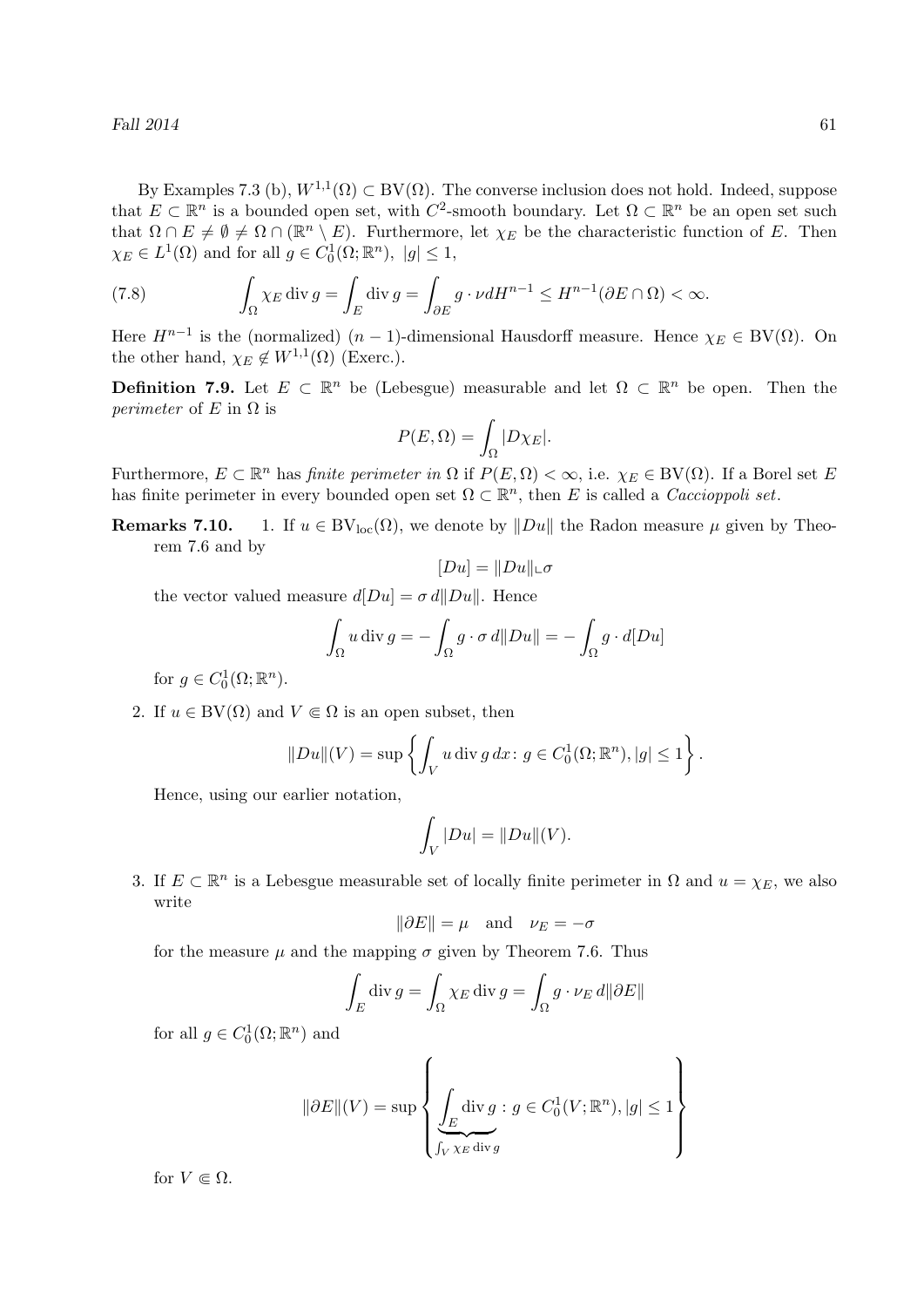4. Furthermore, for  $u \in BV_{loc}(\Omega)$ , we write

$$
\mu^i = ||Du|| \llcorner \sigma_i
$$

for the signed Radon measure  $d\mu^{i} = \sigma_{i} d\|Du\|$ , and

$$
\mu^i = \mu_a^i + \mu_s^i,
$$

where  $\mu_a^i \ll m_n$  and  $\mu_s^i \perp m_n$  are the absolutely continuous and the singular part of  $\mu^i$  (with respect to the Lebesgue measure  $m_n$ ). Hence by the Radon-Nikodym theorem

$$
\mu_a^i = m_{n} \llcorner u_i
$$

for some  $u_i \in L^1_{loc}(\Omega)$ . [In other words,  $d\mu_a^i = u_i dm_n$ , and  $u_i = d\mu_a^i/dm_n$  is the Radon-Nikodym derivative of  $\mu_a^i$  with respect to  $m_n$ . We write

$$
\frac{\partial u}{\partial x_i} := u_i, \quad i = 1, \dots, n;
$$
  
\n
$$
Du := (\frac{\partial u}{\partial x_1}, \dots, \frac{\partial u}{\partial x_n});
$$
  
\n
$$
[Du]_a := (\mu_a^1, \dots, \mu_a^n) = m_n \square Du;
$$
  
\n
$$
[Du]_s := (\mu_s^1, \dots, \mu_s^n).
$$

So,

$$
[Du] = [Du]_a + [Du]_s = m_n \llcorner Du + [Du]_s,
$$

that is,  $Du \in L^1_{loc}(\Omega)$ ;  $\mathbb{R}^n$ ) is the density of the absolutely continuous part of  $[Du]$ .

Examples 7.11.  $l_{\text{loc}}^{1,1,1}(\Omega)$ , then  $u \in BV_{\text{loc}}(\Omega)$  and  $||Du|| = m_{n} \cup |\nabla u|$ . Furthermore,

$$
\sigma(x) = \begin{cases} \frac{\nabla u(x)}{|\nabla u(x)|}, & \text{if } \nabla u(x) \neq 0; \\ 0, & \text{if } \nabla u(x) = 0 \end{cases}
$$

for  $m_n$ -a.e.  $x \in \Omega$ .

2. Suppose that E is a smooth open subset of  $\mathbb{R}^n$ , with  $H^{n-1}(\partial E \cap K) < \infty$  for every compact  $K \subset \Omega$ . Then for every relatively compact open set  $V \Subset \Omega$  and  $g \in C_0^1(\mathbb{R}^n)$ ,

$$
\int_E \operatorname{div} g \, dx = \int_{\partial E \cap V} g \cdot \nu \, dH_{n-1},
$$

where  $\nu$  is the outward pointing unit normal field to  $\partial E$ . If, furthermore,  $|g| \leq 1$ , we have

$$
\int_E \operatorname{div} g \, dx = \int_V \chi_E \operatorname{div} g \, dx = \int_{\partial E \cap V} g \cdot \nu \, dH_{n-1} \le H^{n-1}(\partial E \cap V) < \infty.
$$

So,  $\|\partial E\|(\Omega) = H^{n-1}(\partial E \cap \Omega)$  and  $\nu_E = \nu H^{n-1}$ -a.e. in  $\partial E \cap \Omega$ .

**Remark 7.12.** We noticed earlier that  $W^{1,1}_{loc}(\Omega) \subsetneq BV_{loc}(\Omega)$ . In fact, a function  $u \in BV_{loc}(\Omega)$ belongs to  $W^{1,p}_{loc}(\Omega)$ ,  $p \geq 1$ , if and only if

$$
u \in L_{loc}^p(\Omega)
$$
,  $[Du]_s = 0$ , and  $Du \in L_{loc}^p(\Omega; \mathbb{R}^n)$ .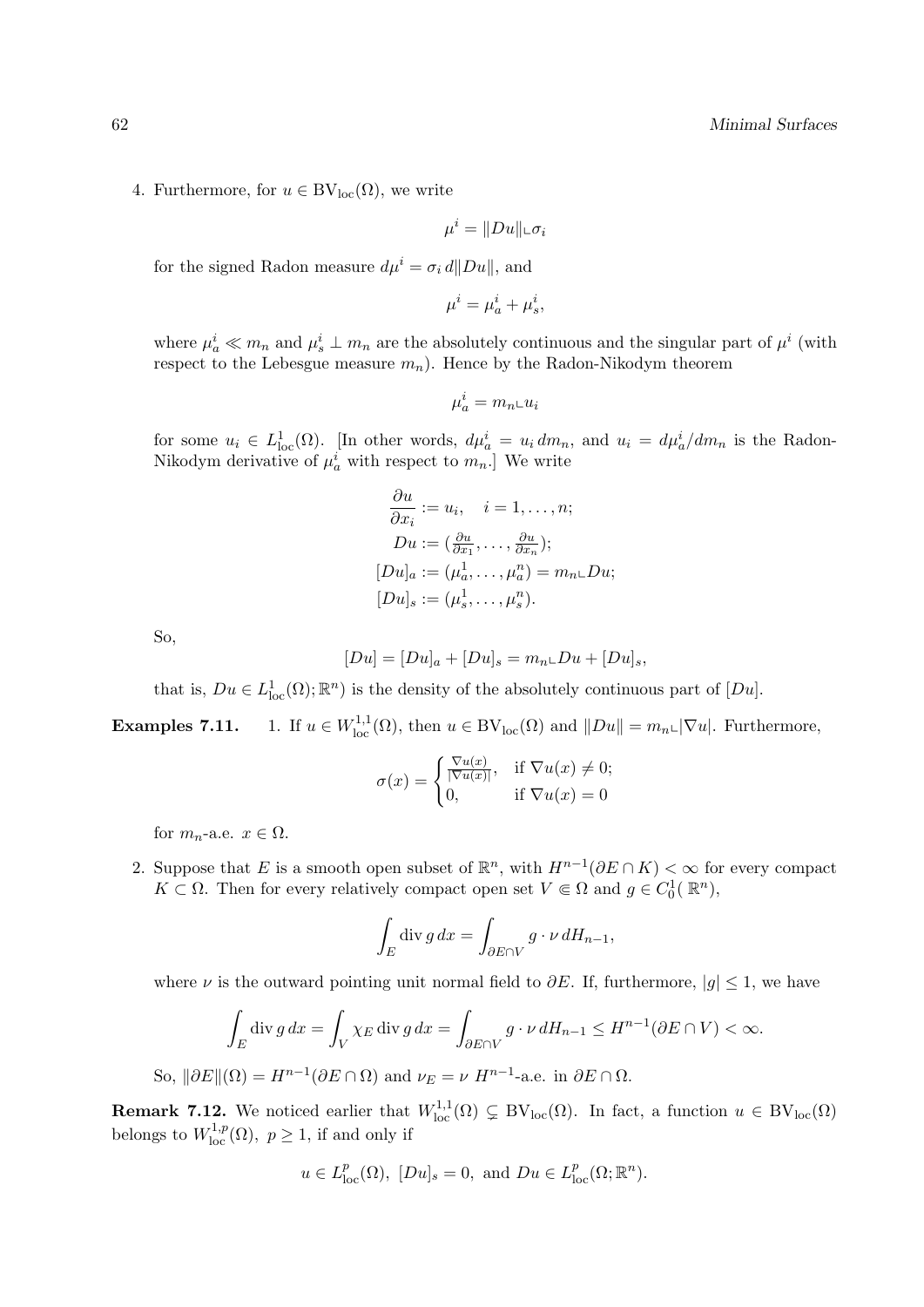Fall  $2014$  63

**Theorem 7.13** (Lower semicontinuity). Let  $\Omega \subset \mathbb{R}^n$  be open and  $u_j \in BV(\Omega)$ ,  $j \in \mathbb{N}$  such that  $u_j \to u$  in  $L^1_{loc}(\Omega)$ . Then

(7.14) 
$$
\int_{\Omega} |Du| \leq \liminf_{j \to \infty} \int_{\Omega} |Du_j|.
$$

*Proof.* Let  $g \in C_0^1(\Omega; \mathbb{R}^n)$ ,  $|g| \leq 1$ . Then

$$
\left| \int_{\Omega} u \operatorname{div} g - \int_{\Omega} u_j \operatorname{div} g \right| = \left| \int_{\Omega} (u - u_j) \operatorname{div} g \right|
$$
  

$$
\leq \int_{\Omega} |u - u_j| \underbrace{\left| \operatorname{div} g \right|}_{\leq C}
$$
  

$$
\leq C \int_{\operatorname{supp} g} |u - u_j| \to 0
$$

as  $j \to \infty$ . Thus for all  $g \in C_0^1(\Omega; \mathbb{R}^n)$ ,  $|g| \leq 1$ , we have

$$
\int_{\Omega} u \operatorname{div} g = \lim_{j \to \infty} \int_{\Omega} u_j \operatorname{div} g \le \liminf_{j \to \infty} \int_{\Omega} |Du_j|
$$

and  $(7.14)$  follows by taking the supremum of the left-side over all such g.

Theorem 7.15. Equipped with the BV-norm

$$
||u||_{BV} := ||u||_{L^1(\Omega)} + \int_{\Omega} |Du|
$$

 $BV(\Omega)$  is a Banach space.

Proof. Exercise.

Functions in Sobolev spaces  $W^{1,p}(\Omega)$ ,  $1 \leq p < \infty$ , can be approximated by  $C^{\infty}(\Omega)$  functions in the Sobolev norm

$$
||u||_{1,p} := ||u||_p + |||\nabla u|||_p.
$$

In fact,  $W^{1,p}(\Omega)$  is the completion of  $C^{\infty}(\Omega)$  in the Sobolev norm and since  $BV(\Omega) \neq W^{1,1}(\Omega)$ , functions in  $BV(\Omega)$  can not be approximated in the BV-norm. However,

**Theorem 7.16** (Approximation). Let  $u \in BV(\Omega)$ . Then there exists a sequence  $u_i \in C^{\infty}(\Omega)$ ,  $j \in$ N, such that

$$
\lim_{j \to \infty} \int_{\Omega} |u_j - u| = 0,
$$
  

$$
\lim_{j \to \infty} \int_{\Omega} |Du_j| = \int_{\Omega} |Du|.
$$

Suppose that  $u \in BV(\Omega)$  and  $u_j \in C^{\infty}(\Omega)$  are as above. For each  $j \in \mathbb{N}$  let  $\mu_j$  be the vectorvalued Radon-measure defined by

$$
\mu_j(B) = \int_{B \cap \Omega} \nabla u_j \, dx
$$

for Borel sets  $B \subset \mathbb{R}^n$ . Furthermore, let  $\mu$  be the vector-valued Radon measure

$$
\mu(B) = \int_{B \cap \Omega} d[Du] = \int_{B \cap \Omega} \sigma \, d\|Du\|.
$$

Then  $\mu_i \rightharpoonup \mu$ .

 $\Box$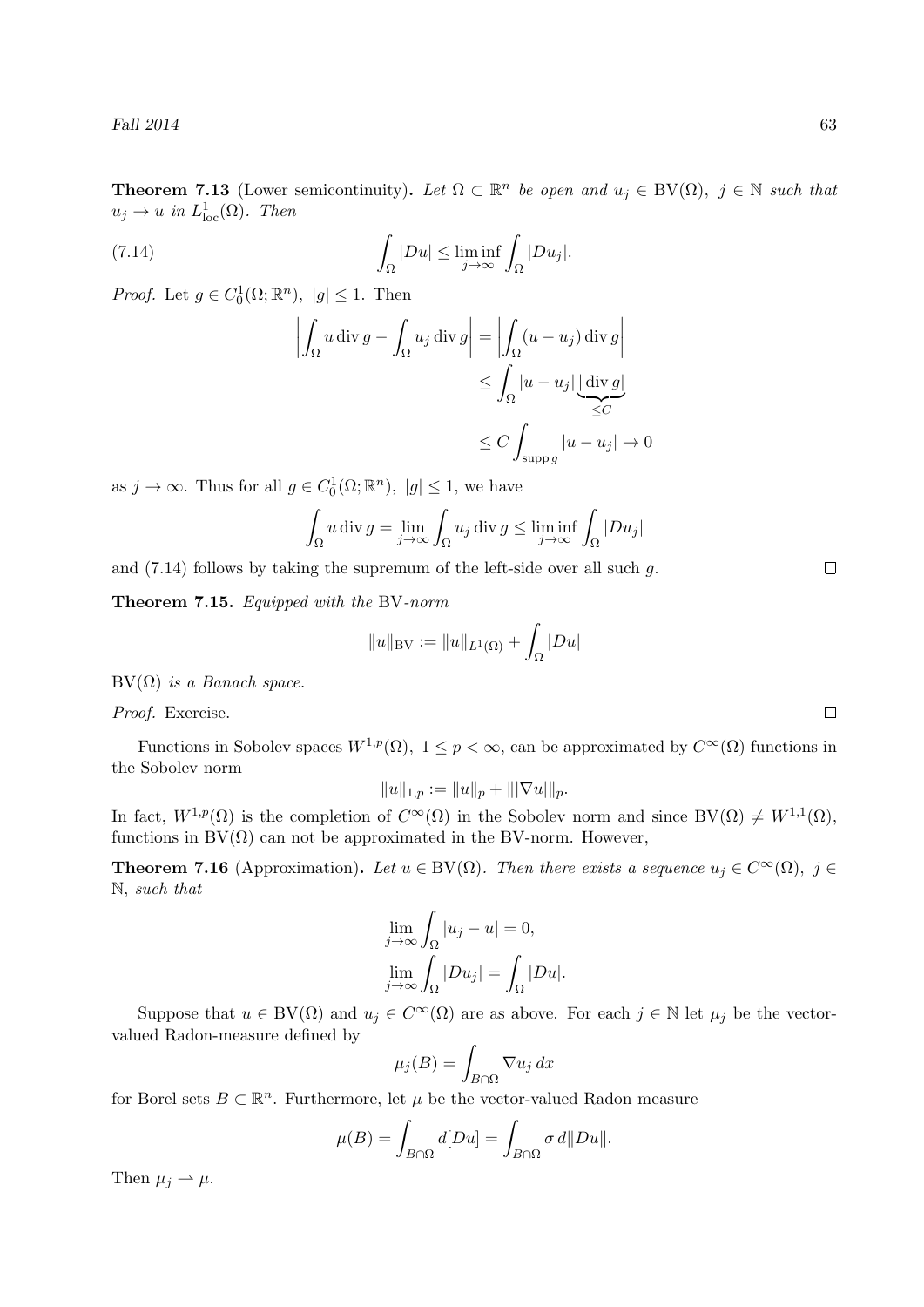**Theorem 7.17** (Compactness). Let  $\Omega \subset \mathbb{R}^n$  be a bounded open set with Lipschitz boundary  $\partial\Omega$ . Suppose that  $u_j \in BV(\Omega)$ ,  $j \in \mathbb{N}$ , is a sequence such that

$$
\sup_j \|u_j\|_{\text{BV}} < \infty.
$$

Then there exist a subsequence  $(u_{j_k})$  and  $u \in BV(\Omega)$  such that  $u_{j_k} \to u$  in  $L^1(\Omega)$ .

*Proof.* For  $j = 1, 2, \ldots$ , choose  $g_j \in C^{\infty}(\Omega)$  such that

$$
\int_{\Omega}|u_j - g_j| < 1/j \quad \text{and} \quad \sup_j \int_{\Omega} |\nabla g_j| < \infty.
$$

Since  $\partial\Omega$  is assumed to be Lipschitz, there exist  $u \in L^1(\Omega)$  and a subsequence  $(g_{j_k})$  such that  $g_{j_k} \to u$  in  $L^1(\Omega)$ ; see Theorem 1 and Remark in Section 4.6 in [EG]. Then also  $u_{j_k} \to u$  in  $L^1(\Omega)$ , and by lower semicontinuity (Theorem 7.13)  $u \in BV(\Omega)$ .

**Theorem 7.18** ("Existence of minimal surfaces"). Let  $\Omega \subset \mathbb{R}^n$  be a bounded open set and let  $L \subset \mathbb{R}^n$  be a Caccioppoli set. Then there exists a measurable set  $E \subset \mathbb{R}^n$  such that

$$
E\setminus \Omega=L\setminus \Omega
$$

and

$$
\int_{\mathbb{R}^n} |D\chi_E| \le \int_{\mathbb{R}^n} |D\chi_F|
$$

for every measurable  $F \subset \mathbb{R}^n$ , with

$$
F \setminus \Omega = L \setminus \Omega.
$$

*Proof.* Let  $R > 0$  be so large that  $\overline{\Omega} \subset B = B^{n}(0,R) = \{x \in \mathbb{R}^{n} : |x| < R\}$ . Let  $F \subset \mathbb{R}^{n}$  be a measurable set such that  $F \setminus \Omega = L \setminus \Omega$ . Then

$$
\int_{\mathbb{R}^n} |D\chi_F| = \|\partial F\|(\mathbb{R}^n) = \|\partial F\|(B) + \|\partial F\|(\mathbb{R}^n \setminus B) = \int_B |D\chi_F| + \int_{\mathbb{R}^n \setminus B} |D\chi_L|.
$$

Thus we need to find a measurable set  $E \subset B$  such that  $E = L$  in  $B \setminus \Omega$  and

(7.19) 
$$
\int_{B} |D\chi_{E}| \leq \int_{B} |D\chi_{F}|
$$

for all measurable sets F, with  $F = L$  in  $B \setminus \Omega$ . Let  $\{E_i\}$  be a minimizing sequence of admissible measurable sets, i.e.  $E_j = L$  in  $B \setminus \Omega$  and

$$
\int_B |D\chi_{E_j}| \to \inf \left\{ \int_B |D\chi_F| \colon F = L \text{ in } B \setminus \Omega \right\}.
$$

Since the Caccioppoli set  $L$  itself is admissible, we may assume that

$$
\sup_j \int_B |D\chi_{E_j}| < \infty.
$$

Hence  $(\chi_{E_j})$  is a bounded sequence in BV( $\Omega$ ), and therefore there exists a subsequence, still denoted by  $(\chi_{E_j})$  and  $f \in L^1(B)$  such that  $\chi_{E_j} \to f$  in  $L^1(B)$ . Hence (for a new subsequence)  $\chi_{E_j}(x) \to f(x)$ for a.e.  $x \in B$ . Since  $\chi_{E_j}(x)$  is either 0 or 1, we may assume that f is the characteristic function of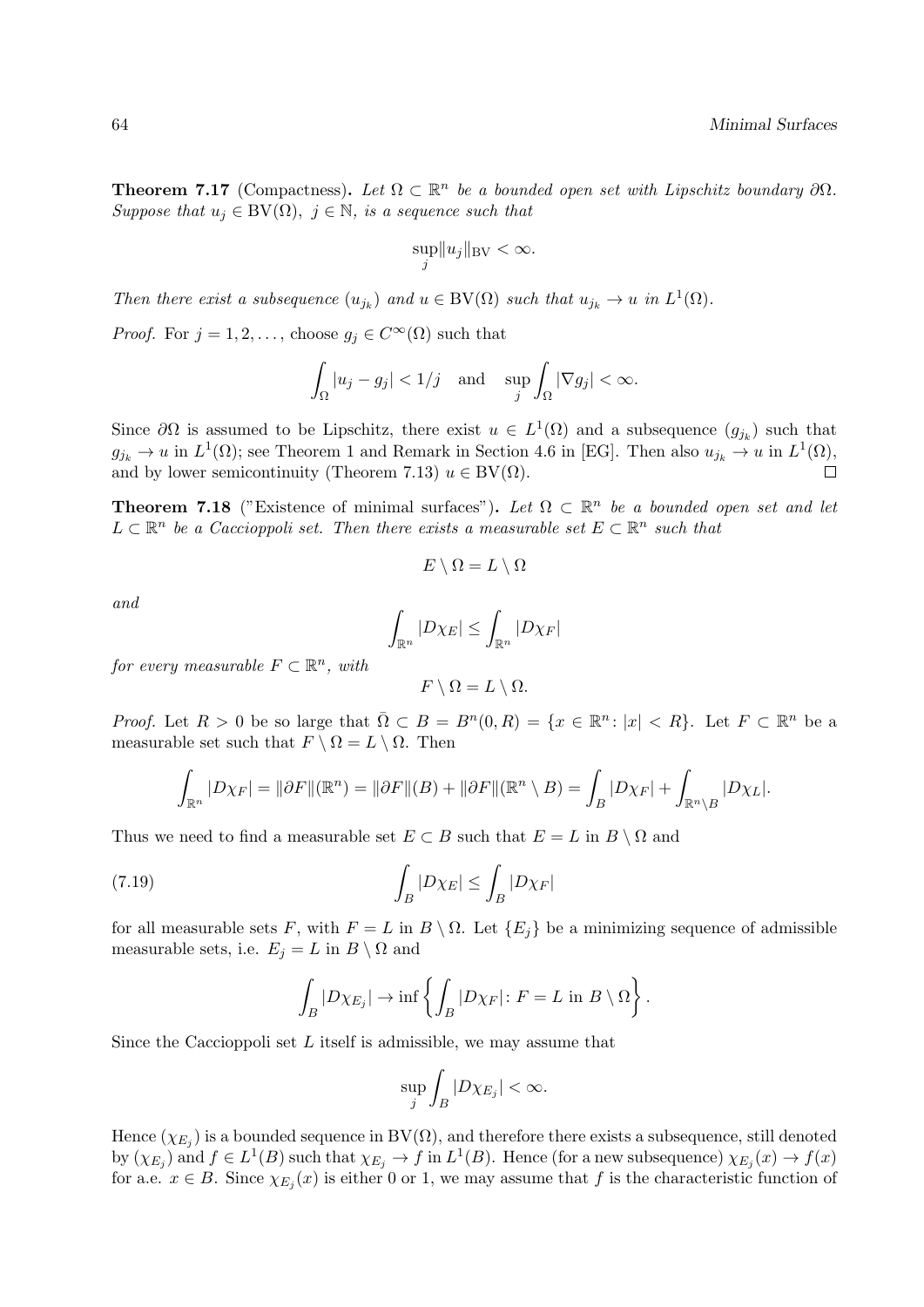a measurable set E such that  $E = L$  in  $B \setminus \Omega$ . Thus E is admissible and by lower semicontinuity (Theorem 7.13)

$$
\int_B |D\chi_E| = \int_B |Df| \le \liminf_{j \to \infty} \int_B |D\chi_{E_j}| = \inf \left\{ \int_B |D\chi_F| \colon F = L \text{ in } B \setminus \Omega \right\}.
$$

Thus the perimeter of E,  $P(E, \Omega)$ , minimizes the perimeters of all sets with the same "boundary" values" L. By recalling (7.8), we may say that, roughly speaking,  $\partial E$  minimizes the measure of all "surfaces" with boundary values  $\partial L \cap \partial \Omega$ . In order to apply this idea to the minimizing problem of the volume functional, we need to discuss about boundary values of BV-functions, i.e. traces of BV-functions. The idea is that if  $\partial\Omega$  is sufficiently nice and  $u \in BV(\Omega)$ , it is possible to define boundary values of u.

Suppose that  $\Omega$  is the upper-half space

$$
\Omega = \mathbb{R}^{n-1} \times \mathbb{R}_+ = \{(x, t) : x \in \mathbb{R}^{n-1}, t > 0\}.
$$

For  $y \in \mathbb{R}^{n-1}$  and  $r > 0$  denote  $C_r^+(y) = B^{n-1}(y,r) \times (0,r) \subset \overline{\Omega}$ . Let  $u \in BV(C_R^+$  $\binom{H}{R}(0)$  for some  $R > 0$ . Then there exists  $u^+ \in L^1(B^{n-1}(0,R); H^{n-1})$  such that

$$
\lim_{r \to 0+} r^{-n} \int_{C_r^+(y)} |u(x) - u^+(y)| dm_n(x) = 0
$$

for  $H^{n-1}$ -a.e.  $y \in B^{n-1}(0,R)$ . Note that this conclusion is much stronger than the one in the Lebesgue differentiation theorem. The function  $u^+$  is called the *trace of u* and it is denoted by Tr u. Obviously,

$$
u^+(y) = \lim_{r \to 0+} \frac{1}{m_n(C_r^+(y))} \int_{C_r^+(y)} u(x) dm_n(x) \quad \text{for } H^{n-1}\text{-a.e. } y \in B^{n-1}(0,R).
$$

Note that it is not possible to well-define a trace of a general  $L^1$ -function. It is exactly the existence of "derivative" that makes BV-functions more regular than mere  $L^1$ -functions and, consequently, enables the definition of the trace.

More generally, suppose that  $\Omega \subset \mathbb{R}^n$  is a bounded open set with Lipschitz boundary  $\partial \Omega$ . Then there exists a bounded linear mapping Tr:  $BV(\Omega) \to L^1(\partial\Omega; H^{n-1})$  such that

(7.20) 
$$
\int_{\Omega} u \operatorname{div} g \, dx = - \int_{\Omega} g \cdot d[Du] + \int_{\partial \Omega} (g \cdot \nu) \operatorname{Tr} u \, dH^{n-1}
$$

for all  $u \in BV(\Omega)$  and  $g \in C^1(\mathbb{R}^n;\mathbb{R}^n)$ , where  $\nu$  is the outward pointing unit normal to  $\partial\Omega$  (defined  $H^{n-1}$ -a.e. on  $\partial\Omega$  since  $\partial\Omega$  is Lipschitz). Note that g need not vanish near  $\partial\Omega$ . Moreover, for  $H^{n-1}$ -a.e.  $x \in \partial\Omega$ 

$$
\lim_{r \to 0+} \frac{1}{m(B^n(x,r) \cap \Omega)} \int_{B^n(x,r) \cap \Omega} |u(y) - \text{Tr } u(x)| \, dm(y) = 0,
$$

and so

$$
\operatorname{Tr} u(x) = \lim_{r \to 0+} \frac{1}{m(B^n(x,r) \cap \Omega)} \int_{B^n(x,r) \cap \Omega} u(y) \, dm(y).
$$

We formulate (see e.g. [EG]):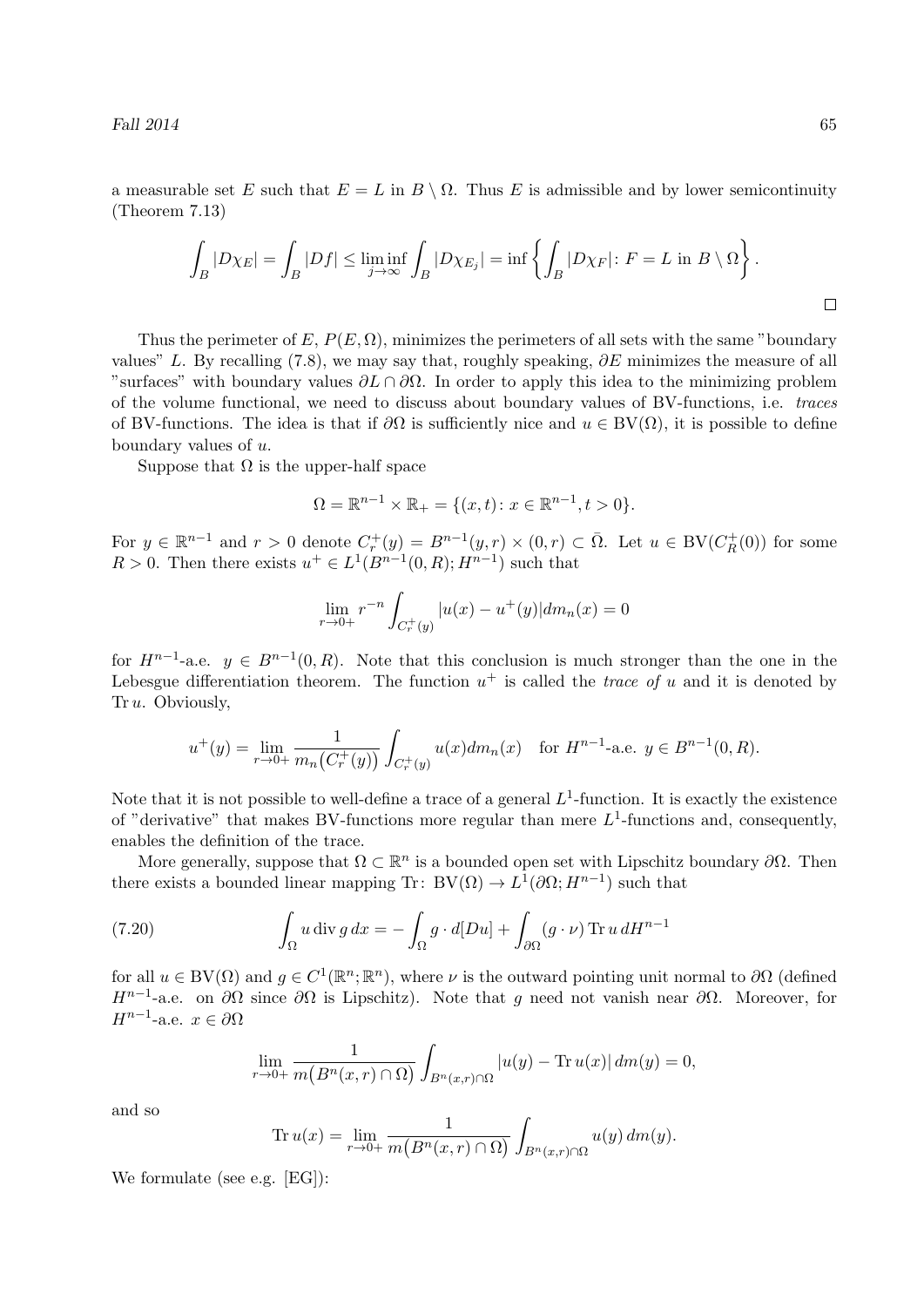**Theorem 7.21.** Let  $\Omega \subset \mathbb{R}^n$  be a bounded domain with Lipschitz boundary. Then there exists a unique continuous linear operator Tr: BV( $\Omega$ )  $\to L^1(\partial\Omega; H^{n-1})$  such that for every  $u \in C^{\infty}(\overline{\Omega})$  we have Tr  $u = u | \partial \Omega$ . Moreover, the map Tr is surjective.

We also have (see [G, p. 41]):

**Theorem 7.22.** Let  $\Omega \subset \mathbb{R}^n$  be a bounded domain with Lipschitz boundary. Given  $\varphi \in \mathbb{R}^n$  $L^1(\partial\Omega; H^{n-1})$  and  $\varepsilon > 0$ , there exist  $f \in W^{1,1}(\Omega)$  and a constant  $A = A(\partial\Omega)$  such that  $\text{Tr } f = \varphi$ and

$$
\int_{\Omega} |f| \leq \varepsilon ||\varphi||_{L^{1}(\partial \Omega)} \quad \text{and}
$$

$$
\int_{\Omega} |Df| \leq A ||\varphi||_{L^{1}(\partial \Omega)}.
$$

If, moreover,  $\partial\Omega$  is  $C^1$ , the constant A can be taken as  $A = 1 + \varepsilon$ .

Next we discuss about extensions of BV -functions.

**Theorem 7.23.** Suppose that  $\Omega \subset \mathbb{R}^n$  is a bounded open set with Lipschitz boundary  $\partial \Omega$ . Let  $f_1 \in BV(\Omega)$  and  $f_2 \in BV(\mathbb{R}^n \setminus \overline{\Omega})$ . Define  $f: \mathbb{R}^n \setminus \partial\Omega \to \mathbb{R}$ ,

$$
f(x) = \begin{cases} f_1(x), & \text{if } x \in \Omega; \\ f_2(x), & \text{if } x \in \mathbb{R}^n \setminus \overline{\Omega}. \end{cases}
$$

Then  $f \in BV(\mathbb{R}^n)$  and

(7.24) 
$$
||Df||(\mathbb{R}^n) = ||Df_1||(\Omega) + ||Df_2||(\mathbb{R}^n \setminus \overline{\Omega}) + \int_{\partial\Omega} |\operatorname{Tr} f_1 - \operatorname{Tr} f_2| dH^{n-1}.
$$

*Proof.* Let  $g \in C_0^1(\mathbb{R}^n; \mathbb{R}^n)$  with  $|g| \leq 1$ . By (7.20), we have

$$
\int_{\mathbb{R}^n} f \operatorname{div} g = \int_{\Omega} f_1 \operatorname{div} g + \int_{\mathbb{R}^n \setminus \overline{\Omega}} f_2 \operatorname{div} g
$$
\n
$$
= - \int_{\Omega} g \cdot d[Df_1] - \int_{\mathbb{R}^n \setminus \overline{\Omega}} g \cdot d[Df_2] + \int_{\partial \Omega} (\operatorname{Tr} f_1 - \operatorname{Tr} f_2) g \cdot \nu dH^{n-1}
$$
\n
$$
\leq ||Df_1||(\Omega) + ||Df_2||(\mathbb{R}^n \setminus \overline{\Omega}) + \int_{\partial \Omega} |\operatorname{Tr} f_1 - \operatorname{Tr} f_2| dH^{n-1}.
$$

It follows that  $f \in BV(\mathbb{R}^n)$  and  $||Df||(\mathbb{R}^n)$  is at most the right-side of (7.24). Conversely,

$$
\int_{\mathbb{R}^n} f \operatorname{div} g = -\int_{\mathbb{R}^n} g \cdot d[Df]
$$
\n
$$
= -\int_{\Omega} g \cdot d[Df_1] - \int_{\mathbb{R}^n \setminus \bar{\Omega}} g \cdot d[Df_2] + \int_{\partial \Omega} (\operatorname{Tr} f_1 - \operatorname{Tr} f_2) g \cdot \nu dH^{n-1}
$$

for all  $g \in C_0^1(\mathbb{R}^n, \mathbb{R}^n)$ . Hence

$$
[Df] = \begin{cases} [Df_1], & \text{in } \Omega; \\ [Df_2], & \text{in } \mathbb{R}^n \setminus \overline{\Omega}, \end{cases}
$$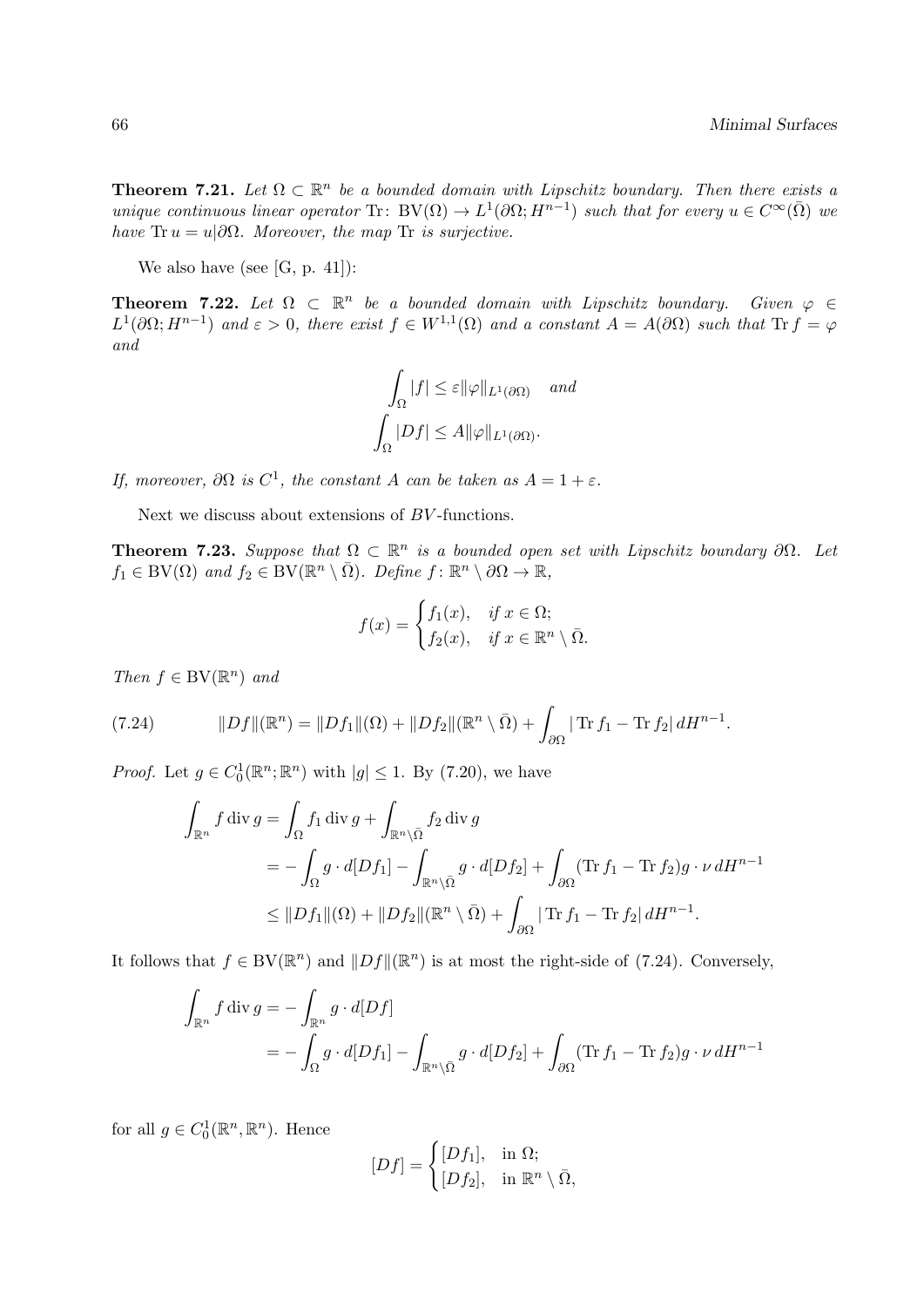and

$$
\int_{\Omega} g \cdot d[Df_1] + \int_{\mathbb{R}^n \setminus \overline{\Omega}} g \cdot d[Df_2] - \int_{\partial \Omega} (\operatorname{Tr} f_1 - \operatorname{Tr} f_2) g \cdot \nu dH^{n-1}
$$
\n
$$
= \int_{\mathbb{R}^n} g \cdot d[Df]
$$
\n
$$
= \int_{\Omega} g \cdot d[Df] + \int_{\mathbb{R}^n \setminus \overline{\Omega}} g \cdot d[Df] + \int_{\partial \Omega} g \cdot d[Df]
$$
\n
$$
= \int_{\Omega} g \cdot d[Df_1] + \int_{\mathbb{R}^n \setminus \overline{\Omega}} g \cdot d[Df_2] + \int_{\partial \Omega} g \cdot d[Df].
$$

It follows that

$$
\int_{\partial\Omega} g \cdot d[Df] = -\int_{\partial\Omega} (\text{Tr } f_1 - \text{Tr } f_2) g \cdot \nu dH^{n-1}
$$

for all  $g \in C_0^1(\mathbb{R}^n, \mathbb{R}^n)$ . Hence

$$
||Df||(\partial\Omega) = \int_{\partial\Omega} |\operatorname{Tr} f_1 - \operatorname{Tr} f_2| dH^{n-1},
$$

and therefore

$$
||Df||(\mathbb{R}^n) \le ||Df_1||(\Omega) + ||Df_2||(\mathbb{R}^n \setminus \overline{\Omega}) + \int_{\partial \Omega} |\operatorname{Tr} f_1 - \operatorname{Tr} f_2| dH^{n-1}
$$
  
=  $||Df||(\Omega) + ||Df||(\mathbb{R}^n \setminus \overline{\Omega}) + ||Df||(\partial \Omega)$   
=  $||Df||(\mathbb{R}^n).$ 

 $\Box$ 

### 7.25 Volume functional among BV-functions

Let us return back to the volume functional and minimal graphs. Suppose that  $\Omega \subset \mathbb{R}^n$  is a bounded open set and let  $u: \Omega \to \mathbb{R}$  be a continuous function. We define the *relaxed area* (or *relaxed volume*) of its graph  $\Gamma_u$  as

(7.26) Vol(
$$
\Gamma_u
$$
) = inf  $\left\{ \liminf_{k \to \infty} \mathcal{V}(u_k) : u_k \to u \text{ uniformly in } \Omega, u_k \in C^1(\bar{\Omega}) \right\},\$ 

where the infimum is taken over all such sequences  $(u_k)$ .

- Remarks 7.27. 1. The relaxed area functional is lower semicontinuous with respect to uniform convergence.
	- 2. The relaxed area of the graph of a Lipschitz function coincides with its usual area.

Next we extend the definition even more:

**Definition 7.28.** Let  $u \in L^1(\Omega)$ . We define

(7.29) 
$$
\mathcal{V}(u) = \inf \left\{ \liminf_{k \to \infty} \mathcal{V}(u_k) \colon u_k \to u \text{ in } L^1(\Omega), \ u_k \in C^1(\overline{\Omega}) \right\}.
$$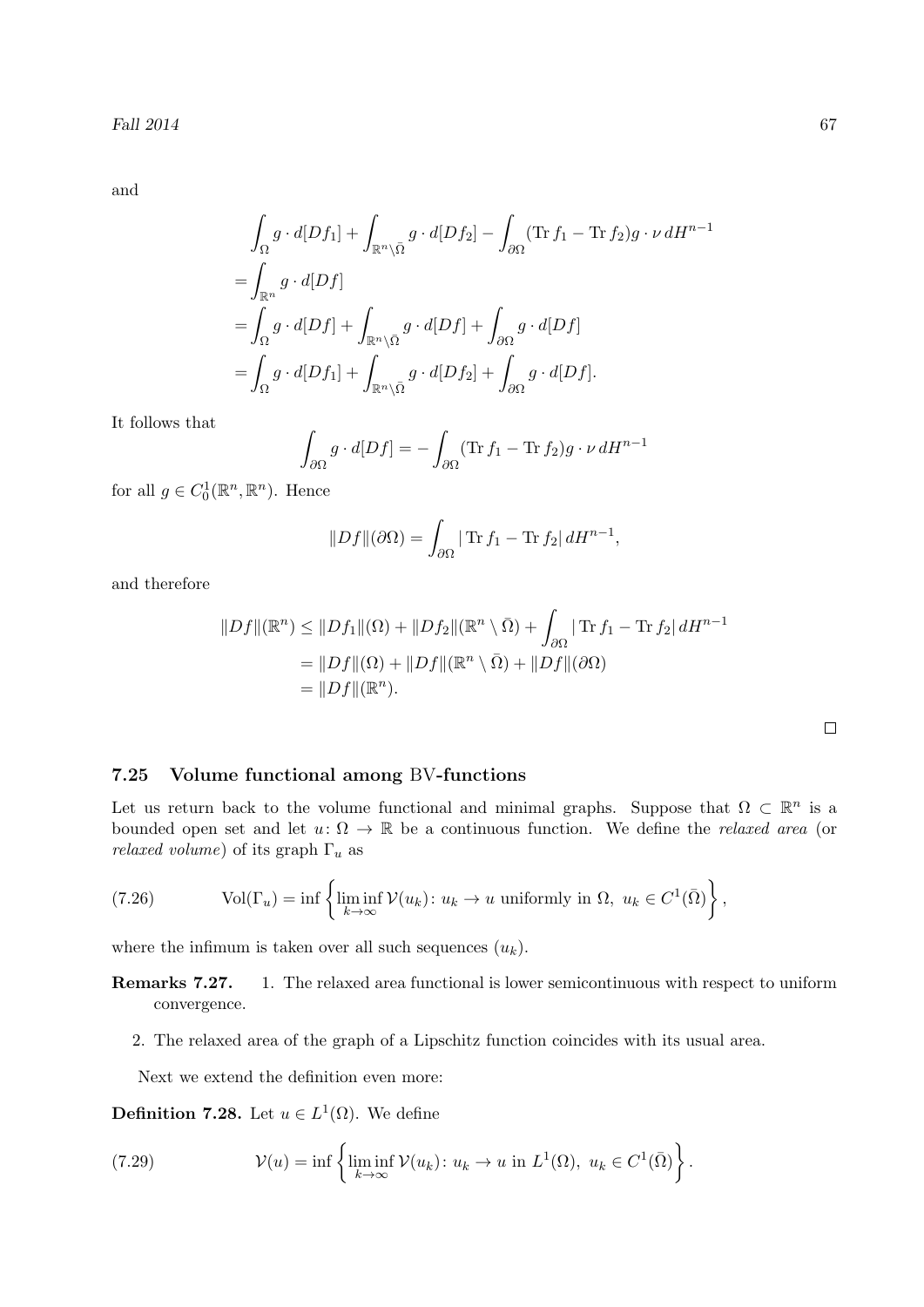It turns out that

(7.30) 
$$
\mathcal{V}(u) = \sup \left\{ \int_{\Omega} \left( u \sum_{i=1}^{n} \frac{\partial g_i}{\partial x_i} + g_{n+1} \right) : g \in C_0^1(\Omega; \mathbb{R}^{n+1}), \ |g| \le 1 \right\}.
$$

We also write

(7.31) 
$$
\int_{\Omega} \sqrt{1+|Du|^2} := \mathcal{V}(u)
$$

for functions  $u \in L^1(\Omega)$ . Thus for bounded open sets and functions  $u \in L^1(\Omega)$ 

$$
(7.32) \qquad \int_{\Omega} \sqrt{1+|Du|^2} = \sup \left\{ \int_{\Omega} \left( u \sum_{i=1}^n \frac{\partial g_i}{\partial x_i} + g_{n+1} \right) : g \in C_0^1(\Omega; \mathbb{R}^{n+1}), \ |g| \le 1 \right\}.
$$

Since

(7.33) 
$$
\int_{\Omega} |Du| \leq \int_{\Omega} \sqrt{1+|Du|^2} \leq \int_{\Omega} |Du| + m_n(\Omega),
$$

we see that  $BV(\Omega)$ -functions in a bounded open set  $\Omega$  are exactly those functions whose graphs have finite relaxed area.

We notice that

$$
\int_{\Omega} \sqrt{1+|Du|^2} = \int_{\Omega} \sqrt{1+|\nabla u|^2}
$$

if  $u \in C^1(\Omega)$ , or more generally, if  $u \in W^{1,1}(\Omega)$ . The lower semicontinuity

$$
\int_{\Omega} \sqrt{1 + |Du|^2} \le \liminf_{j \to \infty} \int_{\Omega} \sqrt{1 + |Du_j|^2}
$$

holds whenever  $u_j \to u$  in  $L^1(\Omega)$ .

Next we formulate a minimizing problem: Suppose that  $\Omega \subset \mathbb{R}^n$  is a bounded open set with Lipschitz boundary  $\partial\Omega$ . For  $\varphi \in L^1(\partial\Omega; H^{n-1})$ , denote

$$
\mathcal{A} = \{ u \in BV(\Omega) \colon \operatorname{Tr} u = \varphi \}.
$$

Problem: Find a minimizer for the relaxed area functional  $V$  among functions in  $A$ .

Since the trace operator Tr:  $BV(\Omega) \to L^1(\partial\Omega)$  is surjective, the set A of admissible functions is non-empty, and therefore, for all  $v \in A$ 

$$
I := \inf \{ \mathcal{V}(u) \colon u \in \mathcal{A} \} \le \int_{\Omega} |Dv| + m_n(\Omega) < \infty.
$$

Thus we may find a minimizing sequence  $u_j \in \mathcal{A}, j \in \mathbb{N}$ , with

$$
\lim_{j \to \infty} \mathcal{V}(u_j) = I.
$$

By compactness, there exists a subsequence  $u_{j_i}$  and  $u \in L^1(\Omega)$  such that  $u_{j_i} \to u$  in  $L^1(\Omega)$ . Furthermore, the lower semicontinuity implies that

$$
\mathcal{V}(u) \le \liminf \mathcal{V}(u_{j_i}) = I.
$$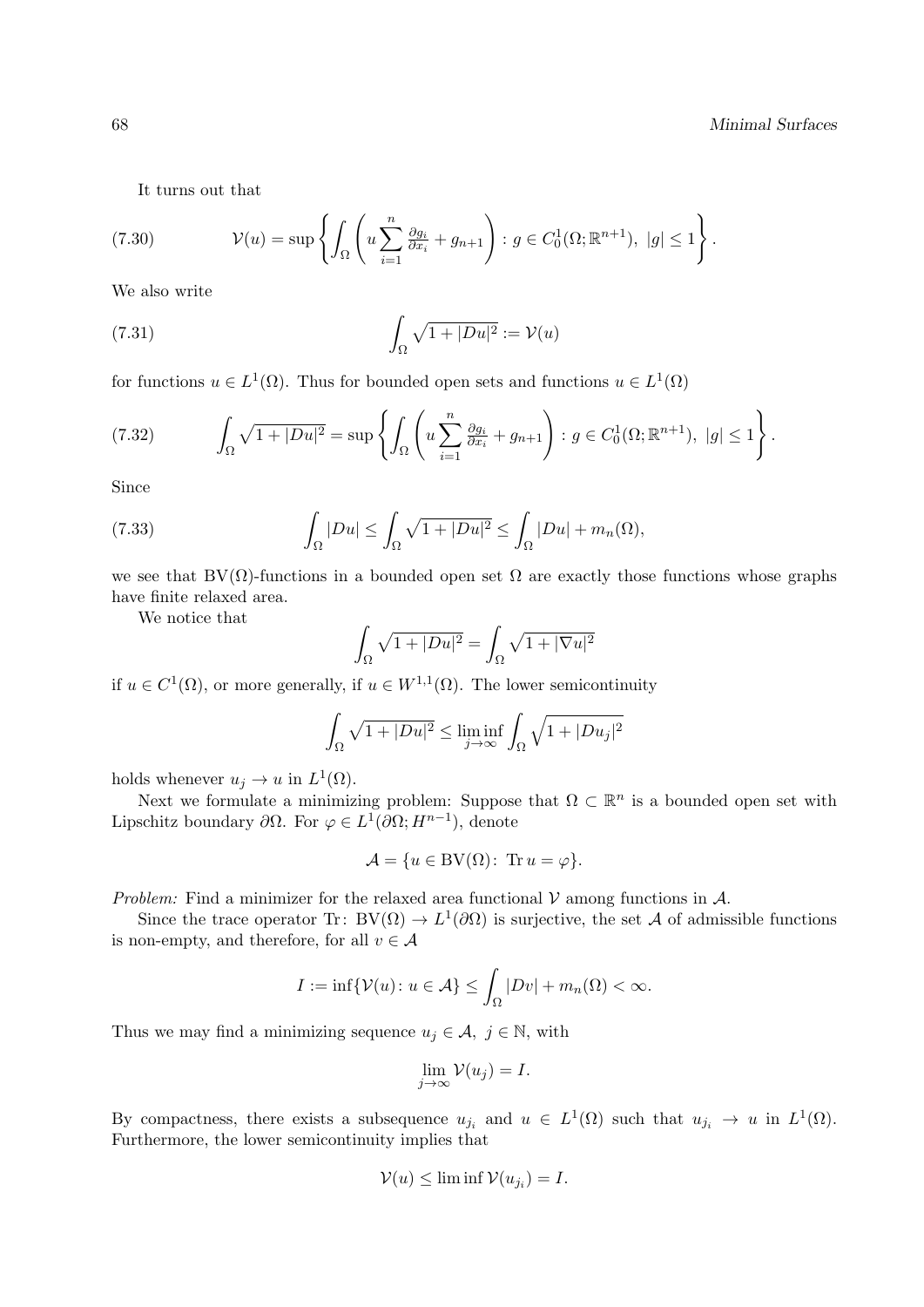It follows that  $u \in BV(\Omega)$ . However, the trace of u need not be  $\varphi$ , and consequently u need not belong to A. The problem here is the boundary behavior of functions in a minimizing sequence.

We must "relax" further an modify the area functional by adding the area of the piece of cylinder  $\partial\Omega \times \mathbb{R}$  that lies between graphs of Tr u and  $\varphi$ . Thus we define for  $u \in BV(\Omega)$ 

(7.34) 
$$
\mathcal{J}(u) := \int_{\Omega} \sqrt{1 + |Du|^2} + \int_{\partial \Omega} |\operatorname{Tr} u - \varphi| dH^{n-1}.
$$

**Theorem 7.35.** Let  $\Omega \subset \mathbb{R}^n$  be a bounded open set with  $C^1$ -smooth boundary  $\partial\Omega$  and let  $\varphi \in$  $L^1(\partial\Omega; H^{n-1})$ . Then

(7.36) 
$$
\inf \{ \mathcal{V}(u) \colon u \in BV(\Omega), \text{Tr } u = \varphi \} = \inf \{ \mathcal{J}(u) \colon u \in BV(\Omega) \}.
$$

*Proof.* Let us denote by L the left-side of  $(7.36)$  and by R the right-side of  $(7.36)$ . Suppose that  $u \in BV(\Omega)$  and Tr  $u = \varphi$ . Then  $V(u) = \mathcal{J}(u)$ , and therefore  $L \geq R$ . So it remains to prove  $R \geq L$ . Let  $u \in BV(\Omega)$  and  $\varepsilon > 0$ . By Theorem 7.22, there exists  $w \in W^{1,1}(\Omega)$ , with Tr  $w = \varphi - \text{Tr } u$  and

$$
\int_{\Omega} |Dw| \le (1+\varepsilon) \int_{\partial \Omega} |\operatorname{Tr} w - \varphi| \, dH^{n-1}.
$$

Then  $v = u + w \in BV(\Omega)$  and Tr  $v = \varphi$ . Moreover,

$$
\mathcal{V}(v) = \int_{\Omega} \sqrt{1 + |Dv|^2} \n\leq \int_{\Omega} \sqrt{1 + |Du|^2} + \int_{\Omega} |Dw| \n\leq \int_{\Omega} \sqrt{1 + |Du|^2} + (1 + \varepsilon) \int_{\partial \Omega} |\operatorname{Tr} w - \varphi| dH^{n-1}.
$$

So,  $L \leq R$ .

*Problem:* Given  $\varphi \in L^1(\partial\Omega; H^{n-1})$  find  $u \in BV(\Omega)$  that minimizes

$$
\mathcal{J}(v,\Omega) = \int_{\Omega} \sqrt{1+|Dv|^2} + \int_{\partial\Omega} |\operatorname{Tr} v - \varphi| \, dH^{n-1}
$$

among  $v \in BV(\Omega)$ . Suppose that  $\overline{\Omega} \subset B = B^n(0,R)$ . Extend  $\varphi$  to  $\varphi \in W^{1,1}(B \setminus \overline{\Omega})$  and, for each  $v \in BV(\Omega)$ , define

$$
v_{\varphi} = \begin{cases} v, & \text{in } \Omega; \\ \varphi, & \text{in } B \setminus \bar{\Omega}. \end{cases}
$$

Then  $v_{\varphi} \in BV(B)$  and

$$
\int_{B} \sqrt{1+|Dv_{\varphi}|^2} = \int_{\Omega} \sqrt{1+|Dv|^2} + \int_{B\setminus\bar{\Omega}} \sqrt{1+|D\varphi|^2} + \int_{\partial\Omega} |\operatorname{Tr} v - \varphi| dH^{n-1}
$$

$$
= \mathcal{J}(v, \Omega) + \int_{B\setminus\bar{\Omega}} \sqrt{1+|D\varphi|^2}.
$$

Thus we get another formulation of the problem above: Given  $\varphi \in W^{1,1}(B \setminus \overline{\Omega})$  find  $v \in BV(B)$ that minimizes

$$
\mathcal{V}(v, B) = \int_B \sqrt{1 + |Dv|^2}
$$

among  $v \in BV(B)$  with  $v = \varphi$  in the open set  $B \setminus \Omega$ .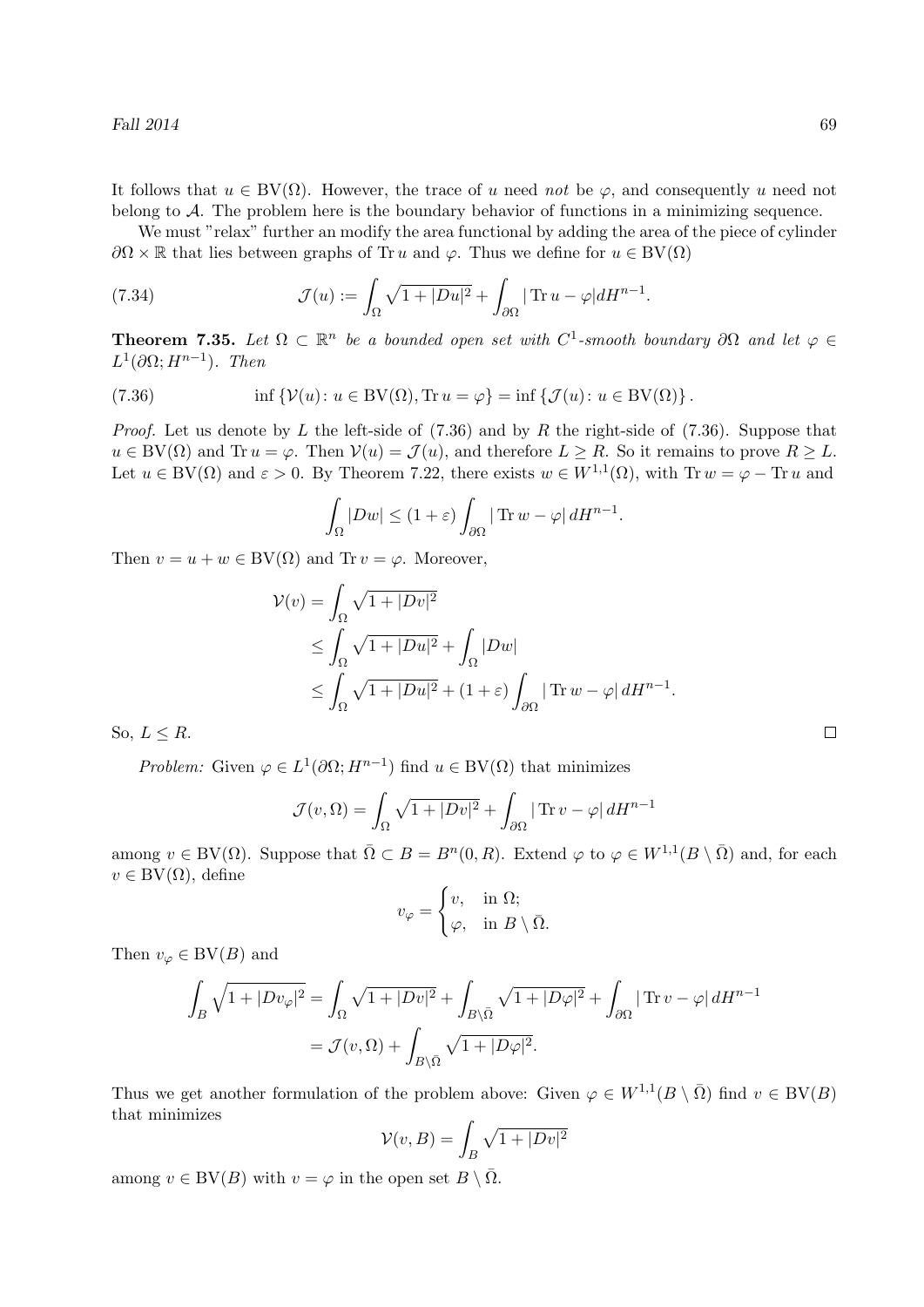**Theorem 7.37.** Suppose that  $\Omega \subset \mathbb{R}^n$  is a bounded open set with Lipschitz boundary  $\partial \Omega$ . Let  $\varphi \in L^1(\partial\Omega; H^{n-1})$ . Then the functional

$$
\mathcal{J}(u,\Omega) = \int_{\Omega} \sqrt{1 + |Du|^2} + \int_{\partial\Omega} |\operatorname{Tr} u - \varphi| \, dH^{n-1}
$$

attains its minimum in  $BV(\Omega)$ .

*Proof.* Take an open ball B such that  $\overline{\Omega} \subset B$ . Extend  $\varphi$  to  $\varphi \in W^{1,1}(B \setminus \overline{\Omega})$ . Let

$$
I := \inf \left\{ \mathcal{J}(u, \Omega) + \int_{B \setminus \bar{\Omega}} \sqrt{1 + |D\varphi|^2} : u \in BV(\Omega) \right\}
$$
  
= 
$$
\inf \left\{ \mathcal{V}(v, B) : v \in BV(B), v = \varphi \text{ in } B \setminus \bar{\Omega} \right\}.
$$

Since for all  $v \in BV(\Omega)$  the function  $v_{\varphi} \in BV(B)$  and

$$
\mathcal{V}(v_{\varphi},B) = \int_{B} \sqrt{1 + |D v_{\varphi}|^2} \le \int_{B} |D v_{\varphi}|^2 + m(B) < \infty,
$$

we have  $I < \infty$ . Take a minimizing sequence  $v_j \in BV(B)$ ,  $j \in \mathbb{N}$ , such that  $v_j = \varphi$  in  $B \setminus \overline{\Omega}$ and  $V(v_i, B) \to I$  as  $j \to \infty$ . Then  $v_j$  is a bounded sequence in BV(B), hence there exists a subsequence, still denoted by  $v_j$ , and  $v \in BV(B)$  such that  $v_j \to v$  in  $L^1(B)$ . Clearly,  $v = \varphi$ (almost everywhere) in  $B \setminus \overline{\Omega}$ . Hence v is "admissible" and by the lower semicontinuity,

$$
\mathcal{V}(v, B) \le \liminf_{j \to \infty} \mathcal{V}(v_j, B) = I.
$$

Thus  $v|\Omega$  minimizes  $\mathcal J$  in BV( $\Omega$ ).

**Remark 7.38.** It turns out that the minimizer of  $\mathcal J$  given by Theorem 7.37 is, in fact, smooth in  $\Omega$ ; see [G, Theorem 14.13].

# 8 The Plateau problem

In this section we study the classical Plateau problem: Given a closed curve  $\Gamma \subset \mathbb{R}^3$ , find a minimal surface with boundary Γ. We consider the problem for parameterized disks (solved independently by Douglas and Radó in the 30's).

Let  $\Gamma \subset \mathbb{R}^3$  be a piecewise  $C^1$ -smooth Jordan curve. We write  $\mathbb{D} = \{z = (x, y) \in \mathbb{R}^2 : |z| < 1\}$ and  $\mathbb{S} = \partial \mathbb{D}$  for the unit disk and for the unit circle, respectively. A map  $f : \mathbb{S} \to \Gamma$  is called monotone if the preimage  $f^{-1}K$  is connected for every connected  $K \subset \Gamma$ .

**Theorem 8.1.** Given a piecewise  $C^1$ -smooth Jordan curve  $\Gamma \subset \mathbb{R}^3$ , there exists a map  $u: \bar{\mathbb{D}} \to \mathbb{R}^3$ such that

- (1)  $u|\mathbb{S}: \mathbb{S} \to \Gamma$  is monotone and onto;
- (2)  $u \in C(\bar{\mathbb{D}}) \cap W^{1,2}(\mathbb{D}; \mathbb{R}^3)$  and u is  $C^{\infty}$ -smooth in  $\mathbb{D}$ ;
- (3) the image  $u(\mathbb{D})$  minimizes the area of images  $v(\mathbb{D})$  among all maps  $v \in C(\bar{\mathbb{D}}) \cap W^{1,2}(\mathbb{D};\mathbb{R}^3)$ , with  $v|S: S \to \Gamma$  monotone and onto.

A natural attempt to solve this problem would be to take a minimizing sequence of admissible maps and try to extract a converging subsequence. There are two serious problems in this approach. Since the area of the image is independent of parametrization, the noncompactness of the group of diffeomerphisms  $\mathbb{D} \to \mathbb{D}$  is a major problem. Secondly, since thin tubes can have arbitrarily small area, the area of the image does not control the mapping enough.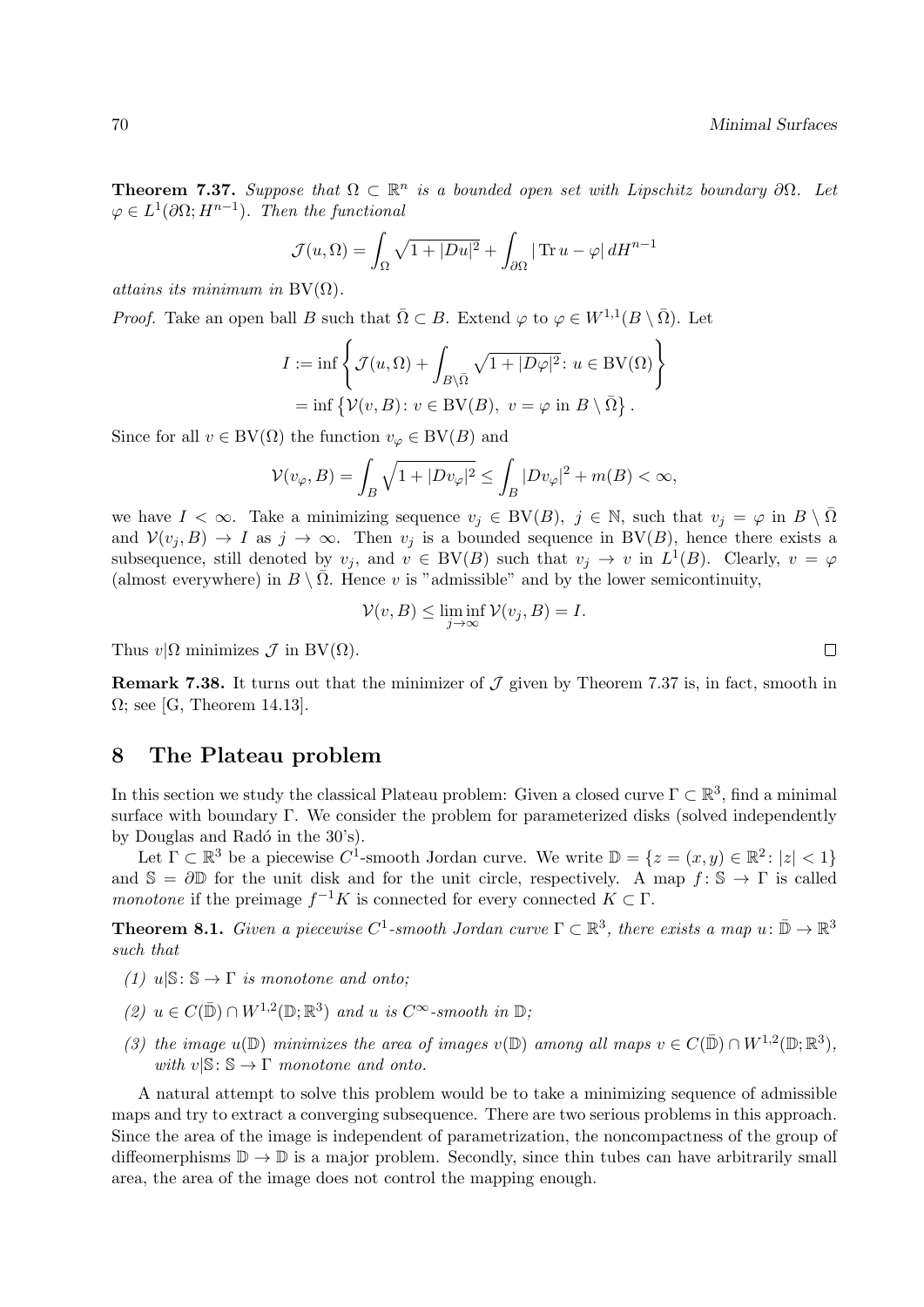#### 8.2 Area and energy

To overcome the difficulties above, we try to minimize the energy. We denote by  $W^{1,2}(\mathbb{D})$  the Sobolev space of functions  $f \in L^2(\mathbb{D})$  whose distributional first order partial derivatives belong to  $L^2(\mathbb{D})$  as well. It is a Banach space with the norm

$$
||f||_{1,2} = ||f||_p + |||\nabla f||_p.
$$

Furthermore, we denote by  $W^{1,2}(\mathbb{D};\mathbb{R}^n)$  the Banach space of mappings  $f: \mathbb{D} \to \mathbb{R}^n$  with coordinate functions  $f_i \in W^{1,2}(\mathbb{D}), i = 1,\ldots,n$ . The closure of  $C_0^{\infty}(\mathbb{D})$  in  $W^{1,2}(\mathbb{D})$  is denoted by  $W_0^{1,2}$  $i_0^{1,2}(\mathbb{D})$ . It is a Banach space, too.

Let  $u: \mathbb{D} \to \mathbb{R}^n$ ,  $u = (u^1, u^2, \dots, u^n)$ , belong to  $W^{1,2}(\mathbb{D}; \mathbb{R}^n)$ . The energy of u is

$$
E(u) = \frac{1}{2} \int_{\mathbb{D}} |\nabla u(z)|^2 dz,
$$

where  $\nabla u(z)$  (=  $Du(z)$ ) is the linear map  $\nabla u(z)$ :  $\mathbb{R}^2 \to \mathbb{R}^n$  defined by the distributional partial derivatives  $u_x^i(z)$ ,  $u_y^i(z)$  as

$$
\nabla u(z) = \begin{pmatrix} u_x^1(z) & u_y^1(z) \\ u_x^2(z) & u_y^2(z) \\ \vdots & \vdots \\ u_x^n(z) & u_y^n(z) \end{pmatrix}
$$

and

$$
|\nabla u|^2 = |u_x|^2 + |u_y|^2 = \sum_{i=1}^n ((u_x^i)^2 + (u_y^i)^2)
$$

is the square of the Hilbert-Schmidt norm of  $\nabla u$ . Notice that  $\nabla u(z)$  is defined at almost every point  $z = (x, y) \in \mathbb{D}$ . We define the area of the image  $u(\mathbb{D})$  (with multiplicity counted) by

Area(u) = 
$$
\int_{\mathbb{D}} (|u_x|^2 |u_y|^2 - \langle u_x, u_y \rangle^2)^{1/2}
$$
.

Note that the integrand

$$
|u_x \wedge u_y| = (|u_x|^2 |u_y|^2 - \langle u_x, u_y \rangle^2)^{1/2}
$$

is the area of the parallelogram spanned by vectors  $u_x = (\nabla u)e_1$ ,  $u_y = (\nabla u)e_2 \in \mathbb{R}^n$ . Hence Area $(u)$  is the 2-dimensional (normalized) Hausdoff measure of the image (at least) if u is  $C<sup>1</sup>$  and one-to-one. Since

$$
E(u) = \frac{1}{2} \int_{\mathbb{D}} (|u_x|^2 + |u_y|^2)
$$

we notice that  $Area(u) \leq E(u)$  and the equality occurs if and only if

(8.3) 
$$
\langle u_x, u_y \rangle = 0 \text{ and } |u_x| = |u_y| \text{ a.e.}
$$

That is  $\langle u_x, u_y \rangle = 0$  and  $|u_x|^2 - |u_y|^2 = 0$  as L<sup>1</sup>-functions. We call a mapping  $u \in W^{1,2}(\mathbb{D}; \mathbb{R}^n)$ almost conformal if Area $(u) = E(u)$ . Thus (8.3) holds a.e., but  $\nabla u(z)$  may be 0 (constant linear map) in a set of positive measure. If, furthermore,  $u$  is an almost conformal immersion, then  $u$ is conformal, hence an isothermal parametrization. The existence of isothermal coordinates in 2 dimensions will be crucial for the proof and the reason why this kind of approach does not work for higher dimensional analogues. Indeed, provided certain properties (see below) hold for a map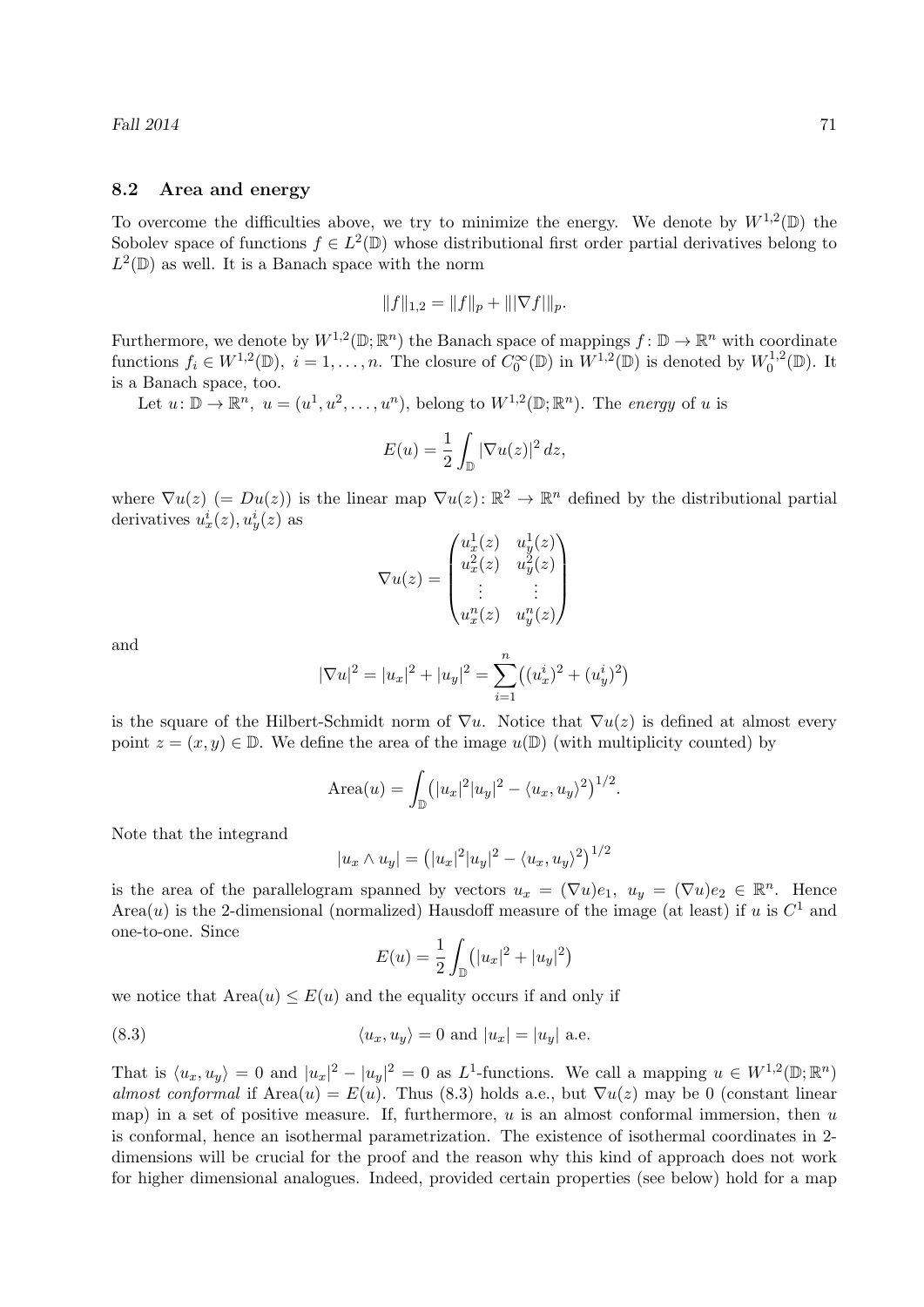$u \in W^{1,2}(\mathbb{D};\mathbb{R}^n)$ , there exists a homeomorphism  $\varphi: \bar{\mathbb{D}} \to \bar{\mathbb{D}}$  such that  $\varphi | \mathbb{D}: \mathbb{D} \to \mathbb{D}$  is diffeomorphic and  $u \circ \varphi$  is conformal.

Fix a piecewise C<sup>1</sup>-smooth Jordan curve  $\Gamma \subset \mathbb{R}^3$  and denote by  $X_{\Gamma}$  the family of admissible maps

$$
X_{\Gamma} = \{ \psi \colon \bar{\mathbb{D}} \to \mathbb{R}^3 \mid \psi \in C(\bar{\mathbb{D}}) \cap W^{1,2}(\mathbb{D}, \mathbb{R}^3), \psi | \mathbb{S} \colon \mathbb{S} \to \Gamma \text{ monotone} \}.
$$

Furthermore, let

$$
A_{\Gamma} = \inf \{ \text{Area}(u) : u \in X_{\Gamma} \}
$$

$$
E_{\Gamma} = \inf \{ E(u) : u \in X_{\Gamma} \}.
$$

It is easy to see that  $X_{\Gamma} \neq \emptyset$ , and therefore the definitions of  $A_{\Gamma}$  and  $E_{\Gamma}$  make sense.

Lemma 8.4.  $A_{\Gamma} = E_{\Gamma}$ .

*Proof.* Since Area $(u) \le E(u)$ , we have  $A_{\Gamma} \le E_{\Gamma}$ . The proof of the converse inequality relies on the existence of isothermal coordinates. Let us fix  $\varepsilon > 0$  and choose  $u \in X_{\Gamma}$  such that

$$
Area(u) < A_{\Gamma} + \varepsilon/2.
$$

Recall that

Area(u) = 
$$
\int_{\mathbb{D}} (|u_x|^2 |u_y|^2 - \langle u_x, u_y \rangle^2)^{1/2} dx dy.
$$

Next we pull-back the standard inner product (Riemannian metric) of  $\mathbb{R}^3$  by the mapping u to obtain a measurable, possibly degenerate, "Riemannian metric" on  $\mathbb{D}$ . Writing  $u = (u^1, u^2, u^3)$  and

$$
g_{11} = \langle u_x, u_x \rangle = |u_x|^2,
$$
  
\n
$$
g_{22} = \langle u_y, u_y \rangle = |u_y|^2,
$$
  
\n
$$
g_{12} = g_{21} = \langle u_x, u_y \rangle,
$$

and

(8.5) 
$$
g_{ij} = \begin{pmatrix} g_{11} & g_{12} \\ g_{21} & g_{22} \end{pmatrix} = \begin{pmatrix} |u_x|^2 & \langle u_x, u_y \rangle \\ \langle u_x, u_y \rangle & |u_y|^2 \end{pmatrix},
$$

we see that

$$
(|u_x|^2|u_y|^2 - \langle u_x, u_y \rangle^2)^{1/2} = \sqrt{\det g_{ij}}
$$

and

$$
|\nabla u|^2 = |u_x|^2 + |\nabla u_y|^2 = \text{tr } g_{ij}.
$$

Indeed,  $g_{ij}$  is the pull-back of  $\langle \cdot, \cdot \rangle$  under u and it defines, for a.e.  $z \in \mathbb{D}$ , a symmetric bilinear form  $\langle \cdot, \cdot \rangle_z : \mathbb{R}^2 \times \mathbb{R}^2 \to \mathbb{R}$  by

$$
\langle e_i, e_j \rangle_z = \nabla u(z) e_i \cdot \nabla u(z) e_j = u_x(z) \cdot u_y(z) = g_{ij}(z).
$$

Notice that  $\langle \cdot, \cdot \rangle_z$  fails to be an inner product at points  $z \in \mathbb{D}$ , where  $\nabla u(z)$  is not injective. Our aim is to change the "metric"  $g_{ij}$  into a conformal one (=  $f\delta_{ij}$ ,  $f > 0$  a function). In order to use the existence results for isothermal coordinates  $g_{ij}$  should be non-degenerate. To solve this we problem we first approximate u by a sequence of smooth mappings. Indeed, since  $u \in C(\mathbb{D}; \mathbb{R}^3)$  there exists a sequence  $u_{(k)} \in C^{\infty}(\mathbb{\bar{D}};\mathbb{R}^3)$  such that  $u_{(k)} \to u$  uniformly in  $\mathbb{\bar{D}}$  and the partial derivatives of coordinate functions converge in  $L^2(\mathbb{D})$ , i.e.  $u^i_{(k)x} \to u^i_x$  in  $L^2(\mathbb{D})$  and  $u^i_{(k)y} \to u^i_y$  in  $L^2(\mathbb{D})$  as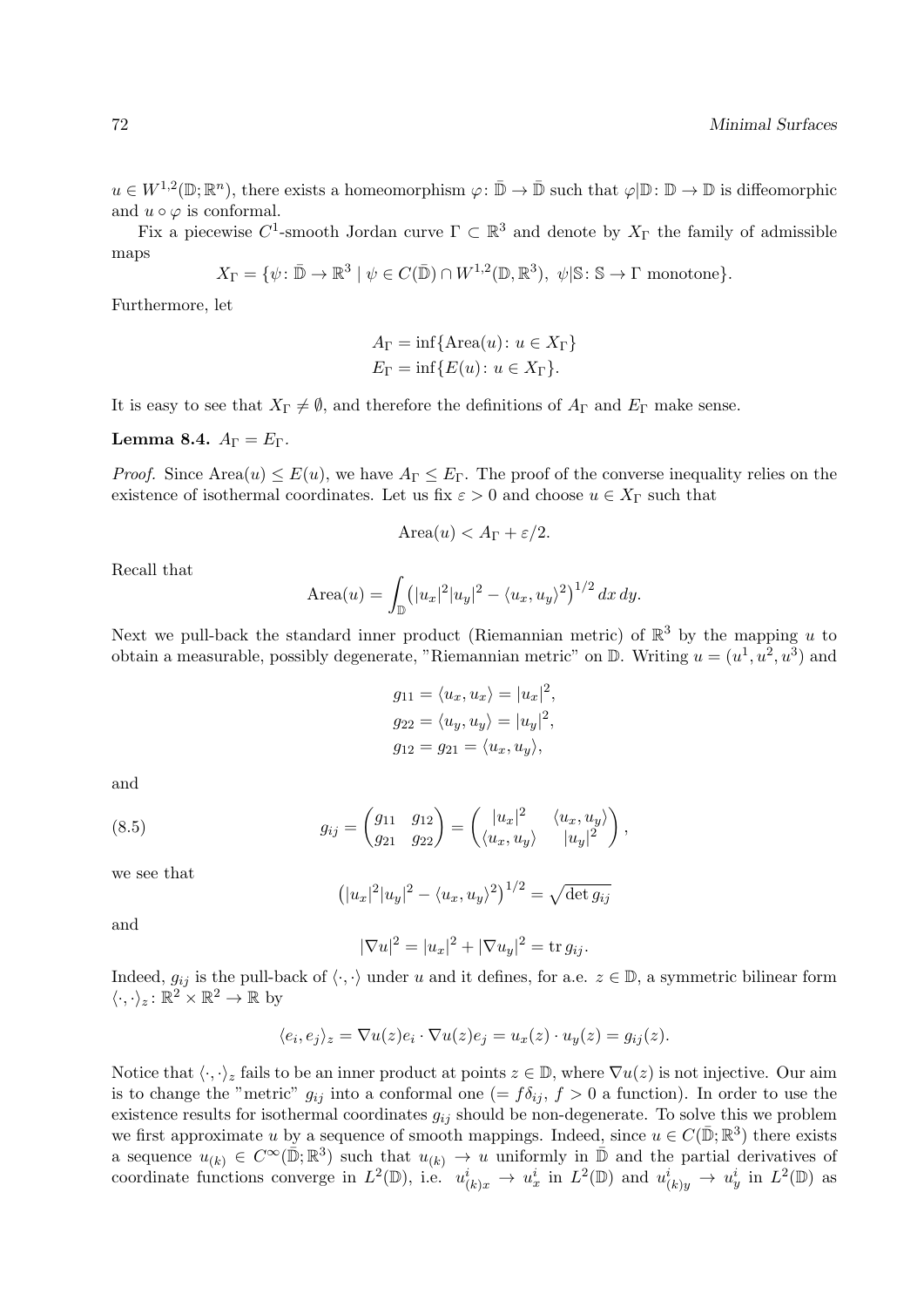$k \to \infty$   $(i = 1, 2, 3)$ . We denote by  $g_{ij}^{(k)}$  the pull-back of  $\langle \cdot, \cdot \rangle$  under  $u_{(k)}$  (see (8.5)). For each k we then define a family of mappings  $u_{(k,s)} \in C^{\infty}(\bar{\mathbb{D}}; \mathbb{R}^5), s \in \mathbb{R}$ , by

$$
u_{(k,s)}(x,y) = \underbrace{(u_{(k)}(x,y)}_{\in \mathbb{R}^3}, sx, sy).
$$

Then

$$
\nabla u_{(k,s)} = \begin{pmatrix} u_{(k)x}^1 & u_{(k)y}^1 \\ u_{(k)x}^2 & u_{(k)y}^2 \\ u_{(k)x}^3 & u_{(k)y}^3 \\ s & 0 \\ 0 & s \end{pmatrix}
$$

and the pull-back of the standard inner product  $\langle \cdot, \cdot \rangle$  of  $\mathbb{R}^5$  under  $u_{(k,s)}$  is  $\tilde{g}_{ij} = g_{ij}^{(k)} + s^2 \delta_{ij}$ . Furthermore,

$$
\det \tilde{g}_{ij} = \det g_{ij}^{(k)} + s^2 |\nabla u_{(k)}|^2 + s^4,
$$

and therefore  $\tilde{g}_{ij}$  is non-degenerate and smooth for  $s \neq 0$ . We also notice that

$$
\sqrt{\det \tilde{g}_{ij}} \le \sqrt{\det g_{ij}^{(k)}} + |s| |\nabla u_{(k)}| + s^2.
$$

The existence results for isothermal coordinates imply that, for  $s \neq 0$  and  $k \in \mathbb{N}$ , there exists a homeomorphism  $\varphi_{k,s} \colon \bar{\mathbb{D}} \to \bar{\mathbb{D}}$  such that  $\varphi_{k,s} | \mathbb{D} \colon \mathbb{D} \to \mathbb{D}$  is diffeomorphic and

$$
u_{(k,s)} \circ \varphi_{k,s} \colon \mathbb{D} \to \mathbb{R}^5
$$

is conformal. Since

$$
\nabla (u_{(k,s)} \circ \varphi_{k,s}) = \begin{pmatrix} (u_{(k)}^1 \circ \varphi_{k,s})_x & (u_{(k)}^1 \circ \varphi_{k,s})_y \\ (u_{(k)}^2 \circ \varphi_{k,s})_x & (u_{(k)}^2 \circ \varphi_{k,s})_y \\ (u_{(k)}^3 \circ \varphi_{k,s})_x & (u_{(k)}^3 \circ \varphi_{k,s})_y \\ s(\varphi_{k,s}^1)_x & 0 \\ 0 & s(\varphi_{k,s}^2)_y \end{pmatrix},
$$

we have

$$
\left| \nabla \left( u_{(k,s)} \circ \varphi_{k,s} \right) \right|^2 = \left| \nabla \left( u_{(k)} \circ \varphi_{k,s} \right) \right|^2 + s^2 (\varphi_{k,s}^1)_x^2 + s^2 (\varphi_{k,s}^2)_y^2
$$
  
 
$$
\geq \left| \nabla \left( u_{(k)} \circ \varphi_{k,s} \right) \right|^2.
$$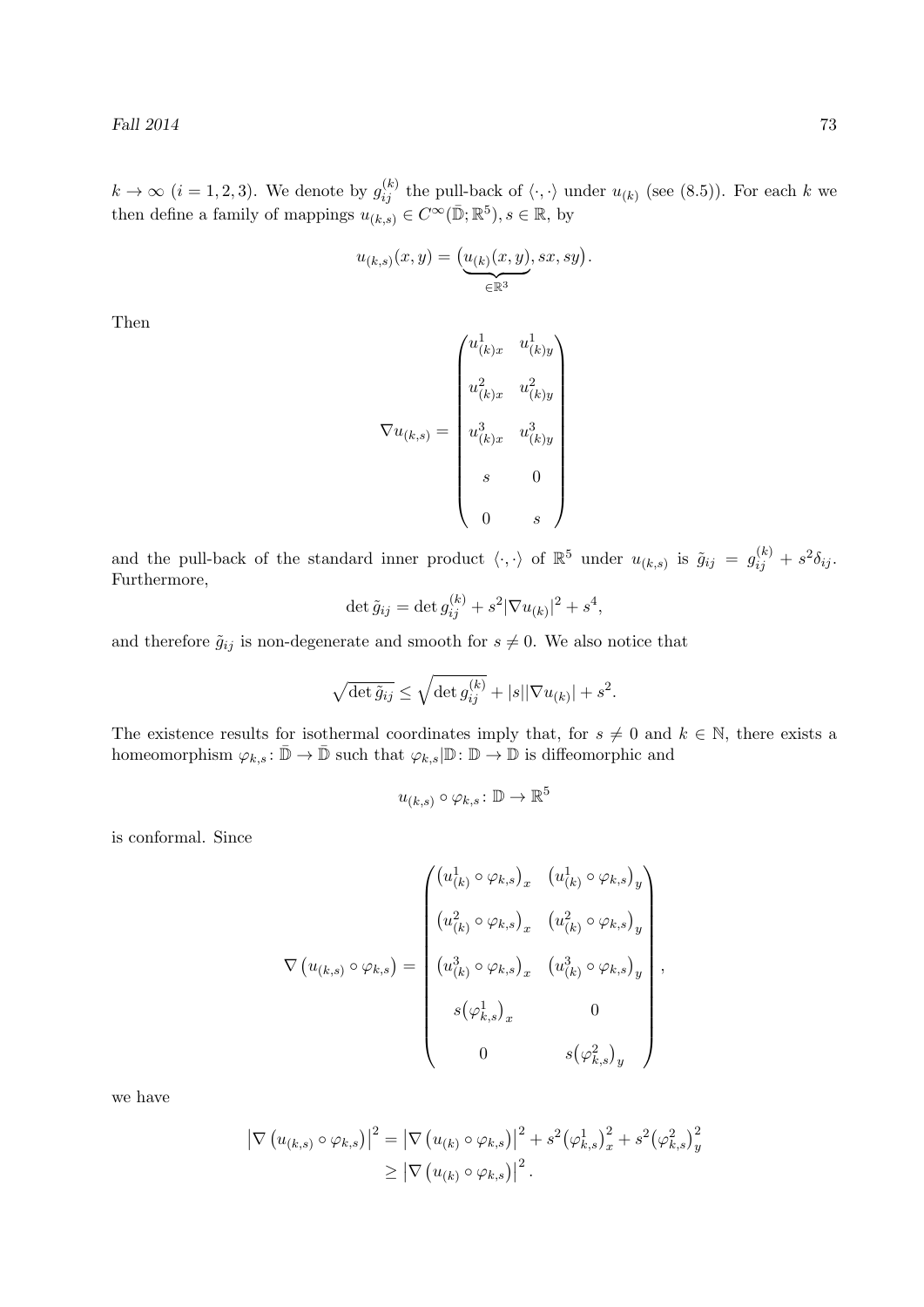Hence

$$
E(u_{(k)} \circ \varphi_{k,s}) = \frac{1}{2} \int_{\mathbb{D}} \left| \nabla (u_{(k)} \circ \varphi_{k,s}) \right|^2
$$
  
\n
$$
\leq \frac{1}{2} \int_{\mathbb{D}} \left| \nabla (u_{(k,s)} \circ \varphi_{k,s}) \right|^2
$$
  
\n
$$
= E(u_{(k,s)} \circ \varphi_{k,s})
$$
  
\n
$$
= \text{Area}(u_{(k,s)}) \circ \varphi_{k,s}
$$
  
\n
$$
= \text{Area}(u_{(k,s)}),
$$

where the second last equality follows from conformality of  $u_{(k,s)} \circ \varphi_{k,s}$  and the last equality follows since the area is independent of parametrization. On the other hand,

Area
$$
(u_{(k,s)}) = \int_{\mathbb{D}} \sqrt{\det \tilde{g}_{ij}}
$$
  
\n
$$
\leq \int_{\mathbb{D}} \left( \sqrt{\det g_{ij}^{(k)}} + |s| |\nabla u_{(k)}| + s^2 \right)
$$
\n
$$
= \int_{\mathbb{D}} \sqrt{\det g_{ij}^{(k)}} + |s| \int_{\mathbb{D}} |\nabla u_{(k)}| + \pi s^2.
$$

Since

$$
\int_{\mathbb{D}} |\nabla u_{(k)}| = \int_{\mathbb{D}} |\nabla u_{(k)} - \nabla u + \nabla u|
$$
\n
$$
\leq \int_{\mathbb{D}} |\nabla u_{(k)} - \nabla u| + \int_{\mathbb{D}} |\nabla u|
$$
\n
$$
\leq \sqrt{\pi} \underbrace{\left( \int_{\mathbb{D}} |\nabla u_{(k)} - \nabla u|^2 \right)^{1/2}}_{\to 0} + \sqrt{\pi} \underbrace{\left( \int_{\mathbb{D}} |\nabla u|^2 \right)^{1/2}}_{\lt \infty},
$$

we may find s and  $k_0 \in \mathbb{N}$  such that

$$
|s| \int_{\mathbb{D}} |\nabla u_{(k)}| + \pi s^2 < \varepsilon / 4
$$

for all  $k \geq k_0$ . On the other hand, since  $u_{(k)} \to u$  in  $W^{1,2}(\mathbb{D}, \mathbb{R}^3)$  we may choose  $k_0$  so large that

$$
\int_{\mathbb{D}} \sqrt{\det g_{ij}^{(k)}} \le \int_{\mathbb{D}} \sqrt{\det g_{ij}} + \varepsilon/4 = \text{Area}(u) + \varepsilon/4,
$$

and consequently,

$$
E(u_{(k)} \circ \varphi_{k,s}) \le \text{Area}(u_{(k,s)}) \le \text{Area}(u) + \varepsilon/2 < A_{\Gamma} + \varepsilon
$$

for all  $k \geq k_0$ . It follows that

$$
E_{\Gamma} \leq E(u) \leq \liminf_{k \to \infty} E(u_{(k)}) = \liminf_{k \to \infty} E(u_{(k)} \circ \varphi_{k,s}) \leq A_{\Gamma} + \varepsilon.
$$

 $\Box$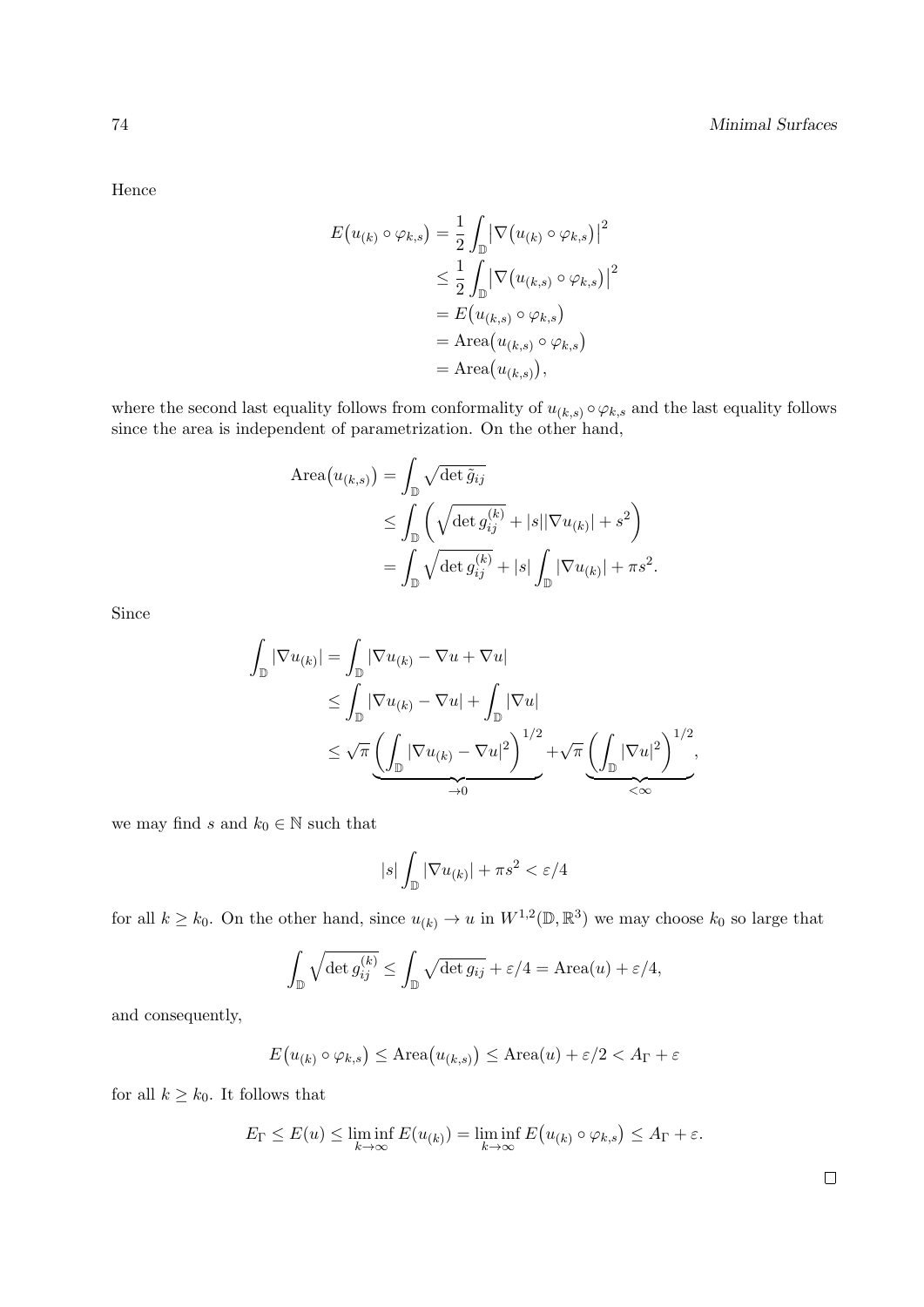Remark 8.6. In this remark we explain the existence of isothermal coordinates in the setting of Lemma 8.4. Using classical notation we write the metric  $\tilde{g}_{ij}$ , i.e. the pull-back of the standard inner product  $\langle \cdot, \cdot \rangle$  of  $\mathbb{R}^5$  under a smooth map  $u_{k,s}$ , as

$$
ds^2 = Edx^2 + 2Fdxdy + Gdy^2,
$$

where

$$
E = |u_{(k)x}|^2 + s^2,
$$
  
\n
$$
G = |u_{(k)y}|^2 + s^2,
$$
 and  
\n
$$
F = \langle u_{(k)x}, u_{(k)y} \rangle
$$

are smooth in  $\overline{\mathbb{D}}$ . In complex coordinates  $z = x + iy$ , the metric  $\tilde{g}_{ij}$  reads as

$$
ds^2 = \lambda |dz + \mu d\bar{z}|^2,
$$

where

$$
\lambda = \frac{1}{4}(E + G + 2\sqrt{EG - F^2}) > 0
$$

and

$$
\mu = \frac{1}{4\lambda}(E - G + 2iF)
$$

are smooth in  $\mathbb{D}$  and  $\|\mu\|_{\infty} < 1$ . In isothermal coordinates  $(\zeta_1, \zeta_2)$  a metric should take a form

(8.7) 
$$
ds^2 = \rho (d\zeta_1^2 + d\zeta_2^2)
$$

which using complex notation  $\omega = \zeta_1 + i\zeta_2$  reads as

$$
ds^{2} = \rho |d\omega|^{2} = \rho |\omega_{z} dz + \omega_{\bar{z}} d\bar{z}|^{2} = \rho |\omega_{z}|^{2} |dz + \frac{\omega_{\bar{x}}}{\omega_{z}} d\bar{z}|^{2},
$$

with  $\rho > 0$  smooth. The idea in the proof of Lemma 8.4 is to compose  $u_{k,s}$  with a diffeomorphism  $\varphi_{k,s} : \overline{\mathbb{D}} \to \overline{\mathbb{D}}$  in such a way that the pull-back of  $\langle \cdot, \cdot \rangle$  under the map  $u_{(k,s)} \circ \varphi_{k,s}$  is of the form  $(8.7)$ . Such a map  $\varphi_{k,s}$  can be found as follows. First we extend  $\mu$  to (a complex dilatation)  $\mu \in C_0^{\infty}(\mathbb{C}),$ with  $\|\mu\|_{\infty} < 1$ . Then the principal solution  $f : \mathbb{C} \to \mathbb{C}$  to the *Beltrami equation* 

$$
f_{\bar{z}}=\mu f_z
$$

is a  $C^{\infty}$ -smooth quasiconformal diffeomorphism<sup>1</sup>. Next we apply the Riemann mapping theorem to find a homeomorphism  $\psi: \overline{f(\mathbb{D})} \to \overline{\mathbb{D}}$  such that  $\psi | \mathbb{D}$  is conformal. Then  $f^{-1} \circ \psi^{-1}$  is a mapping  $\varphi_{k,s}$  we are looking for.

Theorem 8.1 will be proven in two steps. First we show that for each parametrization  $\mathbb{S} \to \Gamma$  of the boundary Jordan curve  $\Gamma$ , there exists an energy minimizing continuous map  $u: \bar{\mathbb{D}} \to \mathbb{R}^3$ ,  $u(\mathbb{S}) =$ Γ. Each such minimizer u is a harmonic map which in the case of the Euclidean target  $\mathbb{R}^3$  means that coordinate functions  $u^1, u^2, u^3$  are harmonic functions. By Weyl's lemma  $u^i$ 's and hence u will be  $C^{\infty}$ . This part follows from the classical Dirichlet problem for harmonic functions. Secondly, we minimize the energies over possible parametrizations of  $\Gamma$ . In this step the difficulty is in extracting a convergent subsequence. That problem will be solved by using the Courant-Lebesgue lemma.

<sup>&</sup>lt;sup>1</sup>See e.g. Section 5.2 in Astala-Iwaniec-Martin: Elliptic Partial Differential Equations and Quasiconformal Mappings in the Plane. Princeton University Press, 2009.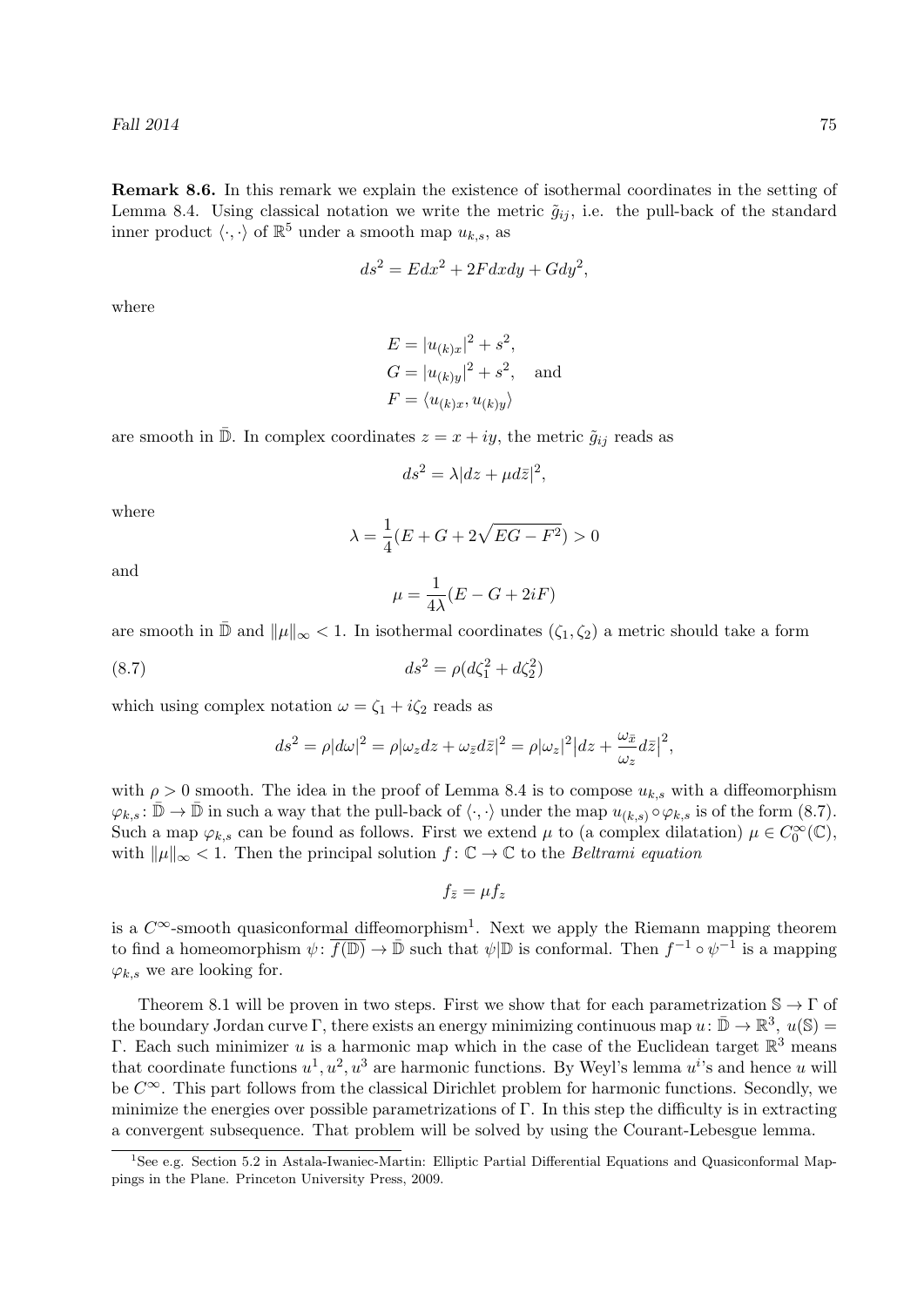### 8.8 Dirichlet problem

Next we will solve the following Dirichlet problem.

**Theorem 8.9.** Given  $h \in C(\bar{\mathbb{D}}) \cap W^{1,2}(\mathbb{D})$ , there exists a unique harmonic function  $u \in C(\bar{\mathbb{D}}) \cap$  $W^{1,2}(\mathbb{D}), \ with \ u|\partial \mathbb{D} = h|\partial \mathbb{D}.$ 

Although we could rely on the results in Section 6, we will present a more specific approach. First we give some preliminary results.

## Preliminaries

Since  $W^{1,2}(\mathbb{D})$  is a reflexive Banach space, we have the following weak compactness:

**Lemma 8.10.** If  $u_k \in W^{1,2}(\mathbb{D})$  is a sequence such that

$$
\sup_{k} \|u_k\|_{1,2} < \infty,
$$

then there exists a subsequence  $u_{k_j}$  and  $u \in W^{1,2}(\mathbb{D})$  such that  $u_{k_j} \to u$  weakly in  $L^2(\mathbb{D})$ ,  $\nabla u_{k_j} \to \nabla u$ weakly in  $L^2(\mathbb{D}; \mathbb{R}^2)$ , and

$$
\int_{\mathbb{D}} |\nabla u|^2 \le \liminf \int_{\mathbb{D}} |\nabla u_{k_j}|^2.
$$

Moreover, if each  $u_k \in W_0^{1,2}$  $v_0^{1,2}(\mathbb{D})$ , then  $u \in W_0^{1,2}$  $t_0^{1,2}(\mathbb{D}).$ 

Another ingredient will be the following Poincaré inequality.

**Lemma 8.11.** There exists a constant  $C$  such that

(8.12) 
$$
\int_{\mathbb{D}} |u|^2 dx \leq C \int_{\mathbb{D}} |\nabla u|^2 dx
$$

for every  $u \in W_0^{1,2}$  $t_0^{1,2}(\mathbb{D}).$ 

*Proof.* We will sketch a proof in a more general setting. Suppose that  $D \subset \mathbb{R}^n, n \geq 2$ , is a bounded open set. Then there exists a constant  $C = C(D) < \infty$  such that

$$
\int_D u \, dm \le C \int_D |\nabla u| \, dm
$$

for every nonnegative  $u \in C_0^{\infty}(D)$ . The Poincaré inequality follows from this by Hölder's inequality and approximation. Let  $R = \text{diam}(\overline{D})$ . Without loss of generality we may assume that  $D \subset$  $\overline{B}(0, R + \varepsilon) \setminus B(0, \varepsilon)$ . Let  $r(x) = |x|$ . Then

$$
\Delta r(x) = \frac{n-1}{r(x)}
$$

in  $\mathbb{R}^n \setminus \{0\}$ . In particular, in D we have

$$
\frac{n-1}{R+\varepsilon} \leq \Delta r(x) \leq \frac{n-1}{\varepsilon},
$$

and therefore by integration by parts

$$
\frac{n-1}{R+\varepsilon} \int_D u \, dm \le \int_D u \Delta r \, dm = -\int_G \nabla u \cdot \nabla r \, dm \le \int_D |\nabla| \underbrace{|\nabla r|}_{=1} \, dm = \int_D |u| \, dm.
$$

 $\Box$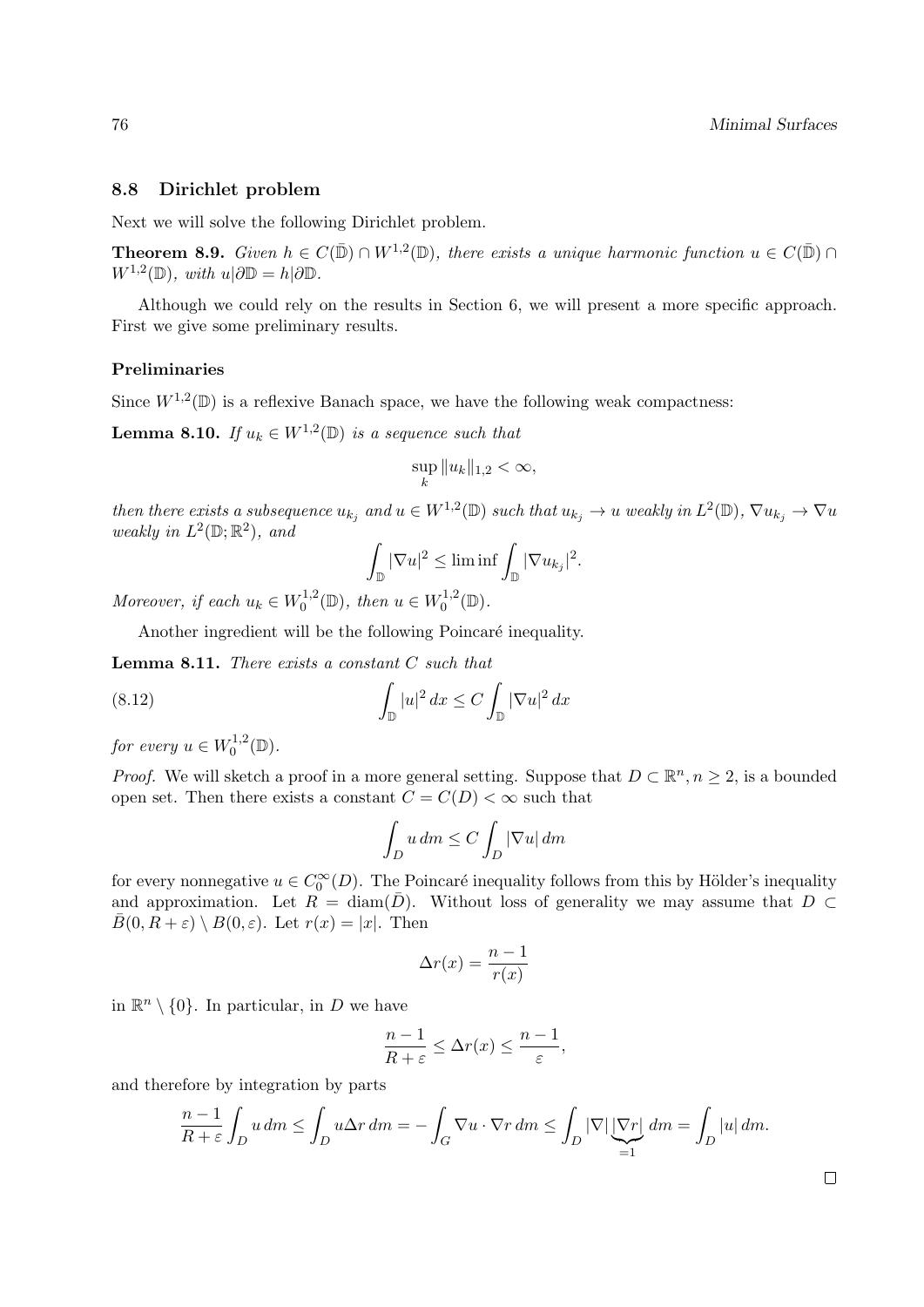Fall 2014 77

We say that a function  $u \in L^1_{loc}(\mathbb{D})$  is *weakly harmonic* if

$$
\int_{\mathbb{D}} u \Delta \varphi = 0
$$

for every  $\varphi \in C_0^{\infty}(\mathbb{D})$ . If  $u \in W^{1,2}_{loc}(\mathbb{D})$ , this is equivalent to

$$
\int_D \langle \nabla u, \nabla \varphi \rangle = 0
$$

for every  $\varphi \in C_0^{\infty}(\mathbb{D})$ .

**Lemma 8.14** (Weyl's lemma). If  $u \in L^1_{loc}(\mathbb{D})$  is weakly harmonic, then  $u \in C^{\infty}(\mathbb{D})$ .

Proof. The proof is based on the mean value property of weakly harmonic functions (see Exercises 10/1-10/5). More precisely, if  $u \in L^1_{loc}(\mathbb{D})$  is weakly harmonic, then there exists  $\bar{u} \in C(\mathbb{D})$  such that  $u = \bar{u}$  a.e. in  $\mathbb{D}$  and that

$$
2\pi \bar{u}(y) = \int_0^{2\pi} \bar{u}\big(y + (r\cos\theta, r\sin\theta)\big) d\theta
$$

for every  $y \in \mathbb{D}$  and  $r > 0$ , with  $B^2(y,r) \in \mathbb{D}$ . We will next show that  $\bar{u}$  is smooth. We identify u and  $\bar{u}$  as elements in  $L^1(\mathbb{D})$  and thus we write  $u = \bar{u}$ . Fix a  $C^{\infty}$ , nonnegative and nonincreasing function  $\psi: [0, \infty) \to [0, \infty)$  such that

$$
\psi
$$
[(0, 1/3] = const.,  $\text{supp } \psi \subset [0, 2/3],$ 

and

$$
2\pi \int_0^1 \psi(t) dt = 1.
$$

For  $t \in (0,1)$  define a  $C^{\infty}$ -smooth function  $\varphi_t : \mathbb{R}^2 \to [0,\infty)$  by setting

$$
\varphi_t(x) = t^{-2} \psi(|x|/t).
$$

Then  $\varphi_t$  is radially symmetric, supp  $\varphi \subset B^2(0,t)$ , and

$$
\int_{\mathbb{R}^2} \varphi_t = 1.
$$

Fix  $t \in (0,1)$ , and let  $u_t = u * \varphi_t : B^2(0, 1-t) \to \mathbb{R}$  be the convolution of u and  $\varphi_t$ ,

$$
u_t(y) = \int_{\mathbb{R}^2} u(y+x)\varphi_t(x) dx = \int_{\mathbb{R}^2} u(z)\varphi_t(z-y) dz, \quad |y| < 1 - t.
$$

Then  $u_t$  is  $C^{\infty}$ -smooth. We will show that  $u_t = u$  which proves the claim. Let  $y \in \mathbb{D}$  and suppose that  $y \in B^2(0, 1-t)$  for some  $t \in (0, 1)$ . Using polar coordinates, we have

$$
u_t(y) = \int_0^t \int_0^{2\pi} u\left(\underline{y} + (r\cos\theta, r\sin\theta)\right) \varphi_t(\cos\theta, r\sin\theta) r dr d\theta
$$
  
\n
$$
= \int_0^t t^{-2} \psi(r/|x|) \underbrace{\int_0^{2\pi} u\left(\underline{y} + (r\cos\theta, r\sin\theta)\right) d\theta r dr}_{=2\pi u(y)^t}
$$
  
\n
$$
= 2\pi u(y) \int_0^t t^{-2} \psi(r/|x|) r dr
$$
  
\n
$$
= u(y) \int_0^{2\pi} \int_0^t t^{-2} \psi(r/|x|) r dr d\theta
$$
  
\n
$$
= u(y).
$$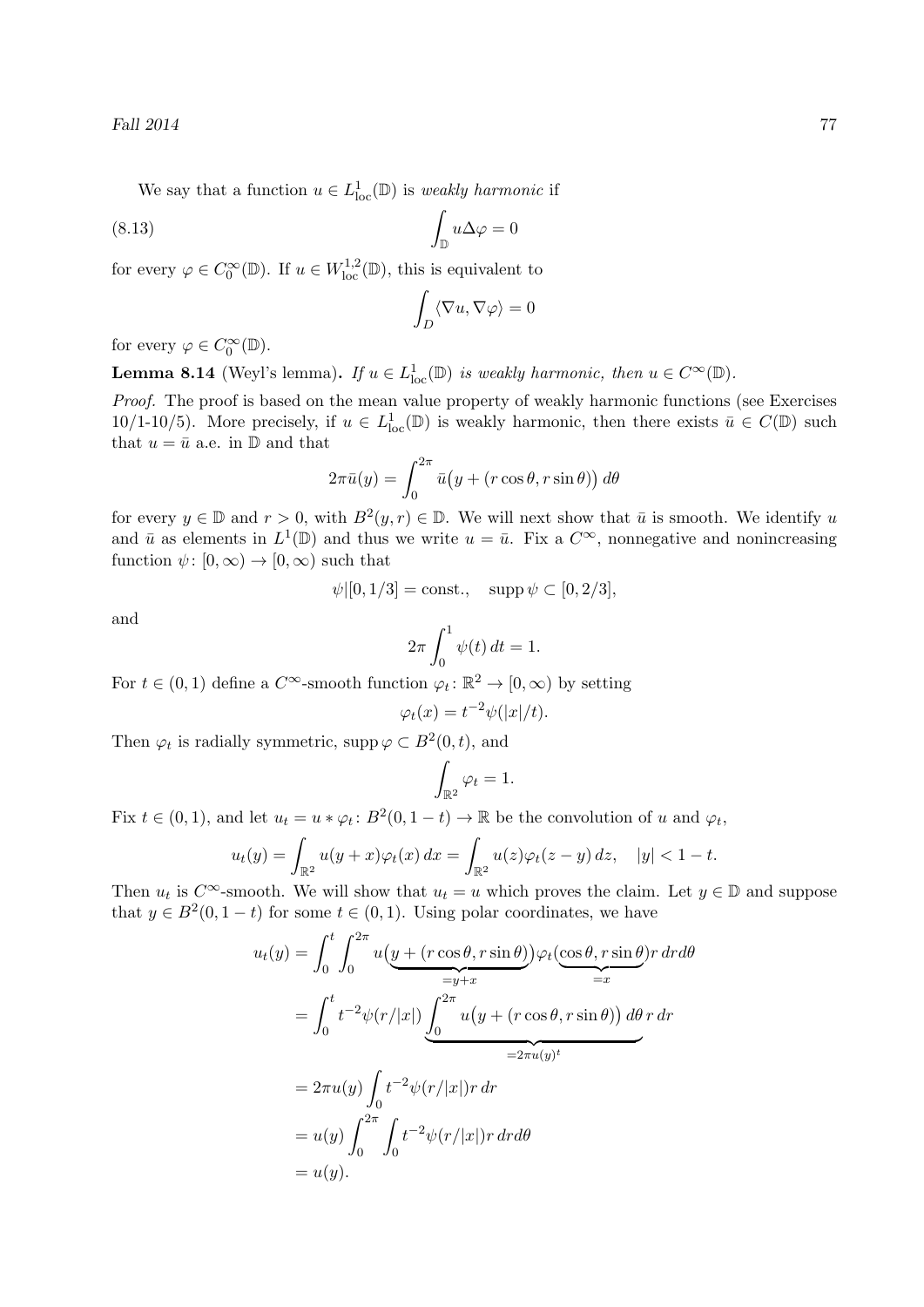#### Boundary regularity

**Lemma 8.15.** Suppose that  $h \in C(\bar{\mathbb{D}}) \cap W^{1,2}(\mathbb{D})$ . If u is weakly harmonic and  $u - h \in W_0^{1,2}$  $t_0^{1,2}(\mathbb{D}),$ then u has a continuous extension  $u \in C(\overline{\mathbb{D}})$  such that  $u|\partial \mathbb{D} = h|\partial \mathbb{D}$ .

*Proof.* By Weyl's lemma  $u \in C^{\infty}(\mathbb{D})$ , so it remains to prove that

$$
\lim_{x \to y} u(x) = h(y) \quad \forall y \in \partial \mathbb{D}.
$$

We may assume without loss of generality that  $y = (1, 0) \in \partial \mathbb{D}$ . The function

$$
x = (x_1, x_2) \mapsto 1 - x_1
$$

is harmonic and continuous in  $\mathbb{R}^2$ , positive in  $\bar{\mathbb{D}} \setminus \{y\}$ , and vanishes at y. Fix  $\varepsilon > 0$ . By continuity of h, there exists  $\delta > 0$  such that

$$
|h(z) - h(y)| < \varepsilon \quad \forall z \in \bar{\mathbb{D}} \cap B^2(y, \delta).
$$

Since  $1 - x_1 > 0$  in  $\bar{\mathbb{D}} \setminus B^2(y, \delta)$ , there exists  $k > 0$  such that

$$
k(1-x_1) > 2 \sup_{\mathbb{D}} |h| \quad \forall (x_1, x_2) \in \bar{\mathbb{D}} \setminus B^2(y, \delta).
$$

Define functions  $h^+$  and  $h^-$  by

$$
h^+(x_1, x_2) = h(y) + (\varepsilon + k(1 - x_1)),
$$
  
\n
$$
h^-(x_1, x_2) = h(y) - (\varepsilon + k(1 - x_1)).
$$

Then  $h^+$  and  $h^-$  are harmonic and

 $h^{-} \leq h \leq h^{+}$ 

in  $\bar{\mathbb{D}}$ , in particular, on  $\partial \mathbb{D}$ . Since  $u - h \in W_0^{1,2}$  $n_0^{1,2}(\mathbb{D})$ , it follows form the maximum principle (Exerc.) that

 $h^{-} \leq u \leq h^{+}$ 

in  $\overline{\mathbb{D}}$ . Since  $(x_1, x_2) \mapsto 1 - x_1$  is continuous and vanishes at  $y = (1, 0)$ , we can choose  $\delta_0 > 0$  so small that  $k(1-x_1) < \varepsilon$  in  $\bar{\mathbb{D}} \cap B^2(y, \delta_0)$ . Then

$$
|u - h(y)| < 2\varepsilon
$$

in  $\mathbb{D} \cap B^2(y,\delta_0)$ .

### Solving the Dirichlet problem

We will use direct methods in calculus of variations. Let  $h \in W^{1,2}(\mathbb{D})$  and denote

$$
\mathcal{A}_h = \{ v \in W^{1,2}(\mathbb{D}) : v - h \in W_0^{1,2}(\mathbb{D}) \}
$$

and

$$
E_h = \inf_{v \in \mathcal{A}_h} \int_{\mathbb{D}} |\nabla v|^2.
$$

 $\Box$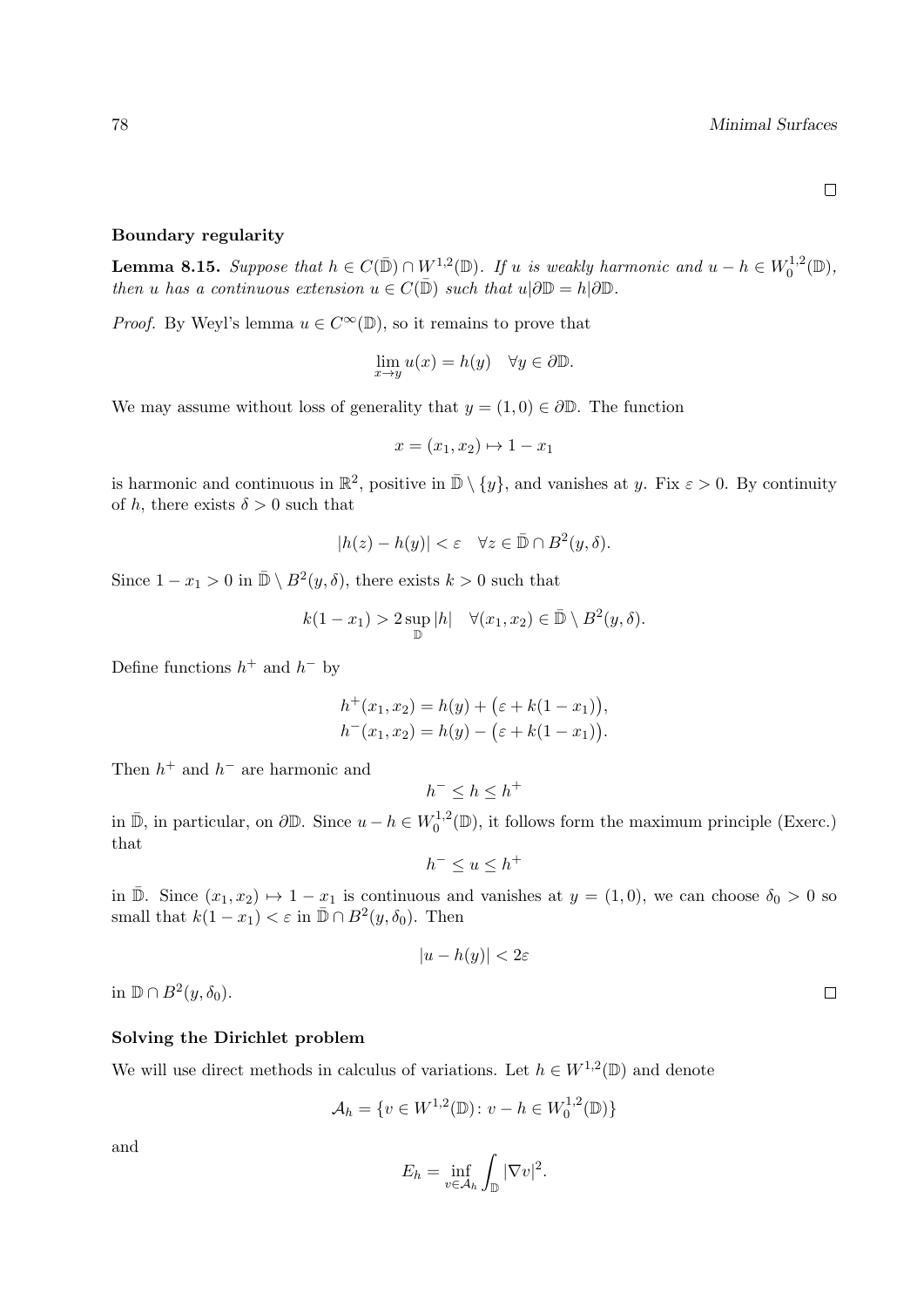Since  $h \in \mathcal{A}_h$  we notice that  $E_h < \infty$ . Choose a minimizing sequence  $u_j \in \mathcal{A}_h$  so that

$$
E_h \le \int_{\mathbb{D}} |\nabla u_j|^2 < E_h + 1/j.
$$

Recall the parallelogram law in an inner product space:

$$
||x + y||2 + ||x - y||2 = 2(||x||2 + ||y||2).
$$

Thus we have

$$
\left|\nabla\left(\frac{u_i+u_j}{2}\right)\right|^2+\left|\nabla\left(\frac{u_i-u_j}{2}\right)\right|^2=2\left(\left|\frac{\nabla u_i}{2}\right|^2+\left|\frac{\nabla u_j}{2}\right|^2\right)=\frac{1}{2}|\nabla u_i|^2+\frac{1}{2}|\nabla u_j|^2.
$$

Integrating over D gives

$$
\frac{1}{4} \int_{\mathbb{D}} |\nabla (u_i - u_j)|^2 + \int_{\mathbb{D}} \left| \nabla \left( \frac{u_i + u_j}{2} \right) \right|^2 = \frac{1}{2} \int_{\mathbb{D}} |\nabla u_i|^2 + \frac{1}{2} \int_{\mathbb{D}} |\nabla u_j|^2 < E_h + \frac{1}{2} (1/i + 1/j).
$$

Since  $(u_i + u_j)/2 \in \mathcal{A}_h$ , we have

$$
\int_{\mathbb{D}} \left| \nabla \left( \frac{u_i + u_j}{2} \right) \right|^2 \ge E_h,
$$

and therefore

$$
\frac{1}{4} \int_{\mathbb{D}} |\nabla (u_i - u_j)|^2 < \frac{1}{2} (1/i + 1/j).
$$

On the other hand,  $u_i - u_j \in W_0^{1,2}$  $t_0^{1,2}(\mathbb{D})$ , and hence

$$
\int_{\mathbb{D}} |u_i - u_j|^2 \le C \int_{\mathbb{D}} |\nabla (u_i - u_j)|^2 < 2C(1/i + 1/j)
$$

by the Poincaré inequality. It follows that  $(u_i)$  is a Cauchy sequence in  $W^{1,2}(\mathbb{D})$  and since  $W^{1,2}(\mathbb{D})$ is a Banach space, there exists  $u \in W^{1,2}(\mathbb{D})$  such that  $u_i \to u$  in  $W^{1,2}(\mathbb{D})$ . By lower semicontinuity,

$$
\int_{\mathbb{D}} |\nabla u|^2 \le \liminf \int_{\mathbb{D}} |\nabla u_i|^2 = E_h.
$$

Furthermore, since  $u_i - h \in W_0^{1,2}$  $v_0^{1,2}(\mathbb{D})$ , also  $u - h \in W_0^{1,2}$  $\mathcal{A}_0^{1,2}(\mathbb{D})$ , and therefore  $u \in \mathcal{A}_h$ . Thus u is a minimizer and hence (weakly) harmonic in D.

We have thus proved Theorem 8.9.

# 8.16 Controlling boundary parametrizations

**Lemma 8.17** (Courant-Lebesgue lemma). Suppose that  $u: \mathbb{D} \to \mathbb{R}^3$  is a mapping that belongs to  $C(\bar{\mathbb{D}}) \cap W^{1,2}(\mathbb{D};\mathbb{R}^3)$  with energy  $E(u) < K/2$  for some  $K > 0$ . For  $y \in \bar{\mathbb{D}}$  and  $r > 0$  denote

$$
C_r = \{x \in \bar{\mathbb{D}} : |x - y| = r\},
$$
  
\n
$$
d(C_r) = \text{diam}(u(C_r)),
$$
  
\n
$$
L(C_r) = \text{length of } u(C_r) = H^1(u(C_r)).
$$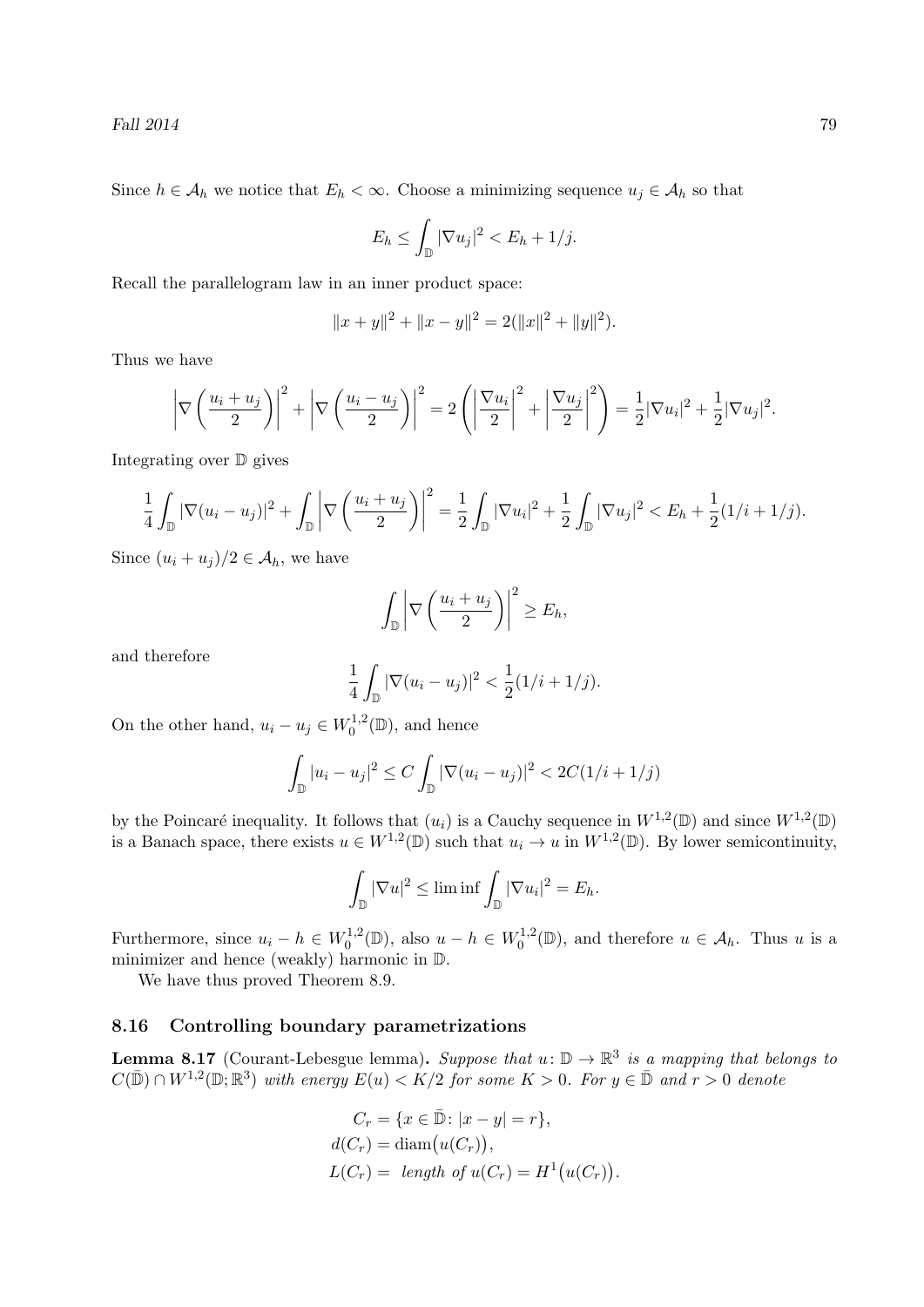Then for every  $\delta \in (0,1)$ , there exists  $\varrho \in [\delta, \sqrt{\delta}]$  such that

$$
\big(d(C_{\varrho})\big)^2 \leq 2\pi\varepsilon_{\delta},
$$

where

$$
\varepsilon_{\delta} = \frac{4\pi K}{\log(1/\delta)}.
$$

*Proof.* By approximation we may assume that  $u \in C^1(\mathbb{D}) \cap W^{1,2}(\mathbb{D})$  (Exerc.). Define

$$
p(r) = r \int_{C_r} |\nabla u|^2 ds
$$

where the integration is with respect to arc-length. Then

$$
\int_{\delta}^{\sqrt{\delta}} p(r) d(\log r) = \int_{\delta}^{\sqrt{\delta}} p(r) \frac{dr}{r}
$$

$$
= \int_{\delta}^{\sqrt{\delta}} \int_{C_r} |\nabla u|^2 ds dr
$$

$$
= \int_{\mathbb{D}} |\nabla u|^2 \le K.
$$

The mean value theorem implies that there exists  $\rho \in [\delta, \sqrt{\delta}]$  such that

$$
\int_{\delta}^{\sqrt{\delta}} p(r) d(\log r) = p(\varrho) \int_{\delta}^{\sqrt{\delta}} d(\log r)
$$

$$
= p(\varrho) \log \frac{\sqrt{\delta}}{\delta}
$$

$$
= \frac{1}{2} p(\varrho) \log(1/\delta).
$$

Hence

$$
p(\varrho) \le \frac{2K}{\log(1/\delta)}.
$$

For every  $r \in [\delta, \sqrt{\delta}],$ 

$$
L(C_r) = \int_{u(C_r)} ds \le \int_{C_r} |\nabla u| ds \le \left( \int_{C_r} |\nabla u|^2 ds \right)^{1/2} (2\pi r)^{1/2},
$$

and therefore

$$
(L(C_r))^2 \leq 2\pi r \int_{C_r} |\nabla u|^2 ds = 2\pi p(r).
$$

In particular,

$$
\big(d(C_{\varrho})\big)^2 \le (L(C_{\varrho}))^2 \le 2\pi p(\varrho) \le 4\pi K/\log(1/\delta).
$$

 $\Box$ 

Next we prove that in dimension 2 the (2-)energy is invariant under conformal diffeomorphisms. We just need the following special case: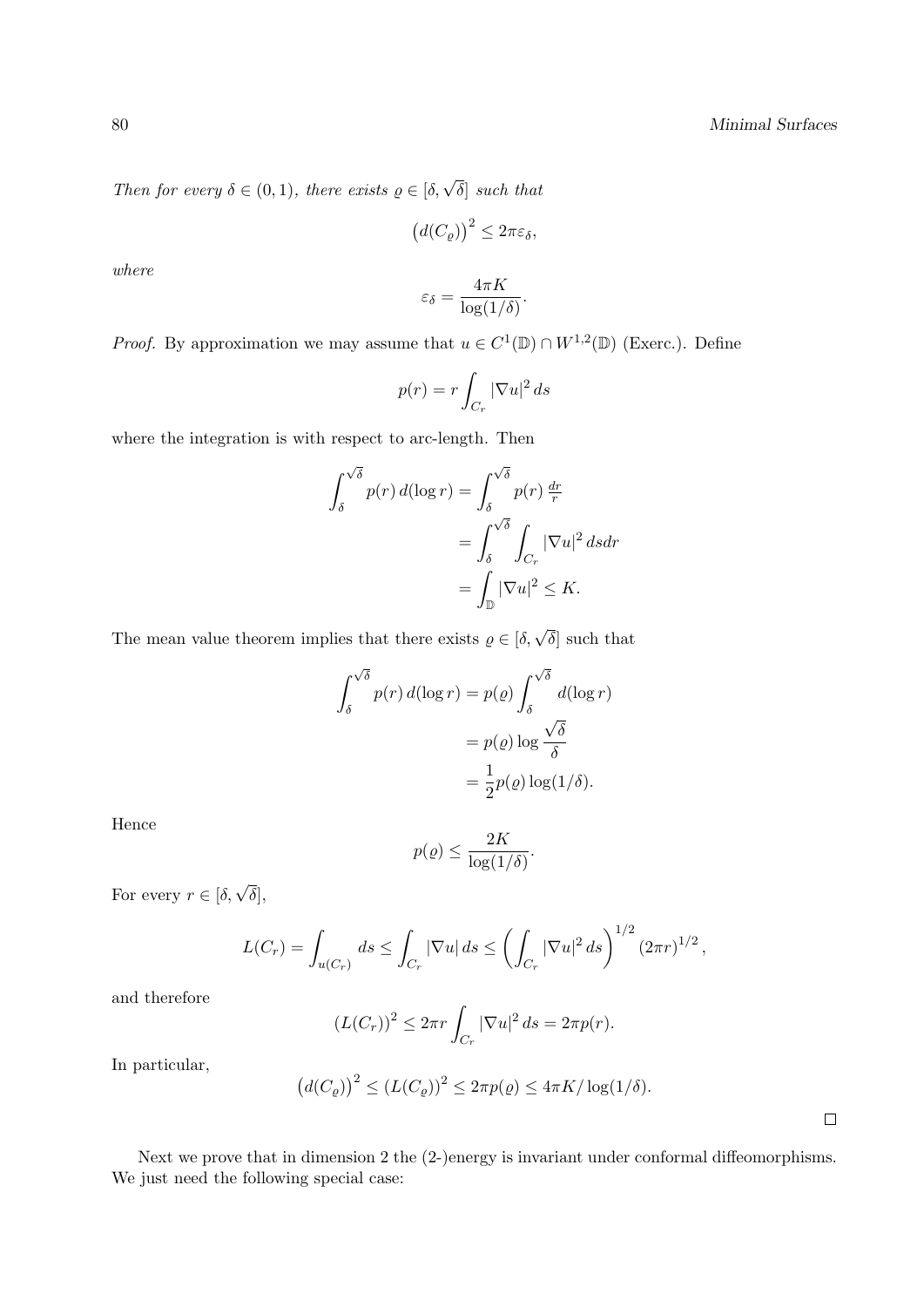## **Lemma 8.18.** Let  $u \in W^{1,2}(\mathbb{D})$  and let  $\varphi : \mathbb{D} \to \mathbb{D}$  be a conformal diffeomorphism. Then

$$
E(u) = E(u \circ \varphi).
$$

Proof. Recall that the differential and the gradient of a function are related by

$$
du(V) = \langle \nabla u, V \rangle
$$

for every vector field  $V$ . By the chain rule (which holds also for Sobolev functions),

$$
d(u \circ \varphi) = du \circ D\varphi,
$$

hence

$$
\langle \nabla(u \circ \varphi)(z), V_z \rangle = d(u \circ \varphi)_z(V_z) = du_{\varphi(z)}(D\varphi_z V_z)
$$
  
= 
$$
\langle \nabla u(\varphi(z)), D\varphi_z V_z \rangle = \langle D\varphi_{\varphi(z)}^* \nabla u(\varphi(z)), V_z \rangle
$$

for every  $V$ . We obtain

$$
\nabla(u\circ\varphi)(z)=D\varphi_{\varphi(z)}^*\nabla u(\varphi(z)).
$$

Since  $\varphi = (\varphi^1, \varphi^2)$  is conformal, it satisfies the Cauchy-Riemann equations

$$
\begin{cases}\n\varphi_x^1 = \varphi_y^2 \\
\varphi_x^2 = -\varphi_x^2.\n\end{cases}
$$

Hence the matrices of  $D\varphi$  and  $D\varphi^*$  are

$$
D\varphi = \begin{pmatrix} \varphi_x^1 & \varphi_y^1 \\ \varphi_x^2 & \varphi_y^2 \end{pmatrix} = \begin{pmatrix} \varphi_x^1 & -\varphi_x^2 \\ \varphi_x^2 & \varphi_x^1 \end{pmatrix}
$$

$$
D\varphi^* = \begin{pmatrix} \varphi_x^1 & \varphi_x^2 \\ -\varphi_x^2 & \varphi_x^1 \end{pmatrix}.
$$

and

Thus the Jacobian determinant of 
$$
\varphi
$$
 is

$$
J_{\varphi} = \det D\varphi = \varphi_{x}^{1} \varphi_{y}^{2} - \varphi_{y}^{1} \varphi_{x}^{2} = (\varphi_{x}^{1})^{2} + (\varphi_{x}^{2})^{2}.
$$

Since

$$
D\varphi^*\nabla u = \begin{pmatrix} \varphi_x^1 & \varphi_x^2 \\ -\varphi_x^2 & \varphi_x^1 \end{pmatrix} \begin{pmatrix} u_x \\ u_y \end{pmatrix} = \begin{pmatrix} \varphi_x^1 u_x + \varphi_x^2 u_y \\ -\varphi_x^2 u_x + \varphi_x^1 u_y \end{pmatrix},
$$

we have

$$
|D\varphi^*\nabla u|^2 = (\varphi_x^1 u_x + \varphi_x^2 u_y)^2 + (-\varphi_x^2 u_x + \varphi_x^1 u_y)^2
$$
  
=  $(\varphi_x^1)^2 |\nabla u|^2 + (\varphi_x^2)^2 |\nabla u|^2$   
=  $J_{\varphi} |\nabla u|^2$ .

Hence

$$
E(u \circ \varphi) = \frac{1}{2} \int_{\mathbb{D}} |\nabla(u \circ \varphi)(z)|^2 dz
$$
  
=  $\frac{1}{2} \int_{\mathbb{D}} |D\varphi_{\varphi(z)}^* \nabla u(\varphi(z))|^2 dz$   
=  $\frac{1}{2} \int_{\mathbb{D}} |\nabla u(\varphi(z))|^2 J_{\varphi}(z) dz$   
=  $\frac{1}{2} \int_{\mathbb{D}} |\nabla u|^2$   
=  $E(u).$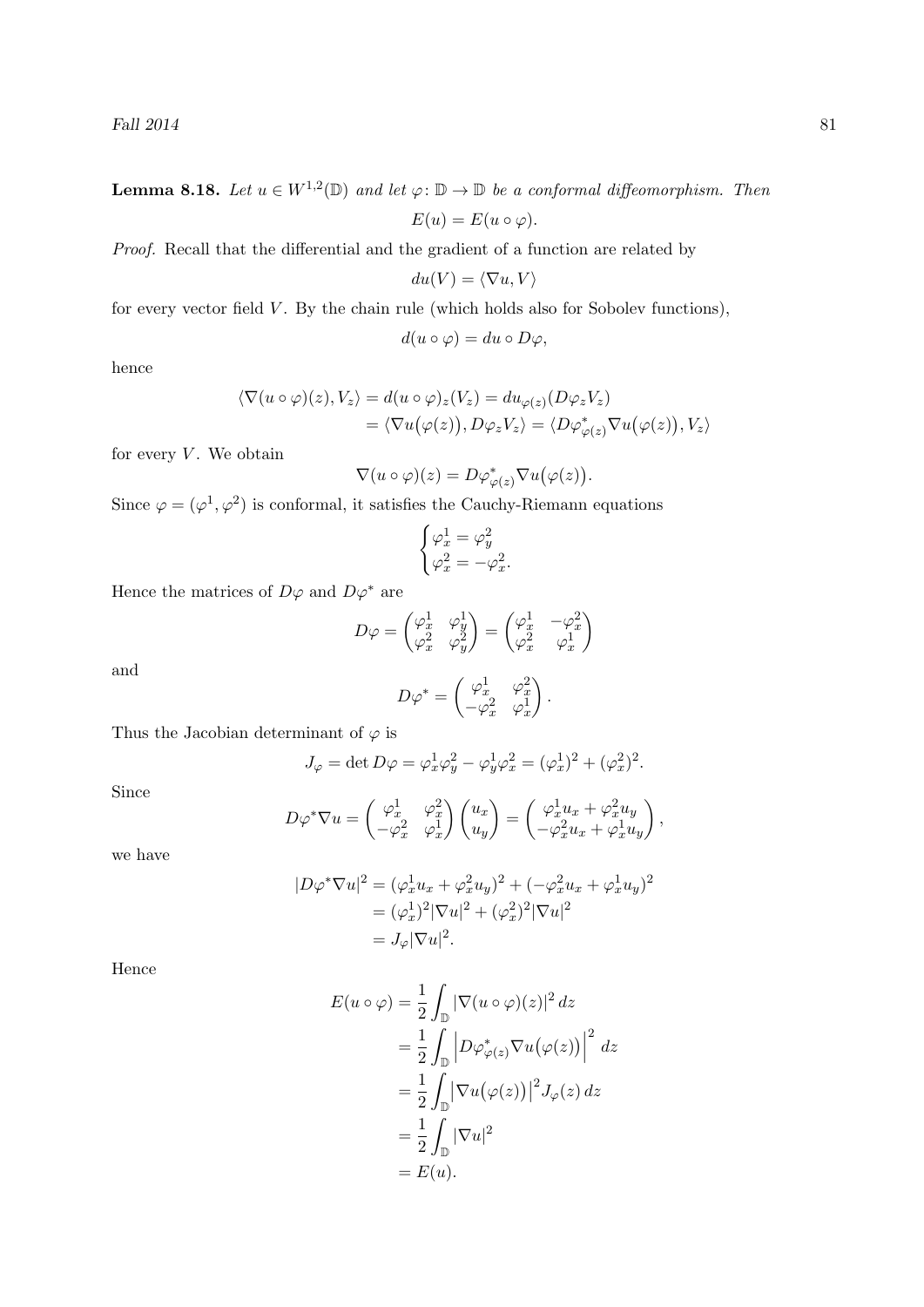Recall from complex analysis that the group of Möbius transformations  $\varphi: \hat{\mathbb{C}} \to \hat{\mathbb{C}}$  acts triplytransitively, that is, given two triples  $(p_1, p_2, p_3)$  and  $(q_1, q_2, q_3)$  of distinct points in  $\ddot{C}$ , there exists a unique Möbius transformation  $\varphi$  such that  $\varphi(p_i) = q_i$ ,  $i = 1, 2, 3$ . Moreover, if the triples  $(p_1, p_2, p_3)$ and  $(q_1, q_2, q_3)$  have the same orientation with respect to  $\mathbb{D}$ , then the map  $\varphi$  maps  $\bar{\mathbb{D}}$  to  $\bar{\mathbb{D}}$ .

Let then  $\Gamma \subset \mathbb{R}^3$  be a piecewise  $C^1$  Jordan curve and fix a triple  $(p_1, p_2, p_3)$  on  $\partial \mathbb{D}$  and a triple  $(q_1, q_2, q_3)$  on Γ. We have proved:

**Lemma 8.19.** Let  $u: \bar{\mathbb{D}} \to \mathbb{R}^3$  be a mapping belonging to  $C(\bar{\mathbb{D}}) \cap W^{1,2}(\mathbb{D})$  such  $u | \partial \mathbb{D}: \partial \mathbb{D} \to \Gamma$  is monotone and onto. Then there exists a Möbius transformation  $\varphi: \bar{\mathbb{D}} \to \bar{\mathbb{D}}$  such that

- (1)  $E(u \circ \varphi) = E(u)$ ;
- (2)  $u \circ \varphi \in C(\overline{\mathbb{D}}) \cap W^{1,2}(\mathbb{D});$
- (3)  $u \circ \varphi | \partial \mathbb{D} : \partial \mathbb{D} \to \Gamma$  is monotone and onto;
- $(4) \ \{u(\varphi(p_1)), u(\varphi(p_2)), u(\varphi(p_3))\} = \{q_1, q_2, q_3\}.$

We will use the Courant-Lebesgue lemma 8.17 to prove that fixing the images of three points and bounding the energy implies equicontinuity on  $\partial \mathbb{D}$ .

**Lemma 8.20.** For  $K > 0$ , let  $\mathcal{F}_K$  be the family of all maps  $\psi : \bar{\mathbb{D}} \to \mathbb{R}^3$  satisfying

- (1)  $\psi \in C(\overline{\mathbb{D}}) \cap W^{1,2}(\mathbb{D})$  and  $E(\psi) \leq K/2$ ;
- (2)  $\psi|\partial\mathbb{D}:\partial\mathbb{D}\to\Gamma$  is monotone and onto;

$$
(3) \psi(\{p_1, p_2, p_3\}) = \{q_1, q_2, q_3\}.
$$

Then  $\mathcal{F}_K$  is equicontinuous on  $\partial \mathbb{D}$ .

*Proof.* Fix  $\varepsilon > 0$  smaller than  $\min\{|q_i - q_j| : i \neq j\}$ . Since  $\Gamma$  is a piecewise  $C^1$  Jordan curve, there exists  $d > 0$  such that  $\Gamma \setminus \{p, q\}$  has exactly one component of diameter  $\leq \varepsilon$  whenever  $p, q \in \Gamma$  are points with  $0 < |p - q| < d$ . Fix  $\delta \in (0, 1)$  such that  $\sqrt{2\pi\varepsilon_{\delta}} < d$  and that at most one of the points points with  $0 < |p - q| < a$ . Fix  $\delta \in (0, 1)$  such that  $\sqrt{2\pi\varepsilon_{\delta}} < a$  and that at most one of the points  $p_i$  belong to  $B^2(z, \sqrt{\delta})$  for every  $z \in \partial \mathbb{D}$ . By the Courant-Lebesgue lemma 8.17, given any  $z \in \partial \mathbb{D}$ ,  $p_i$  belong to  $B^-(z, \sqrt{\delta})$  for every z<br>there exists  $\varrho_\psi \in [\delta, \sqrt{\delta}]$  such that √

$$
d(C_{\varrho_{\psi}}) \le \sqrt{2\pi\varepsilon_{\delta}} < d,
$$

where  $d(C_{\varrho_{\psi}})$  is the diameter of the image  $\psi(C_{\varrho_{\psi}})$  of the circular arc  $C_{\varrho_{\psi}} = \{y \in \bar{\mathbb{D}} : |y - z| = \varrho_{\psi}\}\$ and

$$
\varepsilon_{\delta} = \frac{4\pi K}{\log(1/\delta)}.
$$

The circular arc  $C_{\varrho_{\psi}}$  divides the unit circle  $\partial\mathbb{D}$  into two components  $A_{1,\psi}$  and  $A_{2,\psi}$  such that the longer one, say  $A_{2,\psi}$ , contains at least two of the points  $p_i$ . Denote by  $A_{i,\psi} = \psi A_{i,\psi} \subset \Gamma$  the corresponding images. If  $\{\zeta_1, \zeta_2\} \subset \partial \mathbb{D} \cap C_{\varrho_\psi}$  are the endpoints of  $C_{\varrho_\psi}$ , then

$$
|\psi(\zeta_1) - \psi(\zeta_2)| \le d(C_{\varrho_{\psi}}) < d.
$$

Hence (by the choice of d) either  $\mathcal{A}_{1,\psi}$  or  $\mathcal{A}_{2,\psi}$  has diameter  $\leq \varepsilon$ . Since  $\varepsilon < \min\{|q_i - q_j| : i \neq j\}$ , that component cannot contain two of the points  $q_i$ . Hence this component must be  $\mathcal{A}_{1,\psi} = \psi A_{1,\psi}$ . We have proved that for every  $\varepsilon > 0$  there exists  $\delta > 0$  such that

$$
\dim \psi(A) \le \varepsilon
$$

whenever  $A \subset \partial \mathbb{D}$  has diameter diam  $A \leq 2\delta$  and  $\psi \in \mathcal{F}_K$ . That is, the family  $\mathcal{F}_K$  is equicontinuous on ∂D. $\Box$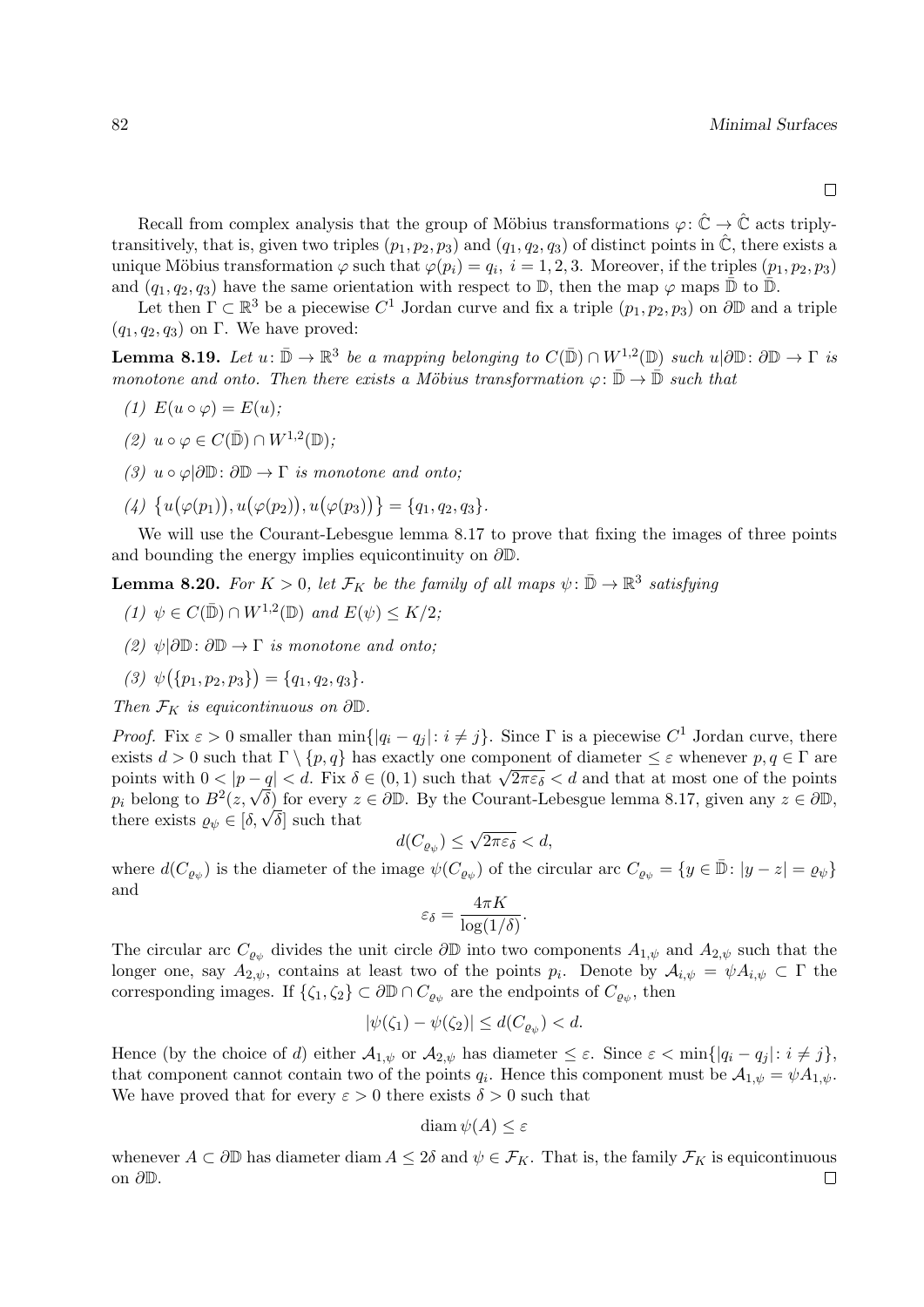### 8.21 Solving the Plateau problem

*Proof of Theorem 8.1.* Let  $\Gamma \subset \mathbb{R}^3$  be a piecewise  $C^1$  Jordan curve and fix a triple  $(p_1, p_2, p_3)$  on  $\partial\mathbb{D}$  and a triple  $(q_1, q_2, q_3)$  on  $\Gamma$ . First we observe that  $E_{\Gamma} < \infty$ . Indeed, since  $\Gamma \subset \mathbb{R}^3$  is a piecewise  $C^1$  Jordan curve, its has a piecewise  $C^1$  monotone and onto parametrization  $\gamma: \partial \mathbb{D} \to \Gamma$ . Define, by using polar coordinates  $r \geq 0$  and  $\vartheta \in \partial \mathbb{D}$ , a mapping  $\omega : \bar{\mathbb{D}} \to \mathbb{R}^3$ ,  $\omega(r, \vartheta) = \eta(r)\gamma(\vartheta)$ , where  $\eta: [0,1] \to [0,1]$  is smooth such that  $\eta(1) = 1$  and  $\eta(r) = 0$  for all  $0 \le r \le 1/2$ . Then  $\omega$  is Lipschitz, and therefore  $E(\omega) < \infty$ . Furthermore,  $\omega \in X_{\Gamma}$ , and so  $E_{\Gamma} \leq E(\omega) < \infty$ . Let then  $\psi_j \in X_{\Gamma}$  be a minimizing sequence for  $E_{\Gamma}$ , i.e.

$$
\lim_{j \to \infty} E(\psi_j) = E_{\Gamma}.
$$

For each j, there exists a harmonic map  $u_j : \bar{\mathbb{D}} \to \mathbb{R}^3$  such that  $u_j \in C(\bar{\mathbb{D}}) \cap C^{\infty}(\mathbb{D})$  and  $u_j | \partial \mathbb{D} =$  $\psi_j | \partial \mathbb{D}$ . In particular,  $u_j \in X_\Gamma$  and  $E(u_j) \leq E(\psi_j)$ . Hence also  $(u_j)$  is a minimizing sequence. Then we notice that  $u_j \circ \varphi$  is harmonic and belongs to  $X_{\Gamma}$  if  $\varphi: \mathbb{D} \to \mathbb{D}$  is a Möbius transformation. Hence by Lemma 8.19, we may assume that each  $u_j \in \mathcal{F}_K$  for some fixed  $K > 2E_\Gamma$ . By the weak compactness Lemma 8.10, there exists a subsequence, still denoted by  $(u_j)$ , and  $\tilde{u} \in W^{1,2}(\mathbb{D})$  such that  $u_j \to \tilde{u}$  weakly in  $W^{1,2}(\mathbb{D})$  and that

$$
E(\tilde{u}) \le \liminf_{j \to \infty} E(u_j) = E_{\Gamma}.
$$

By Lemma 8.20,  $(u_i)$  is equicontinuous on  $\partial \mathbb{D}$ . Hence, by the Ascoli-Arzelá theorem, there is a subsequence, still denoted by  $(u_j)$ , that converges uniformly on  $\partial \mathbb{D}$ . Since each  $u_j$  is harmonic, so does  $u_i - u_j$ , and therefore

$$
\sup_{\bar{\mathbb{D}}} |u_i - u_j| = \sup_{\partial \mathbb{D}} |u_i - u_j|
$$

by the maximum principle. Hence  $u_j \to u$  uniformly on  $\overline{\mathbb{D}}$ . Now u is a harmonic map as a limit of harmonic mappings in uniform convergence, hence it is smooth in  $\mathbb{D}$ . Furthermore,  $u = \tilde{u}$  (a.e. in D),  $u|∂D$  is monotone and onto since each  $u_j|∂D$  does. It follows that  $u ∈ X_Γ$ , and therefore

$$
E(u) = E_{\Gamma} = A_{\Gamma},
$$

where the last equation follows from Lemma 8.4. On the other hand,  $A_{\Gamma} \leq \text{Area}(u) \leq E(u)$ , and therefore we must have

$$
Area(u) = A_{\Gamma}.
$$

 $\Box$ 

## References

- [CM] T.H. Colding and W.P. Minicozzi II, A Course in Minimal Surfaces, Graduate Studies in Mathematics, Vol. 121, AMS, 2011.
- [EG] L.C. Evans and R.F. Gariepy, Measure theory and fine properties of functions, CRC Press, Boca Raton, 1992.
- [GM] M. Giaquinta and L. Martinazzi, An introduction to the regularity theory for elliptic systems, harmonic maps and minimal graphs, Edizioni della Normale, Pisa, 2005.
- [GT] D. Gilbarg and N.S. Trudinger, Elliptic partial differential equations of second order, Springer-Verlag, Berlin, 1983.